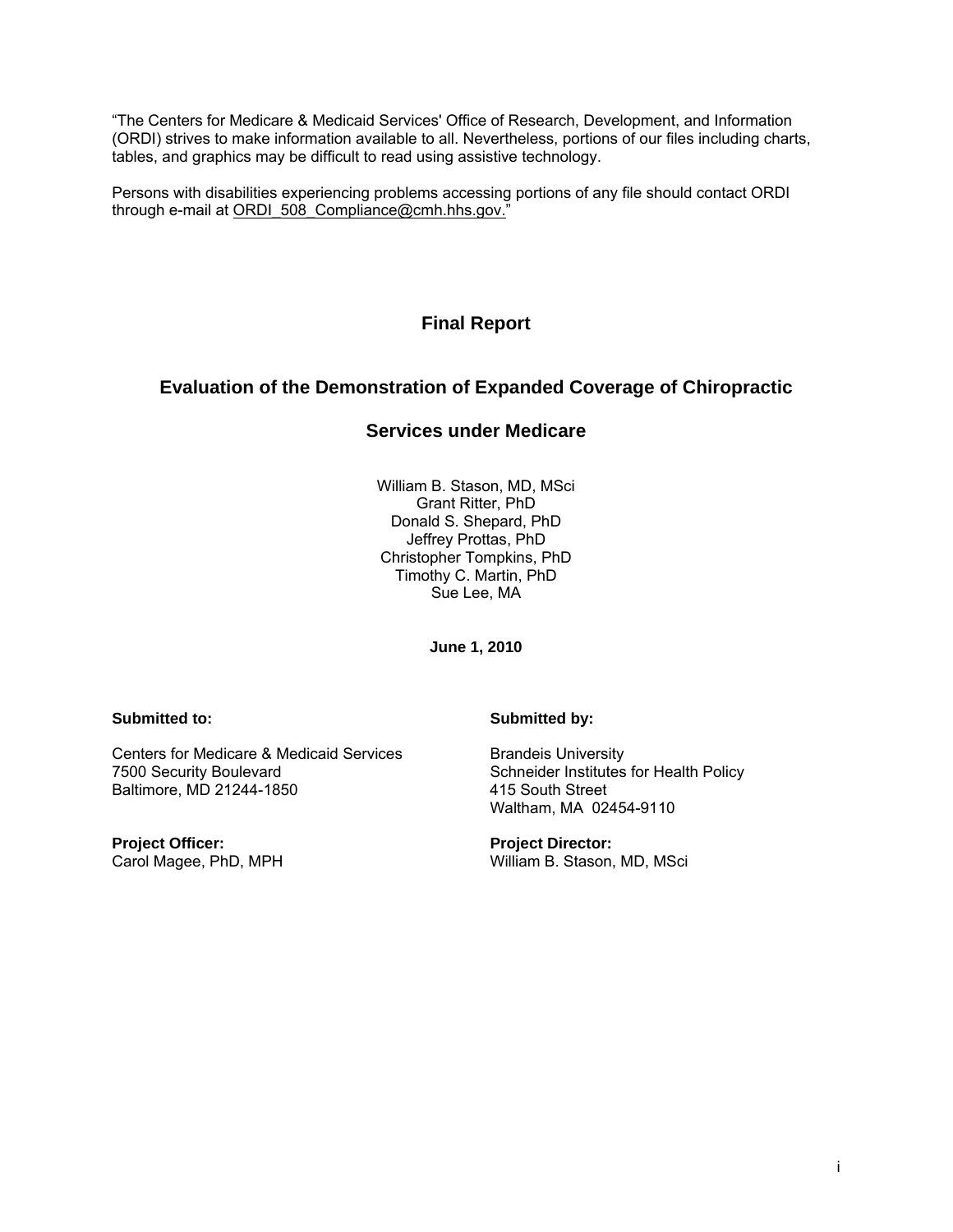#### <span id="page-1-0"></span>**ACKNOWLEDGEMENTS**

This evaluation of Medicare's Demonstration of Expanded Coverage of Chiropractic Services required contributions, large and small, from many individuals and organizations. We want to express our gratitude to all. First and foremost, Carol Magee, PhD, MPH, our Project Officer in CMS's Office of Research, Development and Information (ORDI), provided extraordinary dedication, insights, and assistance. Without her, our tasks would have been considerably more difficult. We thank Renee Mentnech, William Clark, Sidney Trieger, and Claudia Lamm from ORDI for the insights they provided into CMS's priorities and methods and for their critiques of earlier drafts of this report. William C. Meeker, DC, MPH, formerly Vice President for Research of the Palmer Chiropractic University Foundation and currently President, Palmer College-West, served as a consultant to our study and provided valuable practical and conceptual insights. Pat Lesho and the Battelle Survey Operations Unit of Battelle's Centers for Public Health Research and Evaluation did a superlative job in performing the survey of Medicare beneficiaries. The American Chiropractic Association and especially Susan McClelland, DC, were very helpful in providing background information and establishing contacts for us with state chiropractic associations. The state chiropractic associations in Maine, New Mexico, Iowa, Illinois, Virginia were very helpful in facilitating contacts with practicing chiropractors. We particularly want to thank Kathy Boulet, DC, President of Maine Chiropractic Association; Jaeni Aarden, Executive Director of the New Mexico Chiropractic Association; and Wayne Zemelka, DC and Denise Hoffman of the Iowa Chiropractic Association for their assistance. More than 40 practicing chiropractors in the demonstration areas provided important insights on the nature of chiropractic practice and their participation in the demonstration. Medicare Part B carriers provided valuable insights into the intricacies of demonstration implementation and responding to myriad questions. Cornell University's Institute for Policy Research's excellent 2005 report entitled "Medicare Chiropractic Services Demonstration: Final Design Report" provided very useful information that facilitated development of our evaluation design. Lastly, and very importantly, we thank Clare L. Hurley, MM, for her skills and dedication in preparing this report.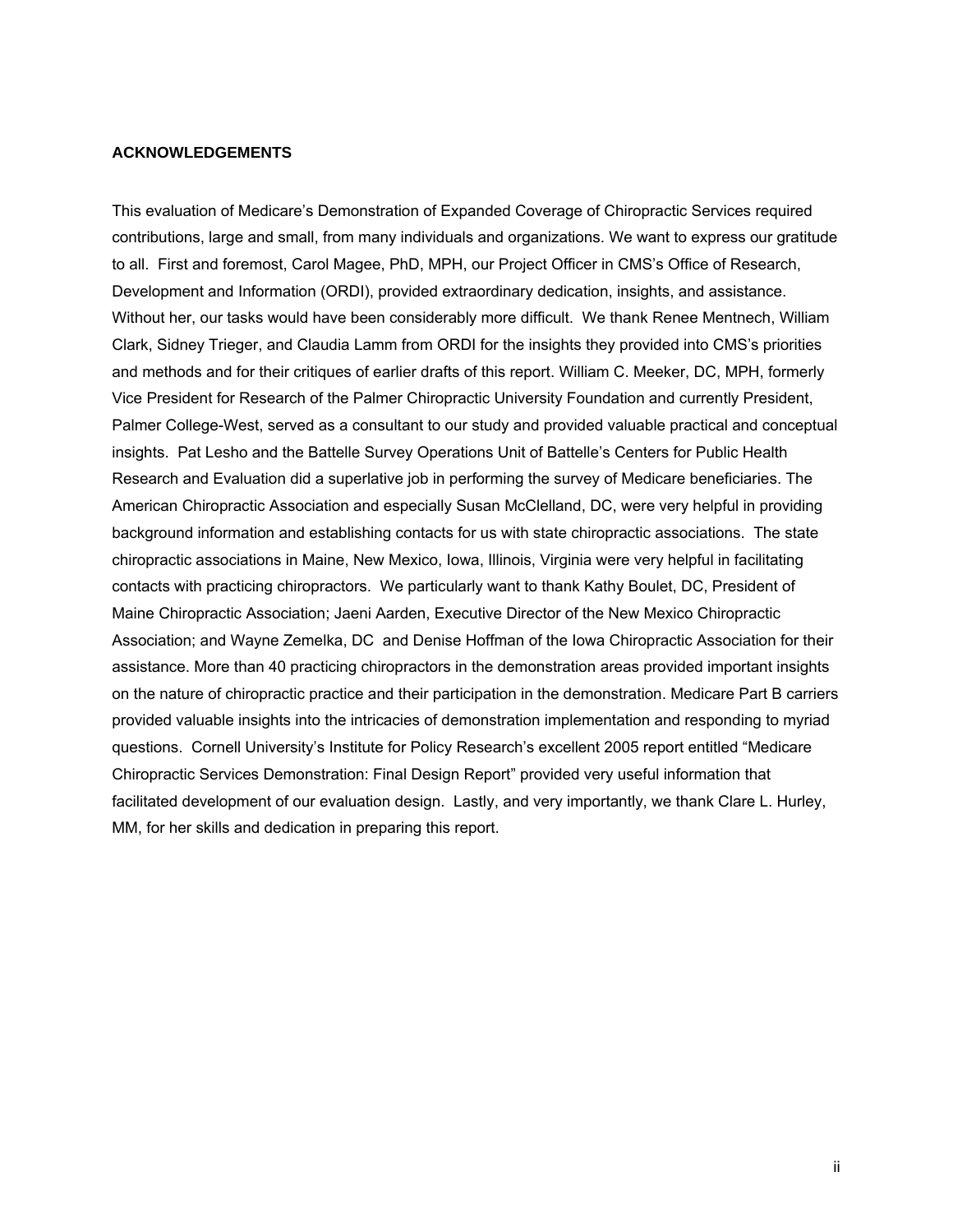## <span id="page-2-0"></span>**ABBREVIATIONS**

| <b>Abbreviation</b> | <b>Meaning</b>                                                         |
|---------------------|------------------------------------------------------------------------|
| <b>ACA</b>          | American Chiropractic Association                                      |
| <b>AHCPR</b>        | Agency of Health Care Policy and Research                              |
| CAs                 | chiropractic assistants                                                |
| <b>CMS</b>          | <b>Centers for Medicare &amp; Medicaid Services</b>                    |
| DC                  | doctors of chiropractic                                                |
| E&M                 | evaluation and management                                              |
| <b>ExpNP</b>        | expanded services users of nonparticipating chiropractors              |
| ExpP                | expanded services users of participating chiropractors                 |
| <b>HPSA</b>         | health professional shortage area                                      |
| <b>ICA</b>          | the International Chiropractors Association                            |
| MMA                 | Medicare Prescription Drug, Improvement, and Modernization Act of 2003 |
| <b>NMS</b>          | neuromusculoskeletal                                                   |
| <b>NS</b>           | not statistically significant                                          |
| <b>OMB</b>          | Office of Management and Budget                                        |
| <b>ORDI</b>         | Office of Research, Development and Information                        |
| PT                  | physical therapy                                                       |
| <b>RCTs</b>         | randomized clinical trials                                             |
| <b>RTC</b>          | <b>Report to Congress</b>                                              |
| StdS                | standard services users                                                |
| <b>UPIN</b>         | Unique Provider Identification Number                                  |
| <b>WPS</b>          | <b>Wisconsin Physicians Services</b>                                   |
|                     |                                                                        |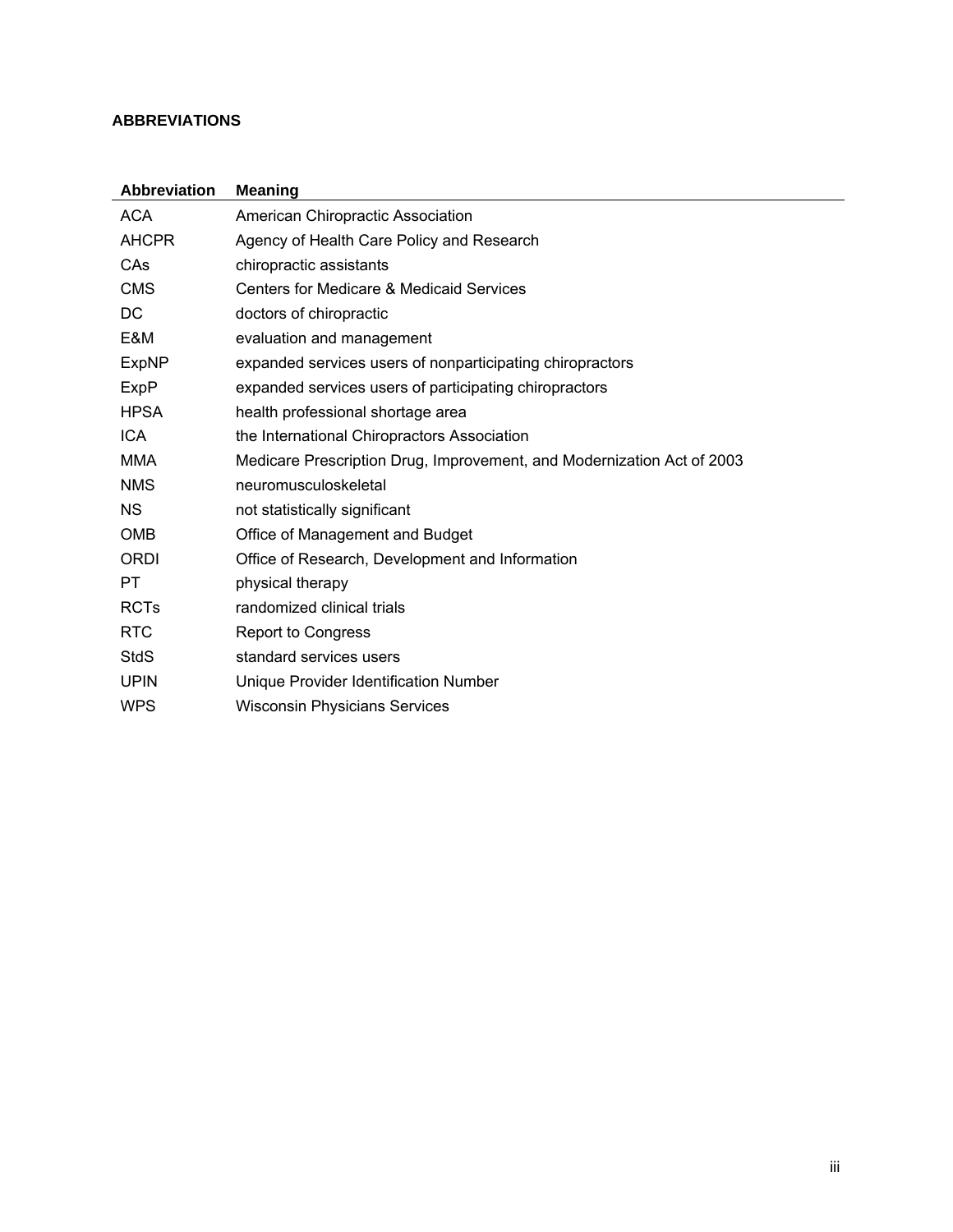| 3. Effects of Expanded Coverage on the Use and Costs of Chiropractic Services      |  |
|------------------------------------------------------------------------------------|--|
|                                                                                    |  |
|                                                                                    |  |
|                                                                                    |  |
|                                                                                    |  |
| 3. Effects of the Demonstration on the Use and Costs of Chiropractic Services      |  |
|                                                                                    |  |
|                                                                                    |  |
|                                                                                    |  |
|                                                                                    |  |
|                                                                                    |  |
|                                                                                    |  |
|                                                                                    |  |
|                                                                                    |  |
|                                                                                    |  |
|                                                                                    |  |
|                                                                                    |  |
|                                                                                    |  |
|                                                                                    |  |
|                                                                                    |  |
|                                                                                    |  |
|                                                                                    |  |
|                                                                                    |  |
|                                                                                    |  |
|                                                                                    |  |
|                                                                                    |  |
|                                                                                    |  |
| 3. Strengths and Limitations of this Evaluation of Demonstration Implementation 16 |  |
|                                                                                    |  |
| III. SURVEY OF MEDICARE BENEFICIARY USERS OF CHIROPRACTIC SERVICES 17              |  |
|                                                                                    |  |
|                                                                                    |  |
|                                                                                    |  |
|                                                                                    |  |
|                                                                                    |  |
|                                                                                    |  |
|                                                                                    |  |
|                                                                                    |  |

# TABLE OF CONTENTS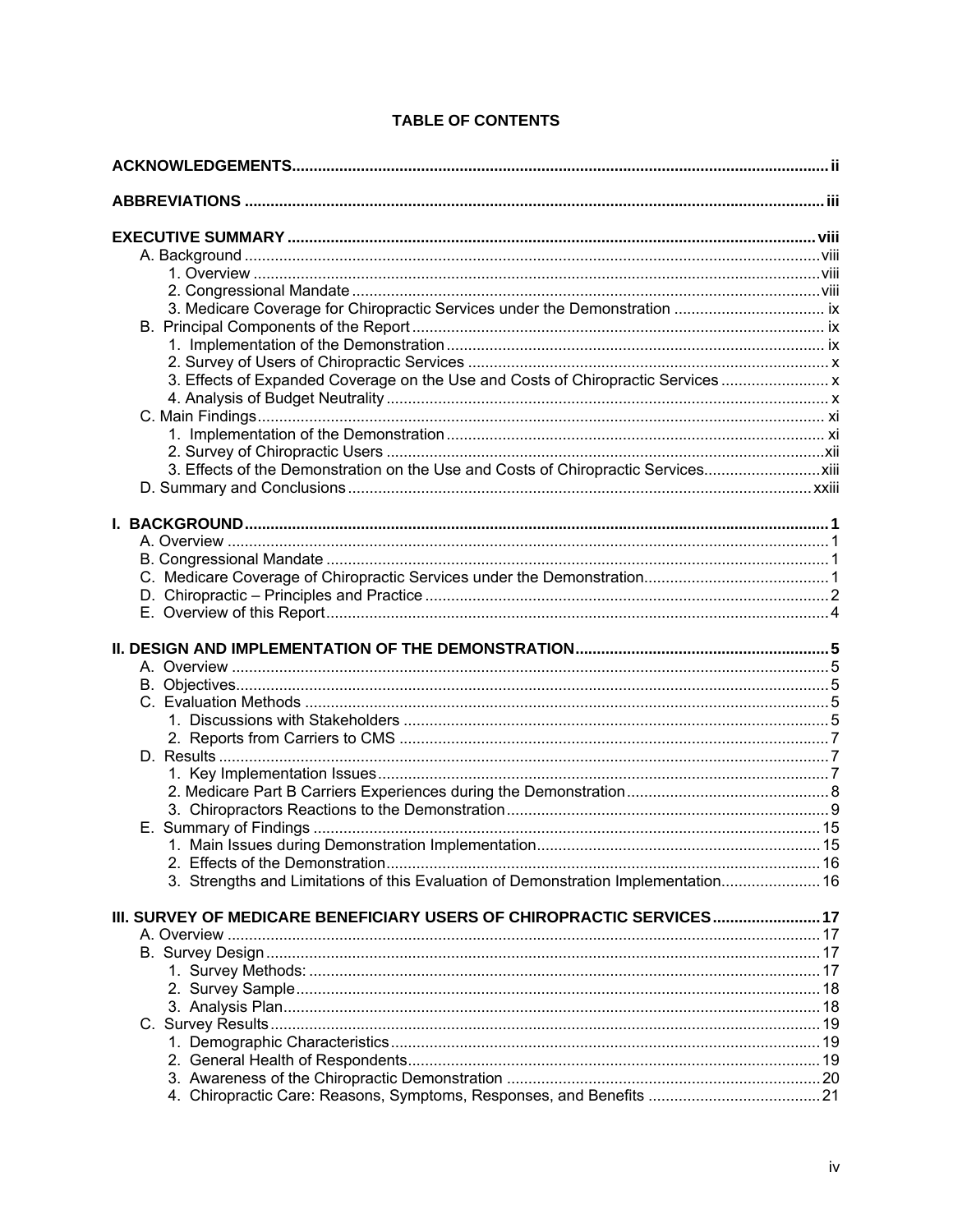|  | IV. EFFECTS OF THE DEMONSTRATION ON THE UTILIZATION AND COSTS OF CHIROPRACTIC                      |  |
|--|----------------------------------------------------------------------------------------------------|--|
|  |                                                                                                    |  |
|  |                                                                                                    |  |
|  |                                                                                                    |  |
|  |                                                                                                    |  |
|  |                                                                                                    |  |
|  |                                                                                                    |  |
|  |                                                                                                    |  |
|  |                                                                                                    |  |
|  |                                                                                                    |  |
|  |                                                                                                    |  |
|  |                                                                                                    |  |
|  | 4. Effects of the Demonstration on Expanded Service Users and Reimbursements in Urban/Rural        |  |
|  |                                                                                                    |  |
|  | 50. Effects of the Demonstration on Reimbursements in Different Diagnostic Groups 50               |  |
|  |                                                                                                    |  |
|  |                                                                                                    |  |
|  |                                                                                                    |  |
|  |                                                                                                    |  |
|  |                                                                                                    |  |
|  |                                                                                                    |  |
|  |                                                                                                    |  |
|  |                                                                                                    |  |
|  |                                                                                                    |  |
|  |                                                                                                    |  |
|  |                                                                                                    |  |
|  |                                                                                                    |  |
|  |                                                                                                    |  |
|  | Appendix B. Expanded Coverage of Chiropractic Services: Diagnostic and Procedure Codes 84          |  |
|  | Appendix C. Interview Guides for Chiropractic Associations, Practicing Chiropractors, and Medicare |  |
|  |                                                                                                    |  |
|  | Appendix D. Dates and Locations of Interviews Conducted During Implementation of the               |  |
|  |                                                                                                    |  |
|  | Appendix E. Survey of Medicare Beneficiaries Who Are Using Chiropractic Services 95                |  |
|  |                                                                                                    |  |
|  |                                                                                                    |  |
|  | Appendix H. Effects of the Demonstration on Medicare Costs Using Alternatives to Per-Person        |  |
|  |                                                                                                    |  |
|  |                                                                                                    |  |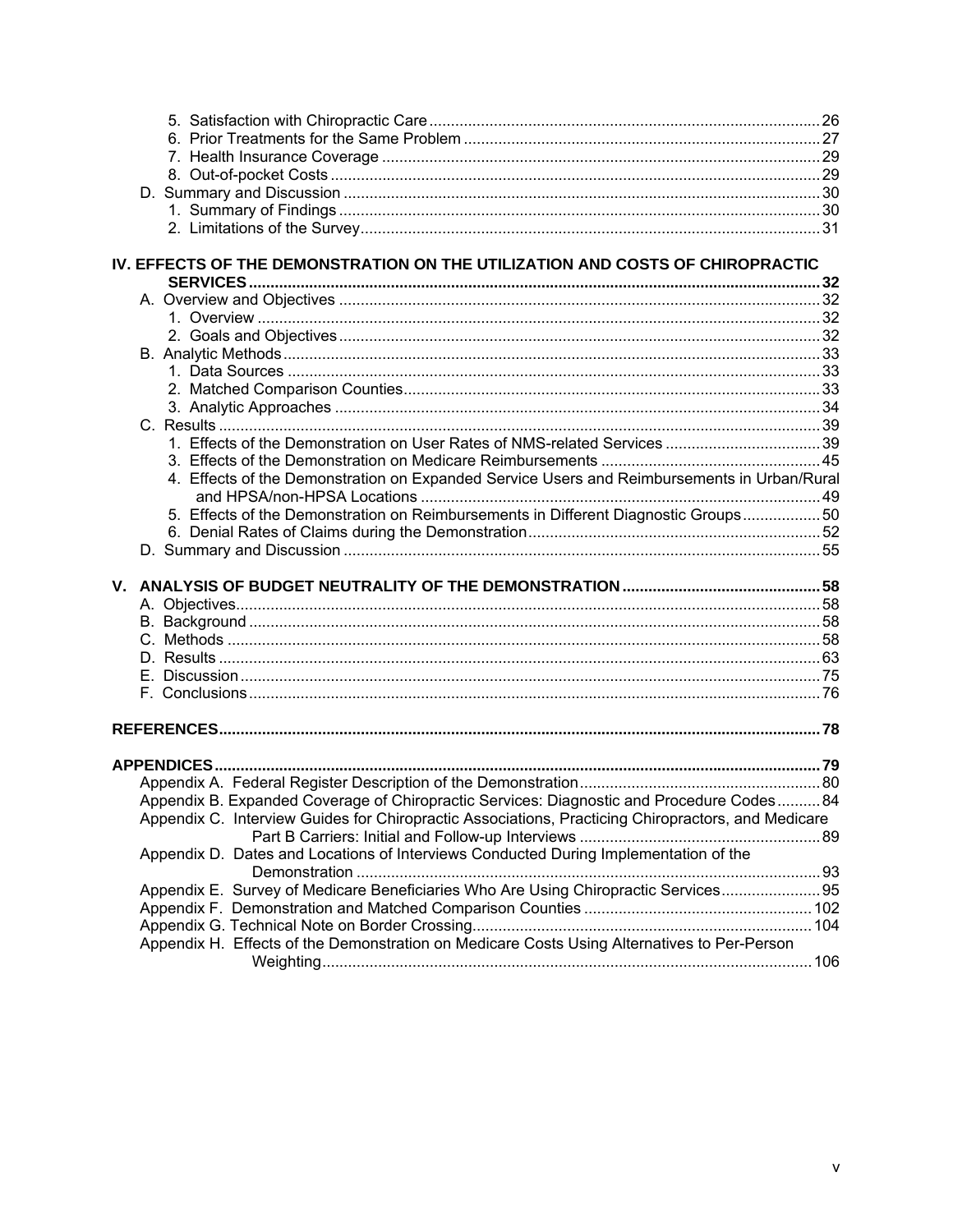## **TABLES**

| <b>EXECUTIVE SUMMARY</b>                                                                               |    |
|--------------------------------------------------------------------------------------------------------|----|
| Table 1: Demonstration-induced Changes in Users of NMS-related Services - All Beneficiaries with NMS   |    |
| * Table 2: Demonstration-induced Changes in NMS-related Visits in Expanded Chiropractic Service Users  |    |
| Table 3: Demonstration-induced Changes in Medicare Reimbursements for NMS-related Services -           |    |
| Table 4: Total Expenditures for Chiropractic Services in Demonstration and Comparison Regions -        |    |
|                                                                                                        |    |
| Table 6: Breakdown of Demonstration Effects by Market Area in the All NMS Analysis xix                 |    |
|                                                                                                        |    |
|                                                                                                        |    |
| Table 9: Breakdown of Demonstration Effects by State in the Chiropractic User Analysisxxii             |    |
|                                                                                                        |    |
|                                                                                                        |    |
|                                                                                                        |    |
| Table 2.3: Frequent Services Billed under Expanded Coverage during the Demonstration  14               |    |
|                                                                                                        |    |
|                                                                                                        |    |
|                                                                                                        |    |
| Table 4.3: User Rates in Demonstration and Comparison Regions - by Type of Service * 40                |    |
| Table 4.4 Demonstration-induced Changes in Users of NMS-related Services - All Beneficiaries with      |    |
|                                                                                                        |    |
| Table 4.5: Visit Rates per User in Demonstration and Comparison Regions - Expanded Chiropractic        |    |
| Table 4.6: Demonstration-induced Changes in NMS-related Visits - Expanded Chiropractic Service Users   |    |
| Table 4.7: Visit Rates per User in Demonstration and Comparison Regions - All Chiropractic Users 44    |    |
| Table 4.8: Demonstration-induced Changes in Visits for NMS-related Services - All Chiropractic Service |    |
| Users *                                                                                                | 45 |
| Table 4.9: Medicare Reimbursements for Chiropractic Services in Beneficiaries with NMS Diagnoses in    |    |
| Demonstration and Comparison Regions - Expanded Chiropractic Service Users*  46                        |    |
| Table 4.10: Demonstration-induced Changes in Medicare Reimbursements for NMS-related Services -        |    |
|                                                                                                        |    |
| Table 4.11: Medicare Reimbursements per Six-Month Period - All Chiropractic Service Users *  48        |    |
| Table 4.12: Demonstration-induced Effects on Reimbursements for NMS-related Services - All             |    |
| Table 4.13: Total Expenditures for Chiropractic Services in Demonstration and Comparison Regions -     |    |
|                                                                                                        |    |
| Table 4.14: Effects of the Demonstration on the Numbers of Expanded Chiropractic Service Users and     |    |
| Reimbursements Per User in Urban or Rural and HPSA or non-HPSA Locations* 50                           |    |
| Table 4.15: Effects of the Demonstration on Reimbursements for NMS-related Services by Diagnostic      |    |
| Table 4.16: Denial Rates for All Expanded Service Claims in Demonstration Areas*54                     |    |
| Table 4.17: Claims Denial Rates for Expanded Services with the Demonstration Code "45" in              |    |
|                                                                                                        |    |
| Table 5.2: Breakdown of Demonstration Effects by Diagnostic Group in the All NMS Analysis  65          |    |
|                                                                                                        |    |
| Table 5.4: Breakdown of Demonstration Effects by State in the All NMS Analysis67                       |    |
| Table 5.5: Breakdown of Demonstration Effects between the Chicago Area and All Other Demonstration     |    |
| Table 5.6: Breakdown of Demonstration Effects by Type of Service in the Chiropractic User Analysis  68 |    |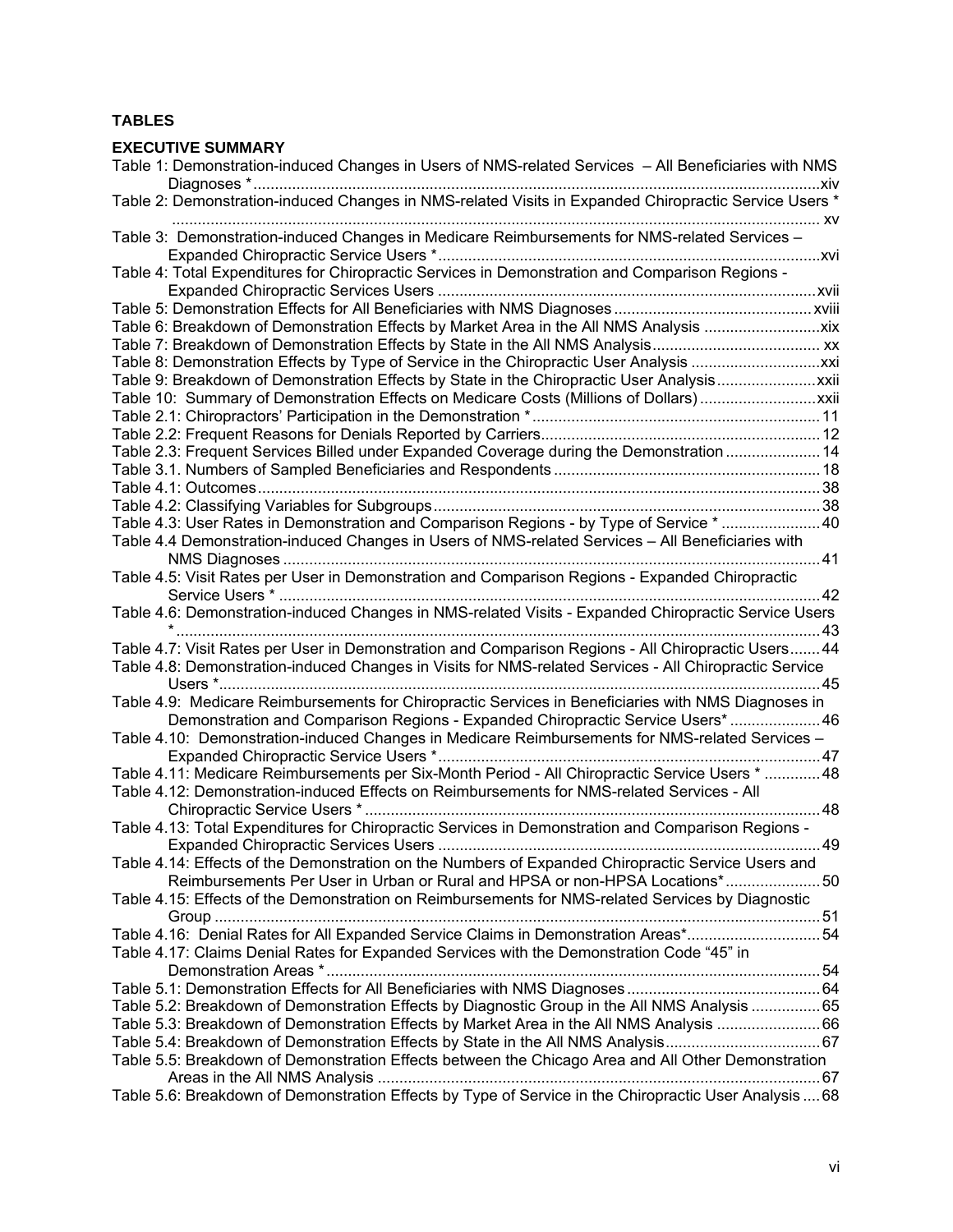| Table 5.6: Breakdown of Demonstration Effects by Type of Service in the Chiropractic User Analysis  69<br>Table 5.7: Breakdown of the Demonstration Effects by Diagnosis Group in the Chiropractic User Analysis |
|------------------------------------------------------------------------------------------------------------------------------------------------------------------------------------------------------------------|
| Table 5.8: Breakdown of Demonstration Effects by Type of Market Area in the Chiropractic User Analysis                                                                                                           |
| Table 5.9: Breakdown of Demonstration Effects by State in the Chiropractic User Analysis22                                                                                                                       |
| Table 5.10: Breakdown of Demonstration Effects between the Chicago Area and other Demonstration                                                                                                                  |
| Table 5.11: Demonstration Effects on Medicare Costs Overall and by Type of Service (in Millions of                                                                                                               |
| Table 5.12: National Estimate of Medicare Costs by Market Area in the All NMS Analysis 74                                                                                                                        |
| Table 5.13: National Estimate of Medicare Costs by Market Area in the Chiropractic User Analysis75                                                                                                               |
| Table H.1: Demonstration Effects on Costs by Type of County Weighting (in Millions) 108                                                                                                                          |

## **FIGURES**

| <b>CHAPTER III</b>                                                                                        |  |
|-----------------------------------------------------------------------------------------------------------|--|
|                                                                                                           |  |
|                                                                                                           |  |
| Figure 3.3: Patient-reported Sources of Information about Medicare's Expanded Coverage for                |  |
|                                                                                                           |  |
|                                                                                                           |  |
|                                                                                                           |  |
|                                                                                                           |  |
| Figure 3.7: Patient-reported Severity of Symptoms and Degree of Interference with Daily Activities at the |  |
|                                                                                                           |  |
| Figure 3.8: Patient-reported Types of Treatments Received from Chiropractors25                            |  |
|                                                                                                           |  |
| Figure 3.10: Patient-reported Interference of Symptoms with Usual Activities after Treatment26            |  |
|                                                                                                           |  |
| Figure 3.12: Patient-reported Types of Treatments Received from Other Health Care Professionals  28       |  |
| Figure 3.13: Patient-reported Degree of Symptom Relief Obtained from Other Health Professionals  28       |  |
| Figure 3.14: Chiropractic Services for which Increased Medicare Coverage is Especially Important29        |  |
|                                                                                                           |  |
|                                                                                                           |  |
| <b>CHAPTER IV</b>                                                                                         |  |
| Figure 4.1: Cohorts Used for Medicare Utilization and Expenditure Comparisons 35                          |  |
|                                                                                                           |  |

#### **APPENDIX**

[Figure H.1: Histogram of Demonstration Effects by County under All NMS and Chiro User Analyses ..107](#page-129-0)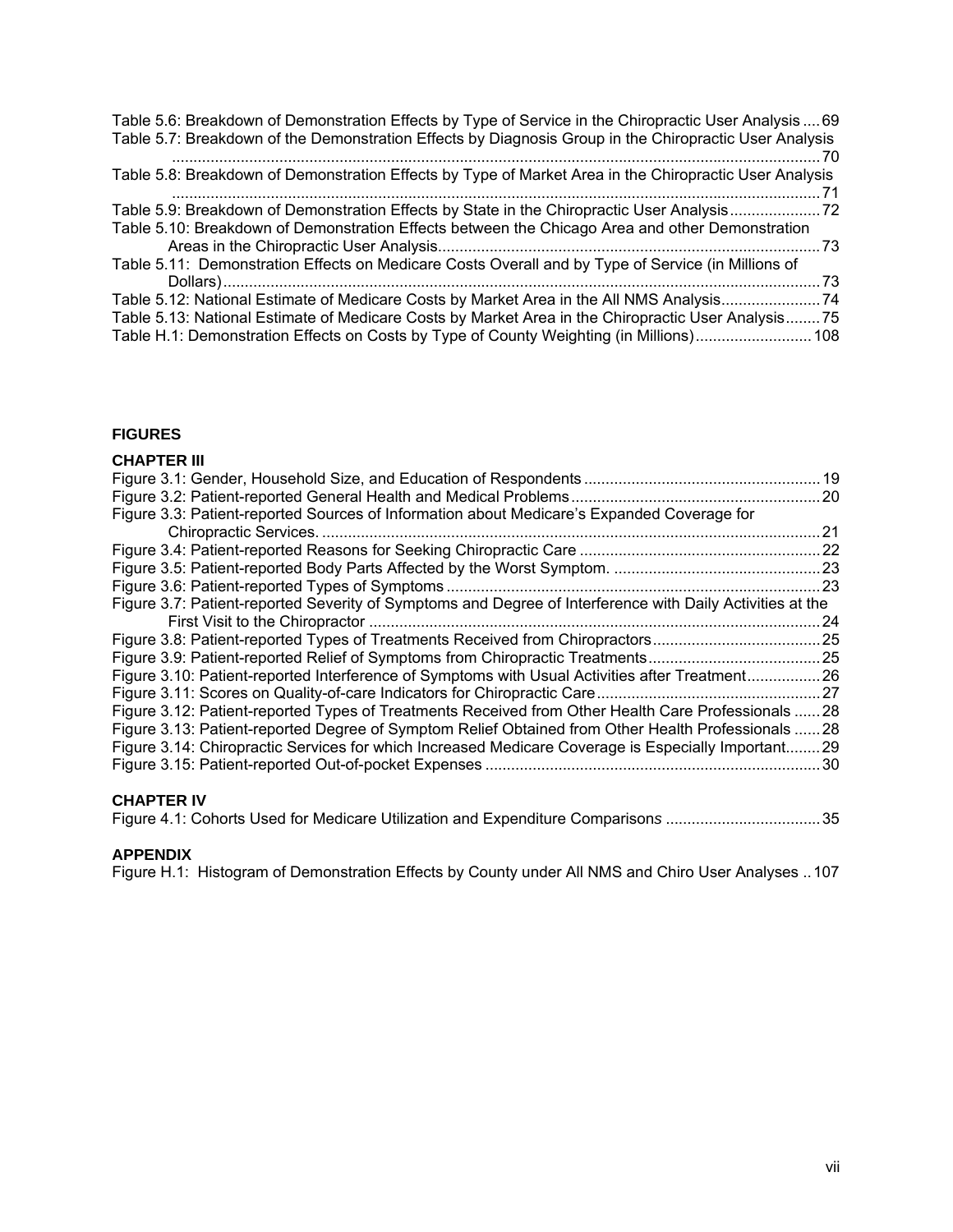#### <span id="page-7-0"></span>**EXECUTIVE SUMMARY**

#### <span id="page-7-1"></span>**A. Background**

#### <span id="page-7-2"></span>1. Overview

This Report to Congress (RTC) presents the findings of an independent evaluation of the Centers for Medicare & Medicaid Services' (CMS) "Demonstration of Coverage for Chiropractic Services under Medicare". The demonstration was conducted from April 1, 2005 through March 31, 2007 and examined the effects of expanded coverage for chiropractic services in four regions: the entire states of Maine and New Mexico, 26 counties in northern Illinois plus Scott County in Iowa, and 17 counties in central Virginia. A letter-format Report to Congress, sent in October 2008, summarized implementation of the demonstration, findings from a survey of Medicare beneficiaries who received chiropractic care in the demonstration areas, and the effects of the demonstration on the use and costs of chiropractic services during its first 18 months. This full Report to Congress constitutes the final evaluation of the demonstration and includes analysis of the full 24 months of the demonstration, examines possible cost offsets to expanded coverage of chiropractic services, and assesses budget neutrality from Medicare's perspective.

#### <span id="page-7-3"></span>2. Congressional Mandate

The demonstration was mandated under Section 651 of the Medicare Prescription Drug, Improvement, and Modernization Act of 2003 (MMA) (Pub. L. 108-173) "for the purpose of evaluating the feasibility and advisability of covering chiropractic services under the Medicare program (in addition to the coverage provided for services consisting of treatment by means of manual manipulation of the spine to correct a subluxation described in section 1861(r)(5) of the Social Security Act . . . ." The statute also provided that the term "chiropractic services" has the meaning given that term by the Secretary for purposes of the demonstration, but shall include, at a minimum: care for neuromusculoskeletal conditions typical among eligible beneficiaries and diagnostic and other services that a chiropractor is legally authorized to perform by the State or jurisdiction in which such treatment is provided. The demonstration was to last for two years and was to be conducted in four regions of the country, including two with rural areas and two with urban areas; one site of each area type had to be considered a health professional shortage area (HPSA). Furthermore, the statute required the Secretary to ensure that aggregate payments made under the Medicare program did not exceed the amount that would have been paid in the absence of the demonstration. To do this, a strategy had to be developed for recouping any such additional payments. Specific conditions added by CMS were that: (1) any chiropractor who provided services in these geographic areas was to be eligible to participate; (2) any beneficiary enrolled under Medicare Part B was to be eligible to receive services; and (3) the treatment had to be provided for an active condition for which there was a reasonable expectation of recovery or functional improvement, and not for prevention or maintenance, in accordance with CMS's policy for the reimbursement of all chiropractic services.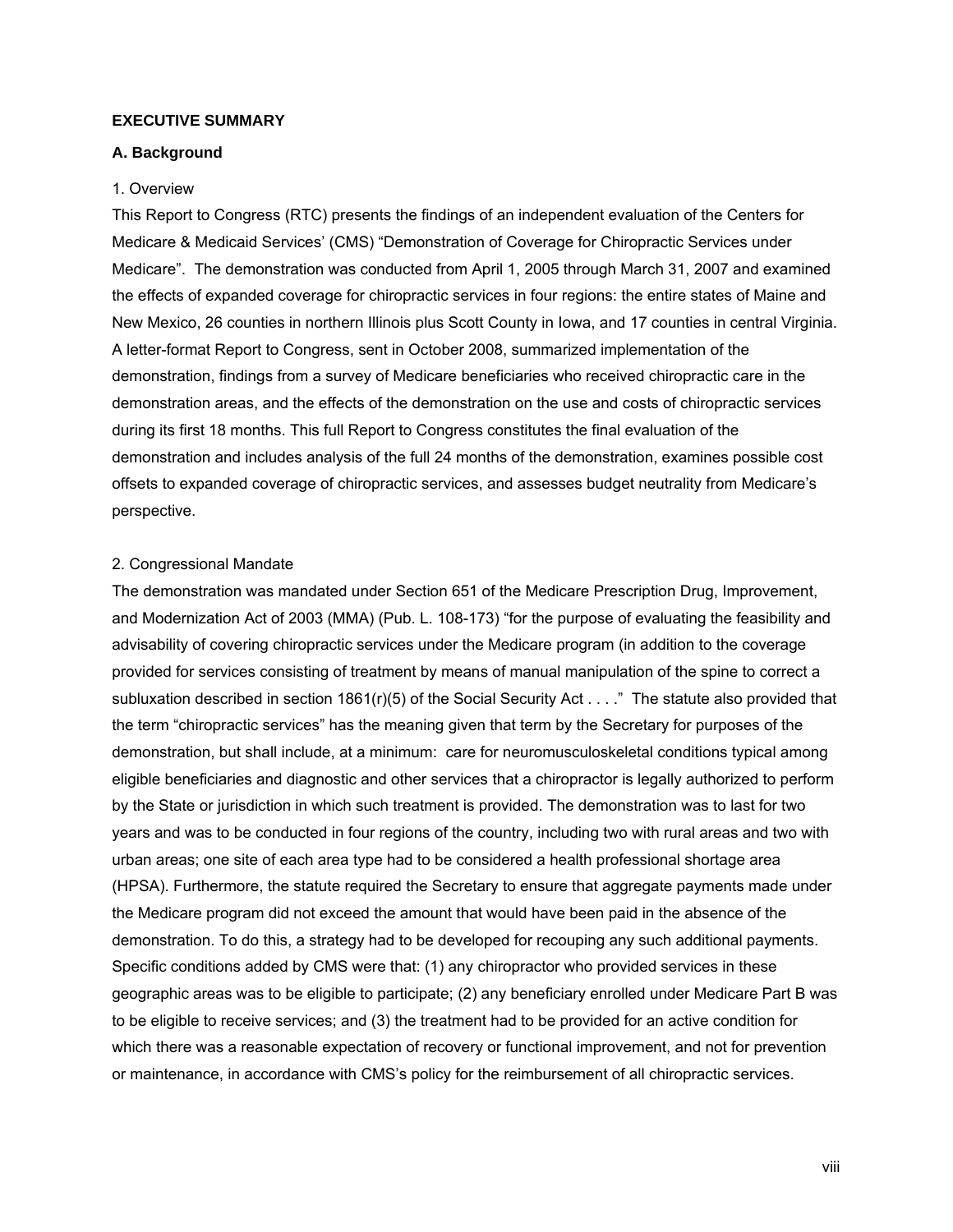## <span id="page-8-0"></span>3. Medicare Coverage for Chiropractic Services under the Demonstration

Medicare has traditionally covered only manual manipulation to correct subluxations of the spine, which chiropractors define as 'malfunctions of the spine'. Under the demonstration, coverage was expanded to include a broad range of NMS diagnoses involving the spine, extremities, or the neurological system and a broad range of services that chiropractors use to diagnose or treat these conditions. These services included manipulations of the extremities (extraspinal manipulations), a variety of physical therapy (PT) modalities such as electrostimulation and ultrasound, evaluation and management (E&M) visits, and diagnostic tests such as blood tests, x-rays, CT scans, and MRIs.

The American Chiropractic Association (ACA) advocated for expanded coverage that would include the full range of treatment and diagnostic services that chiropractors are trained and legally authorized to perform for NMS conditions. It asserted that expanded coverage would reduce out-of-pocket costs to beneficiaries, attract additional patients to chiropractors, and, potentially, could reduce the total costs of care for Medicare beneficiaries by reducing the use of pain medications and other medical and surgical treatments for these conditions.

The main policy questions addressed by the demonstration are:

- 1. Did expanded coverage increase Medicare expenditures for chiropractic services and, if so, by how much?
- 2. Were increases in expenditures for chiropractic services offset by reductions in the costs of non-chiropractic ambulatory (Part B) services or institutional care (Part A)?
- 3. Was expanded coverage for chiropractic services budget neutral for Medicare?

## <span id="page-8-1"></span>**B. Principal Components of the Report**

This report addresses:

- Issues that arose during implementation of the demonstration;
- Medicare beneficiaries' views of the care they have received from chiropractors;
- Effects of the demonstration on the use of chiropractic services and related Medicare expenditures; and
- Analysis of the budget neutrality of the demonstration.

## <span id="page-8-2"></span>1. Implementation of the Demonstration

Implementation was examined through structured interviews with the key players involved in conducting the demonstration - CMS's Division of Health Promotion and Disease Prevention Demonstrations in the Office of Research, Development, and Information (ORDI), the ACA, Medicare Part B carriers, state chiropractic associations, and practicing chiropractors. Data provided to CMS by Medicare carriers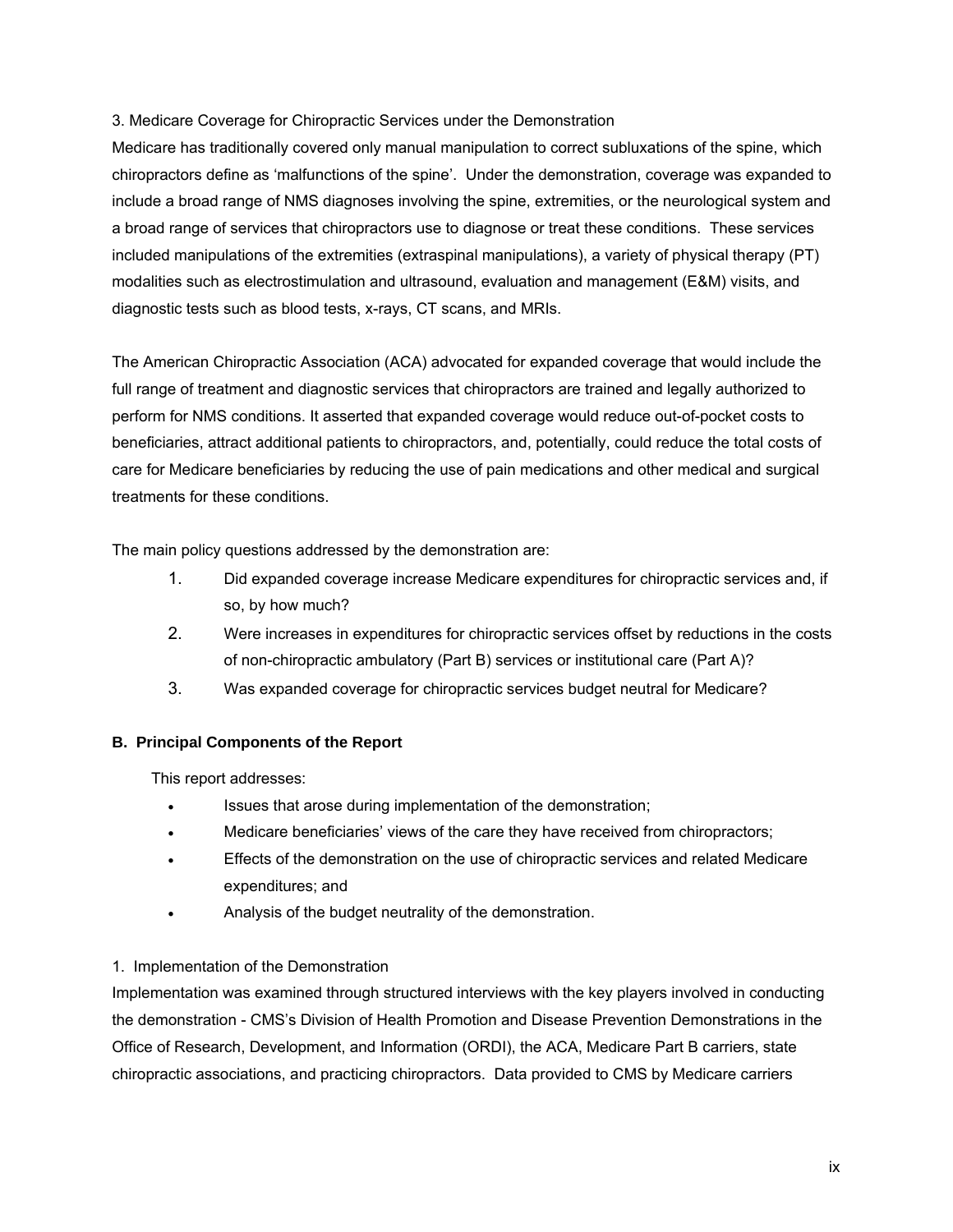permitted examination of chiropractor participation in the demonstration; the volumes of submitted, approved, and denied claims; and associated dollar costs.

# <span id="page-9-0"></span>2. Survey of Users of Chiropractic Services

A mailed survey was conducted of Medicare beneficiaries who lived in the demonstration areas and were receiving chiropractic services. The survey's objectives were to: (1) identify the types of medical problems being treated, responses to treatment, satisfaction with the care received, and the financial burden of chiropractic care; and (2) compare results in beneficiaries who were receiving services from chiropractors who were participating in the demonstration with those who were not.  $^1$  $^1$ 

# <span id="page-9-1"></span>3. Effects of Expanded Coverage on the Use and Costs of Chiropractic Services

Medicare claims for the treatment of the NMS diagnoses were analyzed in demonstration and matched comparison counties to determine the effects of the demonstration on:

- the numbers of beneficiaries with NMS diagnoses who received treatment;
- the proportion of these who received chiropractic services;
- the use and costs of chiropractic services; and
- the effects on Medicare expenditures.

The analysis focused on beneficiaries with diagnoses involving the spine, extremities, or neurological system (NMS diagnoses) who received care during the year before or the two years of the demonstration (April 1, 2005 through March 31, 2007). The analysis of 'users' and 'use' were based on claims submitted; while the analysis of costs was based on paid claims. Difference-in-difference analysis was used to compare patterns of care and expenditures in demonstration and comparison areas.

# <span id="page-9-2"></span>4. Analysis of Budget Neutrality

1

The objectives of this analysis were to examine the effects of expanded coverage for chiropractic services on aggregate Medicare payments for the treatment of NMS diagnoses. The focus was on two populations: all beneficiaries with NMS diagnoses and the subgroup who used chiropractic services. The analysis explored potential cost offsets of increases in payments for chiropractic services by including costs of both institutional (e.g. hospitalizations) and non-institutional services (chiefly ambulatory services by chiropractors and other health professionals). The analysis examined overall effects on Medicare payments and effects in each demonstration area, rural and urban areas, and health professional shortage areas (HPSA and non-HPSA).

<span id="page-9-3"></span> $1$  Some chiropractors characteristically bill Medicare for expanded coverage services even when they are not reimbursed. In this report, these are termed "non-participating" chiropractors. Chiropractors do this for several reasons but especially to obtain Medicare's denial so they can bill other insurers. "Participating chiropractors" were identified by having been reimbursed for expanded coverage services.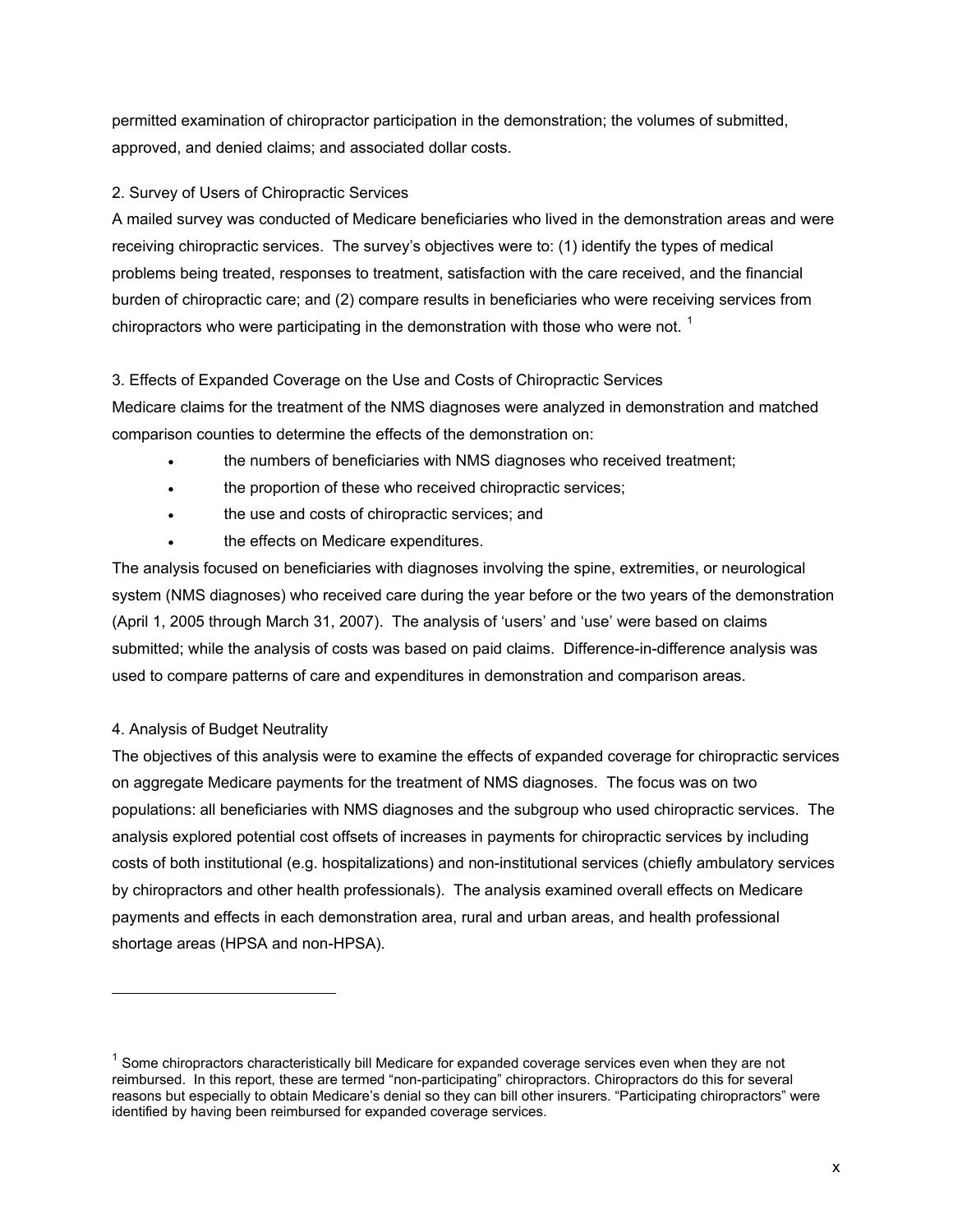#### <span id="page-10-0"></span>**C. Main Findings**

#### <span id="page-10-1"></span>1. Implementation of the Demonstration

The demonstration experienced a slow ramp-up and reached a steady state only in its second year. The main reasons were the time required for Medicare Part B carriers to implement the complex billing system under the demonstration and to educate chiropractors about it. Implementation was also slowed by the absence of public announcements about the demonstration to Medicare beneficiaries and chiropractors. Instead, primary reliance was placed on the ACA and state chiropractic associations to notify chiropractors and their patients.

Medicare Part B carriers reported that, overall, about 40 percent of eligible chiropractors participated in the demonstration with the proportions ranging from 28 to 59 percent in different states and at different points in time. The evaluators conducted site visits to the demonstration areas to determine the roles of state chiropractic associations during implementation of the demonstration and to interview practicing chiropractors to determine their reasons for participating or not participating in it. All interviews were guided by structured interview guides.

The chiropractic associations served to inform practicing chiropractors about the demonstration and provided variable levels of educational services about its conduct. Most practicing chiropractors who participated in the demonstration stated that their primary motivations were to reduce the burden of payments on their patients and to advocate for Medicare coverage for the full range of services they are trained and licensed to provide. Use of the 'incident to' rule by Medicare was an important deterrent to participation for some chiropractors. This rule requires that physical therapy (PT) services be performed under a physician's direction by therapists who are certified to perform these services. Because most chiropractors rely upon chiropractic assistants (CAs) who do not have formal PT certification, application of this rule effectively required chiropractors to perform the services themselves, if they were to be reimbursed. CMS's rationale for using the 'incident to' rule was to satisfy chiropractors' request to be treated like other physicians. CMS modified the rule during the demonstration to allow participating chiropractors to continue to use their CAs to perform PT services and to bill the beneficiary directly for them, provided the beneficiary agreed to this at the outset.

Chiropractors indicated that the main effect of the demonstration was to shift payment for chiropractic services from the patient or from other insurers to Medicare and that it had little or no effects on practice volumes, patterns of services provided, or net practice incomes. Increases in Medicare-paid claims were mainly for PT services, extraspinal manipulation (of the arms and legs), evaluation and management (E&M) services, and spinal x-rays. Important benefits of the demonstration from chiropractors' perspectives were improved continuity and more efficient patient care because they were now authorized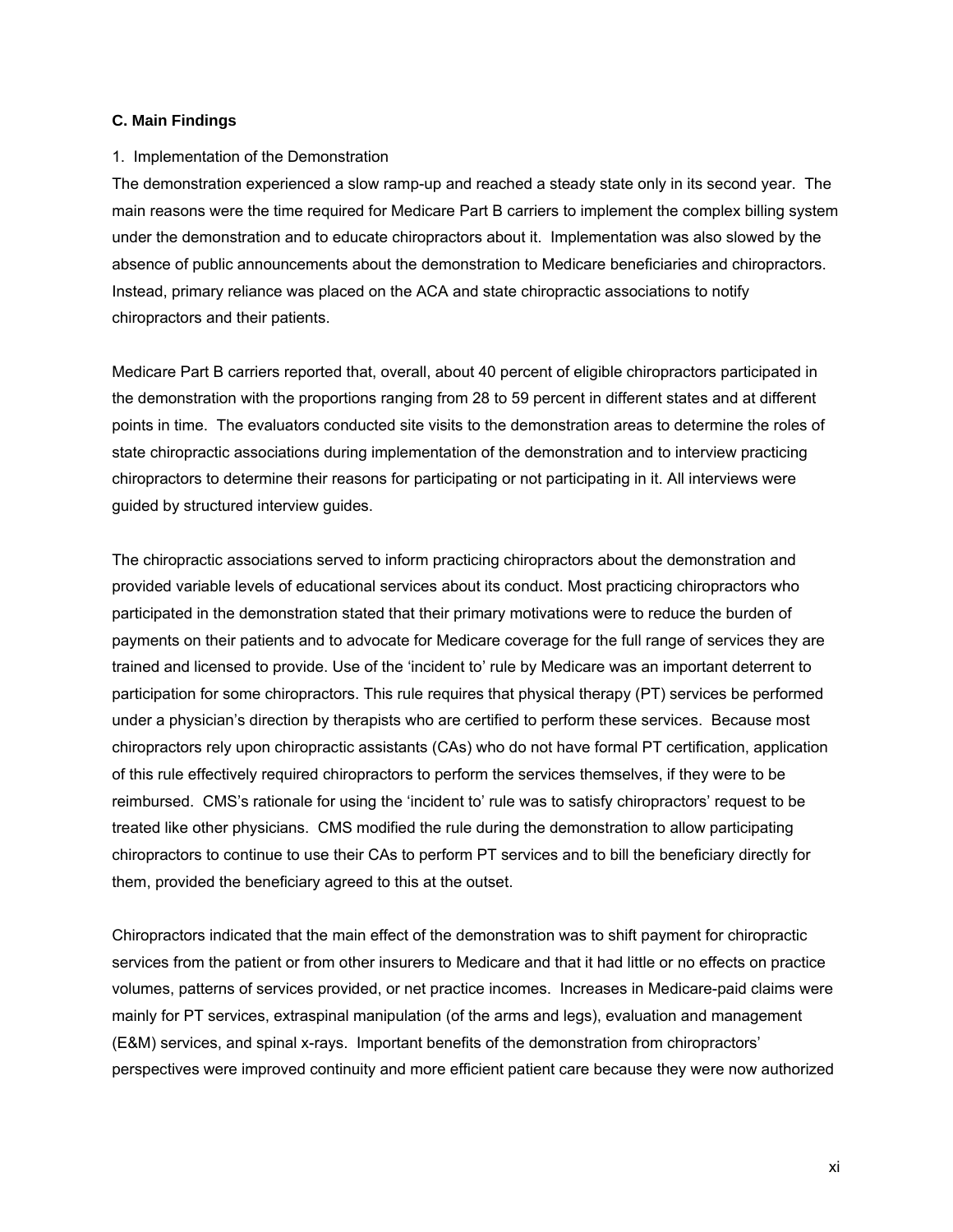to order needed CT scans, MRIs, or complex x-rays directly rather than having to refer patients to medical physicians to obtain these examinations.

#### <span id="page-11-0"></span>2. Survey of Chiropractic Users

**Methods:** A mailed survey was conducted in 3,464 users of chiropractic services with a response rate of 71 percent. The objectives of the survey were to examine beneficiaries' awareness of the demonstration, their reasons for seeking chiropractic care, the clinical benefits obtained, satisfaction with care, prior care for the same problem(s), insurance coverage for chiropractic services, and out-of-pocket expenses.

**Awareness of the Demonstration:** Fewer than half of survey respondents were aware of the demonstration, including only slightly more than half of beneficiaries who were receiving expanded services from participating chiropractors. Chiropractors were the most frequent source of information about the demonstration.

**Reasons for Seeking Chiropractic Care and Types of Services Received:** The most frequent reasons given for seeking care from chiropractors were favorable earlier experiences (59 percent) and insufficient relief of symptoms by prior treatments from other health professionals (39 percent). Clinical problems involved the back in 78 percent, neck in 50 percent, hip in 38 percent, and shoulder in 32 percent. Pain was the most frequent symptom, followed by difficulty walking. Symptoms were severe or very severe and interfered considerably with usual daily activities for two-thirds of respondents. Manipulation was the most frequent treatment received from chiropractors, followed by various types of PT services. Users of standard chiropractic services were more likely to have received chiropractic services prior to the demonstration than expanded service users and were less likely to have received PT services.

**Benefits of Treatment and Satisfaction with Care:** Sixty percent of respondents indicated that they received "complete" or "a lot" of relief of symptoms from their chiropractic treatments. Satisfaction with care was high, with 87 percent reporting levels of 8 or higher on a 10-point scale and 56 percent indicating a perfect score of 10. Chiropractic care was felt to be easily accessible, and nearly 95 percent of respondents indicated that they had to wait no more than one week for appointments. Similarly high proportions reported that chiropractors listened carefully and spent sufficient time with them.

**Prior Treatments for the Same Clinical Problem:** The types of prior treatments received from other health professionals differed strikingly from those received from chiropractors, including pain pills in 58 percent, pain injections in 30 percent, both pain pills and injections in 22 percent, and surgery in 12 percent. Reports on the relief of symptoms for the same clinical problem also differed widely, with 60 percent of respondents indicating that they received 'moderate' or 'complete' relief from chiropractic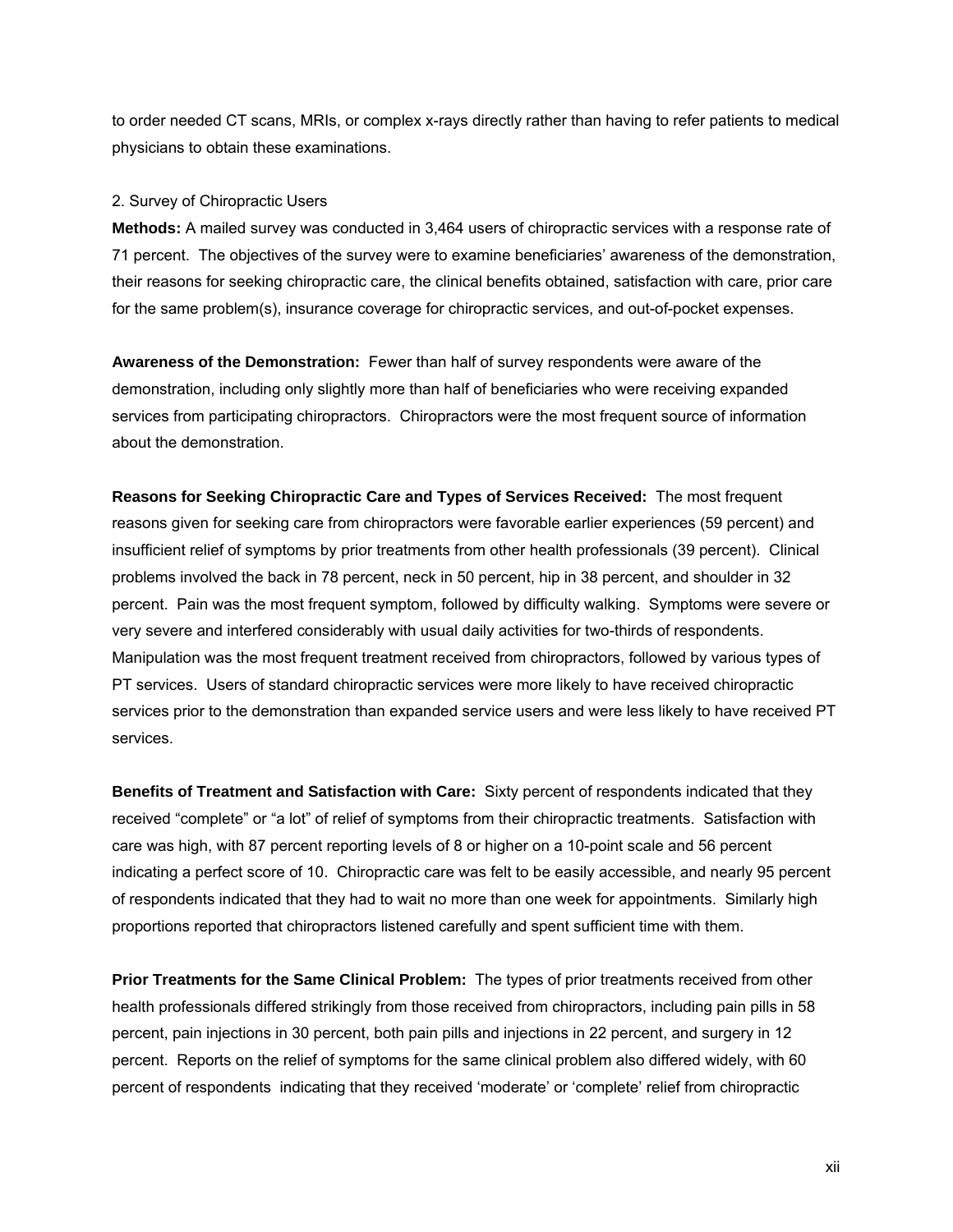treatments compared to 11 percent from treatments by other health professionals. This finding needs to be interpreted with caution, however, because patients whose symptoms were not relieved by prior therapy would be more likely to seek chiropractic care. The high reported use of pain medications and surgery in treatments received from other types of health professionals suggests the potential for achieving cost offsets.

**Insurance Coverage and Out-of-pocket Costs:** More than two-thirds of respondents (69 percent) reported that they had health insurance in addition to Medicare Part B that covered chiropractic services. Zero out-of-pocket costs were reported by 49 percent of expanded chiropractic service users compared to 39 percent of standard service users (p=0.0002). Mean out-of-pocket costs per visit were also lower in expanded service users.

**Limitations of the Survey:** The results of the survey could be biased if beneficiaries who chose not to respond had had unsatisfactory results from their chiropractic care. The high overall response rate achieved (71 percent) mitigates, but does not eliminate, this possibility. Other limitations include relatively high non-response rates to cost-related questions and the necessarily subjective nature of responses to some questions.

#### <span id="page-12-0"></span>3. Effects of the Demonstration on the Use and Costs of Chiropractic Services

Overview and Methods: Medicare eligibility and Part A and B claims data were used to assess the effects of the demonstration on the utilization and costs of chiropractic services and other medical services in beneficiaries with NMS diagnoses. Medicare Part D had not been implemented when the demonstration began. Results in demonstration counties are compared with those in comparison counties matched twoto-one on a range of health care cost and utilization characteristics. Analyses focus on two beneficiary groups - those who received any treatment for NMS diagnoses and those who received chiropractic services – during the year before the demonstration or the two years during which it was conducted. Difference-in-difference statistics are used to compare trends in the use and costs of medical services in demonstration and comparison counties. Hence, the analysis controls for extraneous factors that may have affected the use and costs of Medicare services.

**Effects on the Use of Chiropractic Services:** Medicare claims data revealed high rates of claims for the expanded chiropractic services before the demonstration began in both demonstration and comparison areas, even though payment was denied. Chiropractors appeared to be submitting these claims either at the beneficiary's request or to obtain Medicare's denial so they could bill other carriers. This analysis of the use of expanded chiropractic services focused on claims submitted rather than claims paid under the assumption that both paid and denied claims represent services that were actually received by beneficiaries. The analysis of Medicare expenditures, however, relies on paid claims.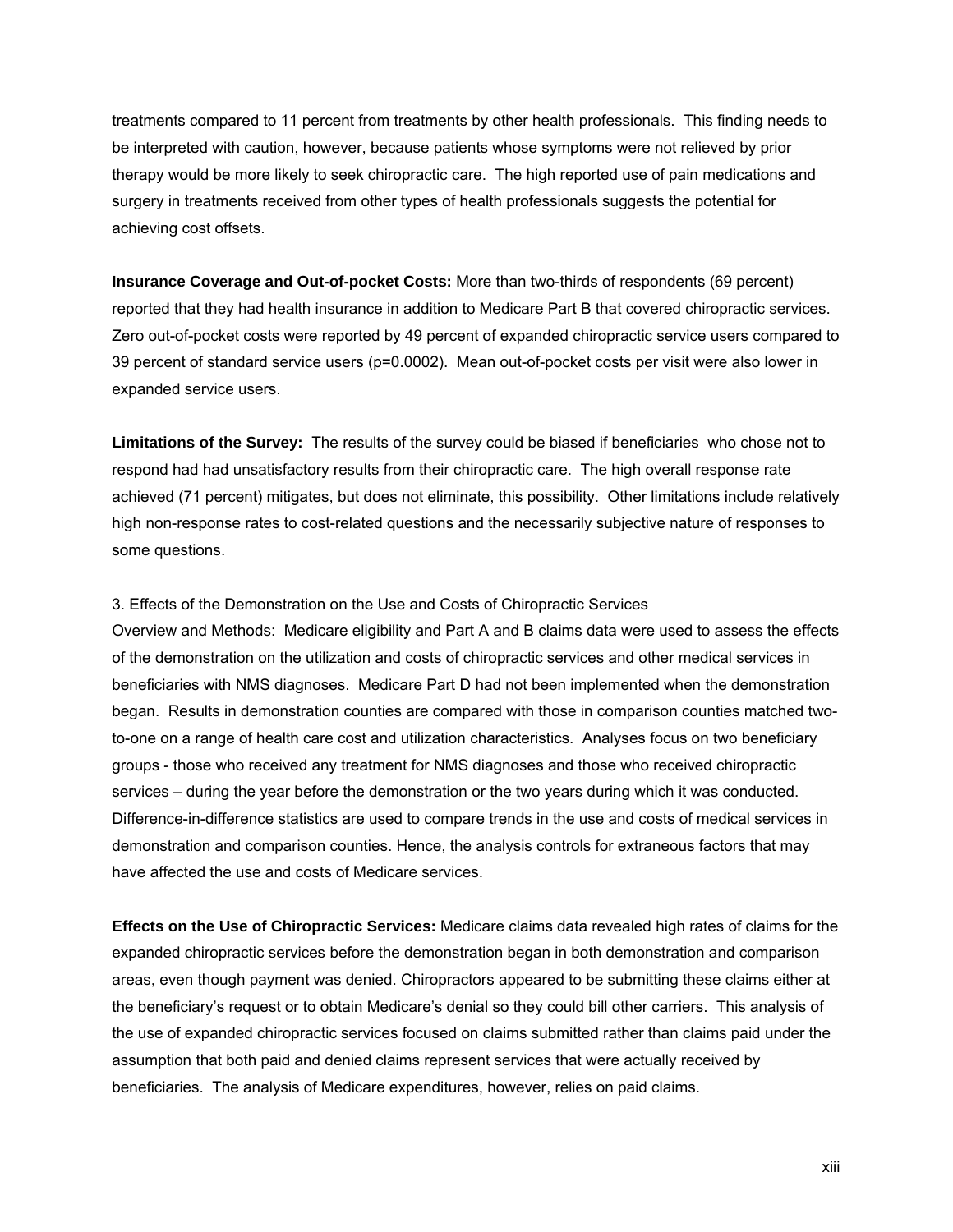The number of Medicare beneficiaries who used any chiropractic services increased by 9 and 13 percent, respectively, during the first and second years of the demonstration in demonstration areas relative to comparison areas. Slightly larger corresponding increases of 12 and 16 percent occurred in users of expanded chiropractic services (**Table 1**). Users of other (non-chiropractic) NMS services decreased in demonstration areas by 19 percent in each year (odds ratios 0.81). As indicated previously, these findings are based on claims submitted rather than bills paid by Medicare.

<span id="page-13-0"></span>

| Table 1: Demonstration-induced Changes in Users of NMS-related Services - All Beneficiaries |  |
|---------------------------------------------------------------------------------------------|--|
| with NMS Diagnoses *                                                                        |  |

|                                    | <b>Odds Ratio</b><br>for the Use<br>of Other<br><b>NMS</b> |          | <b>Odds Ratio</b><br>for the Use<br>of Any<br>Chiropractic |          | <b>Odds Ratio</b><br>for the Use<br>of Any<br><b>Expanded</b><br>Chiropractic |          |
|------------------------------------|------------------------------------------------------------|----------|------------------------------------------------------------|----------|-------------------------------------------------------------------------------|----------|
| <b>Time Periods</b>                | <b>Services</b>                                            | p-value  | <b>Services</b>                                            | p-value  | <b>Services</b>                                                               | p-value  |
| 1st Demo Year vs.<br>Pre-Demo Year | 0.81                                                       | < 0.0001 | 1.09                                                       | < 0.0001 | 1.12                                                                          | < 0.0001 |
| 2nd Demo Year vs.<br>Pre-Demo Year | 0.81                                                       | < 0.0001 | 1.13                                                       | < 0.0001 | 1.16                                                                          | < 0.0001 |

\*Calculations of the percentage of service users, both before and during the demonstration, reflect all claims billed to Medicare, whether paid or denied.

**Table 2** presents trends in the use of different types of services by beneficiaries who used expanded chiropractic services. Visits that included expanded services increased progressively from 15 percent during the first 6 months of the demonstration to 84 percent during its final 6 months; while those for any type of chiropractic service increased during the second year of the demonstration but not during its first year. This finding reflects the overall increase in users of expanded services shown in **Table 1.** Visits for other types of NMS services in these individuals did not change significantly.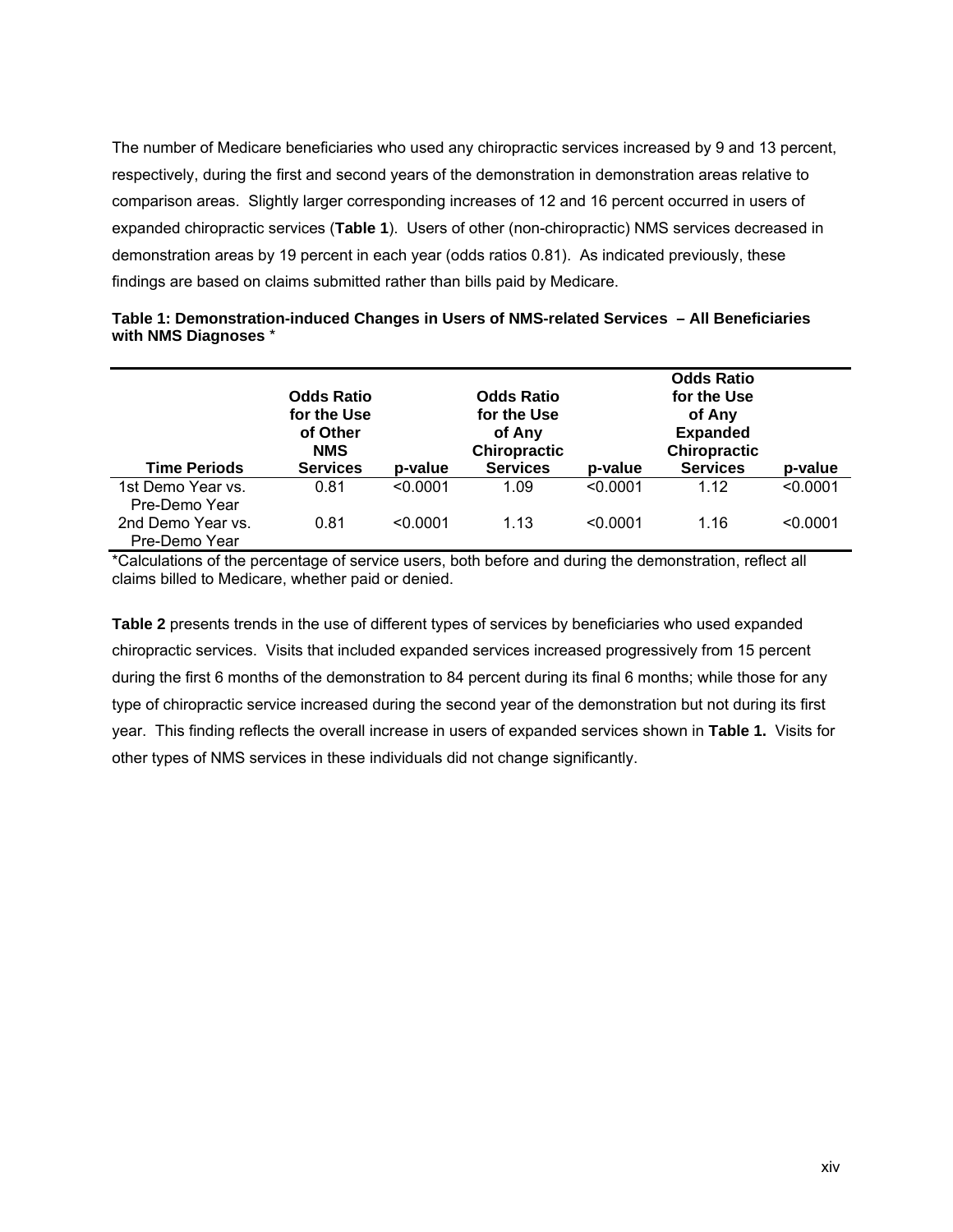<span id="page-14-0"></span>**Table 2: Demonstration-induced Changes in NMS-related Visits in Expanded Chiropractic Service Users \*** 

|                                             | <b>Visits</b><br>for<br>other<br><b>NMS</b><br><b>Service</b> |         | Total<br><b>Visits</b><br>for Any<br>Chiro-<br>practic<br><b>Service</b> |          | <b>Visits for</b><br><b>Expanded</b><br>Chiro-<br>practic |          |
|---------------------------------------------|---------------------------------------------------------------|---------|--------------------------------------------------------------------------|----------|-----------------------------------------------------------|----------|
| <b>Time Periods</b>                         | s                                                             | p-value | s                                                                        | p-value  | <b>Services</b>                                           | p-value  |
| Summer '05 vs.<br>Summer '04                | 0.00                                                          | 0.978   | $-0.14$                                                                  | 0.22     | 1.15                                                      | < 0.0001 |
| Winter '05-'06 vs.<br><b>Winter '04-'05</b> | 0.16                                                          | 0.005   | 0.05                                                                     | 0.69     | 1.75                                                      | < 0.0001 |
| Summer '06 vs.<br>Summer '04                | 0.10                                                          | 0.115   | $-0.35$                                                                  | 0.003    | 1.64                                                      | < 0.0001 |
| Winter '06-07 vs.<br><b>Winter '04-'05</b>  | 0.04                                                          | 0.261   | 0.81                                                                     | < 0.0001 | 1.84                                                      | < 0.0001 |

\*Calculations of visits per expanded service user, both before and during the demonstration, reflect all office visits by the beneficiary, including denials. The numbers of visits are for 6 month periods.

**Effects on Medicare Expenditures:** Medicare expenditures for expanded chiropractic services increased by \$152 to \$195 per 6-month period in users of expanded chiropractic services in demonstration areas (p < 0.0001) (**Table 3**)**.** Increases in any chiropractic services are similar and were driven by the costs of expanded services. Small, but statistically significant, increases of \$12 to \$27 per 6-month period occurred in payments for non-chiropractic NMS services.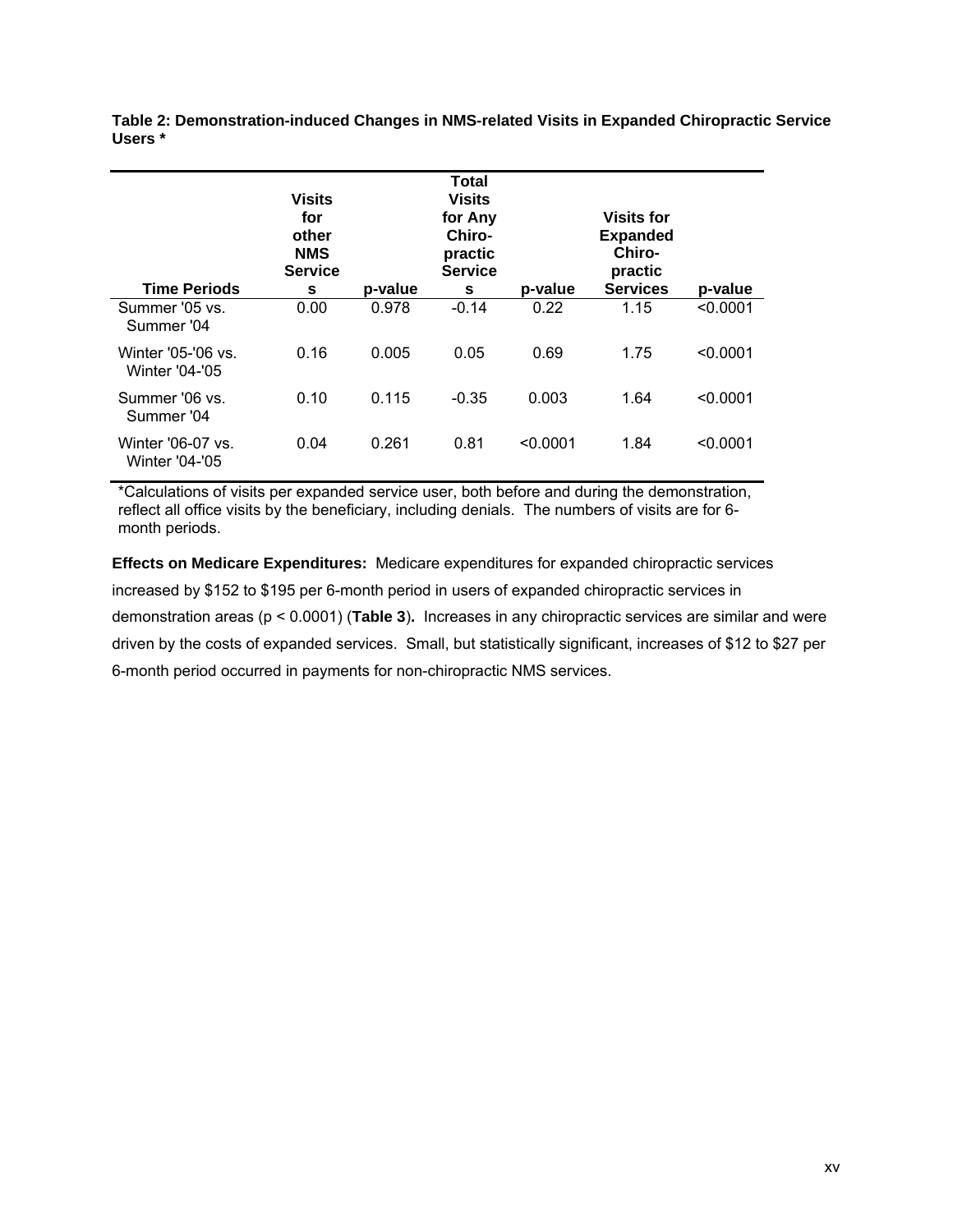| <b>Time Periods</b>                  | <b>Payments</b><br>for Other<br><b>NMS</b><br><b>Services</b> | p-value  | <b>Payment</b><br>s for Any<br>Chiro-<br>practic<br><b>Services</b> | p-value  | <b>Payment</b><br>s for Any<br><b>Expande</b><br>d Chiro-<br>practic<br><b>Services</b> | p-value  |
|--------------------------------------|---------------------------------------------------------------|----------|---------------------------------------------------------------------|----------|-----------------------------------------------------------------------------------------|----------|
| Summer '05 vs.<br>Summer '04         | \$12                                                          | 0.14     | \$153                                                               | < 0.0001 | \$152                                                                                   | < 0.0001 |
| Winter '05-'06 vs.<br>Winter '04-'05 | \$27                                                          | < 0.0001 | \$192                                                               | < 0.0001 | \$182                                                                                   | < 0.0001 |
| Summer '06 vs.<br>Summer '04         | \$23                                                          | < 0.0001 | \$185                                                               | < 0.0001 | \$192                                                                                   | < 0.0001 |
| Winter '06-07 vs.<br>Winter '04-'05  | \$16                                                          | < 0.0001 | \$184                                                               | < 0.0001 | \$195                                                                                   | < 0.0001 |

<span id="page-15-0"></span>**Table 3: Demonstration-induced Changes in Medicare Reimbursements for NMS-related Services – Expanded Chiropractic Service Users \*** 

\* Payments are per user for the indicated 6-month period

In total, Medicare expenditures for chiropractic services in expanded service users increased by \$56.2 million more in demonstration than comparison areas, including an additional \$34.8 million for expanded chiropractic services and an additional \$21.3 million for standard chiropractic services because of the increased numbers of expanded chiropractic users (**Table 4)**. The demonstration's effects varied between urban and rural areas and between Health Professional Shortage Areas (HPSA) and non-HPSA Areas. Both total and per-person increases in Medicare payments were largest in urban/non-HPSA areas.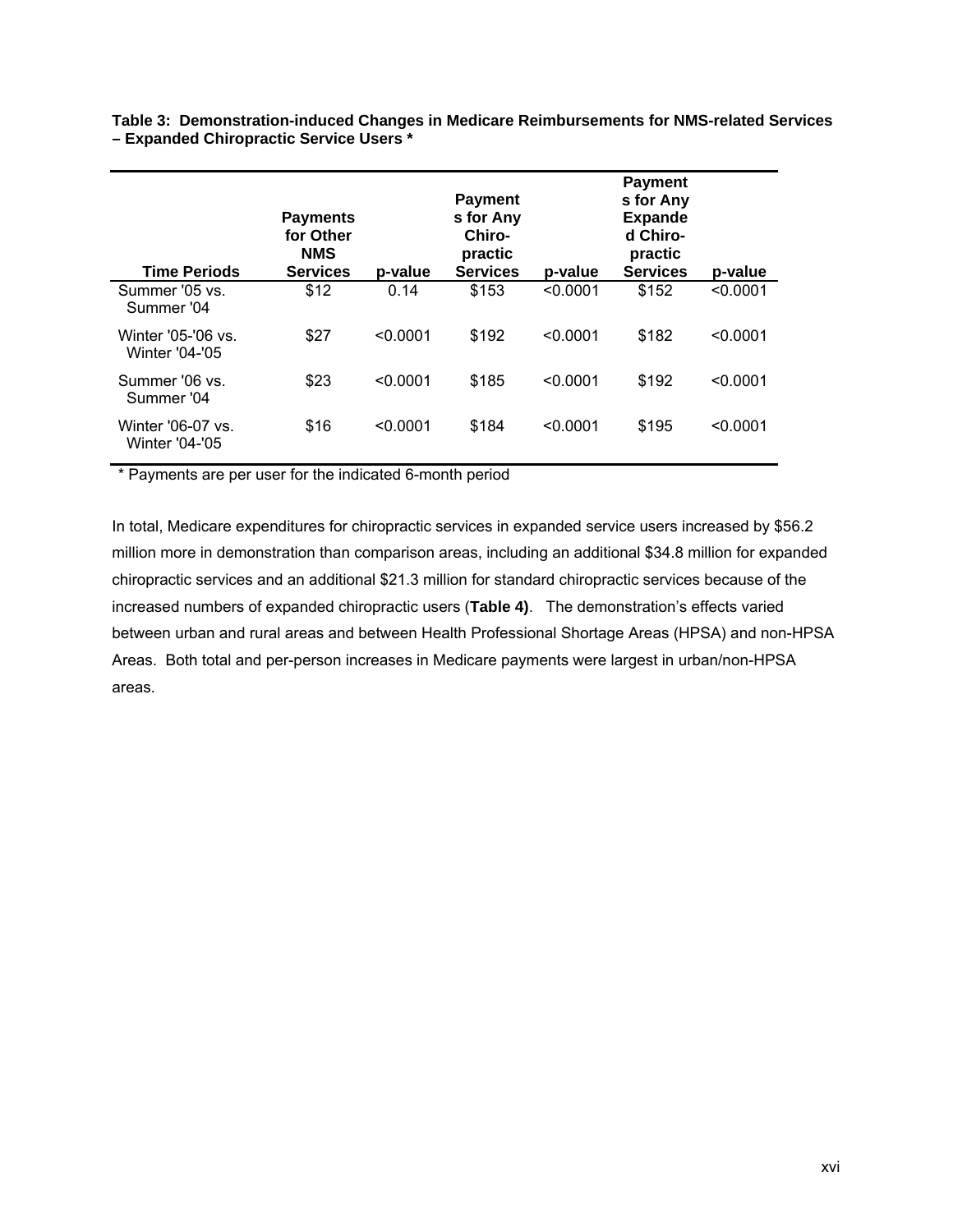| <b>Expenditures</b><br>for<br><b>Expanded</b><br><b>Chiropractic</b><br><b>Services</b><br><b>Time</b><br>(millions \$)<br><b>Period</b> |                            | <b>Expenditures</b><br>for<br><b>Standard</b><br><b>Chiropractic</b><br><b>Services</b><br>(millions \$) | <b>Expenditures</b><br>for<br><b>All Chiropractic</b><br><b>Services</b><br>(millions \$) |  |
|------------------------------------------------------------------------------------------------------------------------------------------|----------------------------|----------------------------------------------------------------------------------------------------------|-------------------------------------------------------------------------------------------|--|
|                                                                                                                                          | <b>Demonstration Areas</b> |                                                                                                          |                                                                                           |  |
| Pre-Demo Year                                                                                                                            | \$0.0                      | \$12.0                                                                                                   | \$12.0                                                                                    |  |
| <b>During Demo</b>                                                                                                                       |                            |                                                                                                          |                                                                                           |  |
| Year 1                                                                                                                                   | \$15.7                     | \$20.9                                                                                                   | \$36.7                                                                                    |  |
| Year 2                                                                                                                                   | \$19.1                     | \$21.7                                                                                                   | \$40.8                                                                                    |  |
| Total                                                                                                                                    | \$34.8                     | \$42.7                                                                                                   | \$77.5                                                                                    |  |
|                                                                                                                                          | <b>Comparison Areas</b>    |                                                                                                          |                                                                                           |  |
| Pre-Demo Year                                                                                                                            | \$0.0                      | \$10.0                                                                                                   | \$10.0                                                                                    |  |
| <b>During Demo</b>                                                                                                                       |                            |                                                                                                          |                                                                                           |  |
| Year 1                                                                                                                                   | \$0.0                      | \$10.8                                                                                                   | \$10.8                                                                                    |  |
| Year 2                                                                                                                                   | \$0.0                      | \$10.5                                                                                                   | \$10.5                                                                                    |  |
| Total                                                                                                                                    | \$0.0                      | \$21.3                                                                                                   | \$21.3                                                                                    |  |
| <b>Difference</b>                                                                                                                        | \$34.8                     | \$21.3                                                                                                   | \$56.2                                                                                    |  |

<span id="page-16-0"></span>**Table 4: Total Expenditures for Chiropractic Services in Demonstration and Comparison Regions - Expanded Chiropractic Services Users** 

**Analysis of Budget Neutrality**: This analysis responded to Congress' requirement under the Medicare Prescription Drug, Improvement, and Modernization Act of 2003 (MMA) (Public Law 108-173) that the Secretary ensure that aggregate payments under the Medicare program for the demonstration of expanded coverage for chiropractic services not exceed the amount which the Secretary would have paid under the Medicare program if the demonstration was not implemented.

The analysis focused on two groups of beneficiaries: (1) all those who were treated for NMS diagnoses in the demonstration areas (All NMS User Analysis) and (2) the subgroup of individuals with NMS diagnoses who received chiropractic services (Chiropractic User Analysis). The fundamental question is whether increased Medicare payments for chiropractic services under the demonstration were accompanied by offsetting reductions in payments for all institutional services (hospitalizations, skilled nursing home care) or non-chiropractic ambulatory services.

**Analysis of All NMS Users:** Total Medicare reimbursements increased by \$114 million in the 1,049,963 beneficiaries in demonstration areas who were treated for NMS diagnoses. Of this amount, \$55 million were for institutional services and \$59 million were for non-institutional services. This total increase was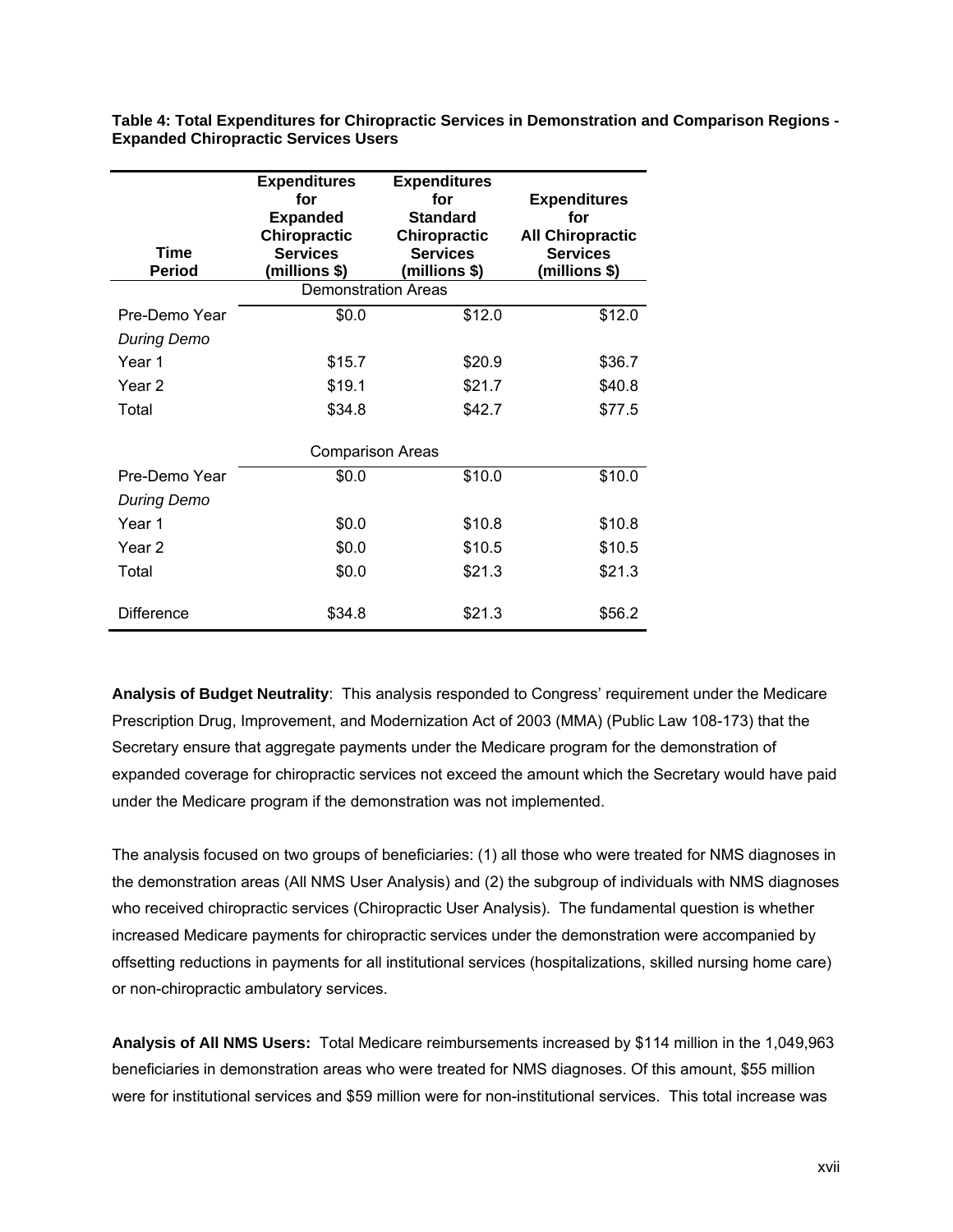3.3 times the \$34.8 million shown in **Table 4** as the direct costs for expanded chiropractic services under the demonstration. Corresponding per-person increases in reimbursements were \$109 for all Medicare services, \$52 for institutional services, and \$56 for non-institutional (largely ambulatory) services (**Table 5**). Per-person increases were greater in Year 2 of the demonstration for non-institutional and all Medicare services, but the increase was lower in Year 2 for institutional (hospital) services.

| <b>Type of Service</b>                  | <b>Baseline</b><br><b>Payments</b><br>Per<br>Person | <b>Effect</b> in<br>Year 1<br>(SE) | <b>Effect in</b><br>Year 2<br>(SE) | Total<br><b>Effect</b><br>per<br>Person<br>(SE) | Total<br><b>Effect in</b><br><b>Million</b><br>\$ (SE) |
|-----------------------------------------|-----------------------------------------------------|------------------------------------|------------------------------------|-------------------------------------------------|--------------------------------------------------------|
| Institutional                           | \$470                                               | $$32**$<br>$($ \$5)                | $$21**$<br>(\$5)                   | \$52**<br>(\$9)                                 | \$55**<br>(\$10)                                       |
| Non-institutional                       | \$577                                               | $$10**$<br>( \$3)                  | \$47**<br>(\$3)                    | \$56**<br>(\$4)                                 | \$59**<br>$($ \$5)                                     |
| All Medicare<br><b>Covered Services</b> | \$1,047                                             | $$42**$<br>(\$7)                   | \$67**<br>(\$7)                    | \$109**<br>(\$11)                               | $$114**$<br>(\$12)                                     |

## <span id="page-17-0"></span>**Table 5: Demonstration Effects for All Beneficiaries with NMS Diagnoses**

Positive numbers indicate higher costs associated with the demonstration. Separate effects in Year 1 and Year 2 are per beneficiary with an NMS diagnosis. Components may not add exactly to totals due to rounding. Standard errors are in parentheses. Statistical significance is indicated by: \* (p<0.05) and \*\* (p<0.01).

Effectively all of the increase in both total and per-person costs occurred in urban non-HPSA areas. Small, but statistically significant, reductions in costs were found in rural HPSA areas (**Table 6**).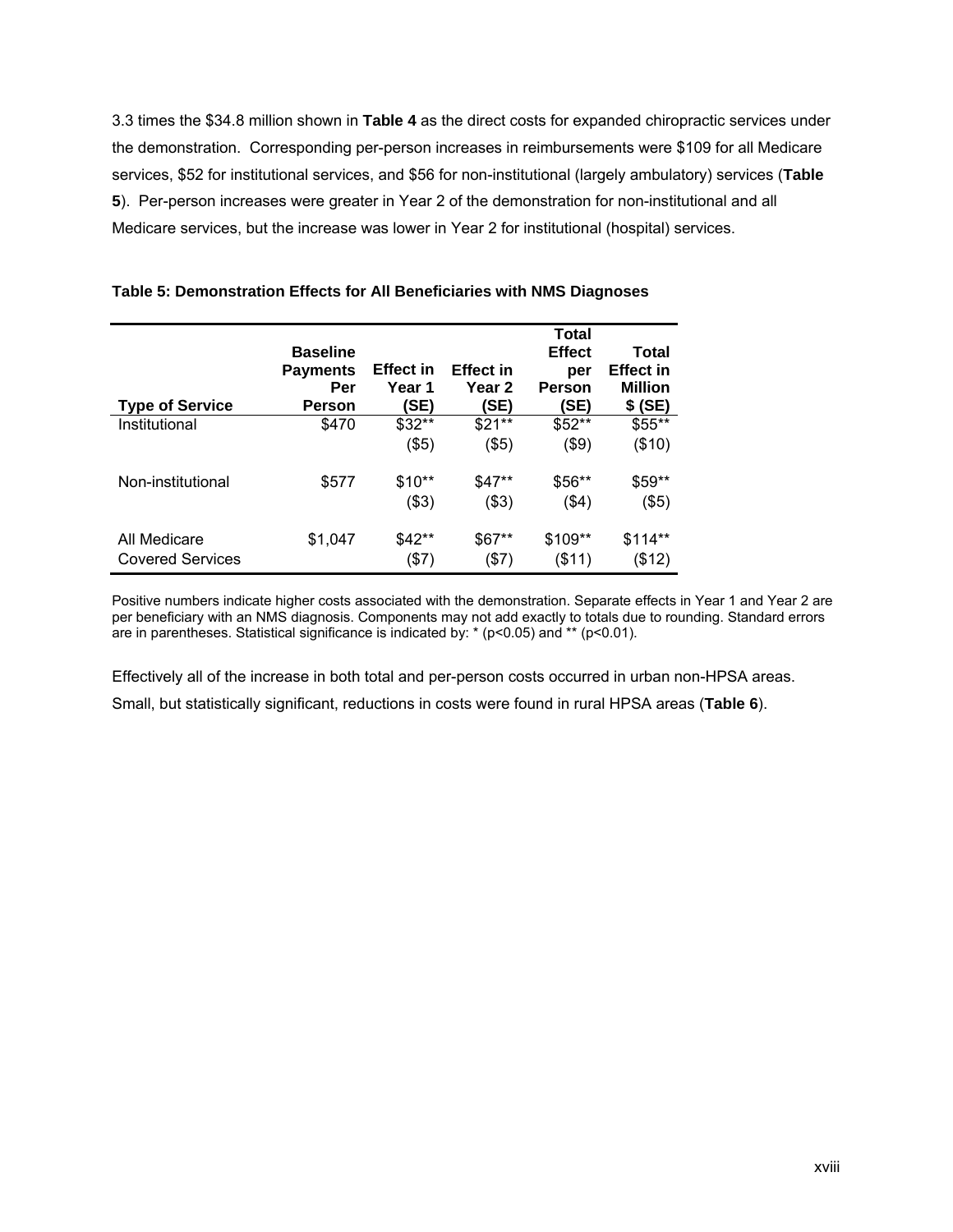|                       |                    |                  |                  | Total                |                        |
|-----------------------|--------------------|------------------|------------------|----------------------|------------------------|
|                       | <b>NMS</b>         | <b>Effect in</b> | <b>Effect in</b> | <b>Effect</b><br>per | Total<br><b>Effect</b> |
|                       | <b>Beneficiari</b> | Year 1           | Year 2           | Person               | <b>Millions</b>        |
| <b>Market Area</b>    | es                 | 'SE)             | (SE)             | (SE)                 | \$(SE)                 |
| Urban Non-HPSA        | 779,620            | \$55**           | \$94**           | \$149**              | \$116**                |
|                       |                    | (\$8)            | $($ \$8)         | (\$14)               | (\$11)                 |
| Urban HPSA            | 8,979              | \$32             | (\$46)           | (\$13)               | \$0                    |
|                       |                    | (\$50)           | (\$50)           | (\$87)               | (\$0.80)               |
| Rural Non-HPSA        | 220,534            | \$22             | $($ \$5)         | \$17                 | \$4                    |
|                       |                    | (\$13)           | ( \$13)          | (\$23)               | $($ \$5)               |
| <b>Rural HPSA</b>     | 40,830             | -\$142**         | \$9              | $-$133**$            | $-$ \$5*               |
|                       |                    | (\$28)           | (\$28)           | (\$49)               | (\$2)                  |
| All NMS Beneficiaries | 1,049,963          | \$42**           | \$67**           | \$109**              | $$114**$               |
|                       |                    | $($ \$7)         | (\$7)            | ( \$11)              | (\$12)                 |

<span id="page-18-0"></span>**Table 6: Breakdown of Demonstration Effects by Market Area in the All NMS Analysis** 

Positive numbers indicate higher costs associated with the demonstration. Separate effects in Year 1 and Year 2 are per beneficiary with an NMS diagnosis. Components may not add exactly to totals due to rounding. Standard errors are in parentheses. Statistical significance is indicated by: \* (p<0.05) and \*\*  $(p<0.01)$ .

The breakdown of All NMS User results by state indicates that Illinois counties accounted for all of both total and per-person increases in costs **(Table 7)**. Increases in costs in Illinois were offset by significant reductions in Maine, New Mexico, and Virginia. Within Illinois, Chicago and its suburbs accounted for 88% of total increase in costs (\$128 of \$145 million).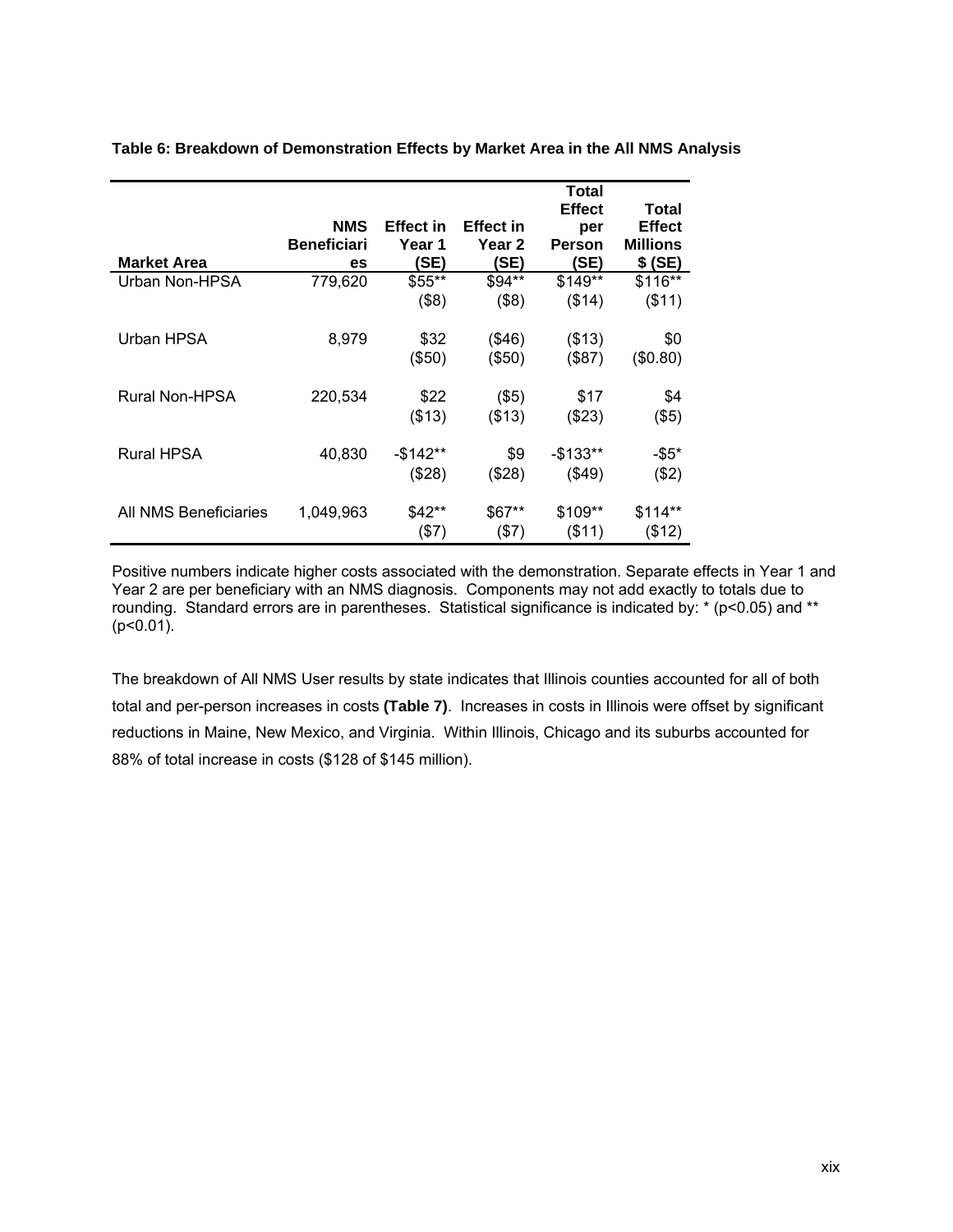| <b>State</b>          | Number of<br><b>NMS</b><br><b>Beneficiarie</b><br>s Served in<br><b>Demonstrati</b><br>on Regions | <b>Effect in</b><br>Year 1<br>(SE) | <b>Effect in</b><br>Year 2<br>(SE) | <b>Total</b><br><b>Effect</b><br>per<br><b>Person</b><br>(SE) | <b>Total</b><br>Effect in<br><b>Million</b><br>\$(SE) |
|-----------------------|---------------------------------------------------------------------------------------------------|------------------------------------|------------------------------------|---------------------------------------------------------------|-------------------------------------------------------|
| <b>Illinois</b>       | 681,063                                                                                           | $$73**$                            | \$140**                            | \$213**                                                       | \$145**                                               |
|                       |                                                                                                   | (\$8)                              | ( \$8)                             | (\$15)                                                        | (\$10)                                                |
| lowa                  | 14,952                                                                                            | (\$56)                             | $-$ \$92*                          | (\$148)                                                       | (\$2)                                                 |
|                       |                                                                                                   | (\$46)                             | (\$46)                             | (\$79)                                                        | $($ \$1)                                              |
| Maine                 | 139,237                                                                                           | (\$5)                              | $-$104**$                          | $-$109**$                                                     | $-$15*$                                               |
|                       |                                                                                                   | (\$23)                             | (\$23)                             | (\$40)                                                        | $($ \$6)                                              |
| <b>New Mexico</b>     | 130,592                                                                                           | $-$119**$                          | \$9                                | $-$110**$                                                     | $-$14**$                                              |
|                       |                                                                                                   | (\$16)                             | (\$16)                             | (\$27)                                                        | $($ \$4)                                              |
| Virginia              | 84,119                                                                                            | \$52**                             | $-$130**$                          | $-$ \$78*                                                     | $-\$7*$                                               |
|                       |                                                                                                   | (\$19)                             | (\$19)                             | ( \$33)                                                       | $($ \$3)                                              |
| All NMS Beneficiaries | 1049963                                                                                           | \$42**                             | \$67**                             | \$109**                                                       | $$114**$                                              |
|                       |                                                                                                   | (\$7)                              | (\$7)                              | ( \$11)                                                       | (\$12)                                                |

<span id="page-19-0"></span>**Table 7: Breakdown of Demonstration Effects by State in the All NMS Analysis** 

Positive numbers indicate higher costs associated with the demonstration. Separate effects in Year 1 and Year 2 are per beneficiary with an NMS diagnosis. Components may not add exactly to totals due to rounding. Standard errors are in parentheses. Statistical significance is indicated by: \* (p<0.05) and \*\*  $(p<0.01)$ .

**Analysis of Chiropractic Users**: Chiropractic users in demonstration areas included 14.3 percent of the total number of beneficiaries with NMS diagnoses. Medicare reimbursements increased by a total of \$50 million in these individuals, 90 percent which was for non-institutional (ambulatory) services (**Table 8**). The increase in the costs of institutional services was not statistically significant. Patterns of change by type of market area and by state were similar to those in the All NMS Users analysis. Illinois accounted for 80 percent of the total increase in costs and also had the highest per-person increases in costs of \$485 per person compared with increases of \$136 per person in Virginia and \$35 in Maine and decreases in the other two states (**Table 9**). Chicago and its suburbs accounted for 80 percent of the total cost increase in Illinois and had increases in per-person costs that were 4.6 times higher than those in all other demonstration areas combined.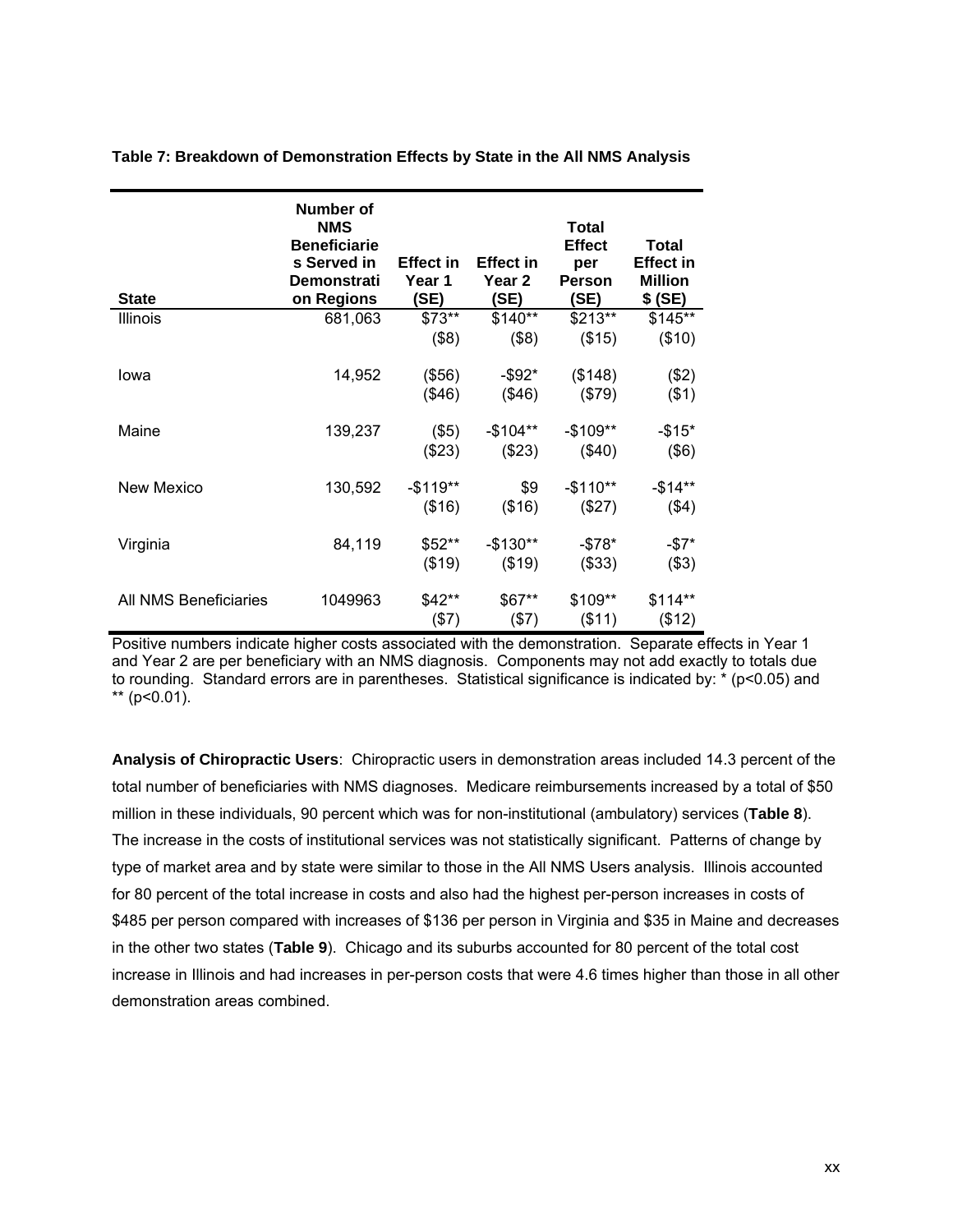| <b>Type of Service</b> | Per<br>Person<br><b>Payments</b><br>during<br>the Pre-<br>Demo<br>Year | <b>Effect</b><br>per<br>User in<br>Year 1<br>(SE) | <b>Effect</b><br>per<br>User in<br>Year <sub>2</sub><br>(SE) | Total<br><b>Effect</b><br>per<br>User<br>(SE) | Total<br><b>Effect in</b><br><b>Millions</b><br>\$(SE) |
|------------------------|------------------------------------------------------------------------|---------------------------------------------------|--------------------------------------------------------------|-----------------------------------------------|--------------------------------------------------------|
| Institutional          | \$364.86                                                               | \$17                                              | \$18                                                         | \$35                                          | \$5                                                    |
|                        |                                                                        | (\$12)                                            | (\$12)                                                       | (\$21)                                        | (\$3)                                                  |
| Non-institutional      | \$764.61                                                               | $$117**$                                          | \$170**                                                      | \$287**                                       | $$45**$                                                |
|                        |                                                                        | (\$7)                                             | (\$7)                                                        | (\$12)                                        | (\$2)                                                  |
| All Medicare           | \$1,129.48                                                             | \$134**                                           | \$188**                                                      | \$322**                                       | \$50**                                                 |
| Covered                |                                                                        | (\$16)                                            | (\$16)                                                       | (\$27)                                        | $($ \$4)                                               |

<span id="page-20-0"></span>**Table 8: Demonstration Effects by Type of Service in the Chiropractic User Analysis** 

Positive numbers indicate higher costs associated with the demonstration. Standard errors (SE) are in parentheses. Separate effects in Year 1 and Year 2 are per user of expanded chiropractic services. Components may not add exactly to totals due to rounding. Statistical significance is indicated by: \* ( $p$ <0.05) and \*\* ( $p$ <0.01).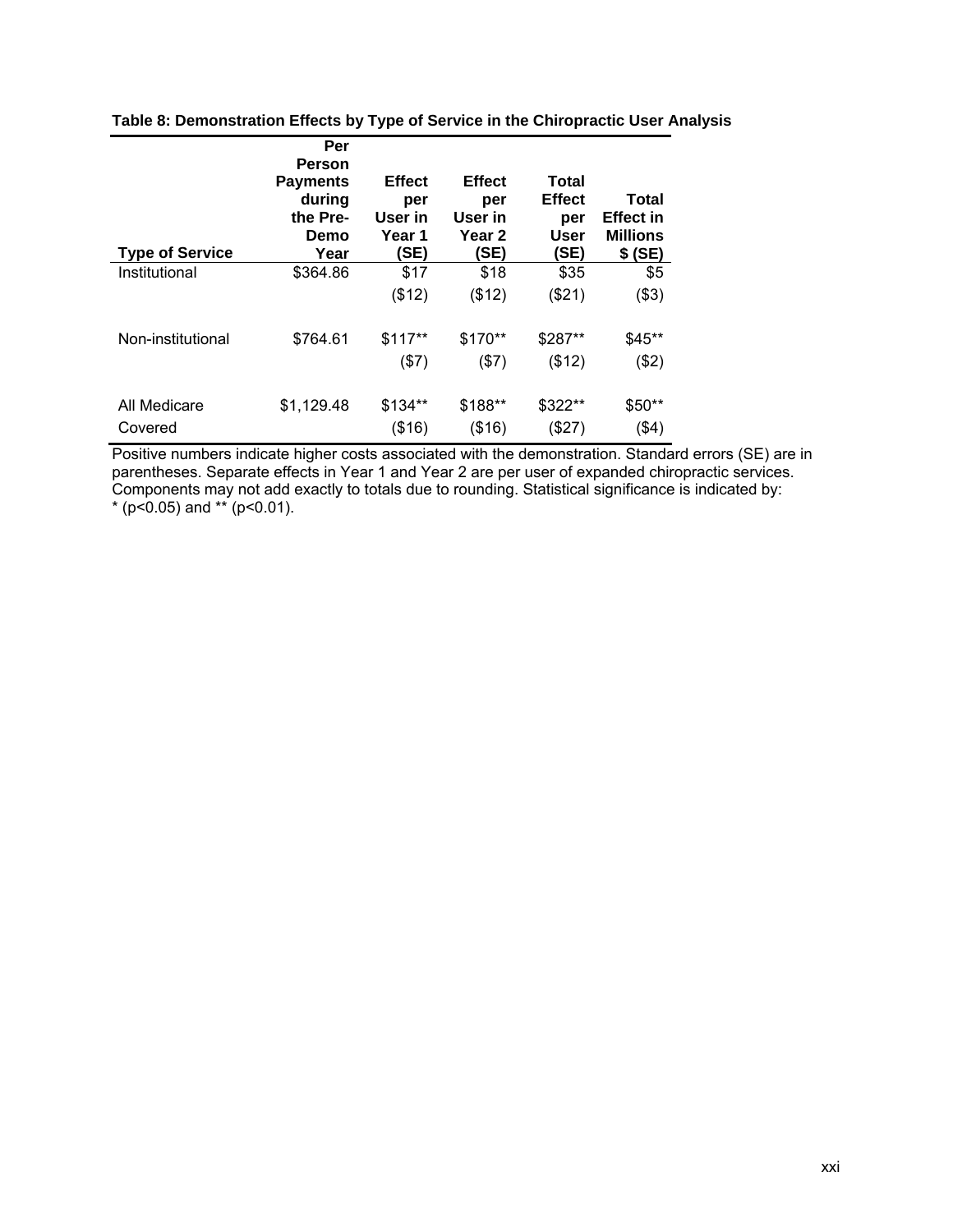|                        |                                     |                                    |                                               | Total<br><b>Effect</b>       | <b>Total</b>                                  |  |
|------------------------|-------------------------------------|------------------------------------|-----------------------------------------------|------------------------------|-----------------------------------------------|--|
| <b>State</b>           | <b>Chiropractic</b><br><b>Users</b> | <b>Effect in</b><br>Year 1<br>(SE) | <b>Effect in</b><br>Year <sub>2</sub><br>(SE) | per<br><b>Person</b><br>(SE) | <b>Effect in</b><br><b>Million</b><br>\$ (SE) |  |
| Illinois               | 101,793                             | \$201**                            | \$283**                                       | \$485**                      | \$49**                                        |  |
|                        |                                     | (\$19)                             | (\$19)                                        | (\$33)                       | (\$3)                                         |  |
| Iowa                   | 6,211                               | $-$ \$63                           | $-$115$                                       | $-$178$                      | $-$1$                                         |  |
|                        |                                     | (\$112)                            | (\$112)                                       | (\$195)                      | ( \$1)                                        |  |
|                        | 18,916                              | \$40                               | $-$ \$5                                       | \$35                         | \$1                                           |  |
| Maine                  |                                     | (\$61)                             | (\$61)                                        | (\$105)                      | (\$2)                                         |  |
|                        | 21,754                              | $- $78$                            | \$19                                          | $-$ \$59                     | $- $1$                                        |  |
| <b>New Mexico</b>      |                                     | (\$43)                             | (\$43)                                        | (\$74)                       | (\$2)                                         |  |
|                        | 6,412                               | $$131**$                           | \$5                                           | \$136                        | \$1                                           |  |
| Virginia               |                                     | (\$61)                             | (\$61)                                        | (\$106)                      | $($ \$1)                                      |  |
| All Chiropractic Users | 155,086                             | \$134**<br>(\$16)                  | \$188**<br>(\$16)                             | \$322**<br>(\$27)            | \$50**<br>( \$4)                              |  |
|                        |                                     |                                    |                                               |                              |                                               |  |

## <span id="page-21-0"></span>**Table 9: Breakdown of Demonstration Effects by State in the Chiropractic User Analysis**

Positive numbers indicate higher costs associated with the demonstration. Standard errors are in parentheses. Separate effects in Year 1 and Year 2 are per user of expanded chiropractic services. Components may not add exactly to totals due to rounding. Statistical significance is indicated by: \* (p<0.05) and \*\* (p<0.01).

**Summary of Findings and Discussion:** The demonstration increased Medicare payments for expanded chiropractic services by \$34.8 million. The All NMS User analysis found a total increase in Medicare costs of \$114 million, a figure 3.3 times those for expanded chiropractic services alone. The Chiropractic User analysis found a total increase of \$50 million or 1.4 times the amount for expanded chiropractic services. **Table 10** summarizes these results.

## <span id="page-21-1"></span>**Table 10: Summary of Demonstration Effects on Medicare Costs (Millions of Dollars)**

|                   | <b>Total Cost</b><br><b>Difference</b> | <b>Direct Costs</b><br>оf<br><b>Expanded</b><br>Chiropractic<br><b>Services</b> | <b>Costs for</b><br><b>Other</b><br><b>Types of</b><br><b>Services</b> |
|-------------------|----------------------------------------|---------------------------------------------------------------------------------|------------------------------------------------------------------------|
| All NMS User      |                                        |                                                                                 |                                                                        |
| Analysis*         | \$114.0                                | \$34.8                                                                          | \$79.2                                                                 |
| Chiropractic User |                                        |                                                                                 |                                                                        |
| Analysis          | \$50.0                                 | \$34.8                                                                          | \$15.2                                                                 |
| $\cdots$          | .                                      |                                                                                 |                                                                        |

\*NMS denotes neuromusculoskeletal.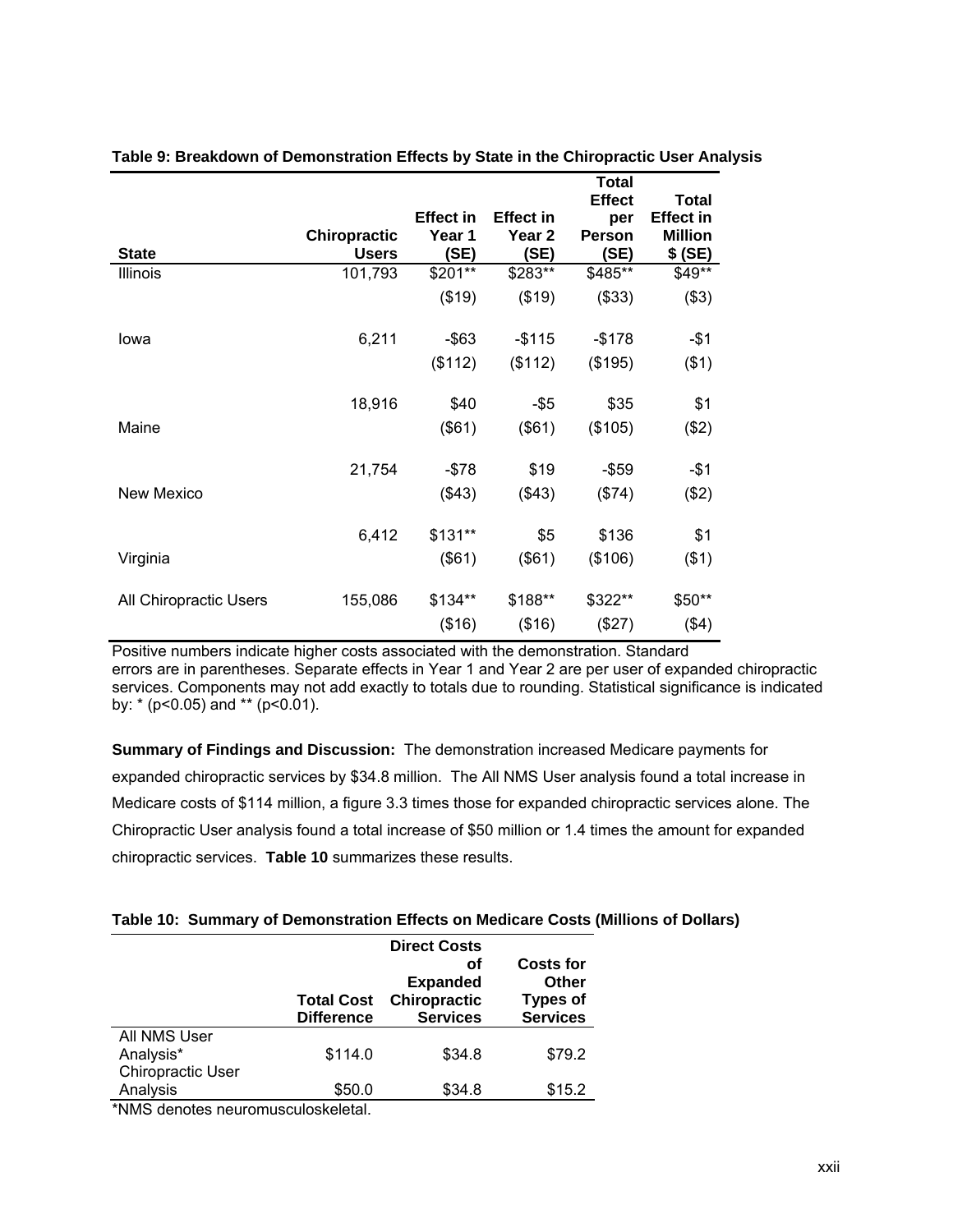Both analytic approaches identified important differences in the demonstration's impacts in different geographic areas. Illinois, and especially Chicago and its immediate suburbs, accounted for almost all of increases in both per-person and total costs. Costs in other demonstration areas either increased by small amounts or actually decreased.

The All NMS User and Chiropractic User analysis each has strengths and limitations. The former avoids selection effects by including all beneficiaries who were potential targets for chiropractic services under the demonstration. At the same time, its results are affected significantly by changes in the costs of care for the 86 percent of individuals who did not receive any chiropractic services. The Chiropractic User analysis, on the other hand, directly reflects the impact of expanded coverage for chiropractic services but may miss unintended effects of the demonstration on services provided by other types of health care professionals.

## <span id="page-22-0"></span>**D. Summary and Conclusions**

**Demonstration Implementation**: The demonstration experienced a slow ramp-up during its first year due to difficulties in implementing its billing system and low chiropractor participation, but achieved satisfactory steady-state operations during its second year. Only about 40 percent of eligible chiropractors participated in the demonstration, and only half of chiropractic service users in demonstration areas reported they were aware that the demonstration was being conducted.

**Survey of Users of Chiropractic Services:** Medicare beneficiaries reported good relief of symptoms and high degrees of satisfaction with the chiropractic care they had received. Nearly 70 percent of survey respondents indicated that they had insurance, in addition to Medicare, that covered chiropractor services.

#### **Effects of Expanded Coverage on Use and Costs of Chiropractic and All Medicare Services:**

Among users of expanded chiropractic services, office visits increased by 60 percent and expenditures for ambulatory services increased by \$34.8 million.Reimbursements for all Medicare services increased by \$114 million when the analysis included all beneficiaries with NMS diagnoses or by \$50 million in chiropractic service users. The large majority of cost increases occurred in urban non-HPSA areas and, especially, in Chicago, IL and its suburbs.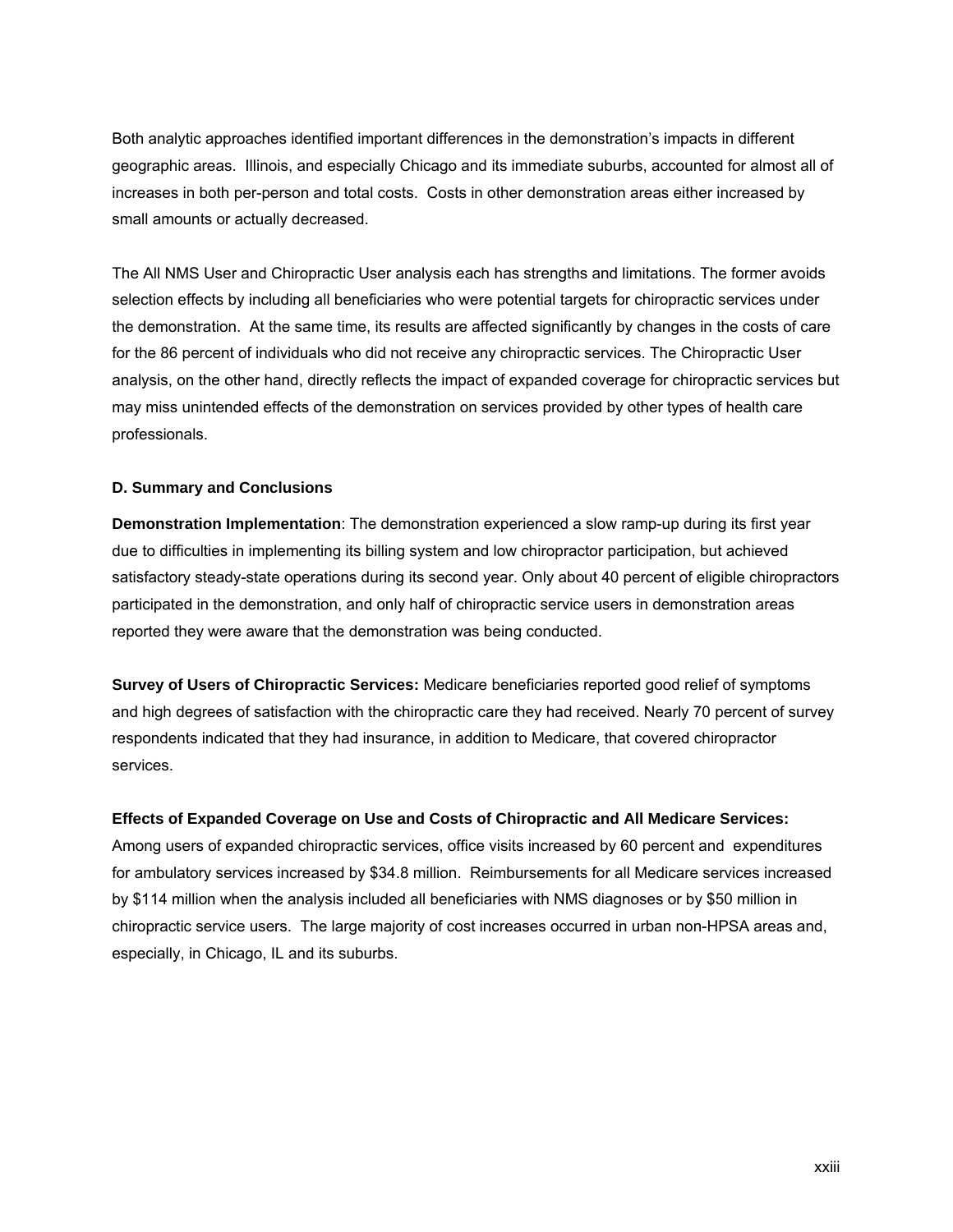## <span id="page-23-0"></span>**I. BACKGROUND**

## <span id="page-23-1"></span>**A. Overview**

This Report to Congress (RTC) presents the findings of an independent evaluation of the Centers for Medicare & Medicaid Services' (CMS's) Demonstration of Coverage of Chiropractic Services under Medicare. The demonstration, conducted from April 1, 2005 through March 31, 2007, provided expanded coverage for chiropractic services in four regions of the United States, including the entire states of Maine and New Mexico, 26 counties in northern Illinois plus Scott County in Iowa, and 17 counties in central Virginia. These regions explicitly included representation of urban and rural and Health Provider Shortage Areas (HPSA). This report examines implementation of the demonstration, presents the results of a survey of Medicare beneficiaries who received chiropractic care in the demonstration areas, assesses the effects of the demonstration on the use and costs of chiropractic services, and assesses the overall budget neutrality of the Demonstration.

## <span id="page-23-2"></span>**B. Congressional Mandate**

The demonstration was mandated under Section 651 of the Medicare Prescription Drug, Improvement, and Modernization Act of 2003 (MMA) (Pub. L. 108-173) "to expand coverage for chiropractic services under Medicare beyond the current coverage for manipulation to correct neuromusculoskeletal (NMS) conditions typical among eligible beneficiaries, and would cover diagnostic and other services that a chiropractor is legally authorized to perform by the State or jurisdiction in which the treatment is provided." (Federal Register, January 28, 2005; see **Appendix A**). The demonstration was to last for two years and be conducted in four sites, two rural and two urban, with one site of each area type being a health professional shortage area (HPSA). Furthermore, the statute required the Secretary to ensure that aggregate payments made under the Medicare program did not exceed the amount that would have been paid in the absence of the demonstration. To do this, a strategy had to be developed to recoup any such additional payments. Specific conditions applied by CMS were: (1) that any chiropractor who provided services in these geographic areas was to be eligible to participate; (2) that any beneficiary enrolled under Medicare Part B was to be eligible to receive services; and (3) that the treatment had to be provided for an active condition for which there was a reasonable expectation of recovery or functional improvement, and not for prevention or maintenance.

#### <span id="page-23-3"></span>**C. Medicare Coverage of Chiropractic Services under the Demonstration**

At present, Medicare covers only three CPT codes for manual manipulation of the spine to correct subluxations, which chiropractors define as 'malfunctions of the spine'. Under the demonstration, coverage was expanded to include a broad range of neuromusculoskeletal (NMS) diagnoses involving the spine, extremities, or the neurological system and a broad range of services that chiropractors use to diagnose or treat these conditions. Additional covered services included manipulations of the extremities (extraspinal manipulations), a variety of PT modalities such as electrostimulation and ultrasound,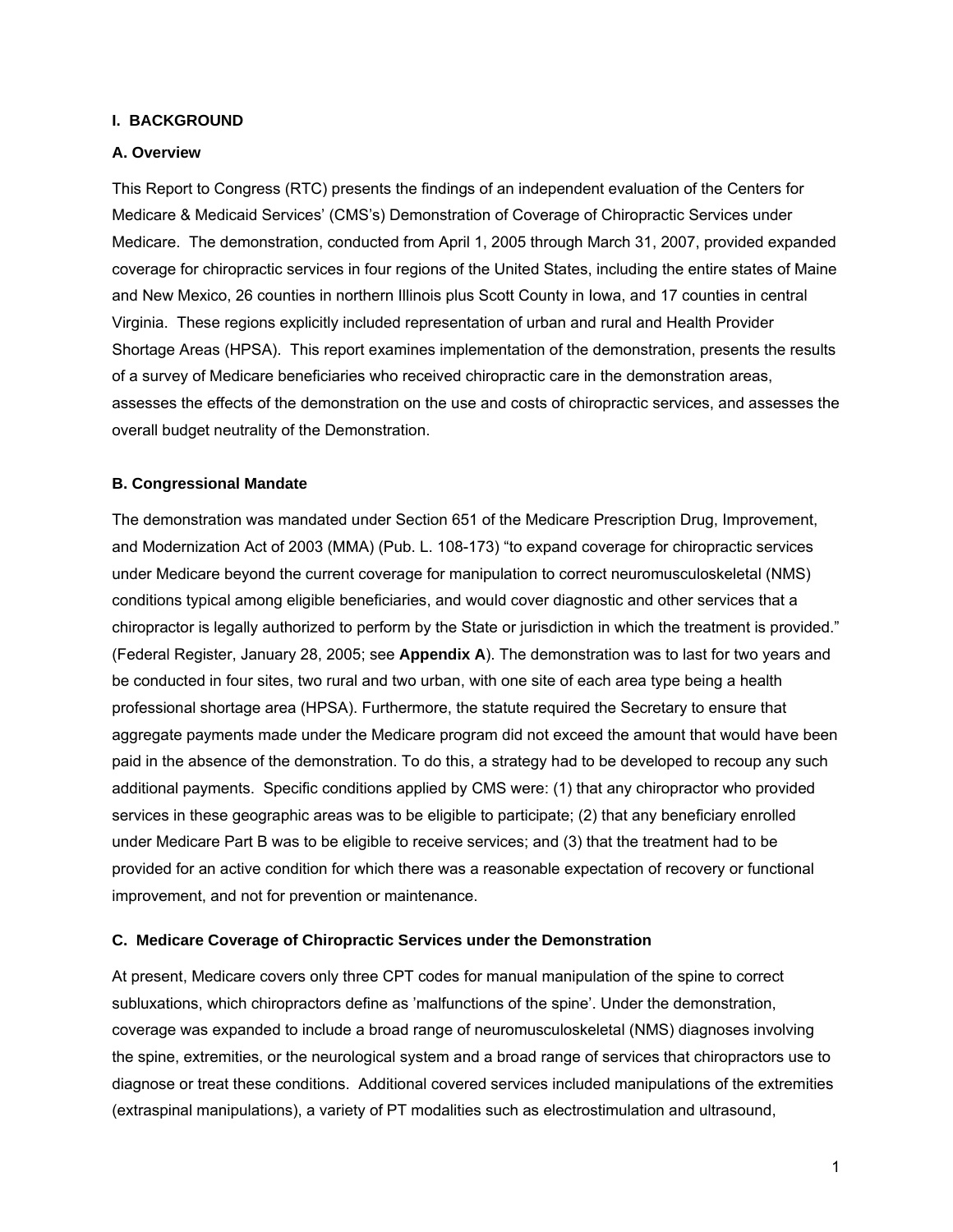evaluation and management (E&M) visits, and diagnostic tests such as blood tests and x-rays, CT scans, and MRIs.

The American Chiropractic Association (ACA) advocated for expanded coverage of the full range of treatment and diagnostic services for NMS conditions that chiropractors are trained and legally authorized to perform. Moreover, it asserted that expanded coverage would reduce out-of-pocket costs to beneficiaries, attract additional patients to chiropractors and, potentially, reduce total costs of care for Medicare beneficiaries by reducing utilization of medical and surgical treatments for NMS conditions and the use of pain medications.

## <span id="page-24-0"></span>**D. Chiropractic – Principles and Practice**

.

Chiropractic is a growing health care profession that in 2005 included 69,000 licensed doctors of chiropractic (DC) (National Board of Chiropractic Examiners 2005). It is "very much at the crossroads of alternative and mainstream medicine" (Meeker and Haldeman 2002). The word "chiropractic" is from the Greek *cheira* and *pracktikos* meaning "done by hand", and its clinical goal is to diagnose and treat mechanical disorders of the spine and musculoskeletal system with the intention of affecting the nervous system and improving health.

The modern chiropractic profession dates from 1895 when Daniel David Palmer gave his first spinal adjustment and founded the first chiropractic college (Palmer Institute) in Davenport, Iowa. Chiropractors attend a four-year medical school that has approximately the same number of classroom and clinical hours as medical physicians. A National Board of Chiropractic Examiners was established in 1963 and, at present, 46 states either recognize or require passage of examinations by this body (NBCE 2005).

Landmarks in the development of chiropractic in the United States include Medicare's decision to provide coverage for spinal manipulation in the 1970s; the U.S. Supreme Court's decision in 1987 to uphold a lower court decision that found the AMA guilty of antitrust violations in its attempt to eliminate the chiropractic profession; and the conclusion of a consensus panel convened by the Agency of Health Care Policy and Research (AHCPR) in 1994 that rated spinal manipulation as a effective treatment for back pain (Bigos, et al. 1994).

The core clinical action of chiropractic is spinal manipulation or "adjustment" that involves the "application of a load (force) to specific body tissues with therapeutic intent" (Meeker and Haldeman 2002) and is directed at a dysfunctional joint "lesion" known as a subluxation. A subluxation, in turn, is a form of joint sprain with clinically associated hypomobility, malalignment, local and referred pain, inflammation, and muscle tension (Gatterman 1995). In addition to spinal manipulations, many chiropractors also provide manipulations of the extremities; PT involving the use of heat, cold, electrostimulation, and rehabilitation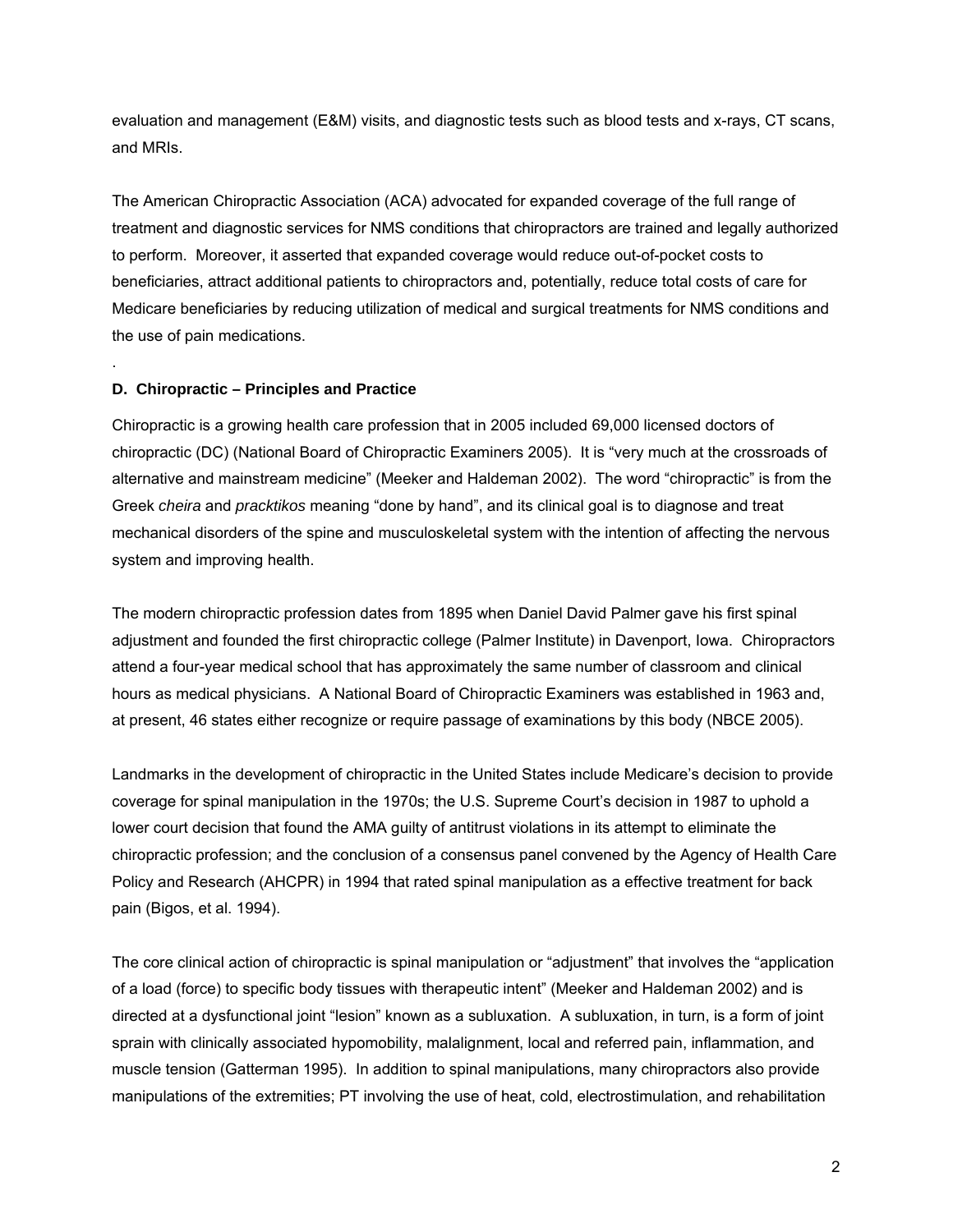methods; and counseling about nutrition, the use of vitamins and nutritional supplements, weight loss, smoking cessation, and relaxation techniques. (Meeker and Haldeman 2002). Chiropractors frequently serve as primary care physicians, especially for patients with chronic back symptoms. A survey of chiropractors published in 2003 (NBCE 2005), found, among other things, that 60 percent of chiropractors' patients are female and 13.7 percent are 65 years of age or older. Most patients go to chiropractors for musculoskeletal problems, especially back pain, but also for head, neck, and extremity symptoms. More than half of patients have chronic symptoms, often with acute exacerbations. Less common reasons for seeking care include infantile colic, asthma, dysmenorrhea, carpal tunnel syndrome, and hypertension.

Questions remain about the efficacy of chiropractic treatments despite the AHCPR's 1994 report that concluded that spinal manipulation was safe and effective for acute low back pain with a moderate "B" level of confidence, the same level of confidence assigned to the use of non-steroidal anti-inflammatory drugs. More than 73 randomized control trials (RCTs) have been published, many in mainline medical journals, with most examining chiropractic in patients with low back, neck or head pain and most comparing spinal manipulations to placebos, PT, or analgesics (Meeker and Haldeman 2002). Assendelft's meta-analysis concluded that "spinal manipulative therapy was superior only to sham therapy" in patients with acute back pain and "had no statistically or clinically significant advantage over general practitioner care, analgesics, PT exercises, or back surgery." Results were similar in patients with chronic low back pain (Assendelft et al. 2003). In a particularly rigorous RCT, Cherkin et al. studied 321 patients with low back pain that had persisted for at least 7 days after a primary care visit and concluded that chiropractor manipulation and the McKenzie method of PT had similar effects and costs, and that patients receiving one of these therapies had only marginally better outcomes than those who received the minimal intervention of an educational booklet (Cherkin et al. 1998.).

Part of the strength of chiropractic may lie in the "domain of the art of healing and how the chiropractic profession negotiates the patient-physician relationship" and that "Chiropractic finds its voice exactly where biomedicine becomes inarticulate" (Kaptchuk and Eisenberg 1998). Further, Kaptchuk points out that "the chiropractor provides the patient with a structured, supportive environment and theoretical explanations designed to take the mystery out of the process and problems" (Kaptchuk and Eisenberg 1998). These perceptions of patient-physician interactions may indeed provide strong inducements for patients to rely upon chiropractors.

In conclusion, available studies provide substantial, but inconclusive, support for the efficacy of chiropractic interventions in the treatment of acute and chronic back pain.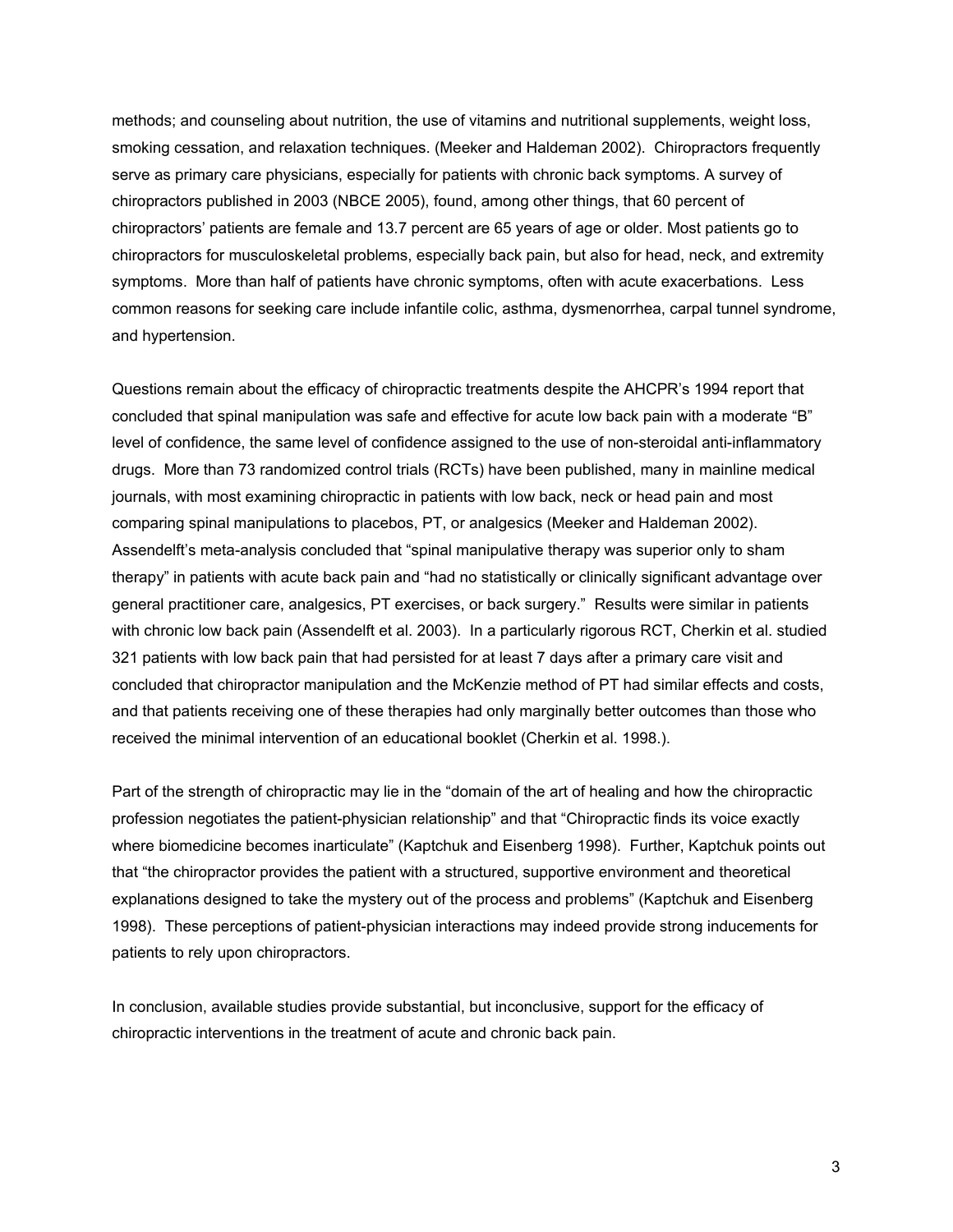## <span id="page-26-0"></span>**E. Overview of this Report**

This report presents the results of the evaluation of four major aspects of the demonstration:

- 1. Issues that arose during its implementation;
- 2. Views of Medicare beneficiaries who received chiropractic services on the relief of symptoms experienced, satisfaction with services, and out-of-pocket expenses incurred;
- 3. Effects on the use and costs of chiropractic services; and
- 4. Effects on overall Medicare payments and, hence, its budget neutrality. Budget neutrality is particularly important because of Congress' concern over the solvency of the Medicare Trust Fund.

Findings are based on discussions with CMS and the ACA, chiropractic associations, practicing chiropractors, and Medicare carriers; a survey of Medicare beneficiaries; and the analysis of Medicare claims for targeted population of beneficiaries with neuromusculoskeletal (NMS) diagnoses.

Results are presented as follows:

**Chapter II:** Design and Implementation of the Demonstration.

**Chapter III:** Survey of Medicare Beneficiary Users of Chiropractic Services

**Chapter IV:** Effects of the Demonstration on the Utilization and Costs of Chiropractic Services.

**Chapter V:** Analysis of the Budget Neutrality of the Demonstration.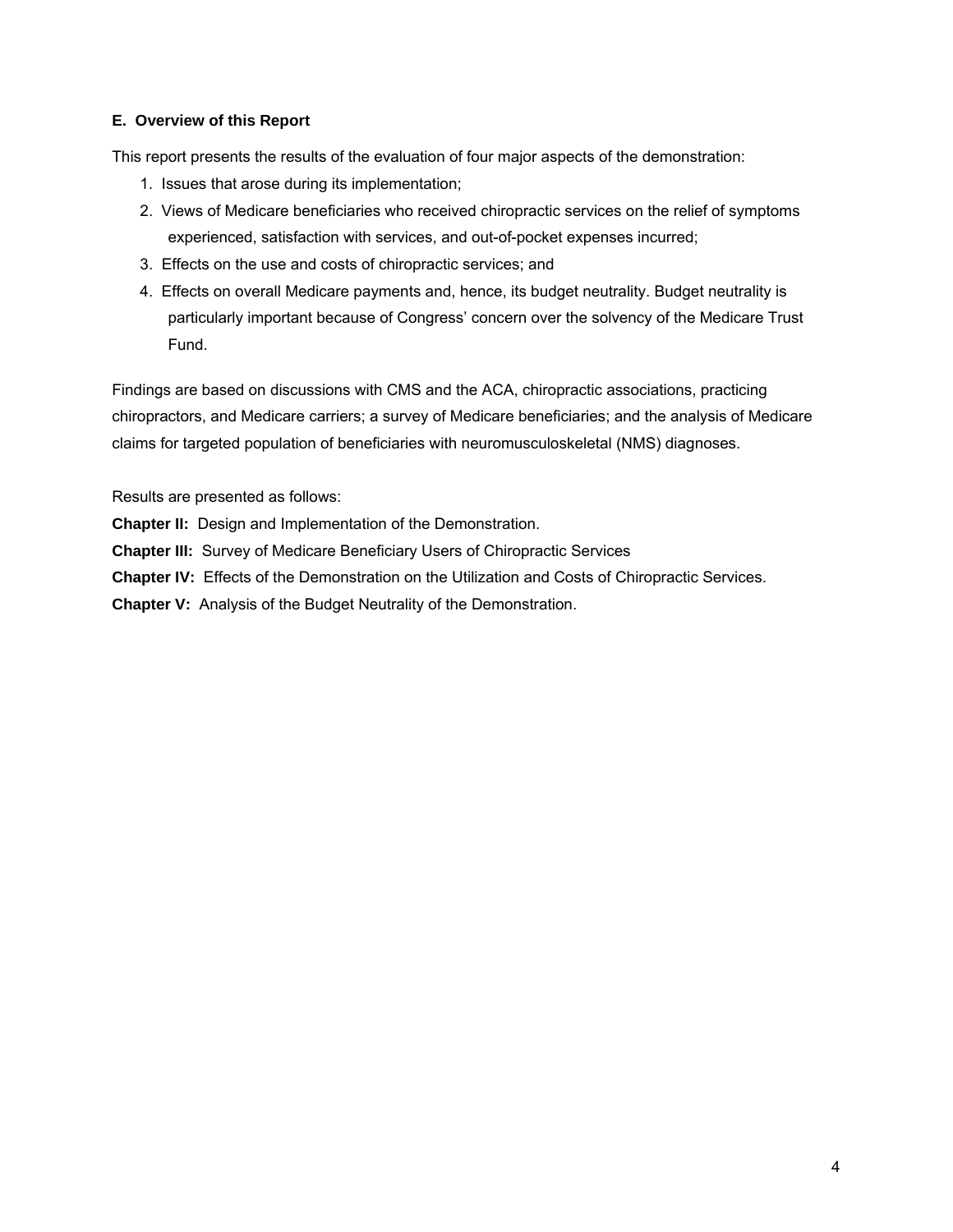## <span id="page-27-0"></span>**II. DESIGN AND IMPLEMENTATION OF THE DEMONSTRATION**

## <span id="page-27-1"></span>**A. Overview**

The demonstration began on April 1, 2005 and ended on March 31, 2007 and was conducted in the entire states of Maine and New Mexico, selected counties in central Virginia and northern Illinois, and Scott County in eastern Iowa. It extended Medicare coverage from spinal manipulation for subluxations of the spine to a broad range of NMS diagnoses and a broad range of services including extraspinal manipulation (of the extremities), evaluation and management (E & M) visits, PT services, laboratory tests, x-rays, and authorization to refer patients to relevant specialists for MRIs and CT scans. **Appendix B** provides covered diagnoses and services.

Eligible fee-for-service beneficiaries were required to have a participating chiropractor and to be enrolled in Medicare Part B. Claims for services provided under the demonstration were processed by the Medicare Part B carriers for participating areas. Chiropractors in the demonstration areas were eligible to participate if they had been approved by Medicare and issued a Unique Provider Identification Number (UPIN). To obtain reimbursement for services covered under the demonstration, they had to submit two bills for each patient visit – one for standard chiropractic services provided and the second for expanded coverage services. Carriers were responsible for educating chiropractors about billing procedures, processing claims, and responding to chiropractors' questions.

#### <span id="page-27-2"></span>**B. Objectives**

This chapter examines key issues that arose during implementation and how these were addressed including the experiences of Medicare's Part B carriers; chiropractors' perspectives on their experiences during the demonstration; and its effects on the use of chiropractic services and denial rates of Medicare claims.

## <span id="page-27-3"></span>**C. Evaluation Methods**

## <span id="page-27-4"></span>1. Discussions with Stakeholders

The evaluators met with each of the key parties to the demonstration during Spring 2006 near the end of its first year and then again in Spring 2007. These included:

- Division of Health Promotion and Disease Prevention Demonstrations, Office of Research, Development, and Information (ORDI), CMS
- American Chiropractic Association (ACA),
- state chiropractic associations in demonstration areas,
- practicing chiropractors, and
- Medicare Part B carriers for demonstration areas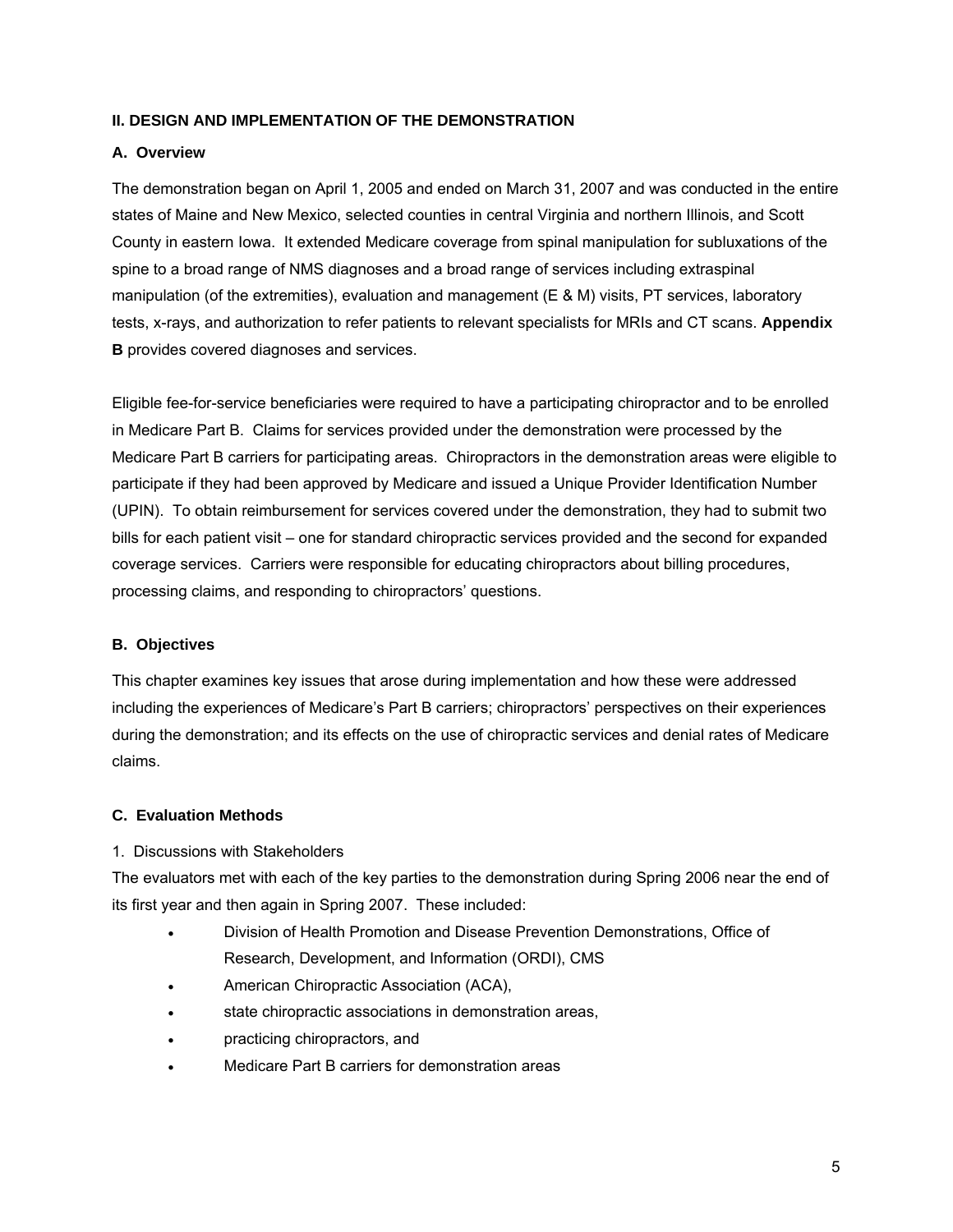Discussions were guided by established qualitative research methods and semi-structured discussion guides. This approach allowed participants to identify issues that were important to them while increasing the comparability of responses. Broad questions were asked in key areas of analytical concern and were then followed by detailed questions to elicit specific information. The initial questions allowed knowledgeable respondents to introduce information that they deemed to be important, and follow-up probes allowed other important issues to be explored.

Officials at CMS and the ACA were interviewed during site visits to Baltimore, MD and Arlington, VA, respectively. Meetings with most state chiropractic associations were conducted during site visits and were supplemented by telephone conference calls. Practicing chiropractors were interviewed in their offices or by telephone. Carriers were interviewed during telephone conference calls with the staff members who were responsible for implementing the demonstration. Interview guides are provided in **Appendix C**, and the date(s), locations, and the numbers of participants interviewed are summarized in **Appendix D**.

Meetings with CMS's ORDI and the ACA were directed at both policy and process issue that arose during planning and implementation of the demonstration. The ACA, with about 18,000 members, is the largest professional association in the world representing doctors of chiropractic. It had lobbied vigorously for expanded coverage of chiropractic services and had interacted regularly with CMS during the planning and implementation phases of the demonstration. It also played important roles in providing outreach to state chiropractic associations and chiropractor education. The International Chiropractors Association (ICA), which has about 4,000 members in the US and offices in 50 countries, was contacted, but it was not possible to arrange an interview with its board. Its Executive Director, while thoroughly cooperative, indicated that the ICA did not support the demonstration because it believed that increased coverage could be obtained more readily by other means.

Meetings with representatives of state chiropractic associations focused on their roles in facilitating the demonstration and encouraging chiropractors to participate and on learning about the feedback they had received from practicing chiropractors. Interviews with practicing chiropractors were directed at understanding their perspectives on the demonstration's goals and on factors that influenced their decisions to participate or not participate. In interviews with practicing chiropractors, questions were directed at learning about the effects of the demonstration on the numbers of Medicare patients treated in their practices, the types of clinical problems treated, the spectrum of services provided, experiences with the demonstration's billing procedures, and net effects on practice incomes. It is important to emphasize that the chiropractors who participated in meetings with us were self-selected and did not represent a random sample of either all chiropractors or demonstration participants. Most were active members of their state associations or volunteers solicited by the association. A survey of randomly selected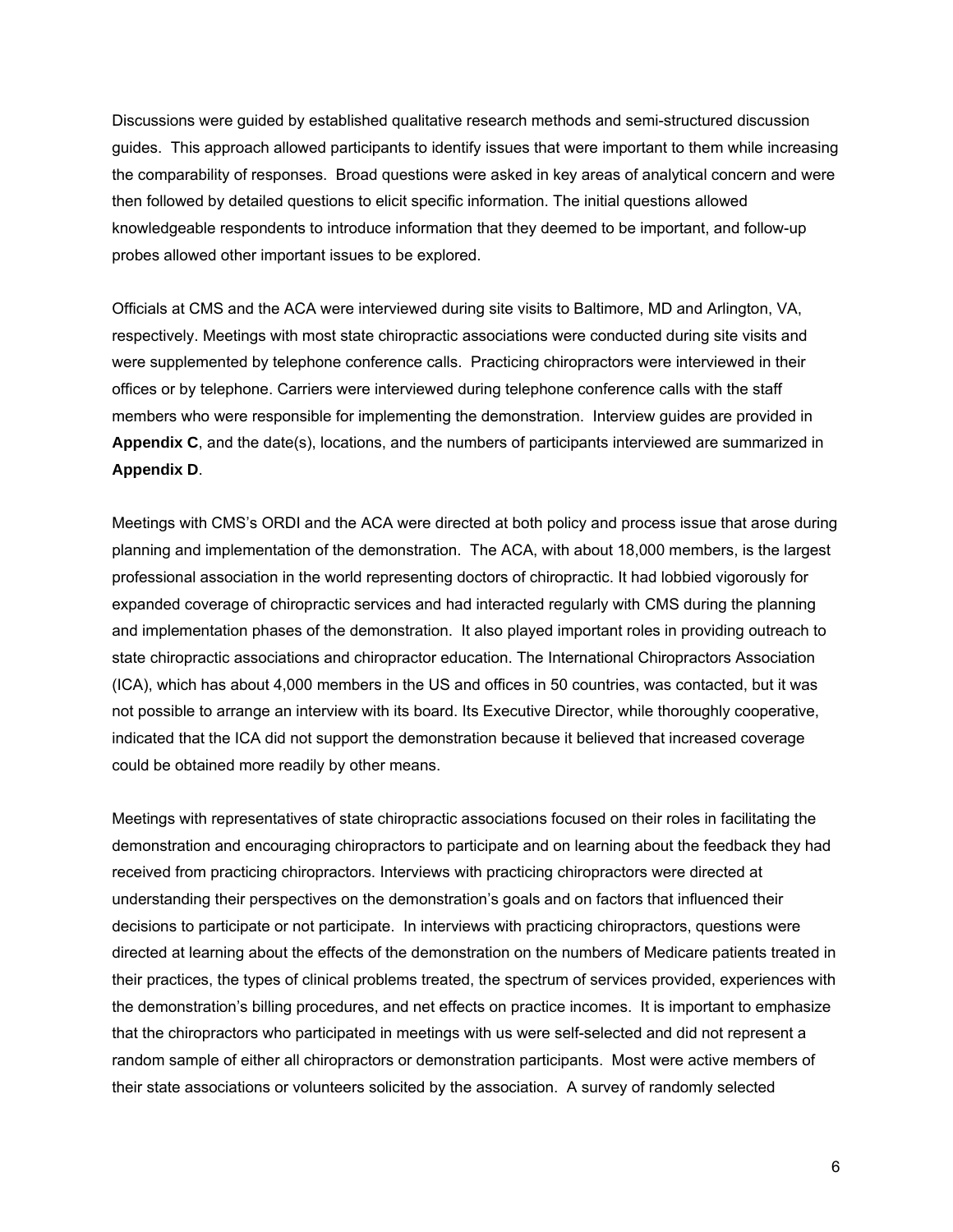chiropractors (participants and non-participants) would be needed to obtain more representative information.

Discussions with carriers focused on billing procedures, measurement of chiropractor participation and service utilization rates, customer service and outreach activities, and educational programs they conducted for chiropractors. The educational programs they conducted were evaluated by reviewing the slides they used and by attending an interactive session for chiropractors and their office managers conducted by the Illinois carrier coincident with a site visit to meet with chiropractic associations in Illinois and Iowa.

## <span id="page-29-0"></span>2. Reports from Carriers to CMS

Each carrier provided CMS with monthly, quarterly, and final service activity reports. These data were used to assess chiropractor participation rates; numbers of beneficiaries served; the use of chiropractic services; claims denial rates during the demonstration; dollar amounts of billed, allowed, and paid services; and the frequency of educational outreach activities.

## <span id="page-29-1"></span>**D. Results**

#### <span id="page-29-2"></span>1. Key Implementation Issues

**Informing Chiropractors and Medicare Beneficiaries about the Demonstration:** CMS conducted an 'open-door forum' for chiropractors prior to the demonstration but relied primarily on the carriers, the ACA, and state chiropractic associations to inform chiropractors about the demonstration. In October 2005, six months after startup of the demonstration, CMS sent a letter to chiropractors in the demonstration areas in response to low chiropractor participation rates and chiropractors' complaints about Medicare carriers and high claims denial rates. Information for beneficiaries about the demonstration was included in a Medicare Summary Notice, but it is not clear how widely these notices are read by beneficiaries. The core assumption was that participating chiropractors would inform eligible beneficiaries when they sought chiropractic care.

**Application of the "Incident to" Rule:** The "incident to" rule requires the person who performs PT services under the direction of a physician to be a licensed physical therapist or a graduate of a program approved by the American Physical Therapy Association or the American Medical Association. Initially, CMS applied this rule to chiropractors in the demonstration exactly as it is applied to other physicians. The ACA objected and pointed out in a letter to Health and Human Services Secretary Michael Leavitt dated March 28, 2005 that "most doctors of chiropractic do not perform the therapy services themselves but rather direct their application by a staff member" (usually a chiropractic assistant (CA) who does not meet the above PT service certification requirements). The letter further stated its concern that application of the "incident to" regulation "would effectively negate the vast majority of therapy services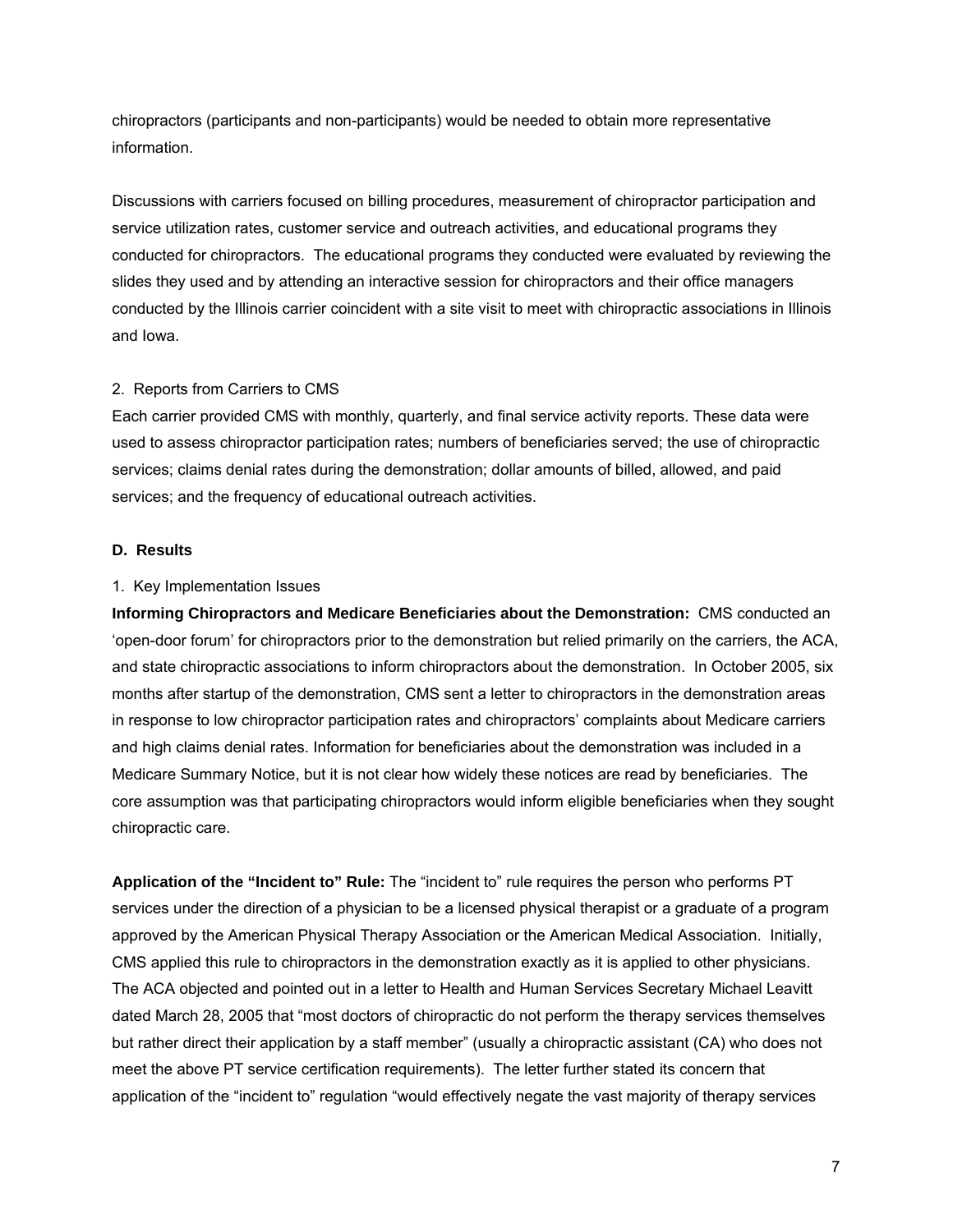routinely provided by a doctor of chiropractic under state law…." and "would eliminate the vast majority of doctors of chiropractic from the demonstration project – negating the validity of the project's results."

CMS delayed implementation of the "incident to" rule early in the demonstration pending the outcome of a lawsuit brought by sports medicine trainers challenging it in another context. When this suit was denied in June 2005, CMS implemented a modified rule that, even though it would not reimburse chiropractors for services provided by CAs who did not meet certification requirements, did allow them to bill beneficiaries directly for PT services performed by CAs, provided the beneficiaries had agreed to be billed when they first received services under the demonstration.

Application of the "incident to" rule put chiropractors with non-qualifying CAs in the position of either: (1) having to take the time to perform the PT procedures themselves - hence slowing their practices, increasing patient waiting times, and reducing the numbers of patients they could see per hour or per day; (2) imposing financial burdens on their patients by billing them directly; (3) providing the services but foregoing payment; or (4) hiring a certified PT or qualifying CA to perform the services. Chiropractors complained that the rule had the effect of requiring them to treat Medicare beneficiaries differently from patients covered by other insurers. The end result was that its use caused some chiropractors to refuse to participate in the demonstration. CMS, on the other hand, explained that the use of the rule was responding directly to chiropractors' request to be "treated like other physicians."

**Complexity of Billing under the Demonstration:** Medicare billing is complex in its own right, and substantial changes can be expected to cause confusion and increase burdens on providers. The demonstration increased the complexity of billing in two ways: first, by requiring chiropractors to submit two bills for each patient visit - one for standard chiropractic services and another for expanded coverage services; and, second, by requiring that the demonstration code '45' be inserted in the proper place on each expanded service claim. Appropriate use of Medicare's set of "modifiers" was required on all bills in order to obtain reimbursement. Burdens of the demonstration's billing system fell both on chiropractors and on Medicare's Part B carriers, which had to implement it under very tight time constraints. Problems were greatest early in the demonstration because of limited preparation time and the need to play "catchup". Consequences were high claims denial rates, delayed reimbursements, and confusion and frustration among chiropractors, especially during the first year of the demonstration.

#### <span id="page-30-0"></span>2. Medicare Part B Carriers Experiences during the Demonstration

Carriers indicated that the demands of the demonstration were considerable, even though the demonstration was not, by Medicare standards, a large undertaking. The total number of chiropractors impacted was in the thousands, and the number of bills generated was in the tens of thousands per month. Even this small scale caused difficulties, however, because of the efforts required to develop and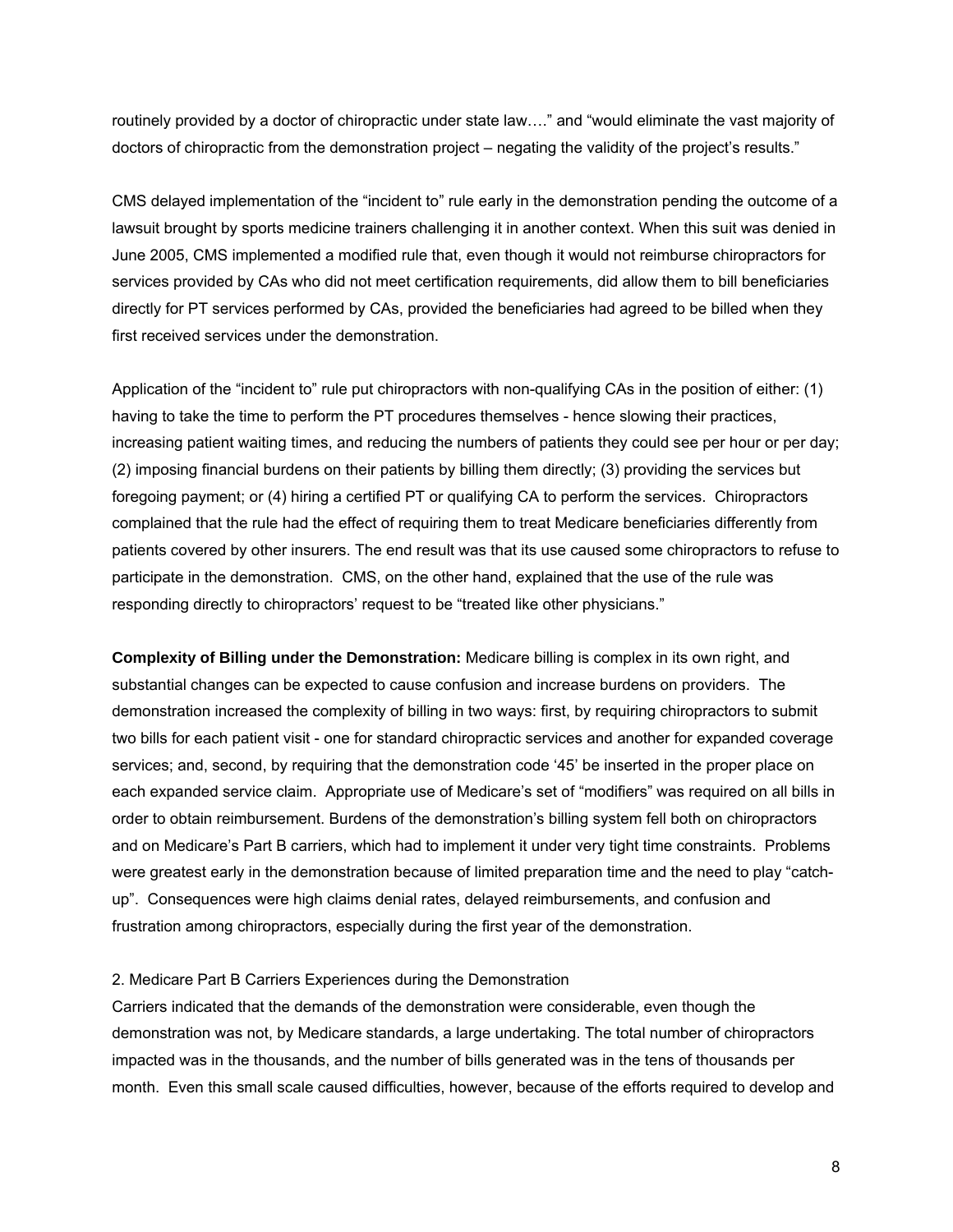implement billing system changes, educate chiropractors and their office managers, respond to chiropractors' queries and complaints; and to comply with CMS's reporting requirements. Carriers were instructed by CMS to develop the billing system in a "change request" that described in detail the procedures to be followed. They took different approaches to implementation, however, and met with varying levels of success. According to the carriers, this was the most difficult Medicare demonstration they had ever participated in due to the complexity of billing, limited preparation time, and the problems chiropractors and their vendors experienced in implementing the billing system. One carrier struggled with manual claims processing for several months until it was able to implement electronic software. They claimed that the supplemental funding provided by CMS covered only a part of true implementation costs.

**Chiropractor Education:** The carriers devoted considerable time and effort to developing detailed operations manuals and conducting educational sessions for chiropractors and their office staffs, both in person and during teleconferences. Early in the demonstration, changes in the procedures and discrepancies between educational sessions conducted by the carriers and the ACA caused confusion among chiropractors.By the end of the first year, however, these educational efforts had improved considerably and had become more successful in reaching chiropractors. This success was particularly well exemplified by a seminar the evaluators attended in Illinois midway through the demonstration. This session included detailed formal presentations followed by open discussion about diagnostic and service codes, modifier codes, and procedures for responding to denials.

**Customer Service:** Services provided by carriers included staffing "help lines" for **c**alls from chiropractors' offices about claims denials and billing questions. Carriers admitted that waits were often long and that customer service representatives were often inexperienced and insufficiently knowledgeable to provide definitive responses. Complaints from chiropractors' offices corroborated these problems. Important challenges for carriers' customer-service offices were encountered in adequately training and retaining relatively low-paid customer service representatives. Training challenges were compounded by the fact that questions from participating chiropractors represented only a tiny fraction of all questions received over these "help lines".

**Outreach to Chiropractors:** Each carrier assigned staff to conduct outreach to chiropractors' offices that had especially high claims denial rates or other types of problems. Procedures varied considerably from carrier to carrier and included both telephone contacts and office visits. These "retail" approaches were very time consuming but were generally well-received by chiropractors' offices and were felt by carriers to be effective in confronting problems.

#### <span id="page-31-0"></span>3. Chiropractors Reactions to the Demonstration

Chiropractor's reactions to the demonstration were assessed in terms of their willingness to participate; experiences with billing procedures and claims denials; effects on practice costs; numbers and patterns of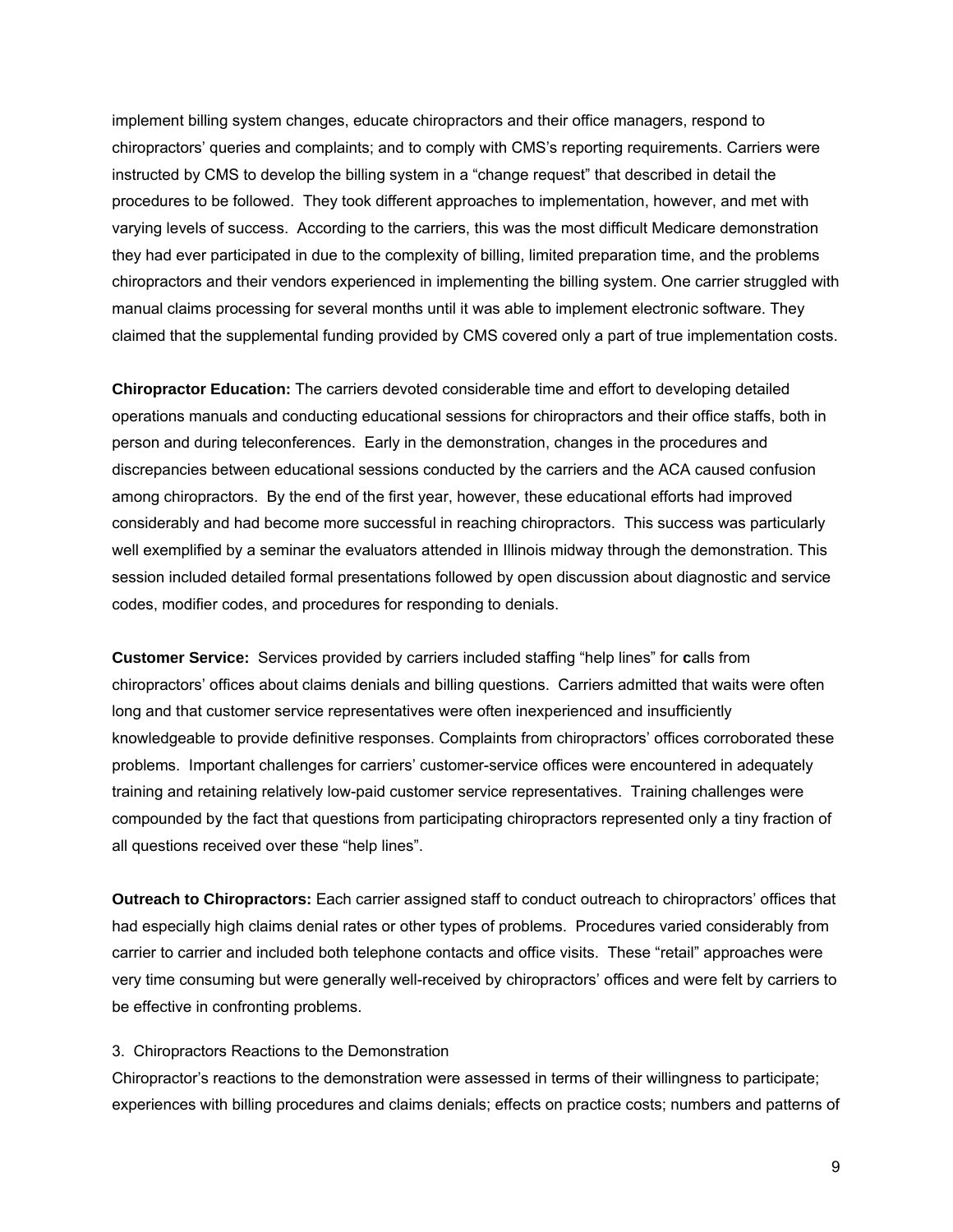services provided; and responses to the "incident to" rule. It is important to reemphasize that the chiropractors whose opinions are summarized below were self-selected and are not necessarily representative of all practicing chiropractors.

**Chiropractor Participation Rates**: Participation ranged from a low of 34 percent to a high of 56 percent in different demonstration regions and at different times during the demonstration. **Table 2.1** summarizes these by state at annual intervals. Participation increased slowly during the first 12 months of the demonstration in Illinois; decreased somewhat over time in Scott County, IA and New Mexico; and remained fairly constant in the other states. Participation was consistently highest in Maine. An important observation is that more than two-thirds of all participating chiropractors were from the northern Illinois counties including Cook County (Chicago). Interpretation of reported participation rates requires consideration of the varying practices carriers used in deleting eligible chiropractors from the denominator who were not submitting bills for Medicare beneficiaries even though they had valid Medicare provider numbers (UPINs). Non-participating chiropractors included those who chose not to participate because they preferred to bill patients directly or to bill secondary payers and others who focused their practices on workers' compensation or sports injury patients. The relatively low participation rates raise important questions about how representative demonstration participants were of all chiropractors and, hence, about the potential cost impacts of expanded coverage if it were to be extended nationally.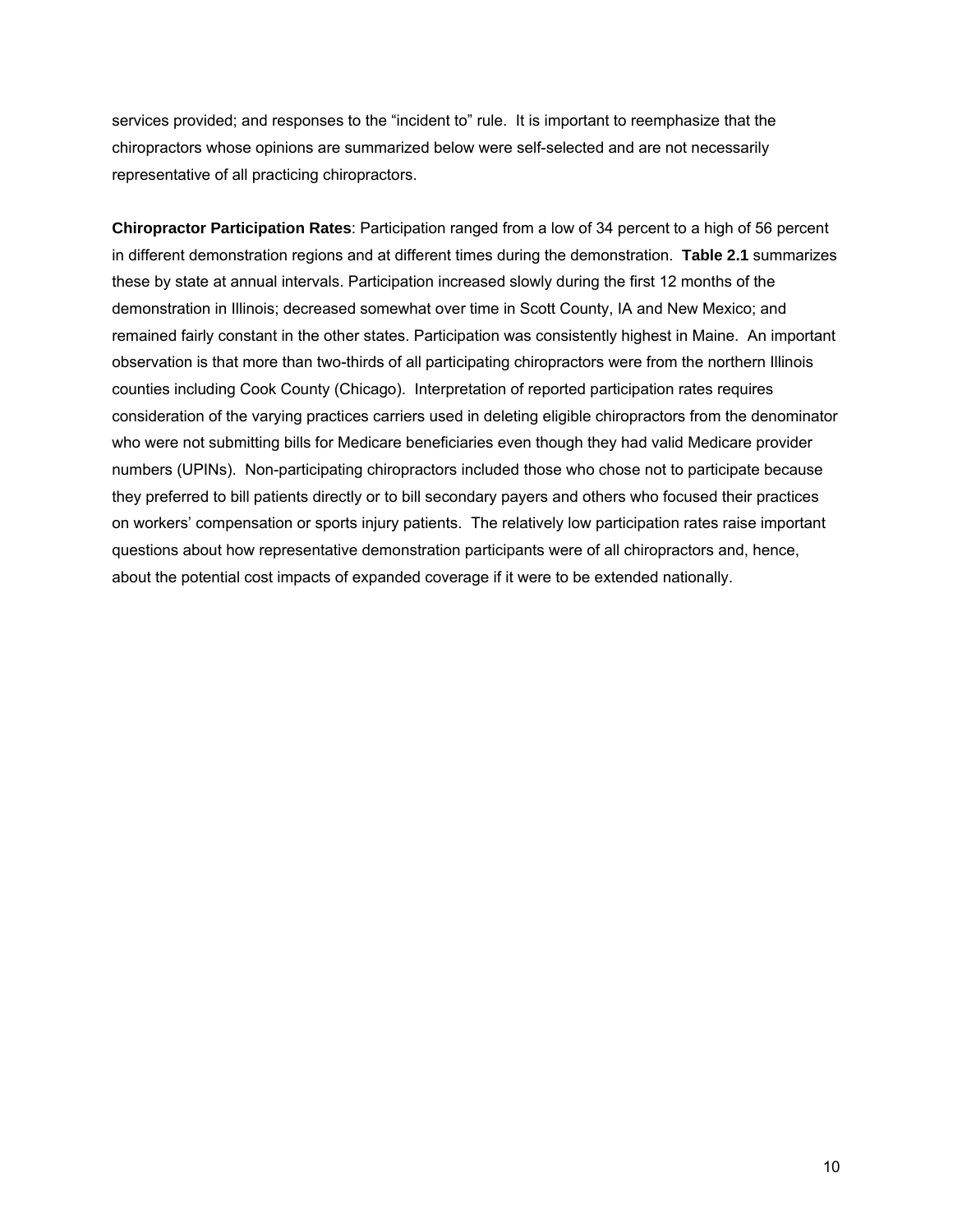<span id="page-33-0"></span>

|  | Table 2.1: Chiropractors' Participation in the Demonstration * |
|--|----------------------------------------------------------------|
|--|----------------------------------------------------------------|

| <b>Demonstration</b><br>Region | Time<br><b>Period</b> | <b>Number</b><br>Participating<br><b>Chiropractors</b> | <b>Total Number</b><br>of Medicare<br><b>Chiropractors</b> |       | <b>Participation</b><br>Rate |
|--------------------------------|-----------------------|--------------------------------------------------------|------------------------------------------------------------|-------|------------------------------|
| Northern Illinois              | Apr-05                | 1,028                                                  | 2,631                                                      |       | 39%                          |
| and Chicago                    | Apr-06                | 1,222                                                  | 2,689                                                      |       | 45%                          |
|                                | Mar-07                | 1,146                                                  | 2,296                                                      | $***$ | 51%                          |
| Scott County, IA               | Apr-05                | 63                                                     | 132                                                        |       | 48%                          |
|                                | Apr-06                | 59                                                     | 132                                                        |       | 45%                          |
|                                | Mar-07                | 45                                                     | 132                                                        |       | 34%                          |
| Central Virginia               | Apr-05                | 47                                                     | 133                                                        |       | 35%                          |
|                                | Apr-06                | 61                                                     | 133                                                        |       | 46%                          |
|                                | Mar-07                | 49                                                     | 133                                                        |       | 37%                          |
| Maine                          | Apr-05                | 162                                                    | 296                                                        |       | 55%                          |
|                                | Apr-06                | 167                                                    | 296                                                        |       | 56%                          |
|                                | Mar-07                | 164                                                    | 296                                                        |       | 55%                          |
| New Mexico                     | Apr-05                | 149                                                    | 344                                                        |       | 43%                          |
|                                | Apr-06                | 132                                                    | 340                                                        |       | 39%                          |
|                                | Mar-07                | 126                                                    | 349                                                        |       | 36%                          |

\* Chiropractor participation rates were those on the indicated dates and do not record the full range of participation over the course of the demonstration.

\*\* The total number of chiropractors was adjusted in Illinois in October 2006 to delete chiropractors who had not billed Medicare within the previous 12 months.

Interviews with chiropractors identified several factors that influenced decisions not to participate in the demonstration. These included:

- 1) the complexity of billing and high denial rates;
- 2) relatively low Medicare reimbursement rates compared to rates paid by other insurers or fees collected directly from patients;
- 3) concerns about increasing the risk of Medicare probes or audits of their practices; and
- 4) application of the "incident to" rule described previously

The most important reasons they gave for decisions to participate were the encouragement they had received from state chiropractic associations and individual chiropractor's commitments to enhancing the status of their profession. Chiropractors argued that they should be reimbursed for the full range of services they are trained and licensed to perform, the same as medical physicians are.

**Billing Complexity and Claims Denials:** The complexity of billing procedures under the demonstration was a major challenge for chiropractors' offices. One problem was Medicare's requirement to submit two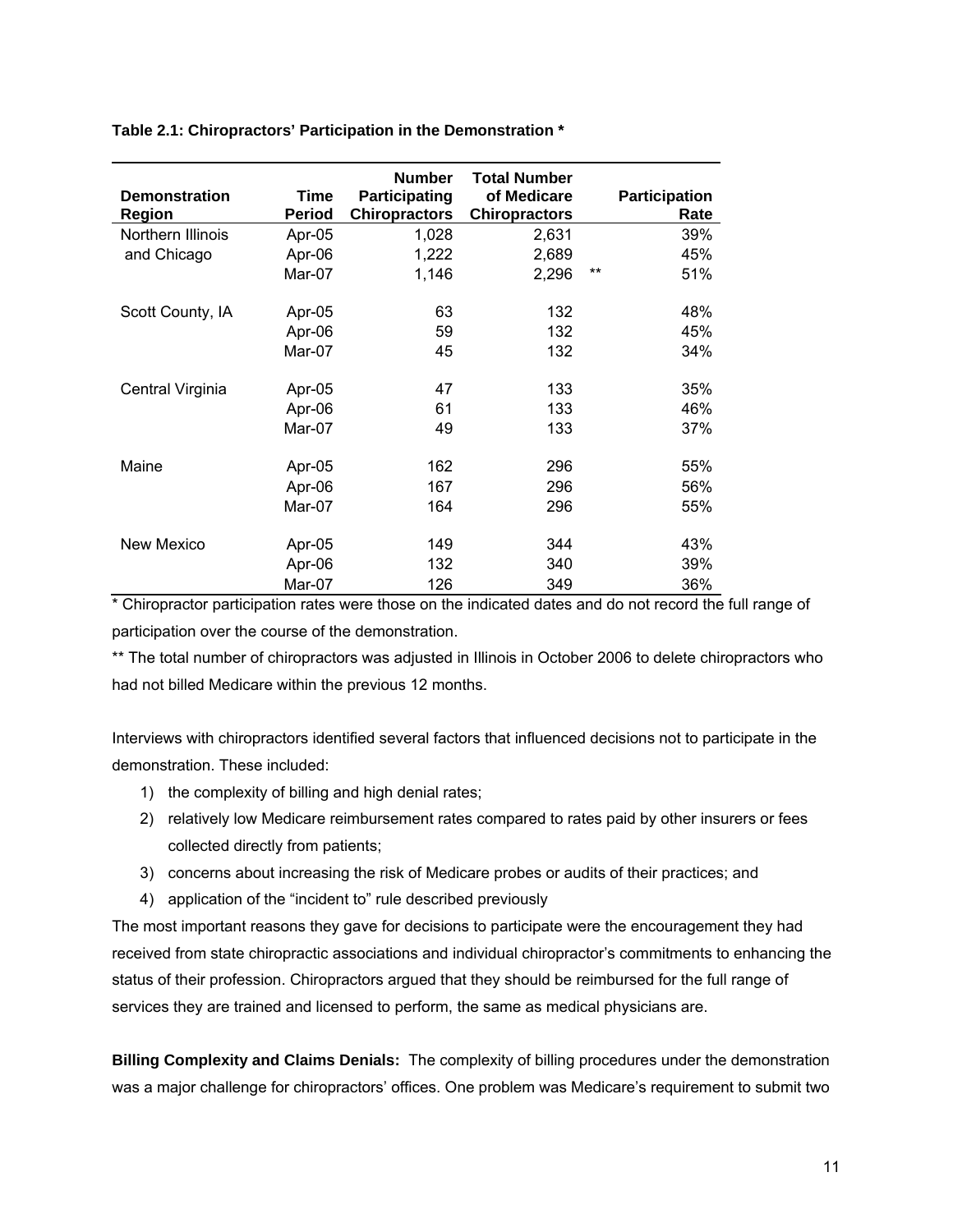separate bills: one for standard chiropractic services and the other for expanded coverage services. The demonstration's code '45' had to be inserted in the proper field on each expanded service claim for it to be considered for reimbursement. Solo or small group practices usually did their own billing manually or electronically. For them, the added burden of submitting two claims per patient visit fell directly on existing staff. Larger practices that used billing warehouses or vendors experienced delays in submitting bills and high error rates early in the demonstration because of vendors' delays in updating their billing software. The relatively small numbers of chiropractor practices and the limited duration of the demonstration provided few incentives for vendors to make updating of their software a high priority. Some chiropractors indicated that the complexity of billing under the demonstration substantially increased office expenses.

Denial rates ranged from as high as 63 percent to as low as 25 percent in different demonstration regions during the early months of the demonstration. Denials imposed burdens on practices and could result in long delays in obtaining reimbursement. With increasing experience, denial rates fell to the 10 to 32 percent range. High initial denial rates reflected, in significant measure, the learning curves of small providers and vendors. Frequent reasons for denials are listed in **Table 2.2**. These reasons centered on questions about patient or provider eligibility for coverage, errors in completing the claim form, incorrect procedure codes or modifiers, failures to meet "medical necessity" requirements, and exceeding the total Medicare limit of \$1,700 per 12-month period for PT services - regardless of whether they were provided by a physical therapist or a chiropractor. "Medical necessity" refers to the acute care requirement that chiropractic services must meet to be reimbursed by Medicare. Maintenance care and preventive care were not eligible for reimbursement.

## <span id="page-34-0"></span>**Table 2.2: Frequent Reasons for Denials Reported by Carriers**

| <b>Reasons for Denials</b>                                                               |
|------------------------------------------------------------------------------------------|
| Duplicate claims submitted for a service                                                 |
| Claim not covered because not deemed "medically necessary"                               |
| Benefit maximum for time period exceeded (applies to the Medicare limit for PT services) |
| Claim lacked information needed for adjudication                                         |
| Procedure code inconsistent with modifier or modifier missing                            |
| Service or procedure not paid separately (i.e. is bundled)                               |
| Service or procedure not covered                                                         |
| Diagnosis not consistent with service or procedure                                       |
| Provider not eligible to order service or missing identifier information                 |
| Patient not identified as a Medicare beneficiary                                         |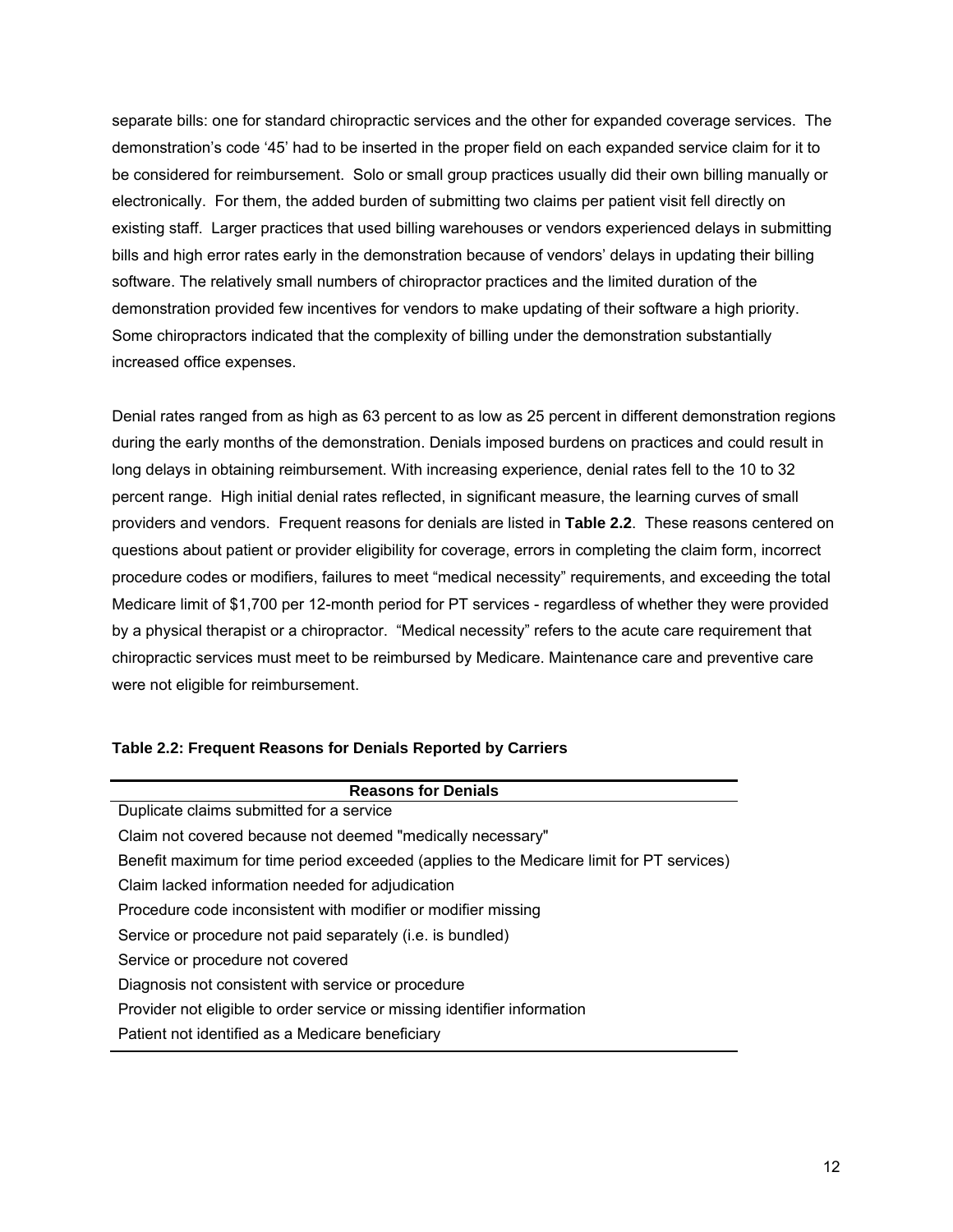Denial rates were calculated monthly by Medicare carriers by dividing the number of denied claims for expanded services under the demonstration by the number of billed claims and were adjusted retroactively to the date of the service as denied bills were resubmitted and eventually approved. Without this adjustment, ultimate denial rates would have been overestimated. This procedure makes sense from a carrier's point of view, but does not reflect the efforts required by providers to process denied claims. For example, a claim denied twice in June and July but then approved in August would ultimately be reported as paid in June and removed from denial statistics. In the meantime, the chiropractor would have submitted the claim multiple times and experienced multiple denials. Denial rates shown in demonstration statistics, therefore, may underestimate the amount of effort and frustration chiropractor's offices experienced in understanding the demonstration's requirements and then correcting errors of omission or commission that were made.

#### **Effects on the Demonstration on Patient Volumes and Patterns of Care in Chiropractic Practices:**

Chiropractors who were interviewed consistently stated that participation in the demonstration had little effect on the numbers of Medicare beneficiaries they served, on the types of clinical problems treated, or on the frequency of PT services actually provided to patients. They also claimed that expanded coverage had little, if any, effect on total practice incomes. On average, Medicare beneficiaries comprised about 15 percent of practice volumes, with reported ranges of from as low as 10 percent to as high as 60 percent in one practice in the Chicago, Illinois area. Numbers of Medicare patients did not increase during the demonstration in most practices. Exceptions were two chiropractors who practiced in rural areas of New Mexico who indicated that expanded Medicare coverage had lowered barriers to seeking care, especially for poor elderly patients. Low reported effects on participating chiropractors' practice volumes may reflect the fact that the demonstration was not widely advertised.

Chiropractors emphasized that the main effect of the demonstration was to shift responsibility for payment from the patient to Medicare. Otherwise, chiropractors' practice patterns appear to have been little affected. The most frequent services billed under the demonstration are listed in **Table 2.3**. These were extraspinal manipulation, a range of PT services, spinal and cervical x-rays, and E & M visits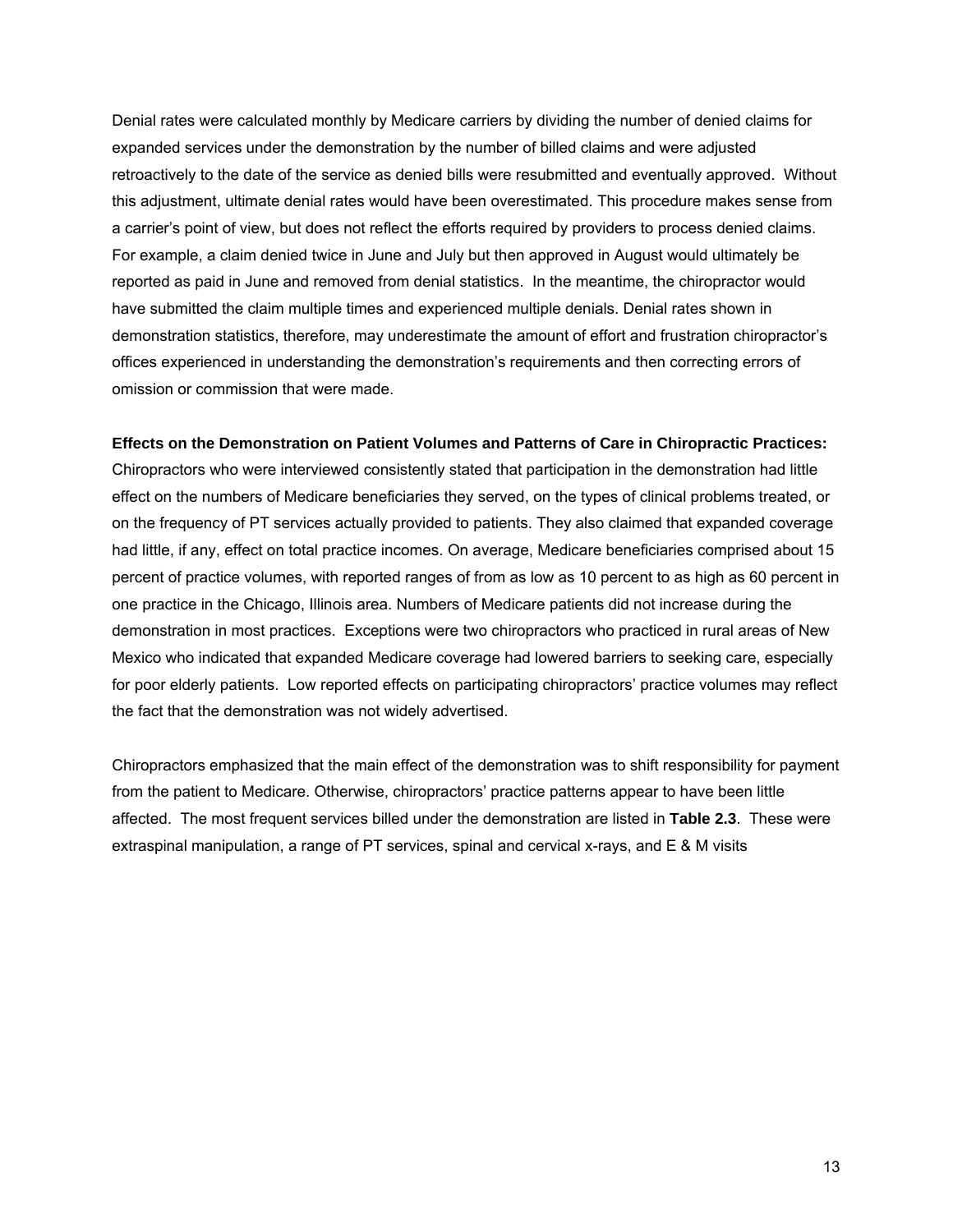#### **Table 2.3: Frequent Services Billed under Expanded Coverage during the Demonstration**

| <b>Services Billed</b>                                                     |  |  |  |  |  |  |  |  |
|----------------------------------------------------------------------------|--|--|--|--|--|--|--|--|
| 1. Extraspinal manipulation (CPT code 98943)                               |  |  |  |  |  |  |  |  |
| 2. PT procedures                                                           |  |  |  |  |  |  |  |  |
| Unattended electrostimulation                                              |  |  |  |  |  |  |  |  |
| Electrostimulation, constant attention                                     |  |  |  |  |  |  |  |  |
| Therapeutic exercise                                                       |  |  |  |  |  |  |  |  |
| Mechanical traction                                                        |  |  |  |  |  |  |  |  |
| Manual therapy techniques                                                  |  |  |  |  |  |  |  |  |
| Ultrasound                                                                 |  |  |  |  |  |  |  |  |
| Neuromuscular reduction                                                    |  |  |  |  |  |  |  |  |
| Therapeutic activities to improve functional performance                   |  |  |  |  |  |  |  |  |
| Massage                                                                    |  |  |  |  |  |  |  |  |
| Infrared                                                                   |  |  |  |  |  |  |  |  |
| 3. Evaluation and Management (E&M) visits - in new or established patients |  |  |  |  |  |  |  |  |
| 4. X-rays                                                                  |  |  |  |  |  |  |  |  |
| Lumbosacral spine                                                          |  |  |  |  |  |  |  |  |
| Cervical spine                                                             |  |  |  |  |  |  |  |  |

The actual frequencies of different types of services varied from region to region, but relative magnitudes were similar according to the quarterly and annual reports submitted by carriers. For example, data from Scott County, Iowa indicated that PT services accounted for 45 percent of expanded coverage services, extraspinal manipulation for 30 percent, and E& M services and x-rays for most of the remainder. MRIs and CT scans were infrequent but may be important because of their high unit costs. From chiropractors' perspectives, one of the most important benefits of the demonstration was that chiropractors could now order MRIs, CT scans, and complex x-rays directly rather than having to refer the patient to a medical physician to order them. Benefits were reduced burdens on patients by avoiding the need for multiple medical appointments and improved continuity of care.

**Effects on Practice Costs and Chiropractor Income:** Chiropractors indicated that complex billing under the demonstration increased practice expenses and that, at best, participation was a breakeven proposition and "not a profitable business decision". Increased practice expenses resulted from the need to buy new computer systems and software for processing bills; increased staff time to create two bills for each patient visit; high claims' denial rates; and the additional time required to attend educational sessions about the demonstration conducted by Medicare carriers and chiropractic associations. The evaluator did not have access to the practice-level expense or income data that would have been needed to perform a thorough financial analysis.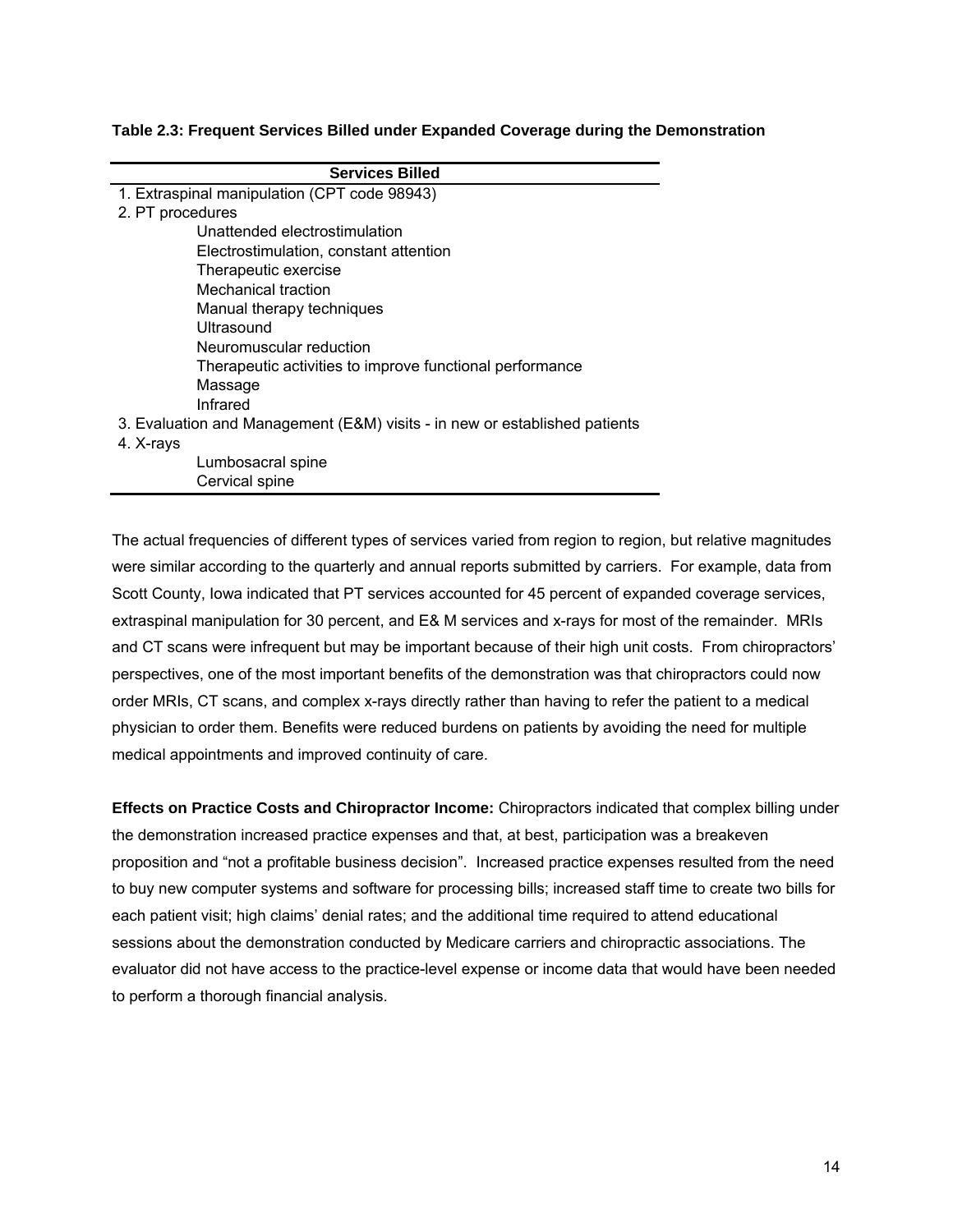Summary of Chiropractors' Impressions of the Demonstration:

- Chiropractors were asked for their overall impressions of the demonstration and their recommendations for the future. Responses were consistent from one chiropractor to another and among demonstration regions. In summary, chiropractors' stated that:
- Patients benefited from reduced out-of-pocket costs allowed by expanded coverage of services.
- Better continuity of care and better patient compliance resulted because chiropractors were able to order tests such as MRIs, CT scans, or complex x-rays directly rather than to be required to refer patients to other physicians to obtain them.
- The broad range of diagnoses covered under the demonstration led to more referrals to chiropractors from primary care physicians and orthopedists (e.g.) for treatment of knee or shoulder symptoms.
- The demonstration was more difficult to implement in rural than in urban areas both because training sessions were more difficult for chiropractors to attend and because of the greater distances patients had to travel for services.
- The two-year duration of the demonstration was insufficient to identify potential cost offsets from increased chiropractic care.
- If a national program of expanded coverage for all Medicare beneficiaries were approved, careful preparation would be very important so that billing procedures could be simplified and both chiropractors and Medicare carriers could be adequately prepared.
- The "incident to" rule should be reexamined with attention both to the training and certification of CAs and implications for patient safety.

# **E. Summary of Findings**

- 1. Main Issues during Demonstration Implementation
	- The timetable for implementation was tight; ramp-up was slow; and the learning curve was steep for all involved.
	- The billing system was complex and provided difficult challenges both for carriers to implement and for chiropractors to use.
	- Use of the "incident to" rule was an impediment to chiropractor's participation because it prevented them from following their usual practice of delegating performance of PT services to their CAs.
	- In the absence of public announcements about the demonstration, word was spread to chiropractors by their state associations and by Medicare Part B carriers and to Medicare beneficiaries through chiropractors' offices.
	- Chiropractors indicated that their main reasons for participating in the demonstration were to reduce the burdens of payment on patients and to help their profession by advocating for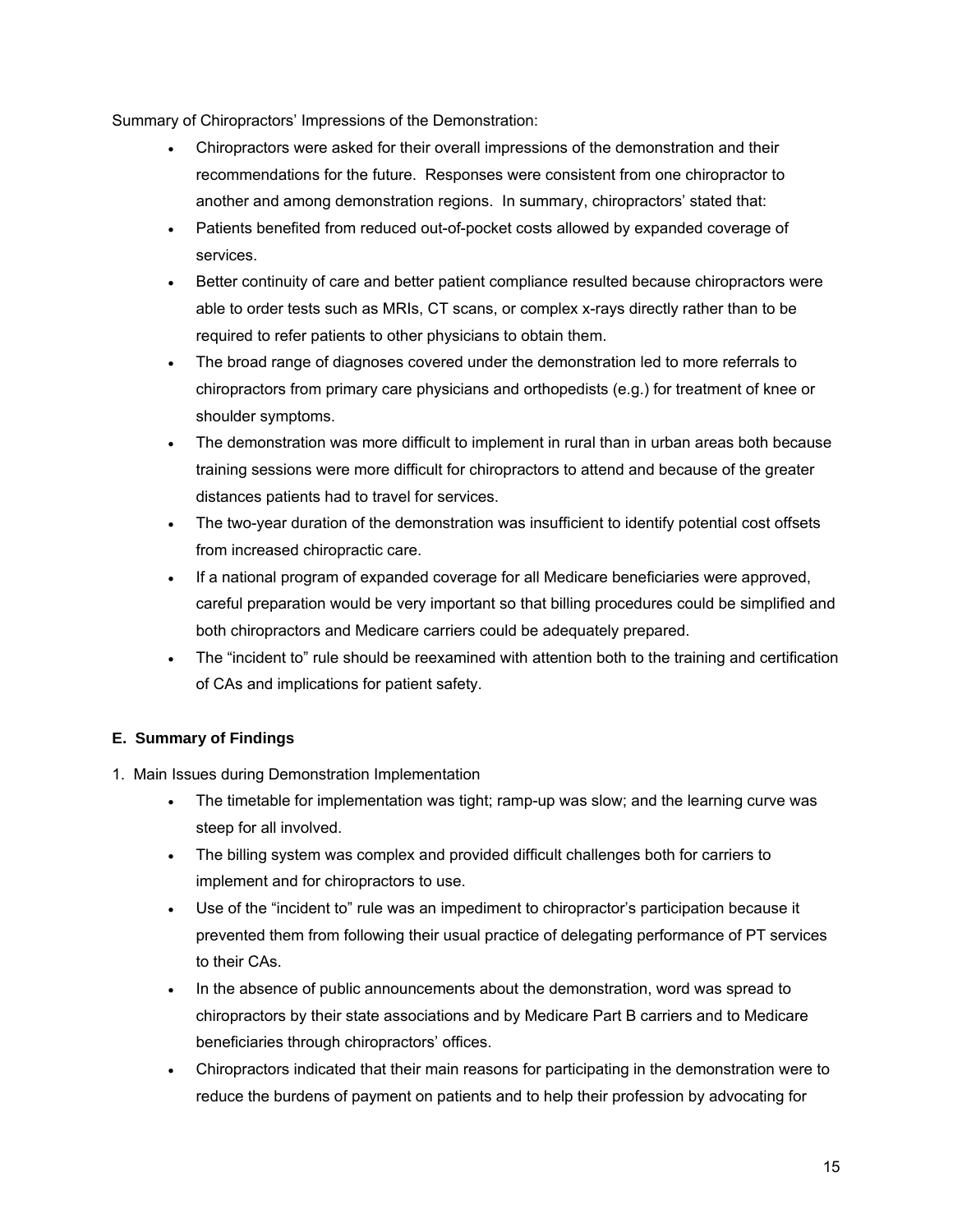- Chiropractor participation ranged widely, from 31 percent to 58 percent, in different demonstration regions.
- Denial rates of chiropractor-submitted claims were high early in the demonstration (25 to 63 percent in different regions) but fell to the 10 to 32 percent range by its end.
- 2. Effects of the Demonstration
	- The main effect was to shift payment for expanded chiropractic services from other insurers or patients paying out-of-pocket to Medicare.
	- According to chiropractors, patterns of patient care changed little.
	- Chiropractors indicated that the demonstration had minimal effects on patient volumes or net practice incomes.
	- Increases in Medicare-paid claims were primarily for PT services, extraspinal manipulation, E&M services, and spinal x-rays.
	- An important benefit of expanded coverage from the chiropractor's perspective was improved continuity of patient care due to their ability to order x-rays, CT scans, and MRIs, and directly rather than to have to refer patients to medical physicians to obtain them.

# 3. Strengths and Limitations of this Evaluation of Demonstration Implementation

# **Strengths**

The strengths of this evaluation lie in its involvement of all the major players who participated in designing, implementing, and conducting the demonstration and in its systematic approaches to interviewing them and analyzing available written progress reports and carriers' data on participation and claims activities. Interviews with CMS's Division of Health Promotion and Disease Prevention Demonstrations, the ACA, chiropractic associations and practicing chiropractors, and Medicare carriers provided complementary perspectives that were invaluable to obtaining a thorough and balanced understanding of the demonstration.

## Limitations

The main limitations were its largely qualitative nature and its heavy reliance on interviews as data sources. Interviewed chiropractors were self-selected and, almost certainly, not representative of all chiropractors; most were active participants in state chiropractic associations. Though discussions with them were structured and systematic, most responses were subjective in nature. Carrier representatives varied in their abilities to provide explicit information about their involvements in the demonstration and their findings. The most objective data sources were carriers' data on claims activities and their quarterly reports of activities to CMS. However, the validity of comparisons among demonstration regions using these data is limited by apparent variations in accounting practices and data accuracy.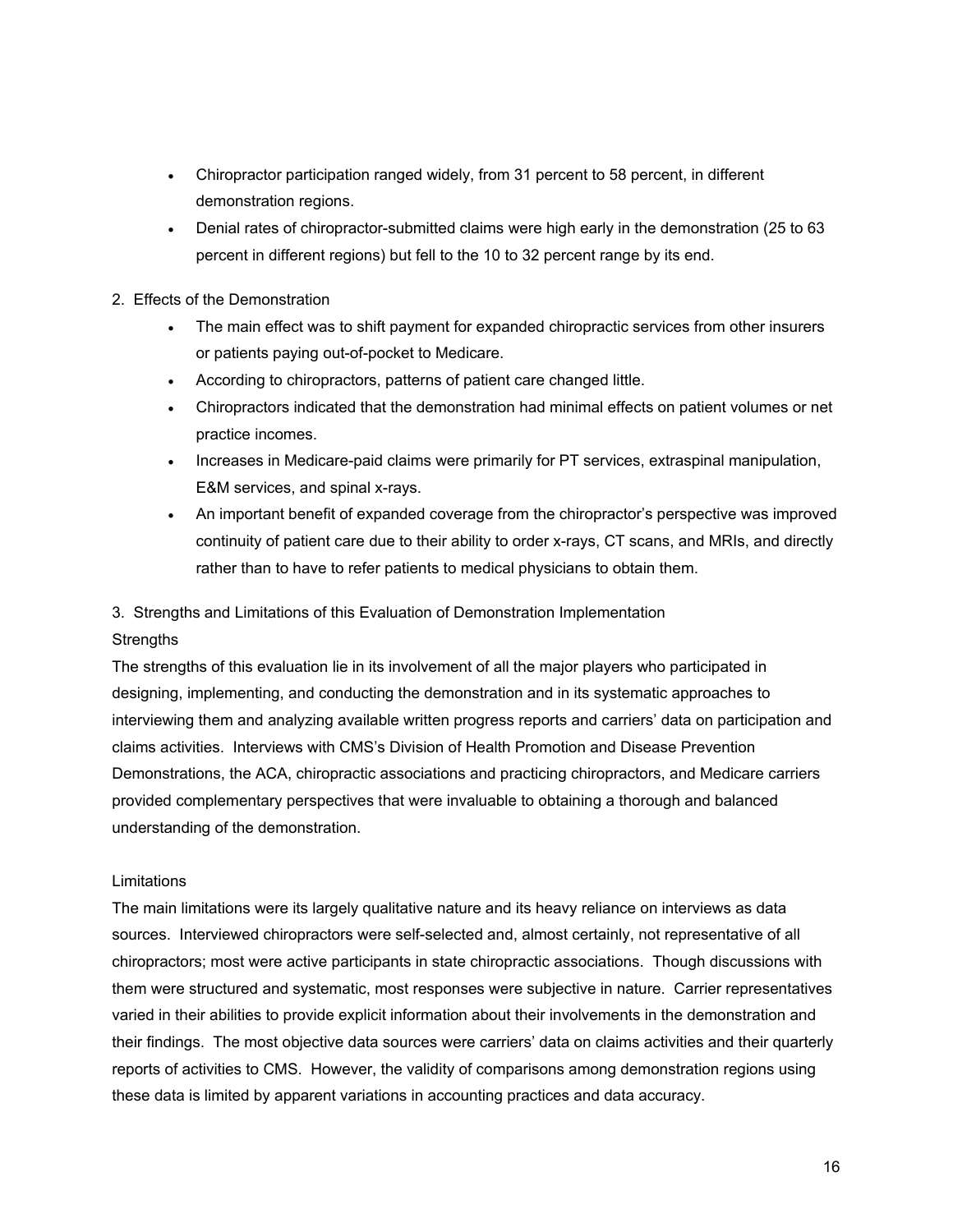# **III. SURVEY OF MEDICARE BENEFICIARY USERS OF CHIROPRACTIC SERVICES**

#### **A. Overview**

This survey of the users of chiropractic services was directed at Medicare beneficiaries who lived in one of the demonstration areas and received either traditional or expanded chiropractic services during the first six months of the demonstration. Its objectives were to document the types of health problems be treated by chiropractors, responses to treatment, satisfaction with chiropractic care; and insurance coverage and the out-of-pocket costs of care. Three groups of beneficiaries were compared: (1) those who received expanded chiropractic services from chiropractors who were participating in the demonstration (ExpP); (2) those who received expanded chiropractic services from chiropractors who were not participating and, hence had to pay out-pocket for these services or have them covered by other health insurance (ExpNP), and those received only standard chiropractic services (StdS).

The objectives were to compare these three groups with respect to:

- demographic characteristics and types of health problems;
- severity of symptoms for which they were receiving chiropractic care;
- types of services they received previously for the same clinical problems from other health professionals and the perceived effectiveness of these services;
- perceived relief from symptoms or disabilities from chiropractic services;
- satisfaction with chiropractic services;
- insurance coverage for chiropractic services in addition to Medicare Part B; and
- out-of-pocket expenses for chiropractic services during the demonstration.

# **B. Survey Design**

#### 1. Survey Methods

The survey was conducted by mail with telephone interview follow-up of non-respondents between April and July 2006 during the second year of the demonstration. All surveys were performed by the Survey Operations Unit of Battelle's Centers for Public Health Research and Evaluation. First, a letter on CMS letterhead was sent to randomly sampled Medicare beneficiaries explaining the survey and encouraging their participation. A pre-stamped and self-addressed postcard was enclosed that recipients were asked to return if they preferred not to participate. A telephone contact number was provided for those who had questions. The survey instrument was mailed two weeks later if no response had been received. Two reminders were sent at two week intervals if the completed questionnaire had not been received. The mailed survey package included a cover letter emphasizing the importance of the survey, a bar-coded questionnaire, and a postage-paid return envelope. All documents were available in English and Spanish. A \$10 money order was mailed to the respondent when a completed mailed questionnaire had been received or a telephone questionnaire had been administered. The written survey took 10-12 minutes to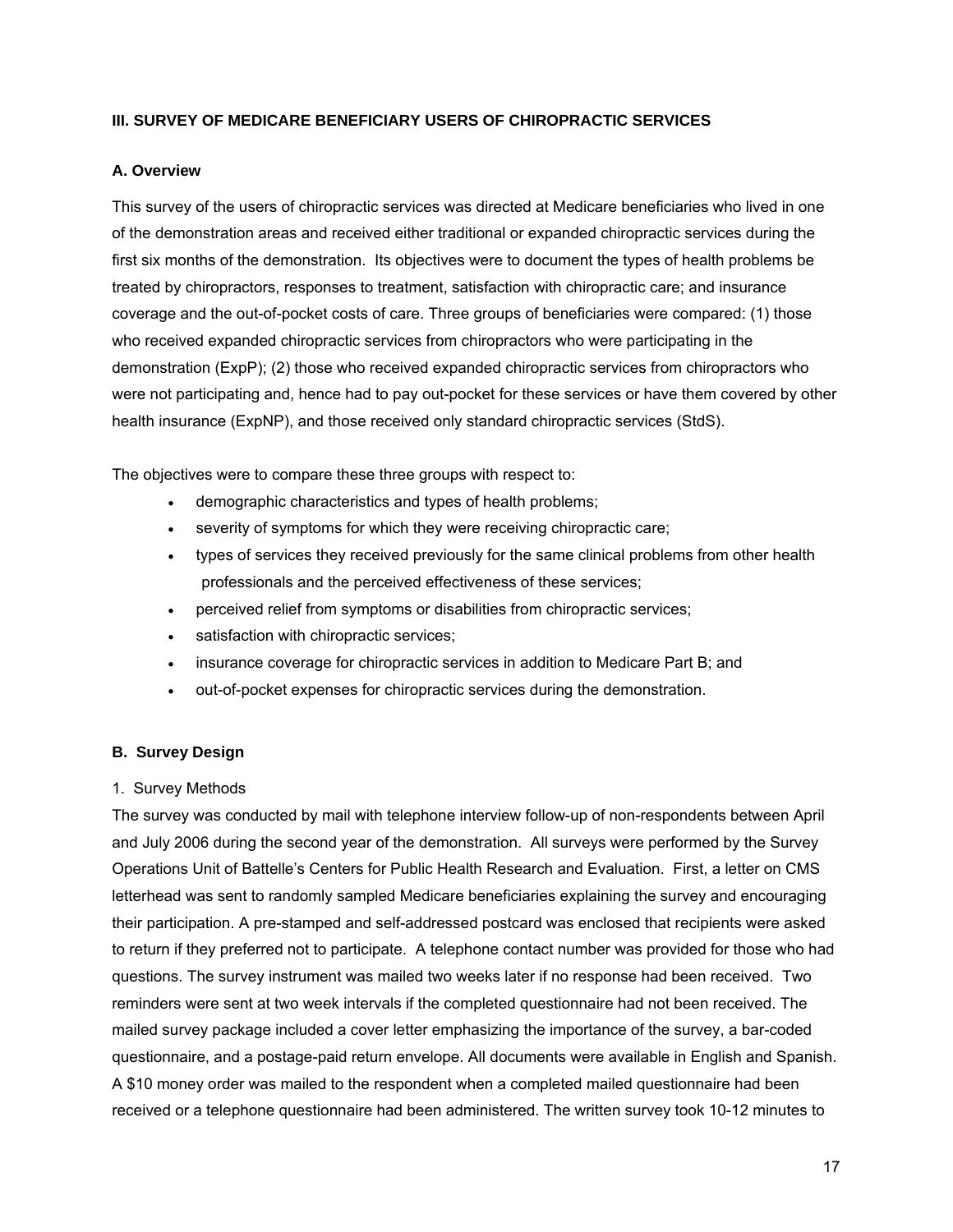complete, and telephone administration took less than 20 minutes. The survey was approved by CMS' Privacy Board, the Office of Management and Budget (OMB), and by the Institutional Review Boards of Brandeis University and the Battelle Institute. A copy of the survey instrument is provided in **Appendix E**.

#### 2. Survey Sample

Random samples of beneficiaries were selected in each demonstration area using Medicare claims data to identify those who had received chiropractic services during the first 6 months of the demonstration (April 1 through September 30, 2005). Within each demonstration area , three distinct samples were identified: (1) users of chiropractic services for which Medicare coverage is standard policy (StdS); (2) users of expanded services provided by chiropractors who were participating in the demonstration and, therefore, were being reimbursed by Medicare for these services (ExpP); and (3) users of expanded services provided by chiropractors who were billing Medicare for expanded services but were not participating in the demonstration and, hence, were not being reimbursed for these services (ExpNP). Billed services that are not reimbursed by Medicare are provided in claims data files.

Samples sizes and response rates by region and user type are shown in **Table 3.1**. The larger samples in Illinois reflect the much larger number of chiropractic users in this state. The eligible sample included 3,464 individuals of whom 2,457 completed the survey for a corrected response rate of 70.9 percent. Of respondents, 93 percent completed the mailed questionnaire and 7 percent completed telephone surveys. Expanded service users treated by participating chiropractors constituted 48.7 percent of the sample; expanded service users treated by nonparticipating chiropractors 14.8 percent; and standard service users 36.5 percent. Response rates were very similar across states and in these three user groups. Respondents did not differ appreciably from non-respondents in age or gender.

|                 | <b>Expanded Service Users</b><br>(Participating |                | <b>Expanded Service Users</b><br>(Non-participating |                | <b>Standard Service Users</b><br>Only |      | All                 |        |      |        |        |      |
|-----------------|-------------------------------------------------|----------------|-----------------------------------------------------|----------------|---------------------------------------|------|---------------------|--------|------|--------|--------|------|
| Region          |                                                 | Chiropractors) |                                                     | Chiropractors) |                                       |      | (All Chiropractors) |        |      |        |        |      |
|                 | Sample                                          | Re-            | Rate                                                | Sample         | Re-                                   | Rate | Sample              | Re-    | Rate | Sample | Re-    | Rate |
|                 |                                                 | sponse         |                                                     |                | sponse                                |      |                     | sponse |      |        | sponse |      |
| <b>Illinois</b> | 711                                             | 467            | 65.7                                                | 215            | 151                                   | 70.2 | 418                 | 299    | 71.5 | 1,344  | 917    | 68.2 |
| Maine           | 292                                             | 208            | 71.3                                                | 47             | 32                                    | 68.1 | 208                 | 153    | 73.6 | 547    | 393    | 71.9 |
| New Mexico      | 310                                             | 220            | 71.0                                                | 66             | 50                                    | 76.3 | 203                 | 144    | 70.9 | 579    | 414    | 71.6 |
| Virginia        | 220                                             | 168            | 76.4                                                | 106            | 80                                    | 75.7 | 205                 | 153    | 74.5 | 531    | 401    | 75.5 |
| lowa            | 190                                             | 133            | 69.8                                                | 70             | 50                                    | 71.1 | 203                 | 149    | 73.3 | 464    | 332    | 71.6 |
| Totals          | 1,723                                           | 1.196          | 69.4                                                | 503.5          | 363                                   | 72.1 | .238                | 898    | 72.5 | 3.464  | 2.457  | 70.9 |

**Table 3.1. Number of Sampled Beneficiaries and Respondents in All Four Demonstration Regions By State and User Type** 

#### 3. Analysis Plan

The analysis examined differences between the three groups using t-tests or chi-square tests, as appropriate. Potential non-response bias was examined by comparing the demographic characteristics of survey respondents and non-respondents.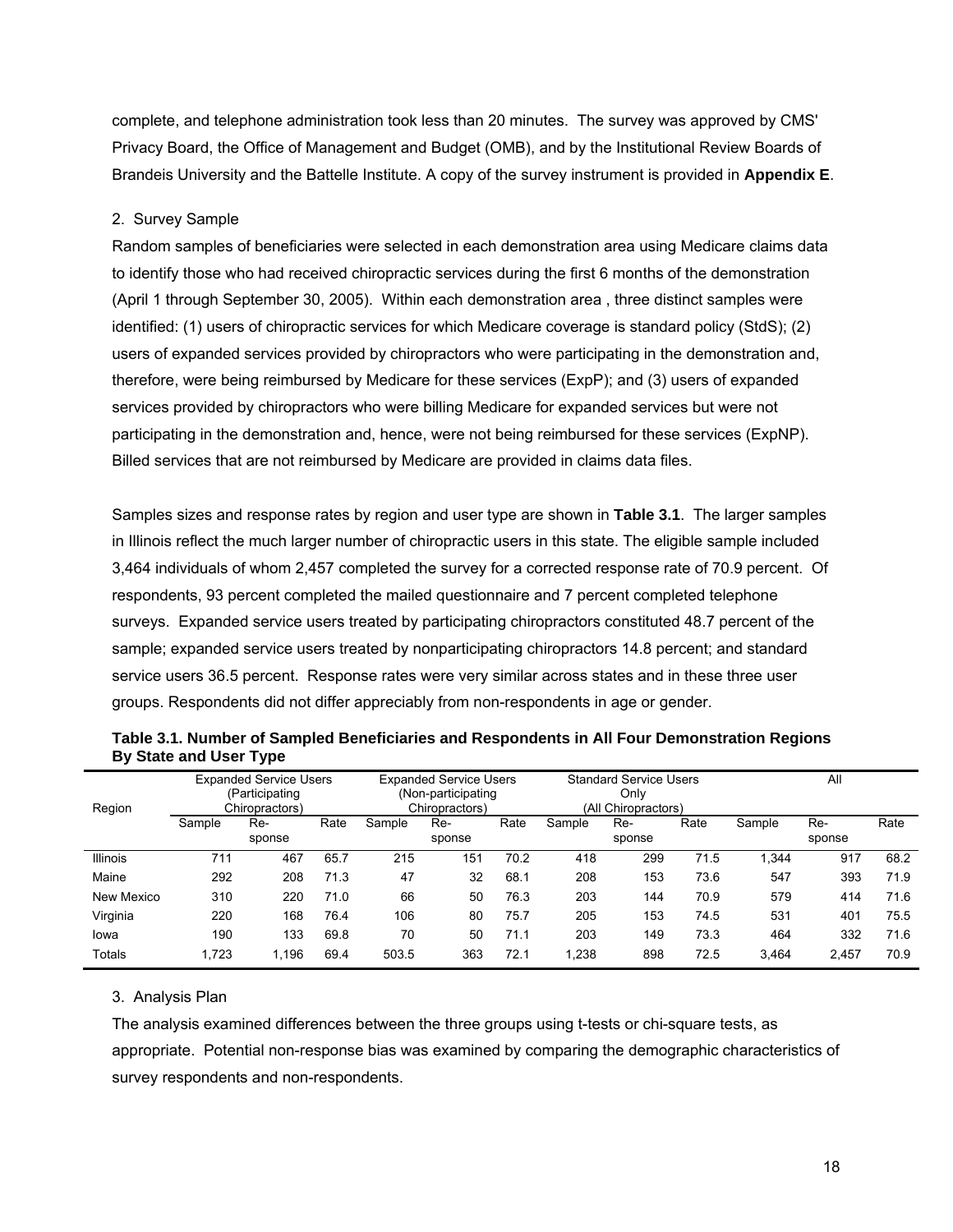#### **C. Survey Results**

#### 1. Demographic Characteristics

Overall, survey respondents were predominantly white (91 percent), female (60 percent), married (60 percent), lived with one or more other people (64 percent), and had at least a high school education (84 percent) (**Figure 3.1)**. The largest ethnic minority population was Hispanic (4 percent), followed by black (2 percent) and American Indian (2 percent). Asians made up fewer than one percent of respondents. New Mexico had the largest proportion of Hispanics or Latinos (16 percent). Expanded service users of participating chiropractors (ExpP) were somewhat more likely to have had at least some college education (49 percent) than ExpNP users (46 percent) and StdS users (43 percent) (p=0.01 for ExpP vs. StdS; NS for ExpP vs. ExpNP) *(***Figure 3.1)**.



**Figure 3.1: Gender, Household Size, and Education of Respondents** 

## 2. General Health of Respondents

Beneficiaries were asked to rate their general health and to indicate specific medical problems for which they were currently receiving treatment. The results are summarized in **Figure 3.2**. A large majority indicated that their general health was good to excellent health (72 percent) with only small differences among the three subgroups. Frequent types of medical problems included hypertension (47 percent) and arthritis (36 percent), heart disease (24 percent), diabetes (17 percent), asthma (13 percent), stress or anxiety (13 percent) and depression (12 percent).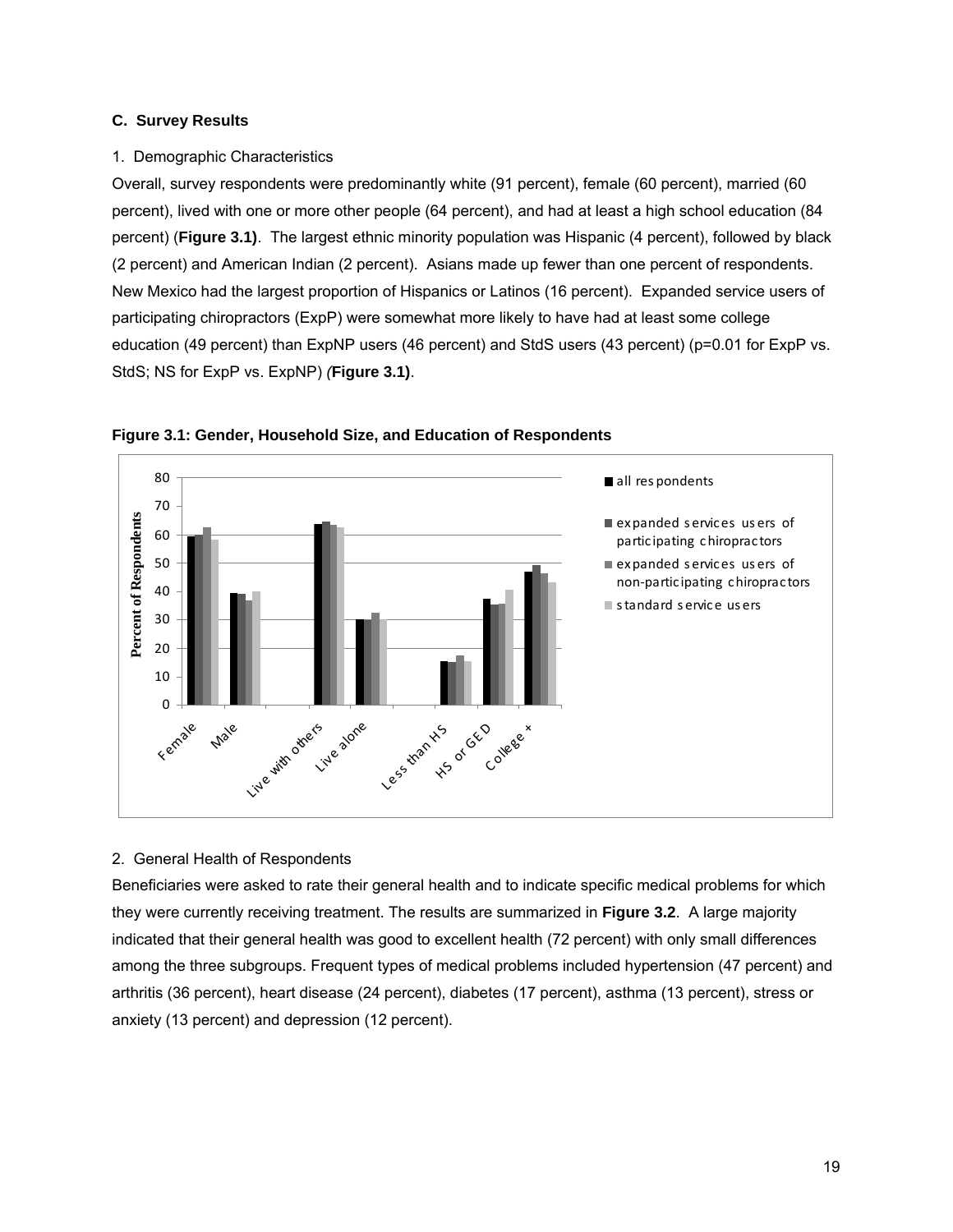

**Figure 3.2: Patient-reported General Health and Medical Problems** 

## 3. Awareness of the Chiropractic Demonstration

Fewer than half (49 percent) of respondents were aware of Medicare's demonstration of expanded coverage for chiropractic services, including 53 percent of ExpP users, 48 percent of ExpNP users, and 46 percent of StdS users (p=0.11 for ExpP vs. ExpNP and p=0.003 for ExpP vs. StdS) (**Figure 3.3).** Of those who were aware, 36 percent learned about it from their chiropractors. Not surprisingly, chiropractors were a more frequent source of information in the ExpP user group than the ExpNP or StdS user groups [41 percent vs. 34 percent ( $p = 0.01$ ) and 29 percent ( $p = 0.0001$ ), respectively]. The second most frequently reported source of information was the Updated Medicare Benefits Booklet (23 percent). Since the Medicare Benefits Booklet did not contain information on the demonstration, respondents may have been referring to informational updates from Medicare or information received from chiropractic associations.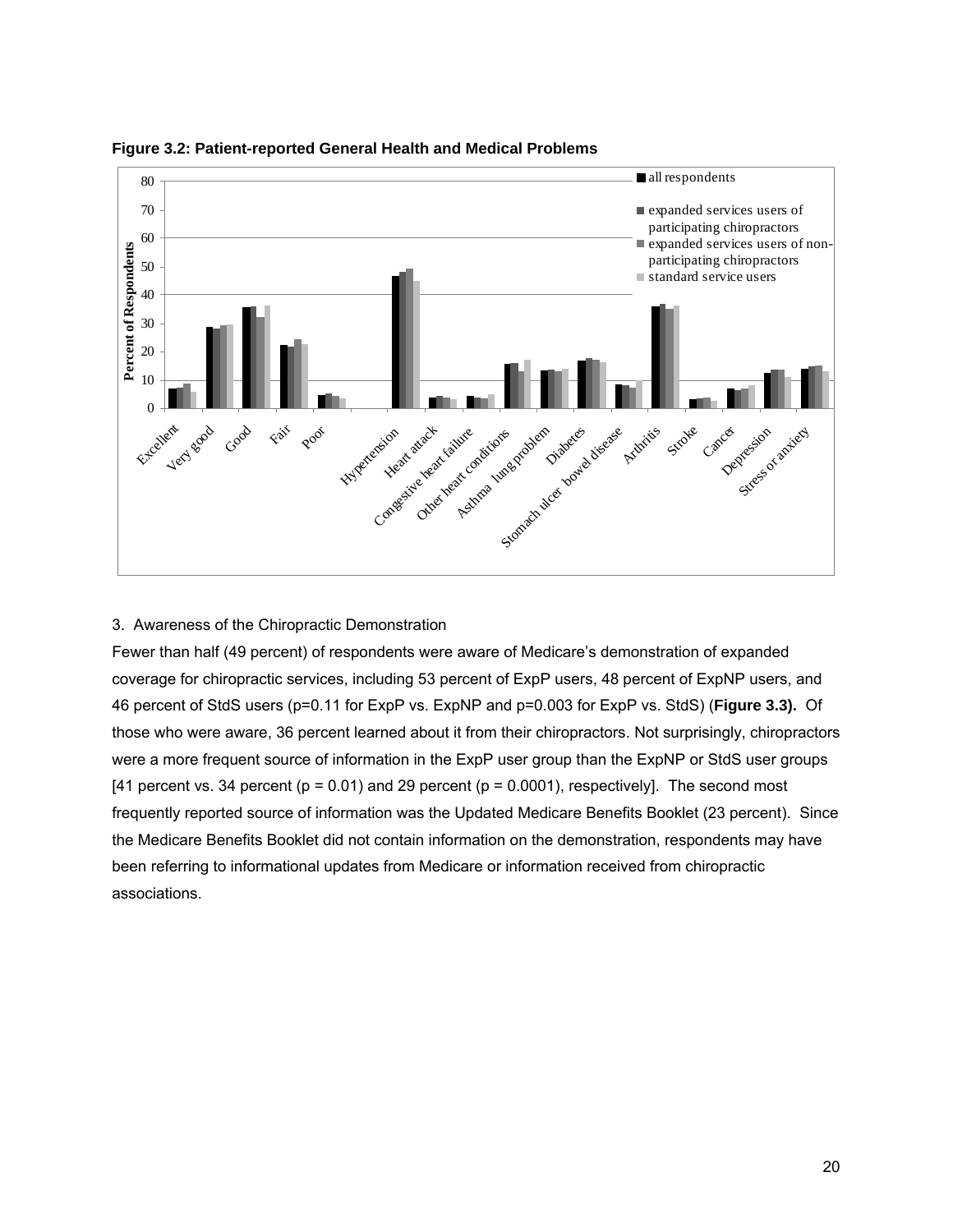

**Figure 3.3: Patient-reported Sources of Information about Medicare's Expanded Coverage for Chiropractic Services.** 

4. Chiropractic Care: Reasons, Symptoms, Responses, and Benefits

**Reasons for Seeking Chiropractic Care:** The most frequently given reason given for seeking chiropractic treatment was a previous experience with a chiropractor (59 percent), followed by insufficient relief of symptoms by other health professionals (39 percent), and recommendations by a family member or friend (37 percent). More StdS users reported previous chiropractic treatment as a reason than did ExpP users (p=.002) (**Figure 3.4**).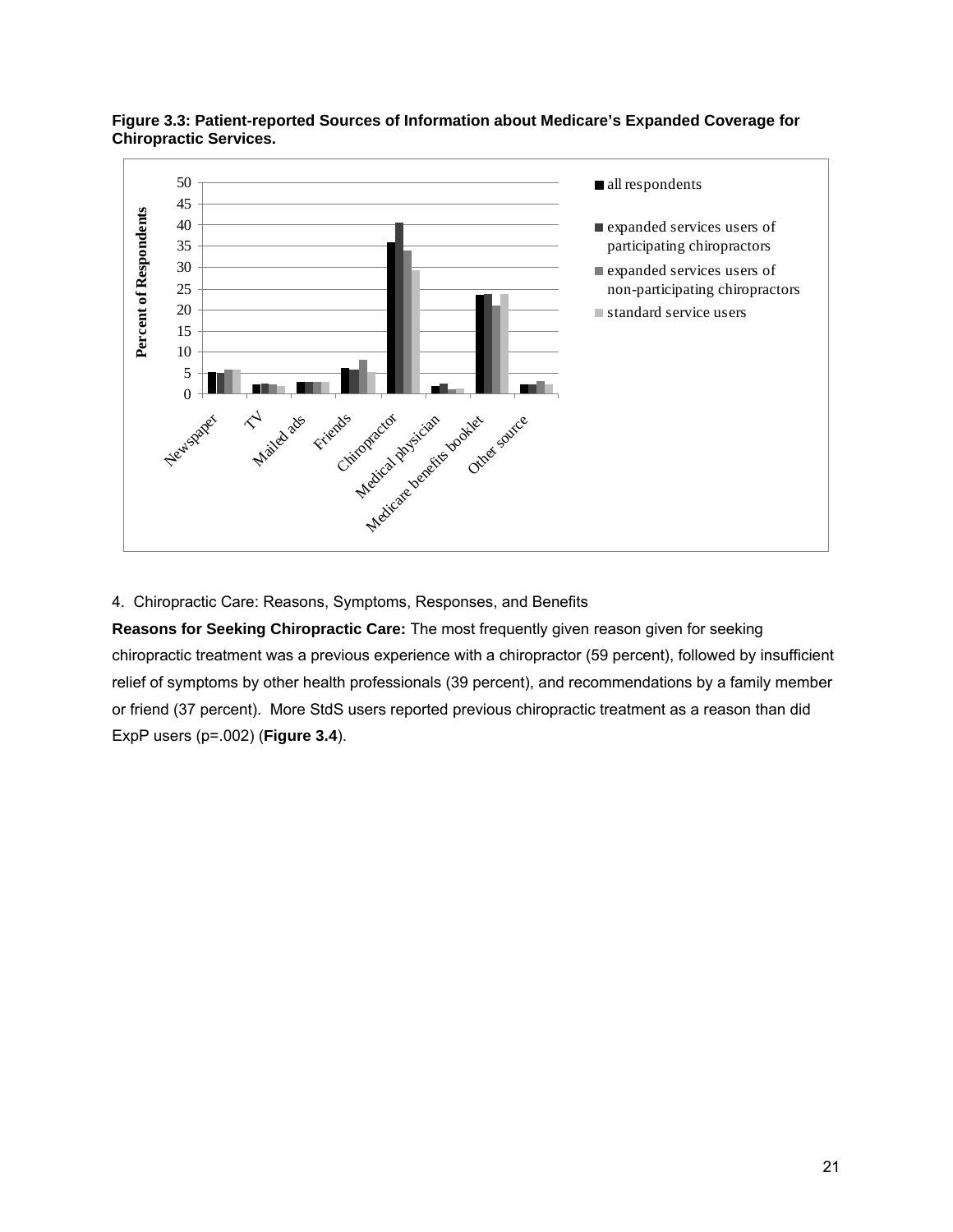

**Figure 3.4: Patient-reported Reasons for Seeking Chiropractic Care** 

**Presenting Symptoms and Disabilities:** Respondents were asked to indicate the single most important problem or symptom that caused them to seek chiropractic care, but many reported multiple problems. More than half (55 percent) had had their worst problem for more than two years, and 70 percent had had it for more than one year. By far the most frequently affected part of the body was the back (78 percent), followed by the neck (50 percent), hip (38 percent), shoulder (32 percent), and knee (20 percent) (**Figure 3.5**). Most respondents had problems in more than one body area (mean = 2.6). Standard service users had significantly higher frequencies of symptoms in the head (p<0.04) and neck (p<0.005) than did ExpP users, but had a lower frequency of symptoms in the upper leg (p<0.04).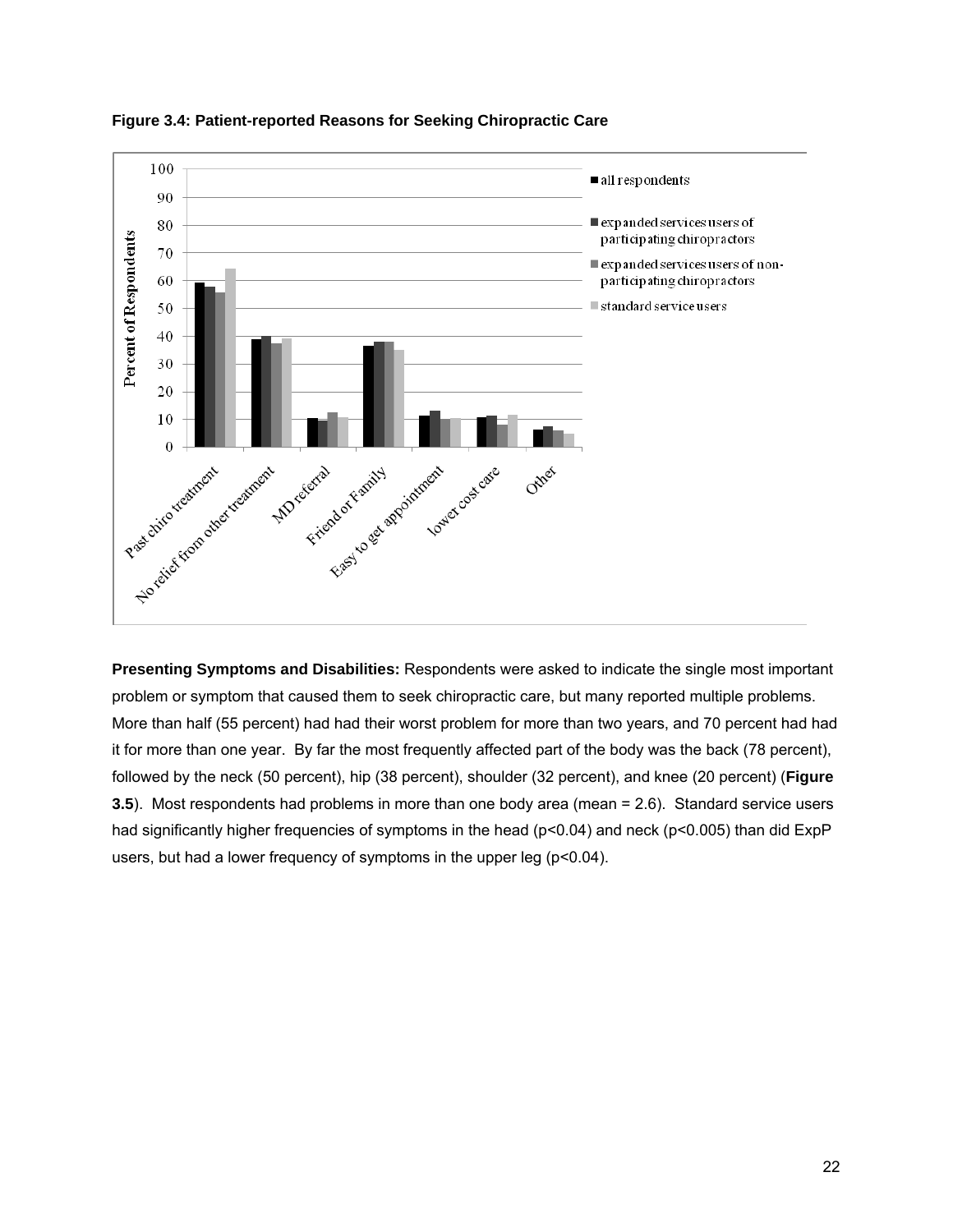

**Figure 3.5: Patient-reported Body Parts Affected by the Worst Symptom.** 

Pain was by far the most frequent symptom (91 percent), followed by stiffness (49 percent), difficulty walking (40 percent), and difficulty with daily tasks (35 percent). Smaller numbers of respondents indicated loss of balance (14 percent) or headache (15 percent). Patient-reported types of symptoms were similar in the three groups (**Figure 3.6**). Overall, symptoms were judged to be "very severe" in 39 percent and "severe" in 27 percent of respondents at the time of first visits to a chiropractor and interfered with usual activities either "quite a bit" or "extremely" in 69 percent. No significant differences were found among the three groups in the proportions of patients with "very severe or severe" symptoms or "extreme or quite a bit" of interference with daily activities **(Figure 3.7).** 



**Figure 3.6: Patient-reported Types of Symptoms**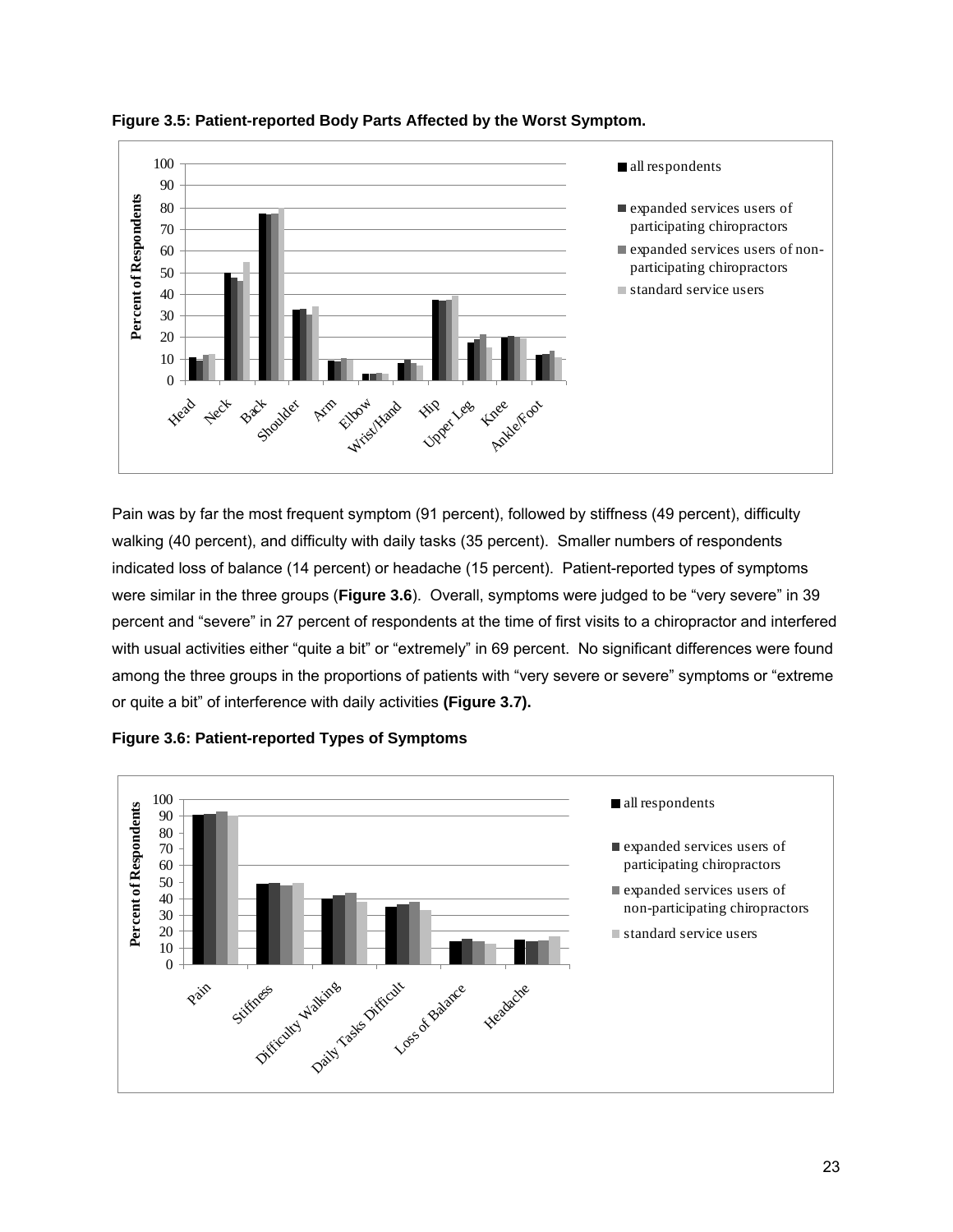

**Figure 3.7: Patient-reported Severity of Symptoms and Degree of Interference with Daily Activities at the First Visit to the Chiropractor** 

**Treatments Received from Chiropractors:** Manipulation was by far the most frequent type of treatment received (79 percent of patients), followed by electrical stimulation in 45 percent and exercises in 40 percent (**Figure 3.8)**. Respondents reported receiving a median of two types of treatment with a range from 1 to 5 or more. Expanded service users (ExpP and ExpNP) received more different types of treatments than did StdS users, with 51 percent compared to 39 percent receiving three or more types of services (p < 0.0001) (data not shown). Not surprisingly, StdS users were more likely to receive manipulation than expanded service users (p=0.01 vs. ExpP and p=0.0001 vs. ExpNP) and were less likely to receive each type of PT services ( $p = 0.0001$  for each comparison).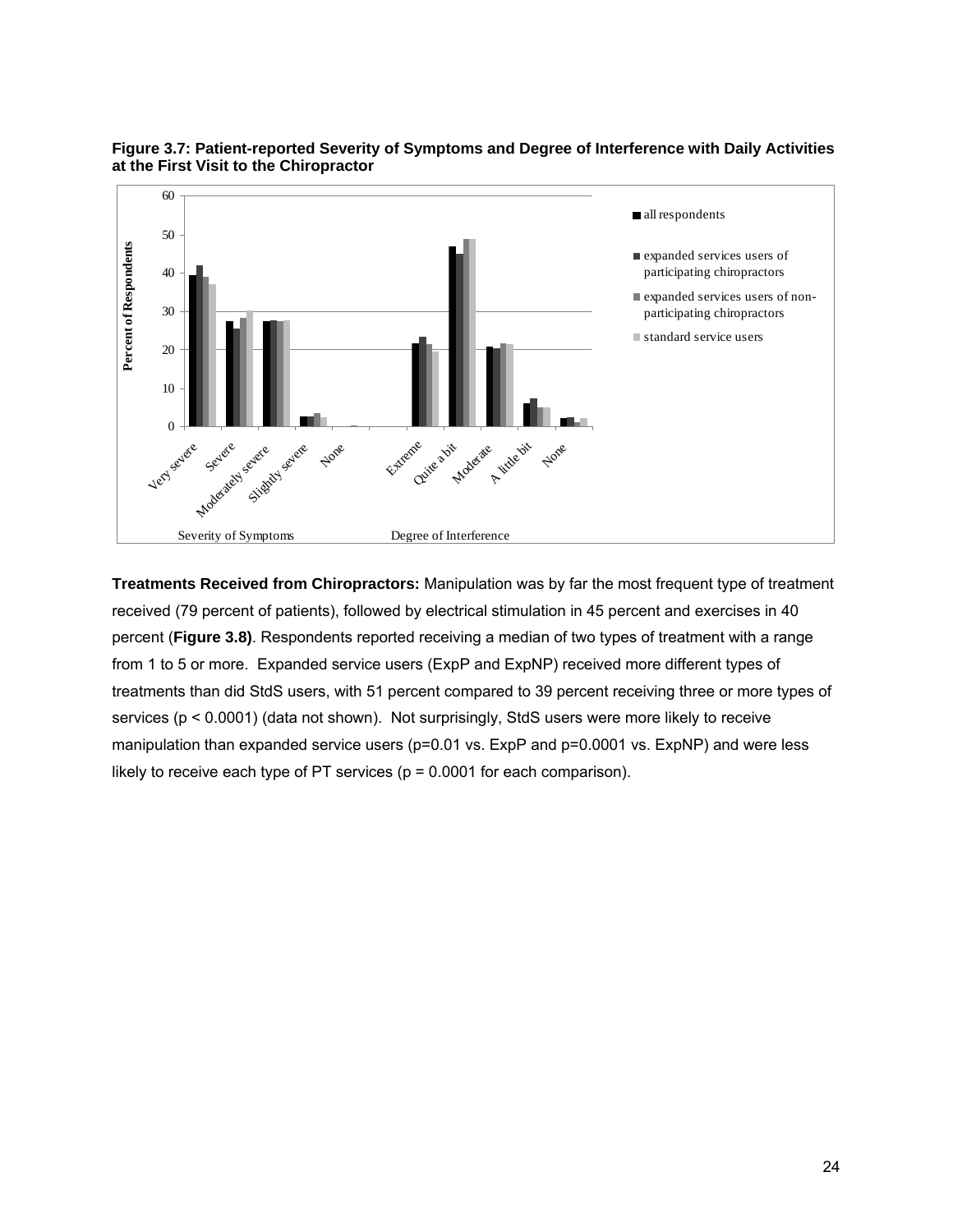

**Figure 3.8: Patient-reported Types of Treatments Received from Chiropractors** 

**Symptom Relief:** Nearly 60 percent of respondents reported "complete" or "a lot of relief" of symptoms from their chiropractic treatments, and another 28 percent reported moderate relief **(Figure 3.9).** Standard services users were more likely to experience "complete" or "a lot of relief" than expanded services users ( $p = 0.003$  vs. ExpP and  $p = 0.009$  vs. ExpNP), perhaps because of patient selection effects. Relief from interference with daily activities was impressive **(Figure 3.10).** Following treatment, only 4 percent of all respondents were "extremely" limited and 22 percent were "quite a bit" limited compared to 21 percent and 47 percent, respectively, before treatment (**Figure 3.10 vs. Figure 3.7**).



**Figure 3.9: Patient-reported Relief of Symptoms from Chiropractic Treatments**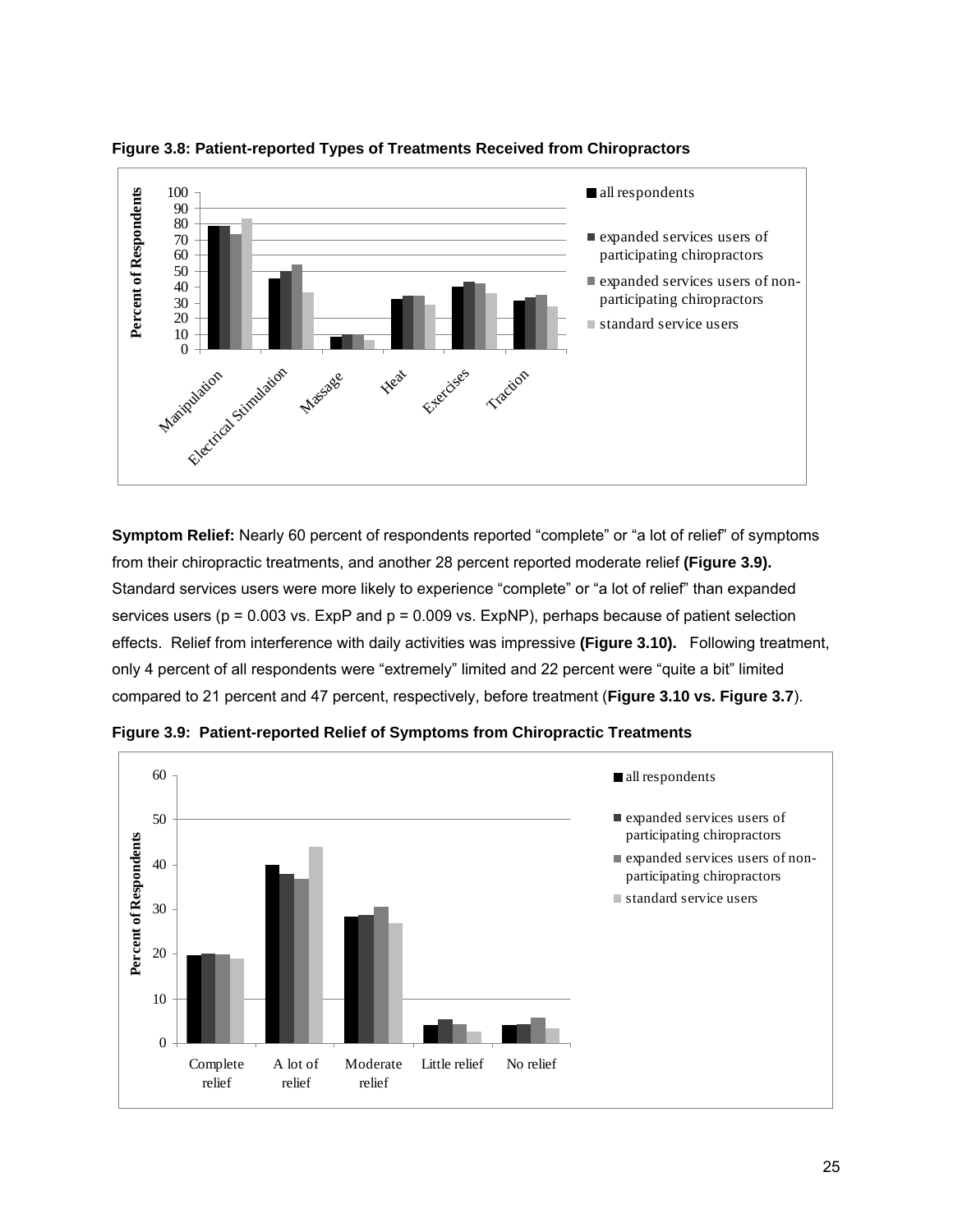

**Figure 3.10: Patient-reported Interference of Symptoms with Usual Activities after Treatment** 

## 5. Satisfaction with Chiropractic Care

Satisfaction questions focused on how long patients had to wait for a chiropractic visit, how well the chiropractor listened, and whether the chiropractor spent enough time with the patient. The survey also asked respondents to rank their overall satisfaction with care received on a 10-point scale (**Figure 3.11**). Nearly 95 percent of respondents reported that they waited no more than one week to see a chiropractor, and 58 percent indicated they received appointments within one day. Appointments the next day were reported by 62 percent of StdS users, 57 percent of ExpP users, and 50 percent of ExpNP users (p=0.03 for StdS vs. ExpP and p=0.0001 for StdS vs. ExpNP). Responses to other questions indicated high levels of satisfaction with 96 percent reporting that the chiropractor "usually" or "always" listened carefully and 92 percent indicating that the chiropractor "usually" or "always" spent enough time with them. Overall satisfaction with care was high with 87 percent indicating a score of 8 or higher on a 10-point scale, including 58 percent indicating a score of 10*.*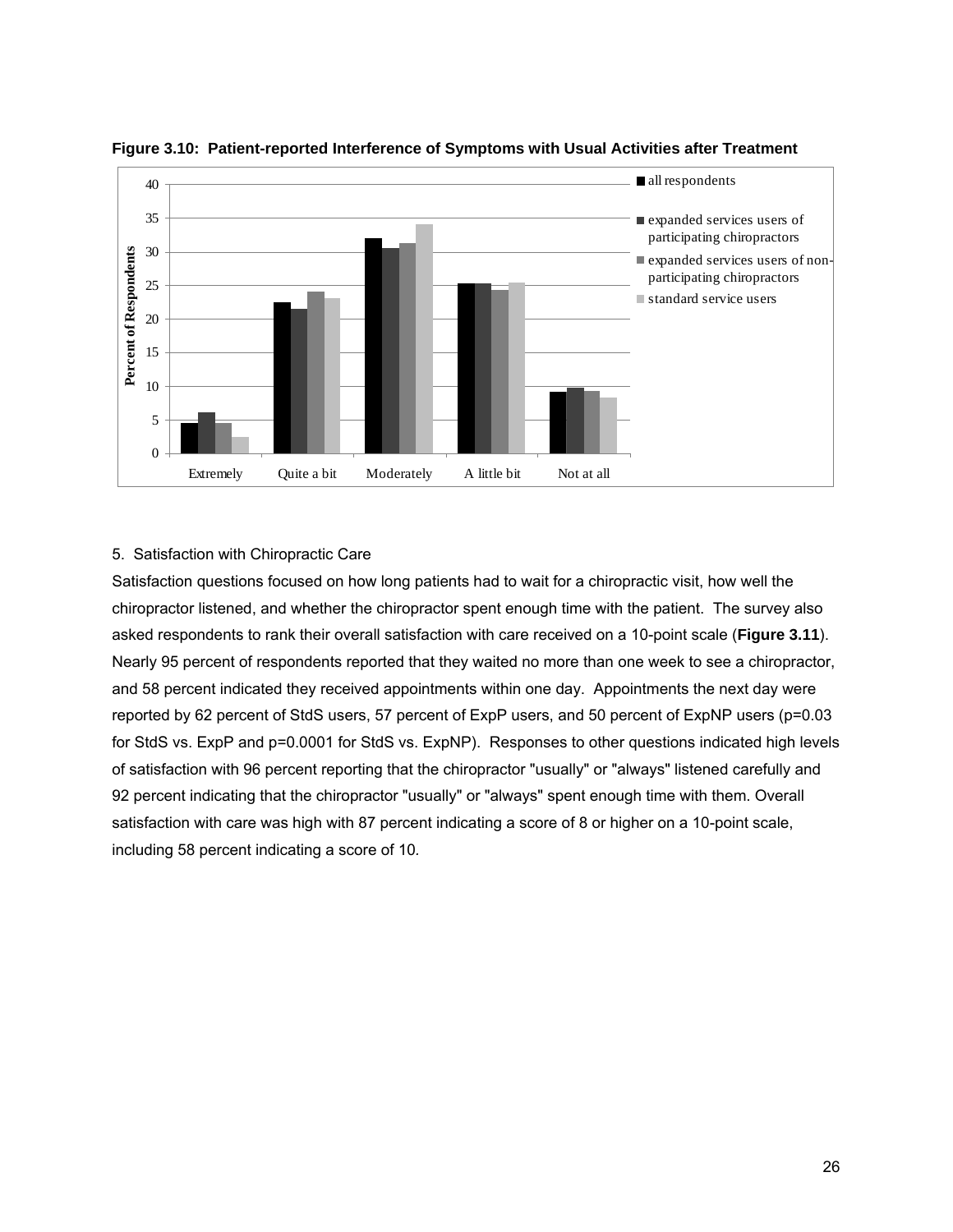

**Figure 3.11: Scores on Quality-of-care Indicators for Chiropractic Care** 

# 6. Prior Treatments for the Same Problem

A majority of respondents (60 percent) had been treated for their "worst" problem by other health professionals prior to seeking care from a chiropractor, and many (20 percent) were still receiving treatment from them. Types of treatments received from other providers included prescriptions for pain pills (58 percent), injections for pain (30 percent), both pills and injections for pain (22 percent), PT procedures (45 percent), and surgery in 12 percent (**Figure 3.12**). On average, other health professionals gave fewer types of treatment than chiropractors (73 vs. 54 percent, p = 0.0001).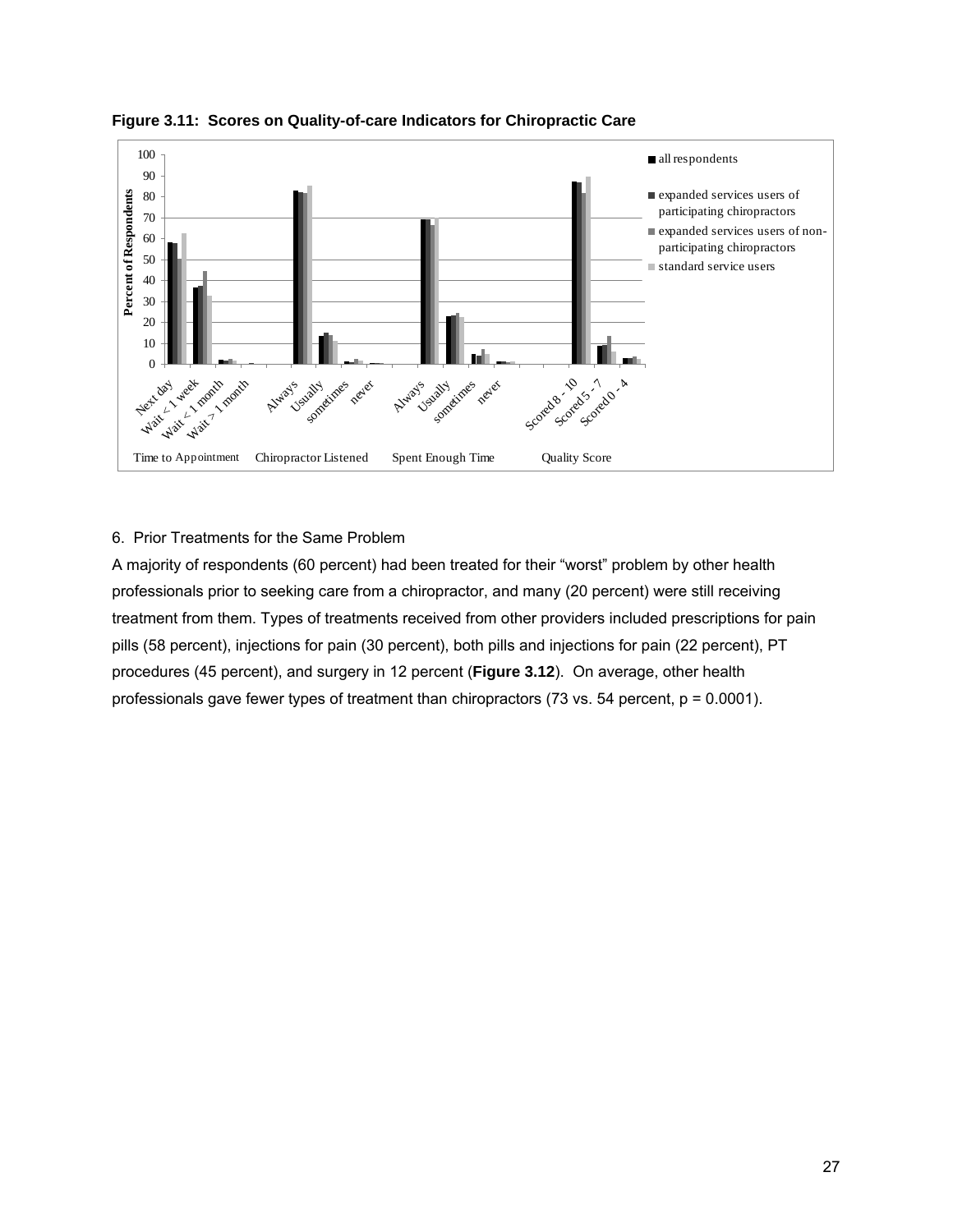

**Figure 3.12: Patient-reported Types of Treatments Received from Other Health Care Professionals** 

The degree of symptom relief obtained from previous treatments by other health professionals was reported as being significantly less than that from chiropractic treatment, with only 11 percent of patients reporting a lot or complete relief from their worst problem (**Figure 3.13**) compared with 60 percent in patients receiving chiropractic care **(Figure 3.9).** These results must be interpreted with caution, however, because patients whose symptoms were not relieved by previous treatments would be more likely to seek care from chiropractors.



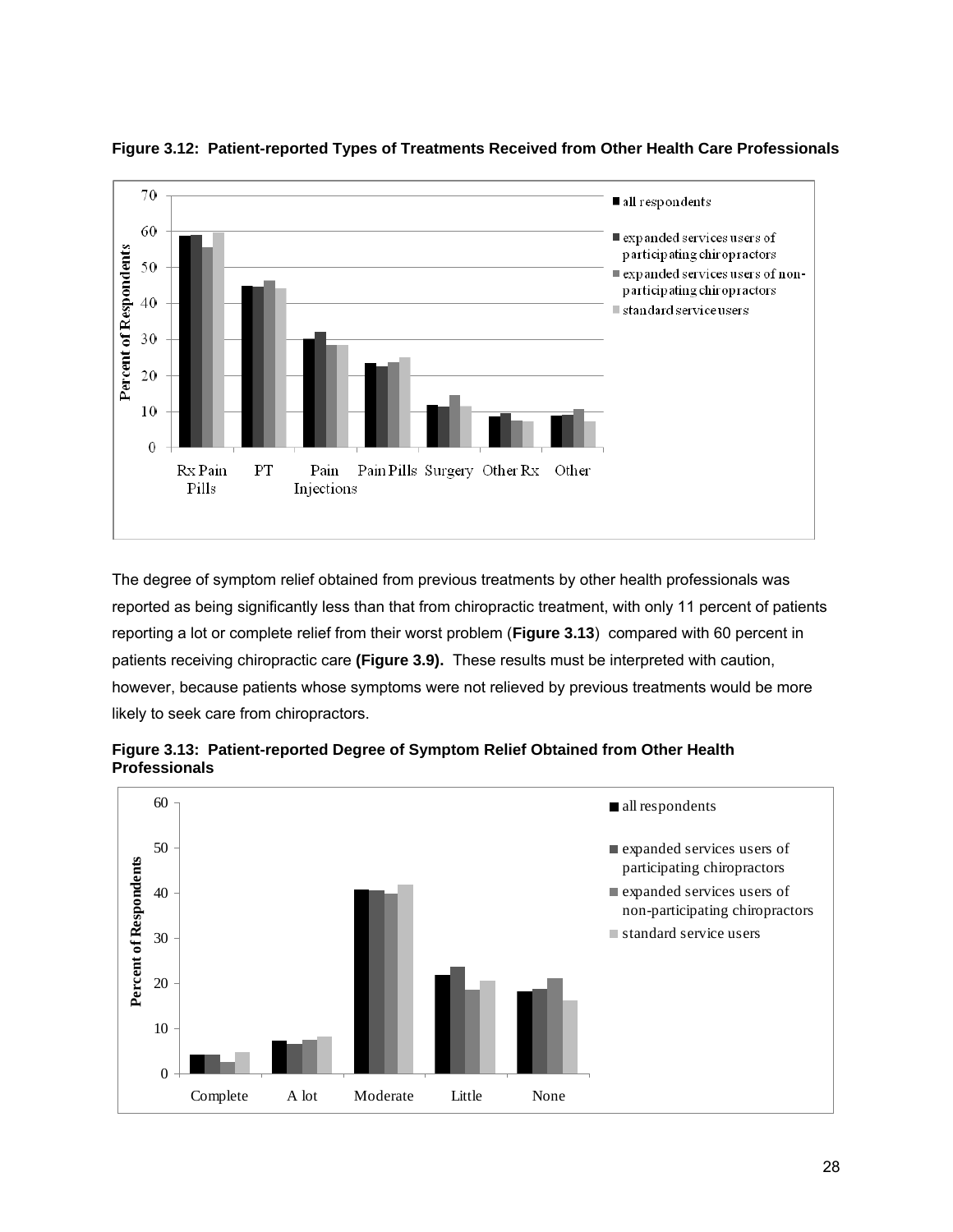# 7. Health Insurance Coverage

Most respondents (69 percent) had some type of health insurance that covered chiropractic services in addition to Medicare (data not shown) including private insurance in 32 percent, Blue Cross/Blue Shield in 30 percent, Medicaid in 5 percent, and the Veteran's Administration in 1 percent. Medicare coverage was felt to be particularly important for manipulation but was also important for x-rays, electrical stimulation, massage, and heat treatments (**Figure 3.14**). Not surprisingly, these are also the most frequent services provided by chiropractors.





## 8. Out-of-pocket Costs

Out-of-pocket costs paid by beneficiaries for chiropractic services during the demonstration were assessed by asking them to indicate the average out-of-pocket cost for a chiropractic visit during the preceding 12 months. Responses were grouped into dollar ranges, with zero out-of-pocket cost as a separate category (**Figure 3.15**). A higher proportion of ExpP users reported zero out-of-pocket costs than StdS (p = 0.0002), but there was no significant difference between ExpP and ExpNP. Mean out-ofpocket costs were lower in both groups of expanded service users than standard service users [\$29 for ExpP vs. \$28 for ExpNP (NS) vs. \$34 for StdS  $(p = 0.001)$ ].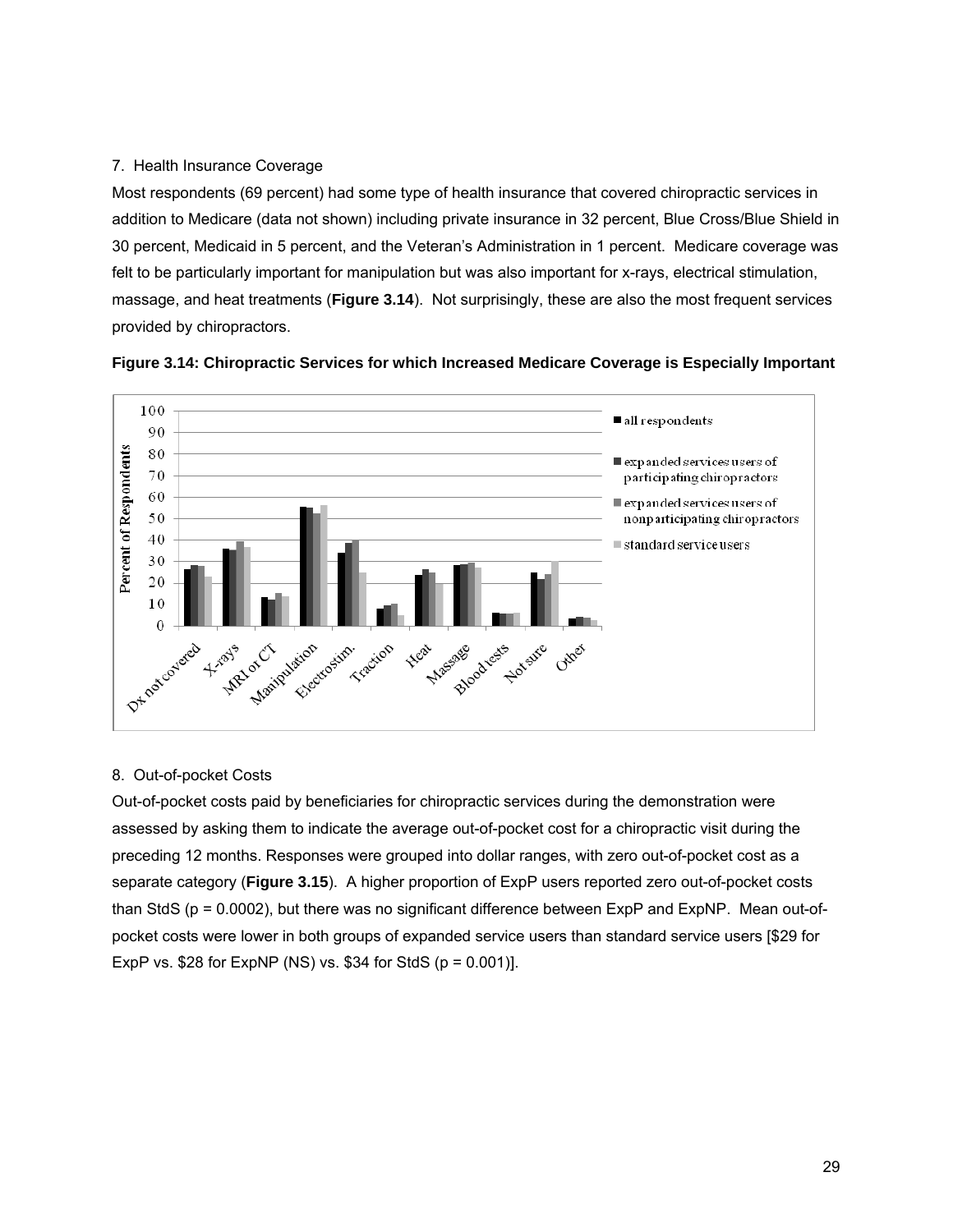

**Figure 3.15: Patient-reported Out-of-pocket Expenses** 

#### **D. Summary and Discussion**

#### 1. Summary of Findings

**Survey Population:** This survey of chiropractic service users was conducted in a randomly selected sample of 3,464 Medicare beneficiaries with an overall response rate of 71 percent. Of respondents, 49 percent were receiving expanded services from chiropractors who were participating in the demonstration (ExpP); 15 percent were receiving expanded services from non-participating chiropractors (ExpNP); and 36 percent were receiving only standard chiropractic services (StdS). Demographic characteristics of the three groups were similar except that ExpP users were somewhat more likely to have had some college education. Most respondents (71 percent) reported good or excellent general health. Hypertension and arthritis were the most frequent comorbidities. Only half of respondents were aware of Medicare's expanded coverage demonstration, including only 53 percent of ExpP users

**Reasons for Seeking Care and Care Received:** The most frequent reasons for seeking chiropractic care were previous experiences with a chiropractor (59 percent) and insufficient relief from prior treatment by other health professionals (39 percent). Presenting problems involved the back in 78 percent, neck in 50 percent, hip in 38 percent, and shoulder in 32 percent. Pain was the most frequent symptom, followed by difficulty walking, and symptoms were graded as severe or very severe by 65 percent of respondents. These symptoms interfered "considerably" with usual activities in 69 percent. Manipulation was the most frequent treatment received from the chiropractor (79 percent), followed by various types of PT procedures.

**Benefits of Treatment and Satisfaction with Care Received:** Nearly 60 percent of respondents received "complete" or "a lot" of symptom relief. Satisfaction with care from the chiropractors was high,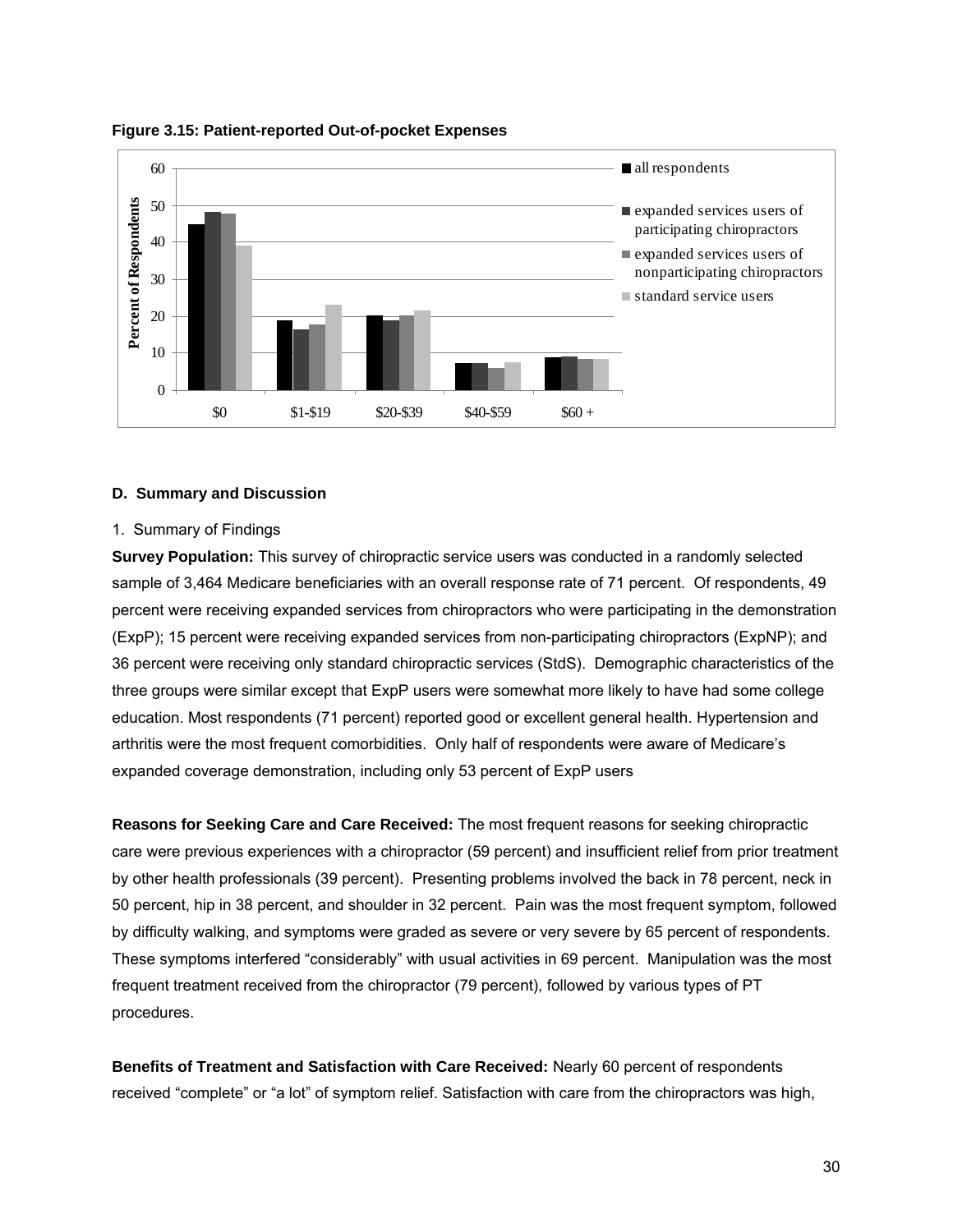with 87 percent indicating levels of satisfaction of 8 or higher on a 10 point scale and 58 percent indicating a perfect 10. Nearly 95 percent of respondents waited no more than one week for an appointment with a chiropractor, and similar proportions indicated high levels of satisfaction in terms of the chiropractor listening carefully to them and spending enough time with them. No important differences were found between the three user groups on any of these measures.

**Prior Treatments by Other Health Professionals:** The treatments received from other health professionals prior to their seeking chiropractic care differed strikingly from those provided by chiropractors. Prior therapy included pain pills in 59 percent, pain injections in 30 percent, both pain pills and injections in 22 percent, PT in 45 percent, and surgery in 12 percent. Complete or a lot of symptom relief was reported by 59 percent beneficiaries as a result of chiropractic treatments.

**Financial Considerations:** A high proportion of respondents (69 percent) reported that they had health insurance coverage for chiropractic services in addition to Medicare Part B. Zero out-of-pocket costs for visits were reported by nearly half of expanded chiropractic service users compared with 39 percent of standard service users.

## 2. Limitations of the Survey

The main limitations were: (1) potential non-response biases in patients who were dissatisfied with services or marginally interested in their chiropractic care ('casual users'); (2) the subjective nature of responses required by some questions; and (3) potential inaccuracies in responses to other questions. Though questions on the benefits of treatment and on satisfaction with care were subjective, they represented valid opinions at the time the survey was completed. Finally, respondents may have had trouble recalling or estimating average out-of-pocket costs for a chiropractor visit, and nearly 20 percent did not answer this question. As a result, inaccuracies of responses and potential response biases may have influenced results.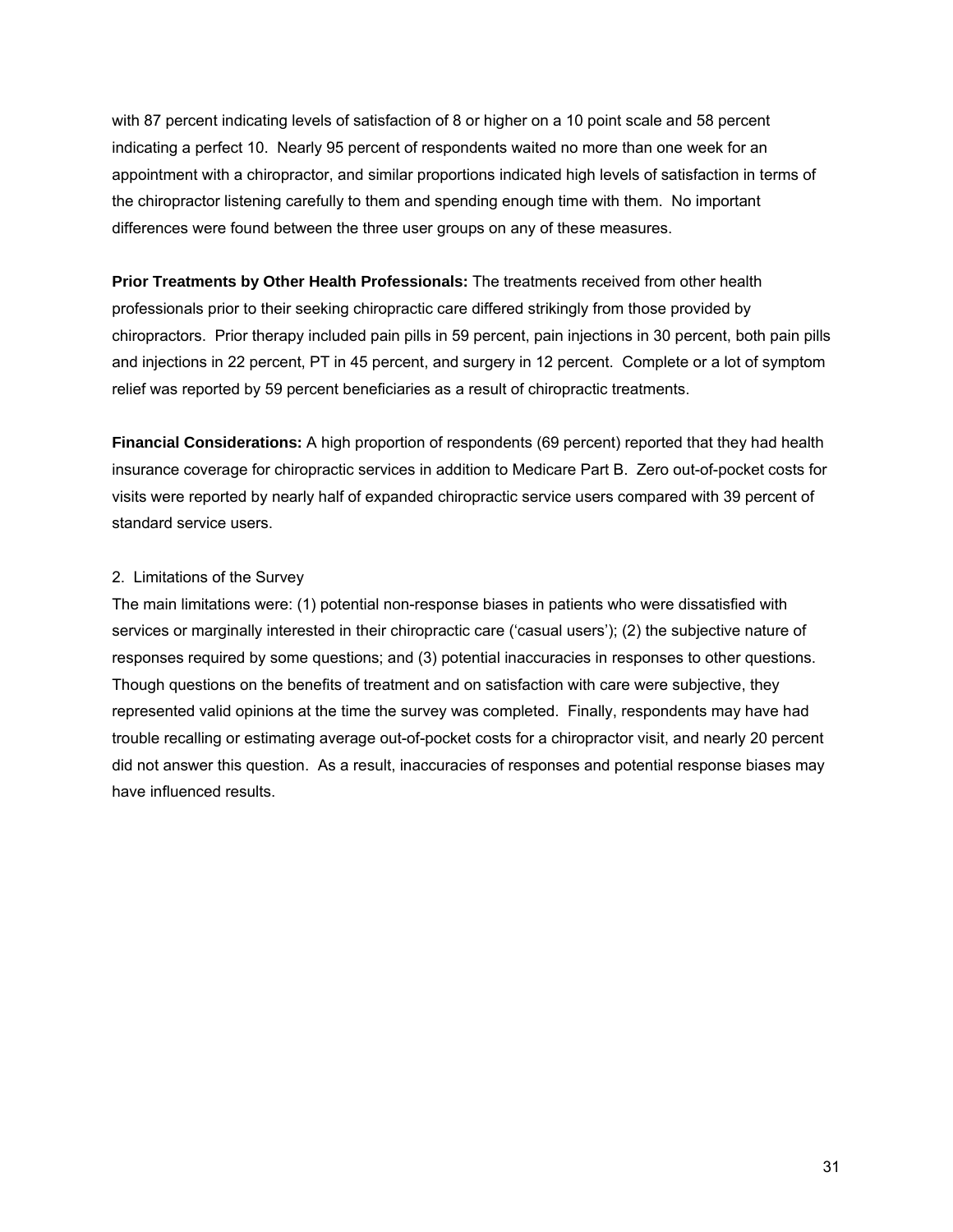# **IV. EFFECTS OF THE DEMONSTRATION ON THE UTILIZATION AND COSTS OF CHIROPRACTIC SERVICES**

## **A. Overview and Objectives**

## 1. Overview

Medicare claims data were used to assess the effects of the demonstration's expanded coverage for chiropractic services on the utilization of services and on Medicare reimbursements in beneficiaries with NMS diagnoses. Analyses compare results for beneficiaries in demonstration regions with those in matched comparison counties selected on the basis of demographic factors and health care cost and utilization characteristics and matched two-to-one to specific demonstration counties.

The analyses estimate the impact of the demonstration on three beneficiary groups: all of those who were eligible for chiropractic services because of qualifying NMS diagnoses; those who used any chiropractic service; and those who used expanded chiropractic services. Overall, analyses provide a comprehensive view of the utilization and reimbursement impacts of the demonstration. Subgroup analyses show effects on diagnostic subgroups of beneficiaries and compare impacts on urban or rural and HPSA or non-HPSA regions within demonstration areas.

The period of observation in this report includes six consecutive six-month intervals: two before the demonstration began to provide baseline measures and four during the demonstration. Analyses use difference-in-difference statistics to compare trends in utilization and reimbursements in demonstration and comparison counties. Hence, the average effect of the demonstration is measured after controlling for factors that may have affected Medicare utilization and payments more generally. This approach controlled results for important threats to validity that would have arisen if analyses were based only on data from the demonstration regions.

## 2. Goals and Objectives

The overall goal was to examine the effects of the demonstration in three nested groups of beneficiaries: (1) those who were eligible for expanded chiropractic coverage because they had a qualifying NMS diagnosis, (2) users of any chiropractic service, and (3) users of expanded chiropractic services (most of whom also used standard chiropractic services). The analysis focused on ambulatory services covered under Medicare Part B including standard chiropractic services, expanded chiropractic services, and other NMS-related services. The analysis included data for the full two-year period of the demonstration.

Specific research questions examined include:

1) Did expanded coverage increase the number of beneficiaries who received any chiropractic services?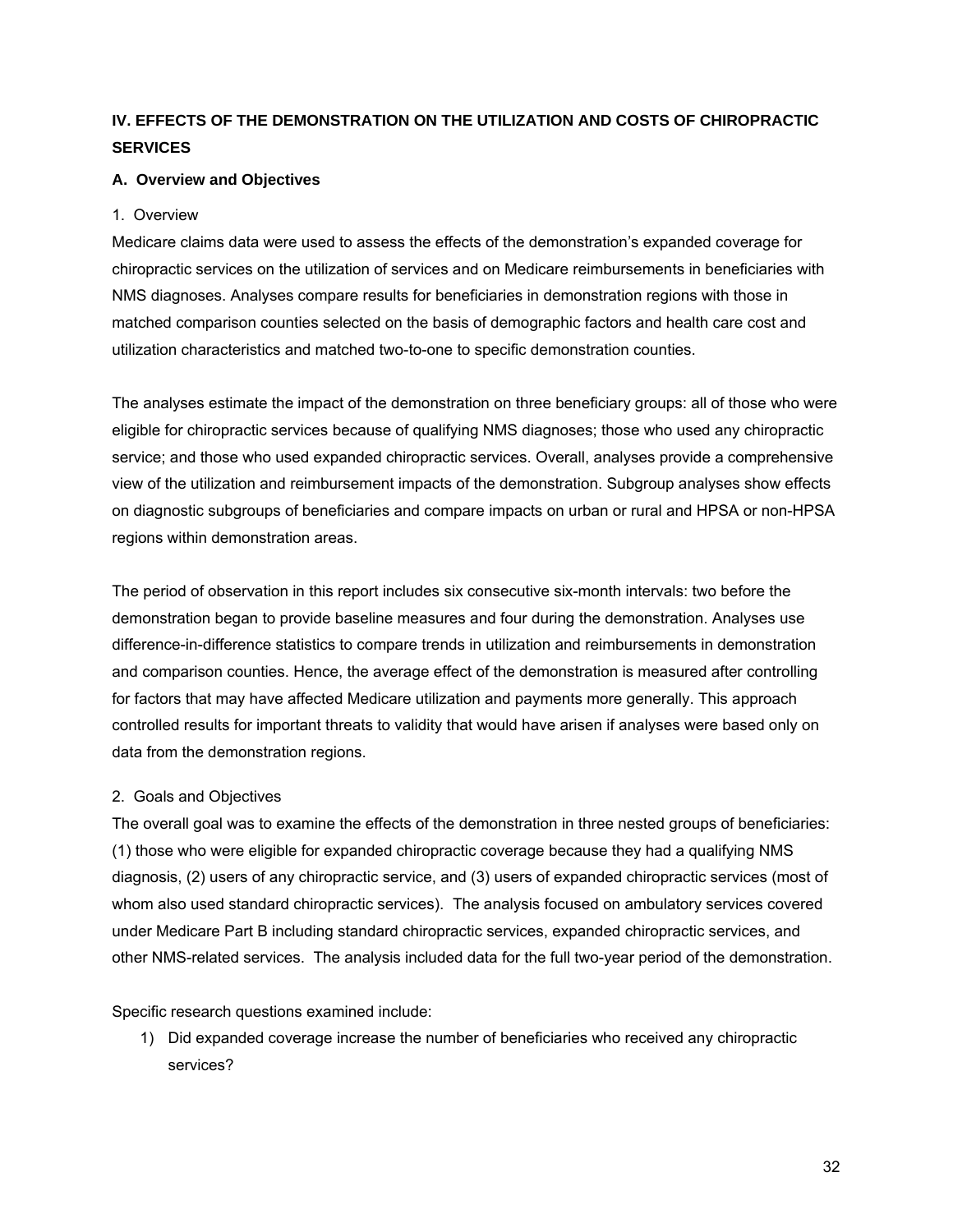- 2) Did expanded coverage increase the number of beneficiaries who received expanded chiropractic services? $^2$  $^2$
- 3) Did expanded coverage increase utilization of standard chiropractic services per user?
- 4) Did expanded coverage increase Medicare reimbursements for chiropractic services per user?
- 5) Did expanded coverage increase total Medicare reimbursements for chiropractic services?
- 6) Did expanded coverage of chiropractic services result in changes (decreases or increases) in the use of non-chiropractic ambulatory services for NMS diagnoses?
- 7) Did claims' denial rates for chiropractic services under the demonstration change over its course?

## **B. Analytic Methods**

## 1. Data Sources

The claims data used in these analyses were drawn from the CMS Data Center using DESY, CMS's data extraction system, and are based on claims from Part B physician/supplier data files covering the time period April 1, 2004 (one year before the demonstration began) through March 31, 2007. Claims were divided into six-month time periods to allow for equivalent comparisons controlling for seasonal effects and to examine trends as the demonstration progressed. The first two six-month time periods provide pre-demonstration data, and the last four time periods provide data during the demonstration.

## **Pre-Demonstration Periods**

Summer '04: April 1, 2004 to September 30, 2004

Winter '04 -'05: October 1, 2004 to March 31, 2005

# **Demonstration Periods**

Summer '05: April 1, 2005 to September 30, 2005 Winter '05 -'06: October 1, 2005 to March 31, 2006 Summer '06: April 1, 2006 to September 30, 2006 Winter '06-'07: October 1, 2006 to March 31, 2007

## 2. Matched Comparison Counties

1

A multi-step process was used to identify non-participating counties that matched demonstration counties on key variables associated with chiropractic service utilization and reimbursement. As a first step, correlation analysis was used to identify county level characteristics that significantly correlated with the volume and cost of Medicare chiropractic service use. These variables included overall Medicare reimbursements per beneficiary, urban/rural status, HPSA/non-HPSA status, and measures of race and

<span id="page-55-0"></span> $2$  Many chiropractors billed Medicare for expanded chiropractic services before the demonstration began, even though the claims were denied. Estimation of the effects of the demonstration on utilization of expanded services assumes these denied claims represented actual utilization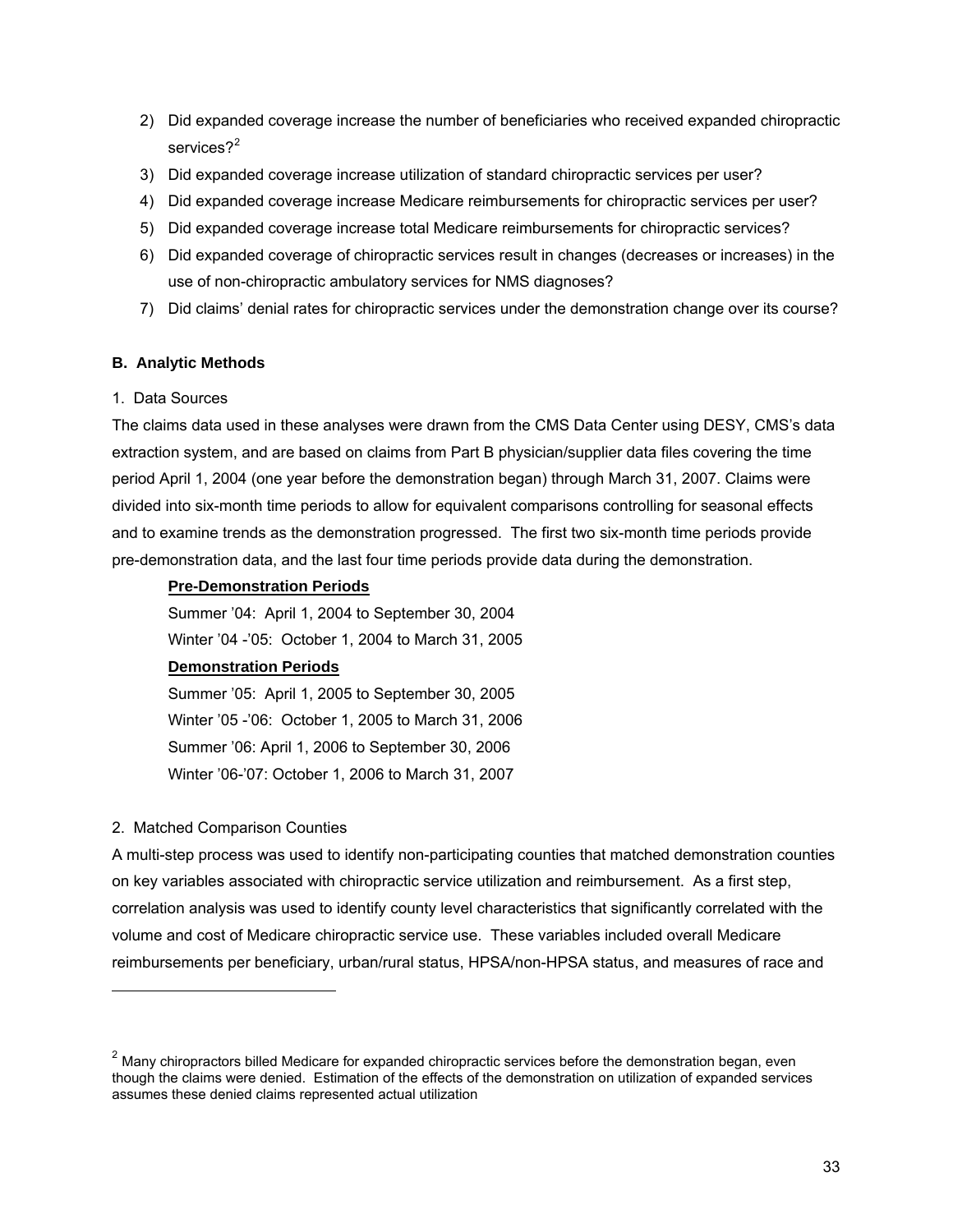socioeconomic status. Second, principal component analysis was applied to this set of variables, combined with chiropractic reimbursement per beneficiary, to construct a one-dimensional factor and summary score for each county. This factor was used to find each demonstration county's closest matches among all candidate counties. $^3$  $^3$  To assure sufficient sample size, each demonstration county was matched to two comparison counties. Beneficiaries with NMS-related diagnoses from the two comparison counties were combined to form the primary comparison sample. See **Appendix F** for a list of demonstration counties and matched comparison counties.

#### 3. Analytic Approaches

l

Demonstration effects were estimated from 'difference-in-differences' statistics for chiropractic service user rates, utilization patterns, and reimbursements in demonstration and comparison area beneficiaries during baseline (pre-demonstration) and demonstration time periods. Calculations were made for three nested groups of beneficiaries including those who were eligible for chiropractic services by their NMS diagnoses, users of any chiropractic service, and users of expanded chiropractic services (most of whom also used standard chiropractic services). Three types of services were analyzed, including standard chiropractic, expanded chiropractic, and all other NMS-related Part B services. Six-month intervals were used for the analyses to permit comparisons controlling for possible seasonal influences on the use of chiropractic services and to examine trends in use and reimbursements over time. As described below, a 'chiropractic-eligible' beneficiary is defined as one who had at least one Medicare Part B claim within the study time period with a principal diagnosis of an NMS condition that qualified the person for either standard chiropractic services (i.e. spinal manipulation to correct an acute spinal subluxation) or expanded chiropractic services. $4$ 

**Beneficiary Cohorts Studied:** The study sample included all beneficiaries in demonstration and comparison counties who had one or more qualifying NMS diagnoses. These individuals were categorized into the three cohorts depicted in **Figure 4.1**. Here, sets A and A′ are beneficiaries with NMS diagnoses; sets B and B′ are beneficiaries who used any chiropractic service; and sets C and C′ are beneficiaries who used any expanded chiropractic service. For each pair, analyses examined and

<span id="page-56-0"></span> $3$  Counties that bordered demonstration regions were excluded from the analysis in order to reduce bias associated with border-crossing. Specifically, residents of border counties might travel into the demonstration region to take advantage of expanded Medicare covered services. This would affect observed utilization and payment rates for these bordering counties by importing the demonstration effects and thereby reducing the differences between demonstration and comparison counties. In addition, because of differences in carrier-specific reimbursement patterns for chiropractic services, the rule was imposed that comparison counties had to have the same contractor serving as the local Medicare Part B carrier

<span id="page-56-1"></span> $4$  The only ICD-9 diagnosis that qualifies a beneficiary for standard chiropractic services is 739 (acute spinal subluxation). However, demonstration beneficiaries in Maine continued to receive reimbursed standard services with claims having diagnoses 839. This is a particularly important example of variations in local carrier reimbursement practices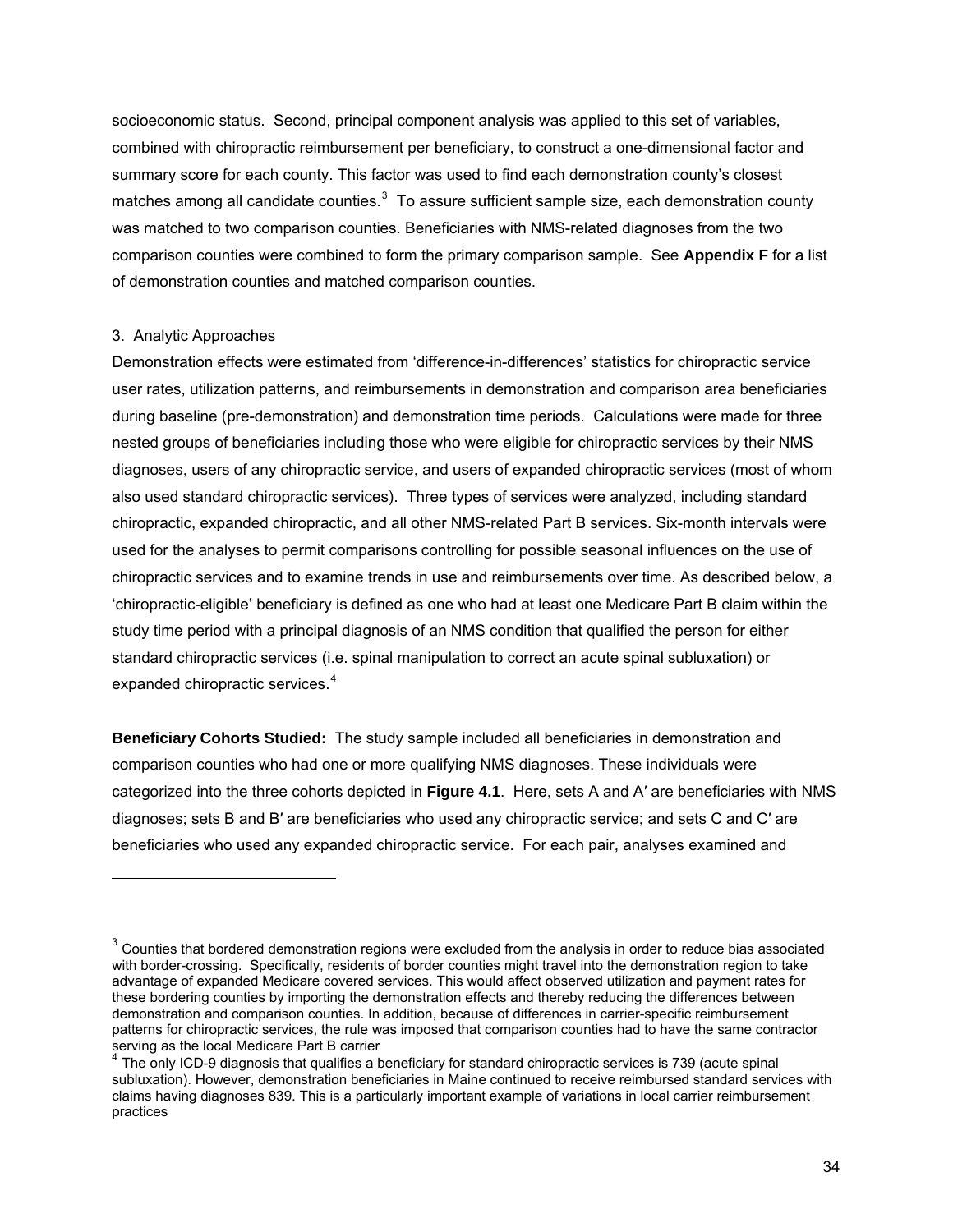compared chiropractic utilization and Medicare expenditures per user, by diagnostic class of interest (i.e. spine, extremities, neurological problems, or combinations of these), and by type of geographic area in which they received the service (urban or rural and HPSA or non-HPSA).





A and A' refer to all Medicare beneficiaries with any primary NMS diagnosis;

B and B' refer to beneficiaries using any service from a chiropractor;

C and C' refer to beneficiaries using an expanded service from a chiropractor.

 $Dx =$  diagnosis

**Beneficiaries and Claims Used for the Analysis of Utilization:** Evaluation of the effects of the demonstration on the utilization of expanded chiropractic services requires comparison of chiropractic service users in demonstration and comparison areas and the ability to examine changes in utilization over time before and during the demonstration. Although CMS is primarily interested in beneficiaries who received expanded chiropractic services that were reimbursed by Medicare during the demonstration, limiting the analysis to this group would not permit a thorough examination of the effects of the demonstration on the utilization of chiropractic services. The reason for this is that many chiropractors billed Medicare for expanded services before the demonstration. Even though these bills were denied, the services they include probably represented actual utilization by Medicare beneficiaries.

Chiropractors may have been motivated to submit claims to Medicare for non-covered services for several reasons. First, because many chiropractors use the same billing process for all patients regardless of payer, they may routinely list all services provided on all claims regardless of insurer or the likelihood of denied payment. Second, chiropractors may have submitted bills for expanded services that they knew would be denied because they needed a denial from Medicare to be able to bill other insurers.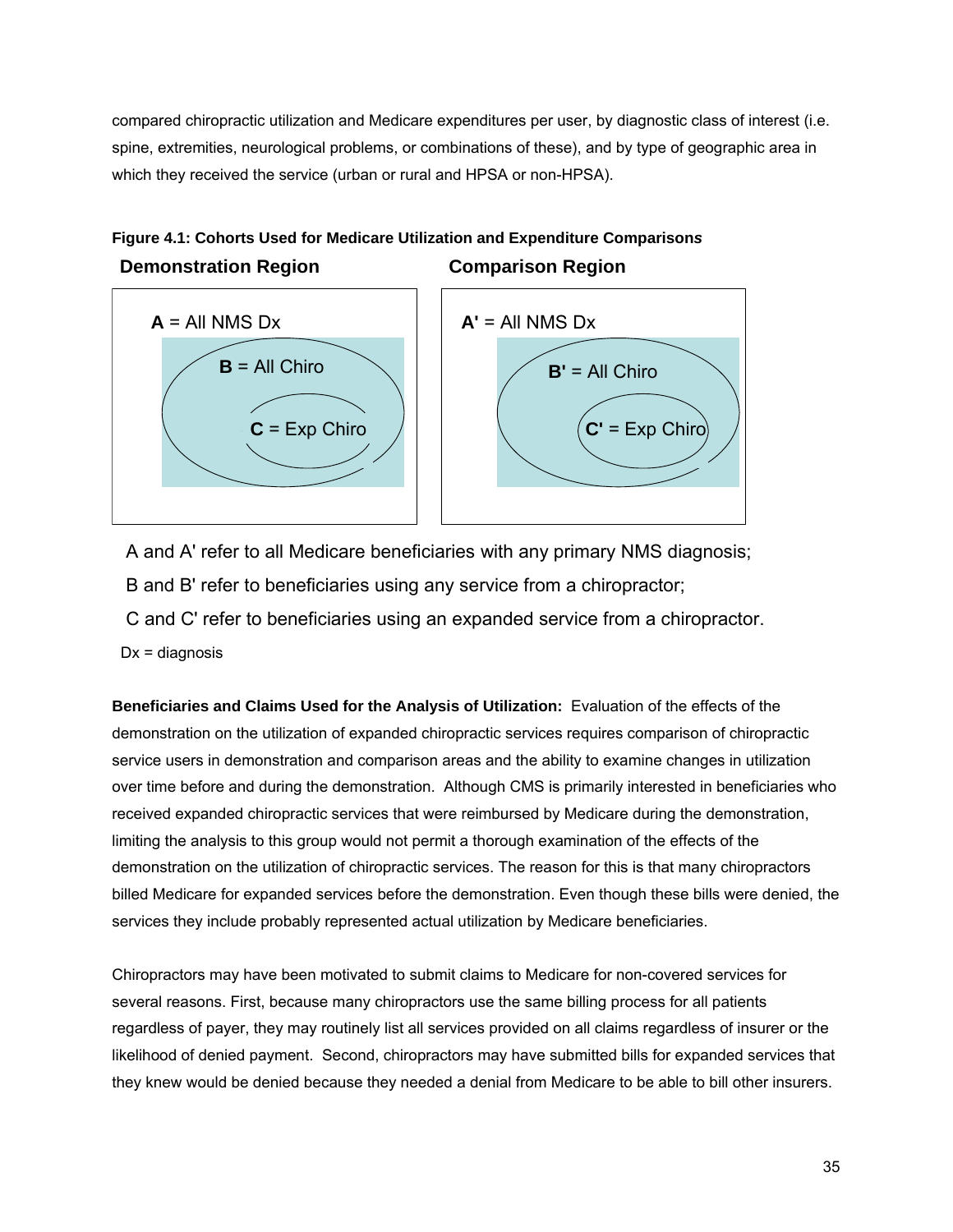Finally, they may have submitted expanded service bills to Medicare to satisfy patients' request and provide proof that such services were not Medicare covered.

This analysis focuses on claims submitted to Medicare to examine utilization of expanded chiropractic services, rather than limiting itself to claims paid by Medicare, for three principal reasons: (1) to assess the services that were actually received by the beneficiaries; (2) to permit meaningful before and after comparisons of the demonstration's effects within demonstration areas; and (3) to ensure inclusive comparisons of the use of expanded services between demonstration and comparison areas.

**'Visit' versus 'Service' as the Measure of Utilization:** The analysis is based on claims with primary NMS diagnoses **(Appendix B).** The most specific unit of utilization on a Medicare claim is the procedure or type of 'service' provided. This analysis, however, used the aggregation of services during a 'visit' as the unit of analysis for both utilization and reimbursements. Here, 'visit' was defined as an encounter with a provider on a given day for clinical services with a NMS diagnosis. Chiropractic visits are those for which the provider is a chiropractor (provider type = 35), and other NMS-related visits have some other provider type including suppliers of medical (e.g. laboratory or imaging) services. Visits providing at least one expanded service are called expanded service visits, and visits providing only standard chiropractic services are called standard service visits. Because a visit can include multiple services or only a single service, and can be costly or relatively inexpensive, the number of visits and total reimbursements represent separate and distinct measures of the demonstration's impact. Hence, it is informative to examine both the number of procedures and the total payments for a visit.

**Statistical Analysis:** Comparisons are between beneficiaries from demonstration and comparison counties in the classification sets shown in **Figure 4.1**. Taking advantage of what is essentially a prepost, treatment-comparison design, difference-in-difference statistics were constructed from the claims for comparable six-month time periods, and were used to estimate the effects of the demonstration on utilization of services and costs. Beginning with large cohorts of beneficiaries from demonstration and comparison areas matched on county demographic characteristics and Medicare utilization measures, the approach uses pre-demonstration information to adjust for differences between demonstration and comparison subjects that may remain despite efforts to match them. Further, it adjusts for changes over time in the use of chiropractic services and other NMS-related treatment issues that are unrelated to the demonstration but still may influence its outcomes.

Difference-in-difference statistics are computed for various measures using the three cohorts of beneficiaries. Findings that are large, consistent, and statistically significant across time periods in repeated comparisons have the greatest policy importance. The demonstration is repeated in five market areas (counting Scott Count, IA as distinct from northern IL counties), and clustered within those regions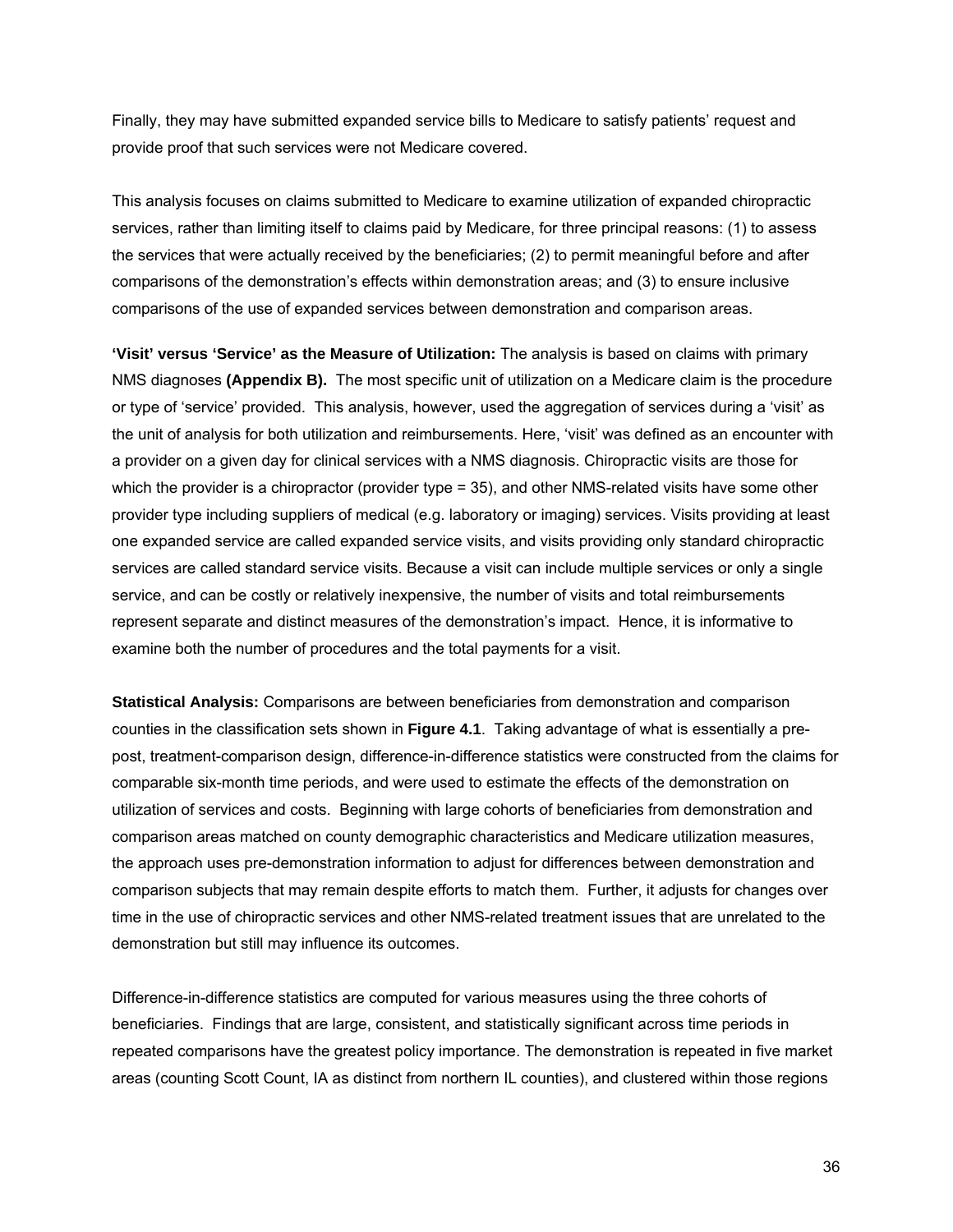in a total of 92 counties. The demonstration's effect was estimated in terms of the percentage of beneficiaries using a specific service as a proportion of their respective beneficiary samples<sup>[5](#page-59-0)</sup>:

$$
demo effect = (p_{D,1} - p_{D,0}) - (p_{C,1} - p_{C,0})
$$

where p is the prevalence of service users in the respective areas, subscripts D and C distinguish demonstration and comparison subjects, and subscripts 0 and 1 distinguish between time 0 (the predemonstration period) and time 1 (the demonstration period).

Similarly, analyses of the effects of the demonstration on the number of visits and Medicare reimbursements use a simple 'difference-in-differences' t-statistic that is appropriate for continuous measures:

$$
t = (Y_{D,1} - Y_{D,0}) - (Y_{C,1} - Y_{C,0})
$$

l

where *Y* is the mean of the continuous outcome of interest (visits or payments), subscripts *D* and *C* distinguish demonstration and comparison subjects, and subscripts 0 and 1 distinguish between time 0 (pre-demonstration period) and time 1 (demonstration period).

**Outcome Measures:** Medicare utilization and payment outcome measures for relevant cohorts are summarized in **Table 4.1**. User rates are calculated and compared for beneficiary cohorts A and B, while utilization and reimbursements analyses focus on the cohorts B and C of chiropractic service users.

<span id="page-59-0"></span> $<sup>5</sup>$  In subsequent analyses, multivariate regressions will be used to control for important covariates (e.g., beneficiary-</sup> or county-level characteristics) in estimating the effects of the demonstration on reimbursement and utilization. The 'difference-in-differences' technique adjusts for different case-mixes in different areas but does not adjust for changes in case-mix that take place in some areas but not others. A possible threat to validity is that the case-mix in the demonstration area will change relative to the control area, coincident with the onset of the demonstration. The competing effects of this unlikely, but still feasible, possibility will be further reduced via multivariate, risk-adjusted models. An ever-present concern would be the threat of non-equivalent market-wide changes in a demonstration or comparison areas, such as differential trends in utilization by specialty (e.g., neurology or orthopedics)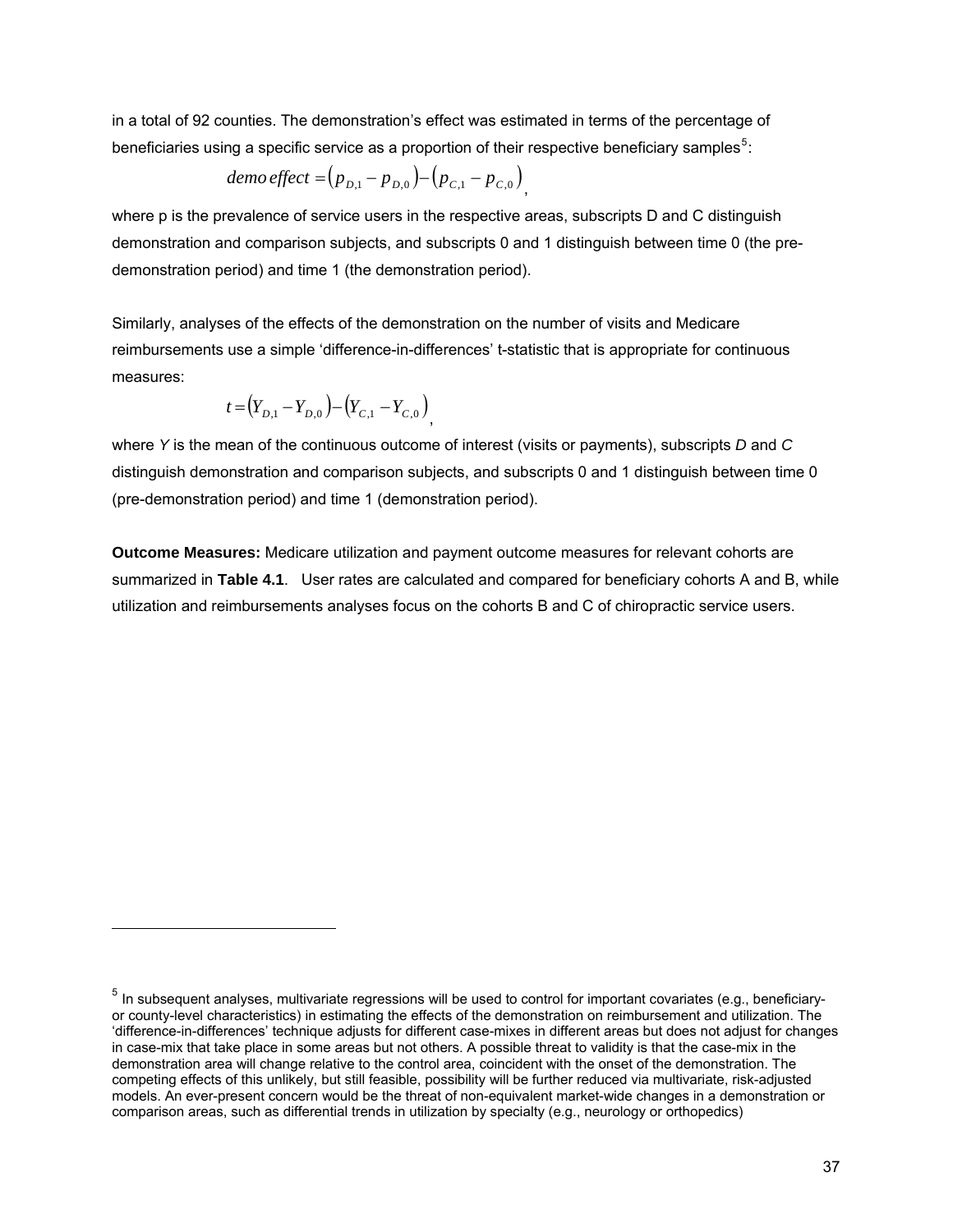#### **Table 4.1: Outcomes**

| <b>Beneficiary Cohorts</b>                                                                                                                 | <b>Outcome Measures - Utilization and</b><br><b>Reimbursements</b>                                                                                        |  |  |
|--------------------------------------------------------------------------------------------------------------------------------------------|-----------------------------------------------------------------------------------------------------------------------------------------------------------|--|--|
| Beneficiaries with a covered NMS diagnosis<br>(cohorts A and A' in Figure 4.1)                                                             | User rate for any chiropractic services<br>User rate for expanded chiropractic services<br>User rate for other (non-chiropractic) NMS-related<br>services |  |  |
| Beneficiaries receiving any chiropractic<br>services (cohorts B and B')                                                                    | User rate for expanded chiropractic services<br>User rate for other (non-chiropractic) NMS-related<br>services                                            |  |  |
| Beneficiaries receiving any chiropractic<br>services (cohorts B and B')<br>Beneficiaries receiving expanded services<br>(cohorts C and C') | Number of visits for<br>standard chiropractic services<br>expanded chiropractic services<br>other NMS-related services                                    |  |  |
| Beneficiaries receiving any chiropractic<br>service (cohorts B and B')<br>Beneficiaries receiving expanded services<br>(cohorts C and C')  | Payments for<br>standard chiropractic services<br>expanded chiropractic services<br>other NMS-related services<br>all NMS-related services                |  |  |

**Subgroup Analyses :** The beneficiary and county level characteristics listed in **Table 4.2** were used to classify demonstration and comparison area beneficiaries into subgroups, which were then compared.

| Category          | <b>Characteristic</b>                                                                                                                                                        |
|-------------------|------------------------------------------------------------------------------------------------------------------------------------------------------------------------------|
| Beneficiary level | Specific ICD-9 diagnosis codes are classified as spinal, extremity, or<br>neurological                                                                                       |
| County level      | Urban/rural status of county of residence<br>HPSA/non-HPSA status of county of residence<br>State of residence<br>Demonstration area indicator (for state-specific analyses) |

## **Table 4.2: Classifying Variables for Subgroups**

At the beneficiary level, each NMS diagnosis was identified as one of three types: spine, extremities, or neurological system. A full year of claims was used to classify beneficiaries into seven distinct diagnostic subgroups based on combinations of these diagnoses. At the county level, two characteristics (urban or rural and HPSA or non-HPSA) were used to classify counties into four corresponding categories. The county of residence determined the demonstration area for which the beneficiary's data were used in planned state-specific analyses.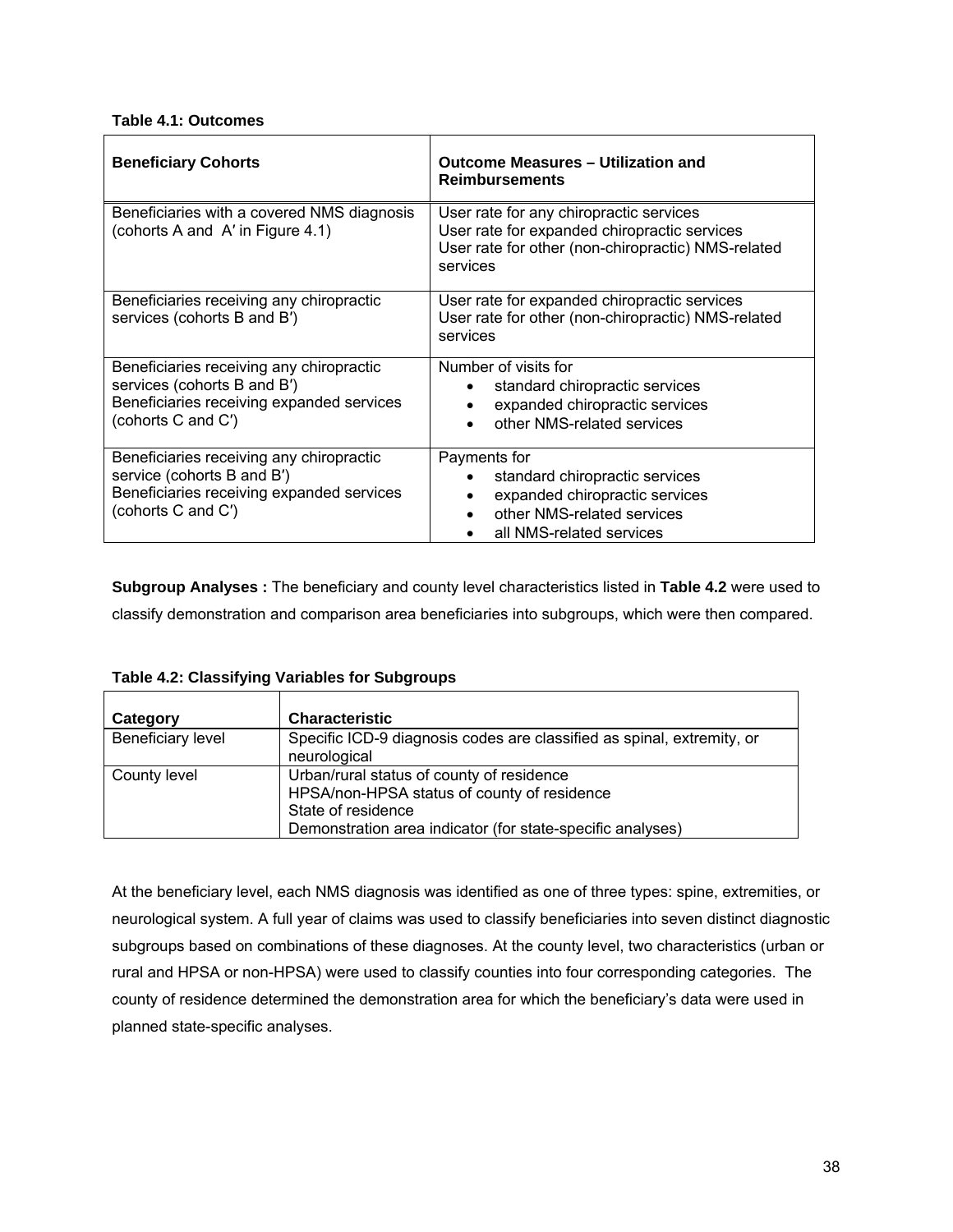#### **C. Results**

1. Effects of the Demonstration on User Rates of NMS-related Services

The claims analysis pertains to about 994,000 beneficiaries in demonstration areas and 571,000 beneficiaries in comparison areas who were treated for NMS diagnoses in the first year of the demonstration. **Table 4.3** summarizes data on user rates of services for NMS diagnoses for the year prior to and two years of the demonstration. Here, "user" is defined by the submission to Medicare of at least one claim for a NMS diagnosis for the type of service indicated within a specified time period. Such a claim was assumed to reflect actual delivery of the service to the beneficiary, whether or not it was reimbursed by Medicare. In the pre-demonstration period, user rates for all chiropractic services were lower in demonstration than in comparison areas (10.0 percent vs. 13.1 percent), as were user rates for expanded chiropractic services (4.4 percent vs. 6.4 percent). These findings indicate that user rates in demonstration and comparison areas were closely, though not perfectly, matched thus confirming the appropriateness of the difference-in-difference statistical approach to judging demonstration effects.

During the demonstration, users of expanded chiropractic services increased from 4.4 percent to 4.9 and 5.1 percent in Years 1 and 2, respectively, in demonstration areas, while decreasing slightly in comparison areas. User rates of all chiropractic services also increased slightly in the demonstration areas; while users of other (non-chiropractic) NMS services decreased slightly. Corresponding rates did not change in comparison areas. About 95 percent of all beneficiaries with NMS diagnoses received other (non-chiropractic) NMS services, and about 45 percent of chiropractic users also received nonchiropractic NMS services. The percent of users of both chiropractic and other types of NMS services increased somewhat in the demonstration areas while decreasing in the comparison areas. The main demonstration effects, therefore, were modest increases in users of expanded chiropractic services and users of both chiropractic and other NMS services. The explanation for the decrease in use of both chiropractic and other NMS services in comparison areas was not evident.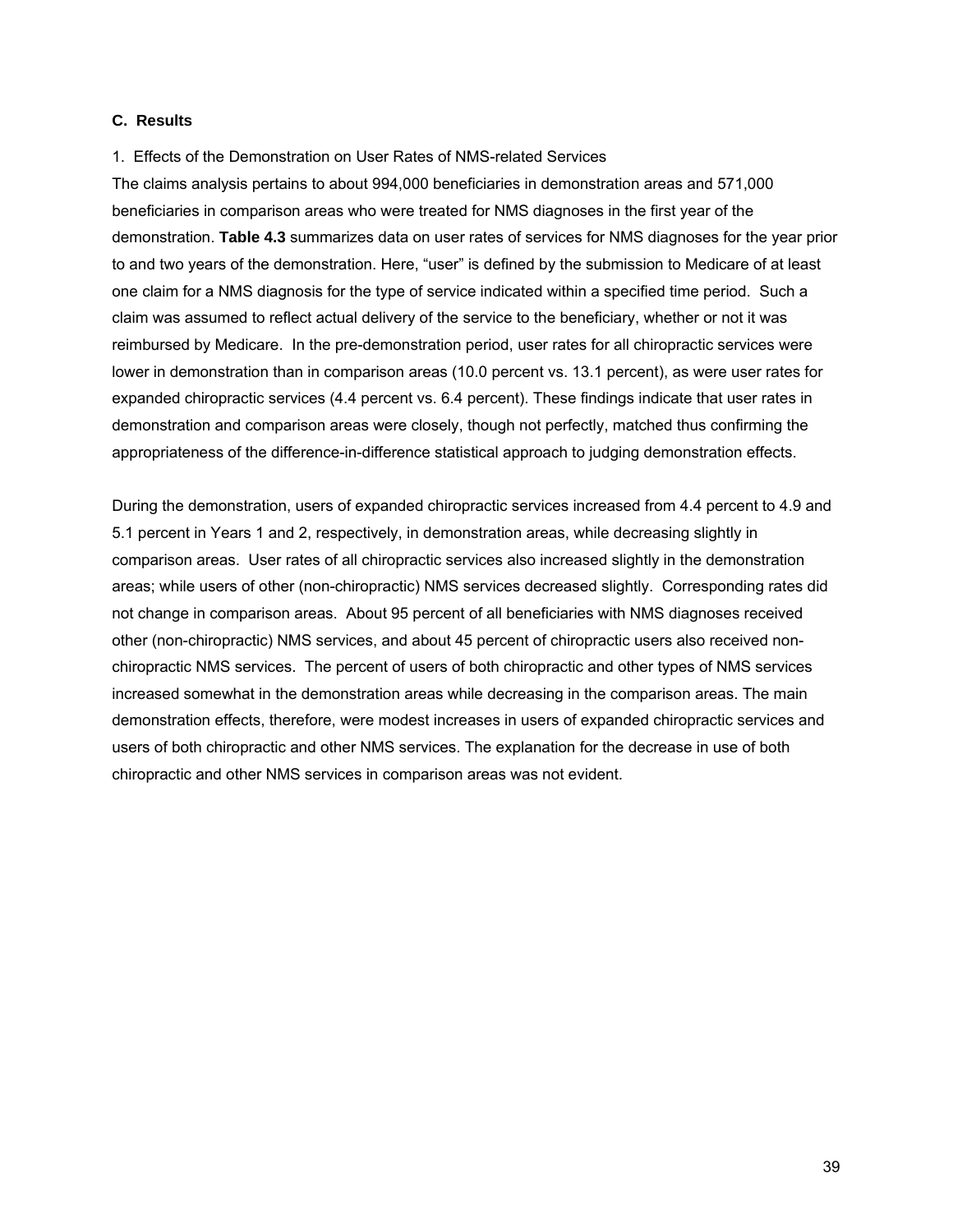| <b>Time Period</b> | Total<br><b>Beneficiaries</b><br>with NMS<br><b>Diagnoses</b> | <b>Percent</b><br><b>Users</b><br>of Other NMS<br><b>Services</b> | <b>Percent</b><br><b>Users</b><br>of All<br><b>Chiropractic</b><br><b>Services</b> | <b>Percent</b><br><b>Users</b><br>of Expanded<br><b>Chiropractic</b><br><b>Services</b> | <b>Percent</b><br><b>Users</b><br>of Both<br><b>Chiropractic</b><br>and Other<br><b>Types of NMS</b><br><b>Services</b> |
|--------------------|---------------------------------------------------------------|-------------------------------------------------------------------|------------------------------------------------------------------------------------|-----------------------------------------------------------------------------------------|-------------------------------------------------------------------------------------------------------------------------|
|                    |                                                               |                                                                   | <b>Demonstration Regions</b>                                                       |                                                                                         |                                                                                                                         |
| Pre-Demo           |                                                               |                                                                   |                                                                                    |                                                                                         |                                                                                                                         |
| Pre-Year           | 951,825                                                       | 96.2%                                                             | 10.0%                                                                              | $4.4\%$                                                                                 | 43.7%                                                                                                                   |
| Demonstration      |                                                               |                                                                   |                                                                                    |                                                                                         |                                                                                                                         |
| 1st Year           | 994,052                                                       | 95.3%                                                             | 10.8%                                                                              | 4.9%                                                                                    | 45.2%                                                                                                                   |
| 2nd Year           | 991,265                                                       | 95.3%                                                             | 11.2%                                                                              | 5.1%                                                                                    | 45.2%                                                                                                                   |
|                    |                                                               |                                                                   | <b>Matched Comparison Regions</b>                                                  |                                                                                         |                                                                                                                         |
| Pre-Demo           |                                                               |                                                                   |                                                                                    |                                                                                         |                                                                                                                         |
| Pre-Year           | 569,704                                                       | 94.7%                                                             | 13.1%                                                                              | 6.4%                                                                                    | 49.1%                                                                                                                   |
| Demonstration      |                                                               |                                                                   |                                                                                    |                                                                                         |                                                                                                                         |
| 1st Year           | 571,166                                                       | 94.9%                                                             | 12.9%                                                                              | 5.9%                                                                                    | 45.9%                                                                                                                   |
| 2nd Year           | 566,867                                                       | 94.9%                                                             | 13.0%                                                                              | $6.0\%$                                                                                 | 45.9%                                                                                                                   |

**Table 4.3: User Rates in Demonstration and Comparison Regions - by Type of Service \*** 

\*Calculations of percentage service users, both before and during the demonstration, reflect all claims billed to Medicare, paid and denied.

**Table 4.4** compares changes in use rates in demonstration and comparison counties using difference-indifference analysis. The use of any expanded chiropractic service increased in demonstration areas relative to comparison areas by 12 and 16 percent in the first and second years of the demonstration, respectively (odds ratios 1.12 and 1.16). Corresponding user rates of any chiropractic service increased by 9 and 13 percent in demonstration areas; while the use of other (non-chiropractic) NMS services decreased by 19 percent in each year (odds ratios 0.81, p<0.0001). These findings need to be interpreted in light of the definition of user which was based on claims submitted rather than bills paid by Medicare.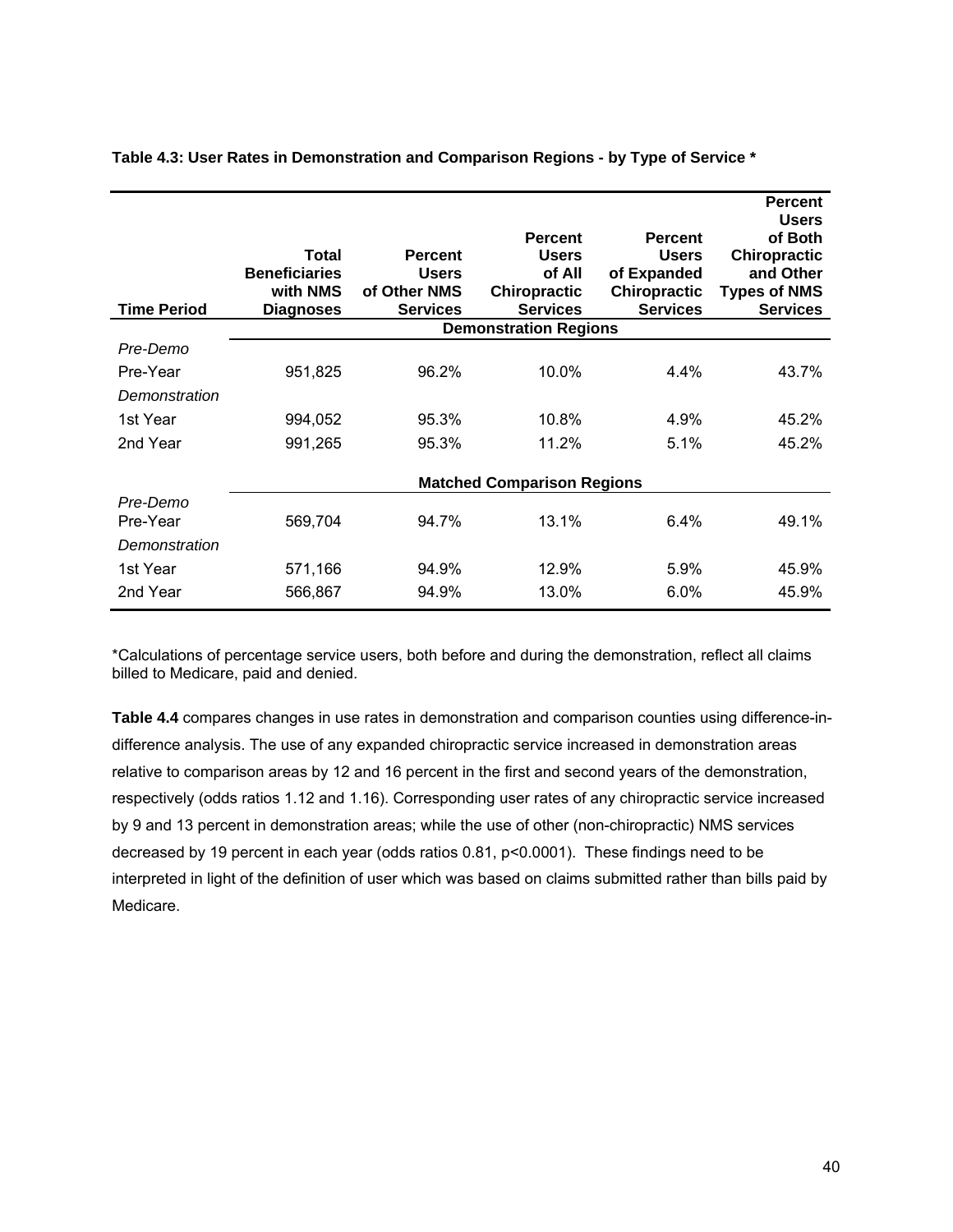|                               | Odds Ratio<br>for Use<br>of Other<br><b>NMS</b> |          | Odds Ratio<br>for Use of<br>Any<br>Chiropractic |          | <b>Odds Ratio</b><br>for Use of<br>Any<br>Expanded<br>Chiropractic |          |
|-------------------------------|-------------------------------------------------|----------|-------------------------------------------------|----------|--------------------------------------------------------------------|----------|
| <b>Time Periods</b>           | <b>Services</b>                                 | p-value  | Services                                        | p-value  | <b>Services</b>                                                    | p-value  |
| 1st Demo Yr vs<br>Pre-Demo Yr | 0.81                                            | < 0.0001 | 1.09                                            | < 0.0001 | 1 12                                                               | < 0.0001 |
| 2nd Demo Yr vs<br>Pre-Demo Yr | 0.81                                            | < 0.0001 | 1.13                                            | < 0.0001 | 1.16                                                               | < 0.0001 |

**Table 4.4 Demonstration-induced Changes in Users of NMS-related Services – All Beneficiaries with NMS Diagnoses** 

\*Calculations of percentage service users, both before and during the demonstration, reflect all claims billed to Medicare, paid and denied.

#### **2. Effects of the Demonstration on Visit Rates**

The impacts of the demonstration on the utilization of services were examined in terms of the number of visits per user during six-month periods. **Tables 4.5** and **4.6** provide results for users of expanded chiropractic services, and **Tables 4.7** and **4.8** do the same for users of any chiropractic services.

In demonstration areas, users of expanded chiropractic services increased by 69 percent from about 29,000 before the demonstration to about 49,000 during it (means of individual values for six-month periods), while not changing in comparison areas **(Table 4.5).** Visits per user of expanded chiropractic services increased by about 50% from a mean of 3.4 visits to 5.1 visits per six-month period (means not shown) while increasing slightly in comparison areas. Corresponding decreases occurred in visits for only standard chiropractic services, while visits for other NMS services did not change. The explanation for the increase in visit for standard chiropractic during the final six months in the demonstration areas is not evident. Utilization rates did not change in comparison areas.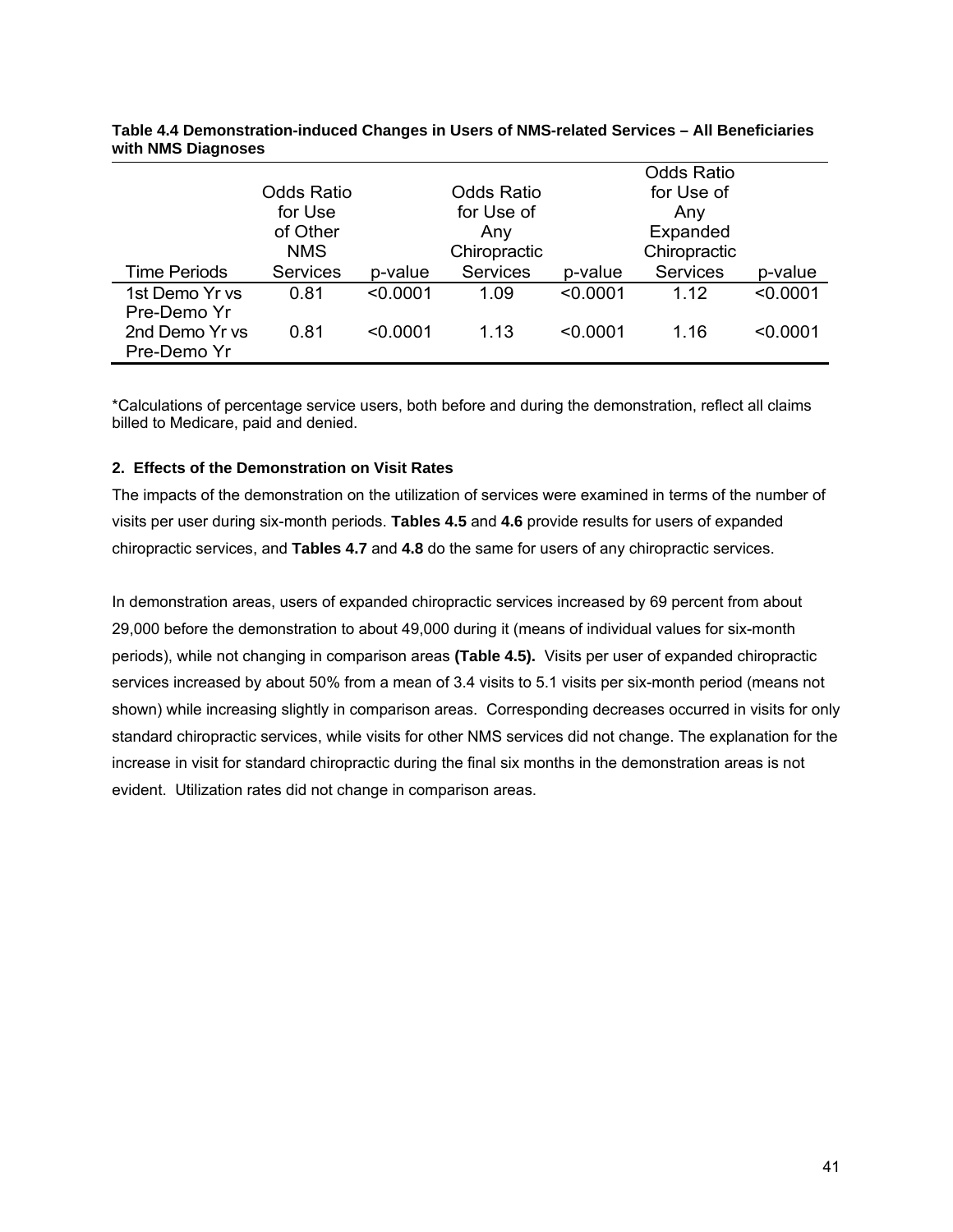| <b>Time Period</b>    | <b>Expanded</b><br><b>Chiropractic</b><br><b>Services</b> | <b>Visits for</b><br><b>Other NMS</b><br><b>User</b> | <b>Visits for</b><br><b>Standard</b><br><b>Chiropractic</b><br><b>Services per Services Only</b><br>per User | <b>Visits</b><br>including<br><b>Chiropractic</b><br><b>Services per</b> | <b>Total</b><br><b>Expanded Chiropractic</b><br><b>Visits per</b><br><b>User</b> |
|-----------------------|-----------------------------------------------------------|------------------------------------------------------|--------------------------------------------------------------------------------------------------------------|--------------------------------------------------------------------------|----------------------------------------------------------------------------------|
|                       |                                                           |                                                      | <b>Demonstration Regions</b>                                                                                 |                                                                          |                                                                                  |
| Pre-Demo              |                                                           |                                                      |                                                                                                              |                                                                          |                                                                                  |
| Summer '04            | 29,213                                                    | 2.5                                                  | 2.8                                                                                                          | 3.4                                                                      | 6.2                                                                              |
| <b>Winter '04-'05</b> | 28,485                                                    | 2.4                                                  | 2.9                                                                                                          | 3.3                                                                      | 6.2                                                                              |
| <b>During Demo</b>    |                                                           |                                                      |                                                                                                              |                                                                          |                                                                                  |
| Summer '05            | 47,043                                                    | 2.6                                                  | 1.7                                                                                                          | 4.7                                                                      | 6.4                                                                              |
| <b>Winter '05-'06</b> | 47,079                                                    | 2.6                                                  | 1.2                                                                                                          | 5.2                                                                      | 6.4                                                                              |
| Summer '06            | 50,925                                                    | 2.6                                                  | 1.0                                                                                                          | 5.2                                                                      | 6.2                                                                              |
| <b>Winter '06-'07</b> | 50,526                                                    | 2.4                                                  | 2.3                                                                                                          | 5.3                                                                      | 7.6                                                                              |
|                       |                                                           |                                                      | <b>Matched Comparison Regions</b>                                                                            |                                                                          |                                                                                  |
| Pre-Demo              |                                                           |                                                      |                                                                                                              |                                                                          |                                                                                  |
| Summer '04            | 28,307                                                    | 2.1                                                  | 2.5                                                                                                          | 3.5                                                                      | 6.0                                                                              |
| <b>Winter '04-'05</b> | 27,077                                                    | 2.1                                                  | 2.6                                                                                                          | 3.4                                                                      | 6.0                                                                              |
| <b>During Demo</b>    |                                                           |                                                      |                                                                                                              |                                                                          |                                                                                  |
| Summer '05            | 29,493                                                    | 2.2                                                  | 2.7                                                                                                          | 3.6                                                                      | 6.3                                                                              |
| <b>Winter '05-'06</b> | 27,306                                                    | 2.1                                                  | 2.6                                                                                                          | 3.6                                                                      | 6.2                                                                              |
| Summer '06            | 28,147                                                    | 2.1                                                  | 2.7                                                                                                          | 3.7                                                                      | 6.4                                                                              |
| <b>Winter '06-'07</b> | 27,113                                                    | 2.1                                                  | 3.0                                                                                                          | 3.6                                                                      | 6.6                                                                              |

**Table 4.5: Visit Rates per User in Demonstration and Comparison Regions - Expanded Chiropractic Service Users** \*

\* Calculations of visits per expanded service user, both before and during the demonstration, reflect all office visits by the beneficiary, including denials. The numbers of visits are for 6 month periods.

Difference-in-difference results for NMS-related visits in expanded chiropractic service users show a progressive increase in visits for expanded services in demonstration areas compared with comparison areas (**Table 4.6**). Corresponding changes in all visits for all chiropractic services and for other NMS services were small and inconsistent in direction. An exception was in the final six months of the demonstration when total visits for chiropractic services increased significantly in demonstration areas. This finding is consistent with the increase in visits for standard chiropractic visits in **Table 4.5**.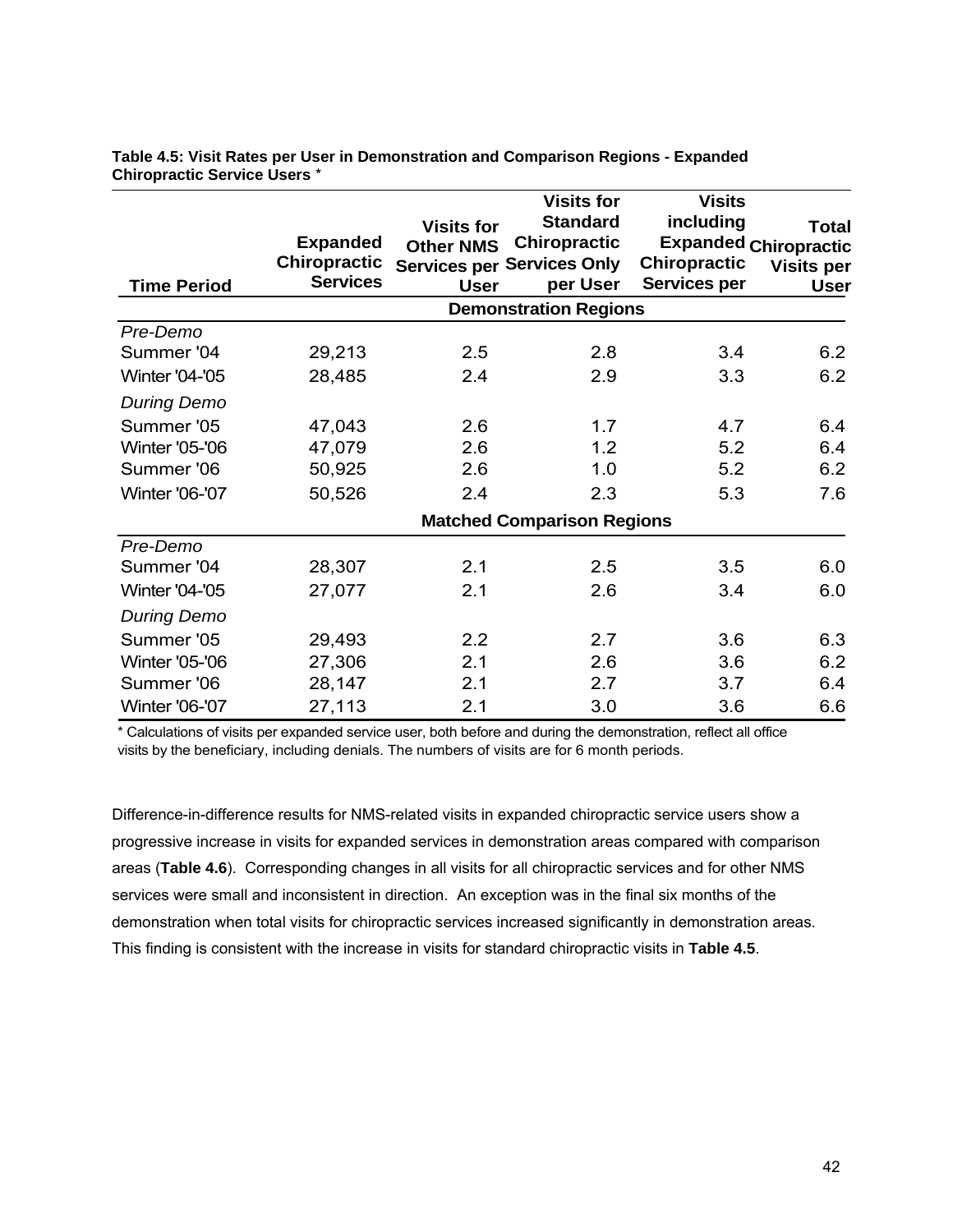| <b>Time Periods</b>                         | <b>Visits for</b><br><b>Other NMS</b><br><b>Services</b> | p-value | Total Visits<br>for<br><b>Chiropractic</b><br><b>Services</b> | p-value  | <b>Visits for</b><br><b>Expanded</b><br><b>Chiropractic</b><br><b>Services</b> | p-value  |
|---------------------------------------------|----------------------------------------------------------|---------|---------------------------------------------------------------|----------|--------------------------------------------------------------------------------|----------|
| Summer '05 vs.<br>Summer '04                | 0.00                                                     | 0.978   | $-0.14$                                                       | 0.22     | 1.15                                                                           | < 0.0001 |
| Winter '05-'06 vs.<br><b>Winter '04-'05</b> | 0.16                                                     | 0.005   | 0.05                                                          | 0.69     | 1.75                                                                           | < 0.0001 |
| Summer '06 vs.<br>Summer '04                | 0.10                                                     | 0.115   | $-0.35$                                                       | 0.003    | 1.64                                                                           | < 0.0001 |
| Winter '06-'07 vs.<br><b>Winter '04-'05</b> | 0.04                                                     | 0.261   | 0.81                                                          | < 0.0001 | 1.84                                                                           | < 0.0001 |

**Table 4.6: Demonstration-induced Changes in NMS-related Visits - Expanded Chiropractic Service Users \*** 

**Tables 4.7 and 4.8** provide parallel results for all chiropractic service users. Visits that included expanded services more than doubled in demonstration areas from 1.2-1.3 (mean 1.25) to 2.6-3.2 visits (mean 3.0) per 6-month period; while visits for standard chiropractic services decreased from a mean of 4.1 to a mean of 3.0 visits per six-month period during the demonstration, and visits for non-chiropractic NMS services increased slightly. Only small changes were observed in comparison areas.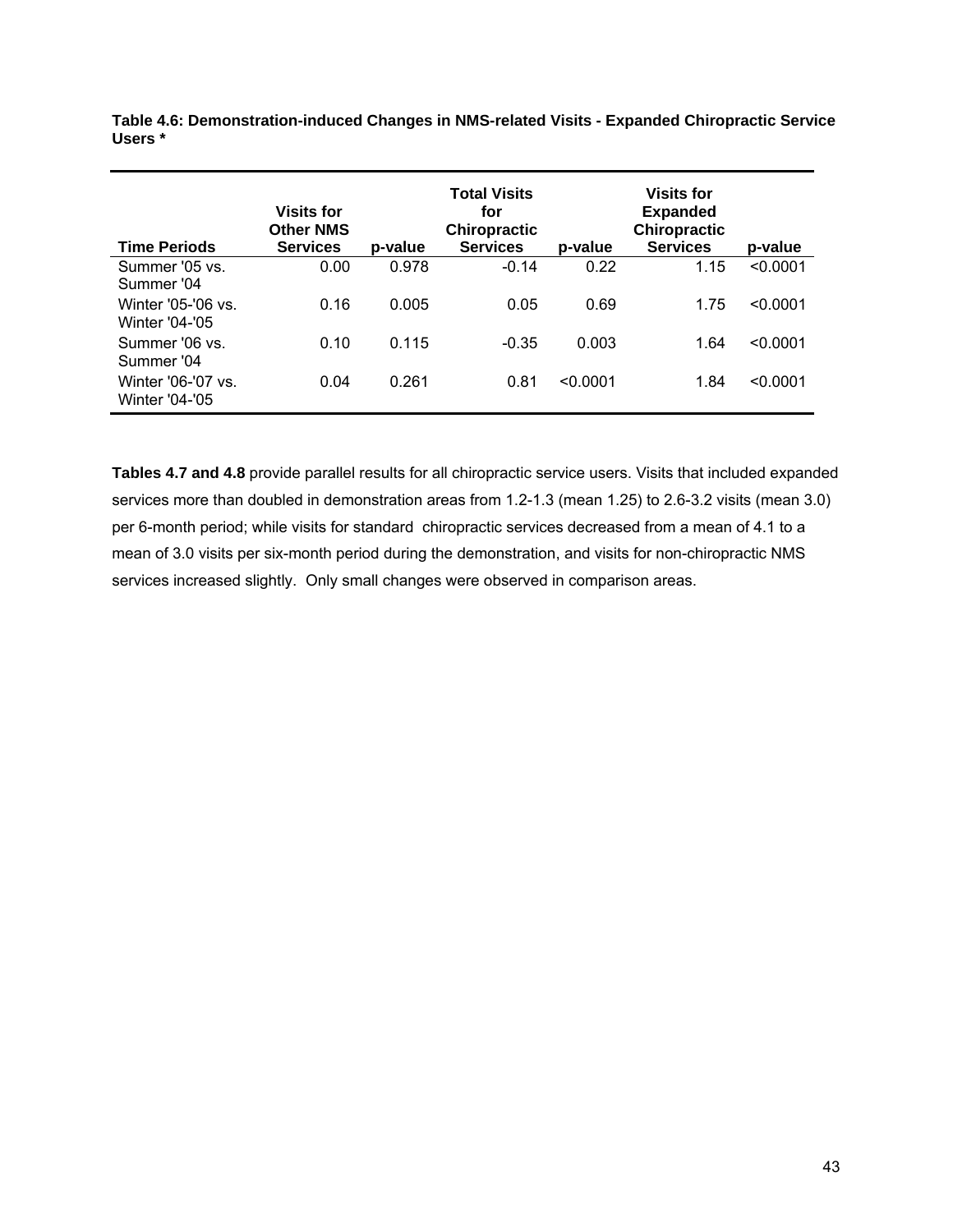|                       |                 |                  |                                   | <b>Visits</b>         |              |
|-----------------------|-----------------|------------------|-----------------------------------|-----------------------|--------------|
|                       | All             | Visits for       | Visits for                        | Including<br>Expanded | Total        |
|                       | Chiropractic    | <b>Other NMS</b> | Standard                          | Chiropractic          | Chiropractic |
|                       | <b>Services</b> | Services per     | Chiropractic                      | Services per          | Visits per   |
| <b>Time Period</b>    | <b>Users</b>    | User             | Services Only                     | User                  | User         |
|                       |                 |                  | <b>Demonstration Regions</b>      |                       |              |
| Pre-Demo              |                 |                  |                                   |                       |              |
| Summer '04            | 77,909          | 2.2              | 4.1                               | 1.3                   | 5.4          |
| Winter '04-'05        | 76,405          | 2.2              | 4.1                               | 1.2                   | 5.3          |
| <b>During Demo</b>    |                 |                  |                                   |                       |              |
| Summer '05            | 82,924          | 2.4              | 3.1                               | 2.6                   | 5.7          |
| Winter '05-'06        | 80,926          | 2.3              | 2.8                               | 3                     | 5.8          |
| Summer '06            | 83,363          | 2.4              | 2.7                               | 3.2                   | 5.9          |
| <b>Winter '06-'07</b> | 83,977          | 2.4              | 3.3                               | 3.2                   | 6.5          |
|                       |                 |                  | <b>Matched Comparison Regions</b> |                       |              |
| Pre-Demo              |                 |                  |                                   |                       |              |
| Summer '04            | 64,844          | 1.9              | 3.9                               | 1.5                   | 5.4          |
| <b>Winter '04-'05</b> | 64,118          | 1.8              | 3.8                               | 1.4                   | 5.2          |
| <b>During Demo</b>    |                 |                  |                                   |                       |              |
| Summer '05            | 67,846          | $\overline{2}$   | 3.9                               | 1.6                   | 5.5          |
| <b>Winter '05-'06</b> | 64,981          | 1.9              | 3.9                               | 1.5                   | 5.4          |
| Summer '06            | 65,924          | 1.9              | 4                                 | 1.6                   | 5.6          |
| <b>Winter '06-'07</b> | 65,269          | 2.2              | 4                                 | 1.5                   | 5.5          |

#### **Table 4.7: Visit Rates per User in Demonstration and Comparison Regions - All Chiropractic Users**

\* Calculations of visits per expanded service user, both before and during the demonstration, reflect all office visits by the beneficiary, including denials. The numbers of visits are for 6 month periods.

Difference-in-difference results for all chiropractic users (**Table 4.8)** show variable but highly significant differences between demonstration and comparison areas in the use of expanded services with increases ranging from 0.55 to 1.94 visits per six-month period. The reason for the lower value in Summer 2006 is not evident. Increases in expanded and total chiropractic visits were largest during the final six months of the demonstration. Results for visits for other NMS services were small and inconsistent in direction. The decrease in non-chiropractic NMS visits during the final six months of the demonstration, coupled with the increases in chiropractic visits suggests a possible substitution effect. Overall, these results confirm that the increased visits for expanded services represent true increases and are not the result of selection bias.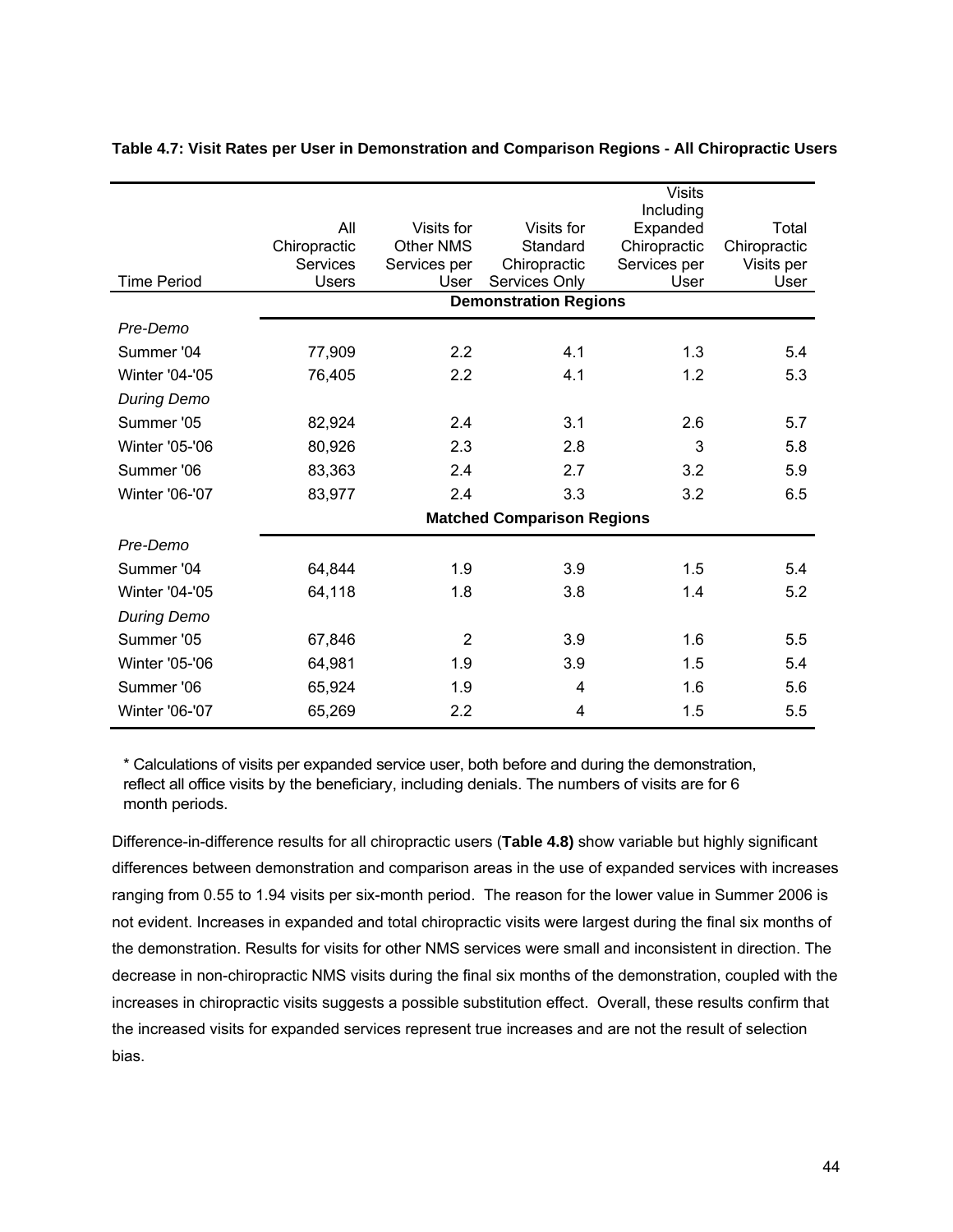| <b>Time Period</b>                    | <b>Visits for</b><br>Other<br><b>NMS</b><br><b>Services</b> | p-value  | <b>Total Visits</b><br>for<br><b>Chiropractic</b><br><b>Services</b> | p-value  | <b>Visits for</b><br><b>Expanded</b><br><b>Chiropractic</b><br><b>Services</b> | p-value  |
|---------------------------------------|-------------------------------------------------------------|----------|----------------------------------------------------------------------|----------|--------------------------------------------------------------------------------|----------|
| Summer '05 vs. Summer '04             | 0.05                                                        | 0.17     | 0.16                                                                 | 0.004    | 1.33                                                                           | < 0.0001 |
| Winter '05-'06 vs. Winter '04-<br>'05 | 0.06                                                        | 0.05     | 0.36                                                                 | < 0.0001 | 1.73                                                                           | < 0.0001 |
| Summer '06 vs. Summer '04             | 0.11                                                        | 0.005    | 0.13                                                                 | 0.035    | 0.55                                                                           | < 0.0001 |
| Winter '06-'07 vs. Winter '04-<br>'05 | $-0.23$                                                     | < 0.0001 | 0.87                                                                 | < 0.0001 | 1.94                                                                           | < 0.0001 |

**Table 4.8: Demonstration-induced Changes in Visits for NMS-related Services - All Chiropractic Service Users \*** 

\* Calculations of visits per expanded service user, both before and during the demonstration, reflect all office visits by the beneficiary, including denials. The numbers of visits are for 6 month periods.

#### 3. Effects of the Demonstration on Medicare Reimbursements

Effects of the demonstration on Medicare reimbursements in users of expanded chiropractic services are shown in **Tables 4.9** and **4.10** and in users of all chiropractic services in **Tables 4.11 and 4.12. Tables 4.13** and **4.14** then summarize the effects on total Medicare reimbursements for chiropractic services.

The number of expanded services users increased by 69 percent in demonstration areas but was essentially unchanged in comparison areas. Mean payments per user for all NMS services increased by 47 percent in demonstration areas from a mean of \$468 to a mean \$690 per 6-month period (**Table 4.9** – mean values not shown), with corresponding increases of 6 percent in comparison areas. Expanded chiropractic services accounted for 81 percent of the total increase. Small increases were also found in payments for standard chiropractic services and non-chiropractic NMS services in both demonstration and comparison areas.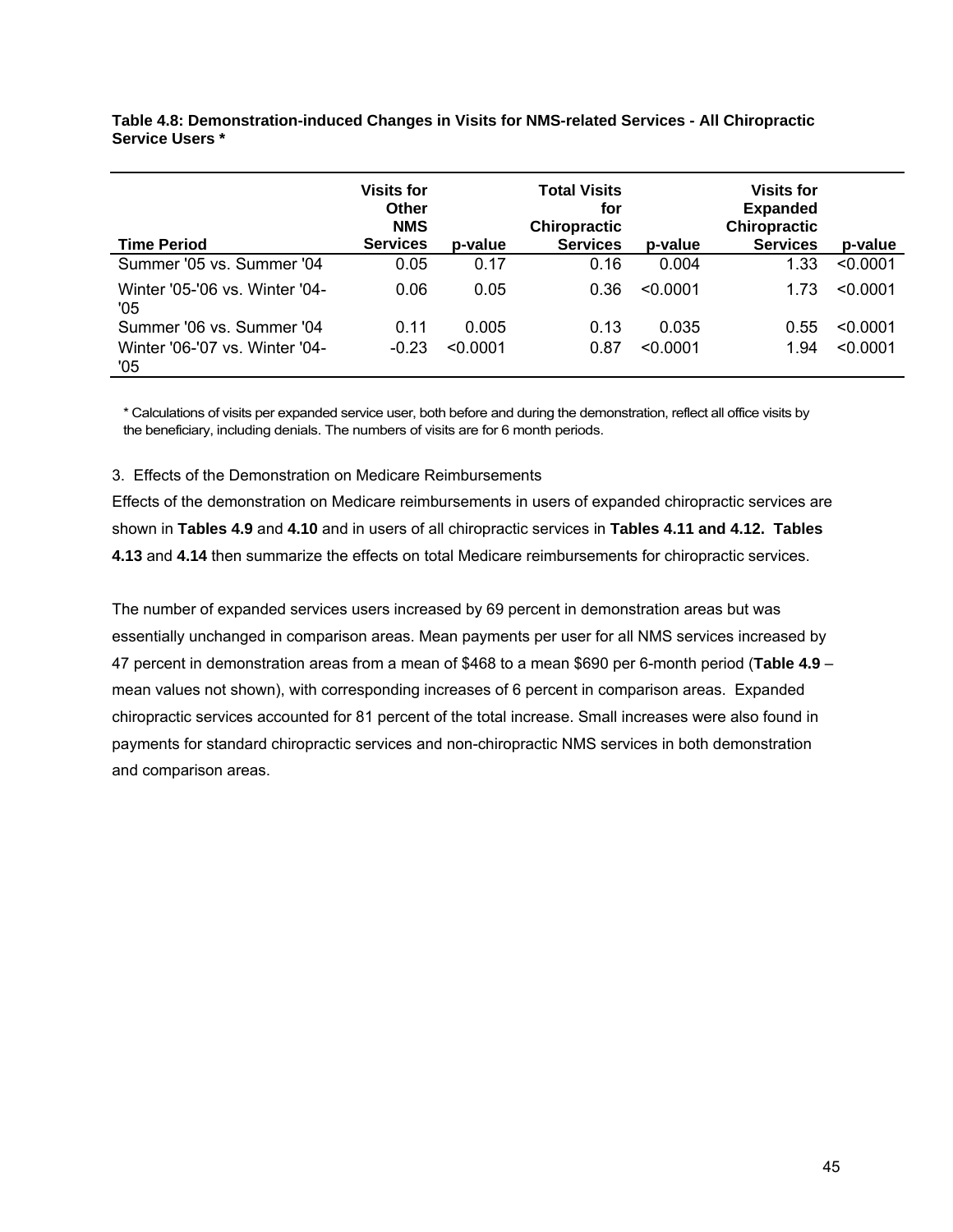| <b>Time Period</b>    | Number of<br><b>Expanded</b><br><b>Chiropractic</b><br><b>Service</b><br><b>Users</b> | <b>Payments</b><br>for<br><b>Standard</b><br><b>Services</b><br>per User | <b>Payments</b><br>for<br><b>Expanded</b><br><b>Services</b><br>per User | <b>Payments</b><br>for Other<br><b>NMS</b><br><b>Services</b><br>per User | Total<br><b>Payments</b><br>for All |
|-----------------------|---------------------------------------------------------------------------------------|--------------------------------------------------------------------------|--------------------------------------------------------------------------|---------------------------------------------------------------------------|-------------------------------------|
|                       |                                                                                       |                                                                          | <b>Demonstration Regions</b>                                             |                                                                           |                                     |
| Pre-Demo              |                                                                                       |                                                                          |                                                                          |                                                                           |                                     |
| Summer '04            | 29,213                                                                                | \$222                                                                    | \$0                                                                      | \$269                                                                     | \$491                               |
| <b>Winter '04-'05</b> | 28,485                                                                                | \$192                                                                    | \$0                                                                      | \$252                                                                     | \$445                               |
| <b>During Demo</b>    |                                                                                       |                                                                          |                                                                          |                                                                           |                                     |
| Summer '05            | 47,043                                                                                | \$234                                                                    | \$152                                                                    | \$299                                                                     | \$685                               |
| <b>Winter '05-'06</b> | 47,079                                                                                | \$211                                                                    | \$182                                                                    | \$286                                                                     | \$679                               |
| Summer '06            | 50,925                                                                                | \$225                                                                    | \$192                                                                    | \$305                                                                     | \$723                               |
| <b>Winter '06-'07</b> | 50,526                                                                                | \$203                                                                    | \$184                                                                    | \$286                                                                     | \$673                               |
|                       |                                                                                       |                                                                          | <b>Matched Comparison Regions</b>                                        |                                                                           |                                     |
| Pre-Demo              |                                                                                       |                                                                          |                                                                          |                                                                           |                                     |
| Summer '04            | 28,317                                                                                | \$194                                                                    | \$0                                                                      | \$220                                                                     | \$414                               |
| <b>Winter '04-'05</b> | 27,077                                                                                | \$166                                                                    | \$0                                                                      | \$211                                                                     | \$377                               |
| <b>During Demo</b>    |                                                                                       |                                                                          |                                                                          |                                                                           |                                     |
| Summer '05            | 29,493                                                                                | \$205                                                                    | \$0                                                                      | \$238                                                                     | \$443                               |
| <b>Winter '05-'06</b> | 27,306                                                                                | \$175                                                                    | \$0                                                                      | \$217                                                                     | \$392                               |
| Summer '06            | 28,147                                                                                | \$204                                                                    | \$0                                                                      | \$230                                                                     | \$435                               |
| <b>Winter '06-'07</b> | 27,113                                                                                | \$175                                                                    | \$0                                                                      | \$229                                                                     | \$404                               |

**Table 4.9: Medicare Reimbursements for Chiropractic Services in Beneficiaries with NMS Diagnoses in Demonstration and Comparison Regions - Expanded Chiropractic Service Users\*** 

\* Payments are per user during the indicated 6-month period.

**Table 4.10** provides corresponding difference-in-difference results. In expanded chiropractic service users, payments for expanded services increased by \$152 to \$195 more per six-month period in demonstration than in comparison areas; while payments for all chiropractic services increased by \$153 to \$192. Payments for other types of NMS services increased by only \$12 to \$27 more per six-month period.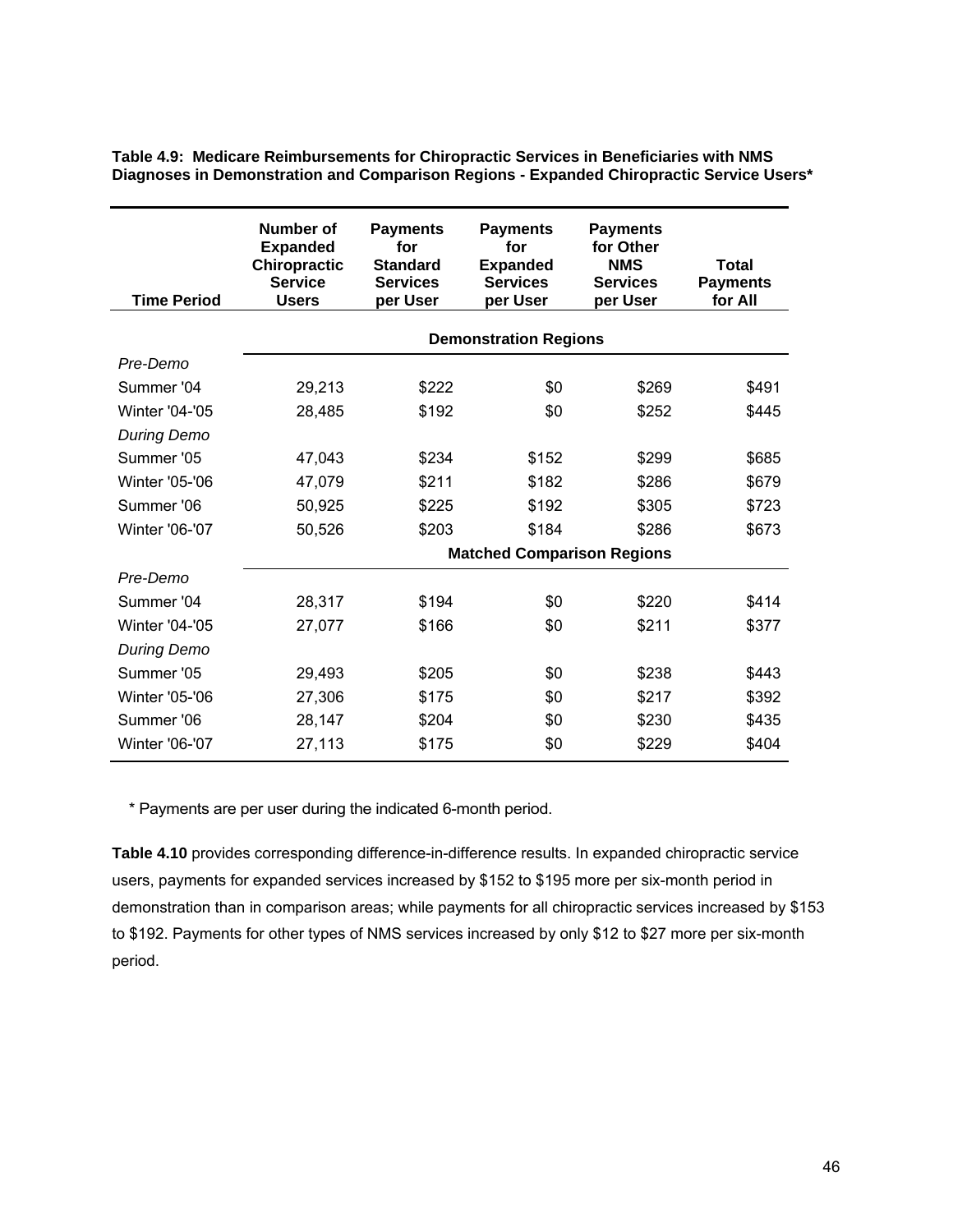**Table 4.10: Demonstration-induced Changes in Medicare Reimbursements for NMS-related Services – Expanded Chiropractic Service Users \*** 

| <b>Time Period</b>                          | <b>Payments</b><br>for Other<br><b>NMS</b><br><b>Services</b> | p-value  | <b>Payment for</b><br>Any<br><b>Chiropractic</b><br><b>Services</b> | p-value  | <b>Payments for</b><br>Any<br><b>Expanded</b><br><b>Chiropractic</b><br><b>Services</b> | p-value  |
|---------------------------------------------|---------------------------------------------------------------|----------|---------------------------------------------------------------------|----------|-----------------------------------------------------------------------------------------|----------|
| Summer '05 vs.<br>Summer '04                | \$12                                                          | 0.14     | \$153                                                               | < 0.0001 | \$152                                                                                   | < 0.0001 |
| Winter '05-'06 vs.<br><b>Winter '04-'05</b> | \$27                                                          | < 0.0001 | \$192                                                               | < 0.0001 | \$182                                                                                   | < 0.0001 |
| Summer '06 vs.<br>Summer '04                | \$23                                                          | < 0.0001 | \$185                                                               | < 0.0001 | \$192                                                                                   | < 0.0001 |
| Winter '06-'07 vs.<br><b>Winter '04-'05</b> | \$16                                                          | < 0.0001 | \$184                                                               | < 0.0001 | \$195                                                                                   | < 0.0001 |

\* Payments are per user for the indicated 6-month period

**Tables 4.11 and 4.12** present parallel results for all chiropractic service users and provide validity checks on two potential sources of bias to the difference-in-difference method of analysis. First, the cohort of beneficiaries who received expanded services under the demonstration may have different case-mix severity profiles than those who did not if chiropractors took advantage of expanded coverage to provide expanded services to less (or more) medically needy patients. Second, even if the characteristics of patients who received expanded services did not change, chiropractors who participated in the demonstration might have become more accurate in submitting claims for the services they did provide once they became reimbursable. Each of these situations represents a potential 'selection by treatment' validity threat that might undermine the comparability of difference-in-difference results between demonstration and comparison areas. Results based on all chiropractic service users are not as vulnerable to the first bias and would help to identify the second bias, if it were large enough to be important.

The main impact of the demonstration on all chiropractic users was to increase reimbursements for expanded services, while having only small effects on reimbursements for standard chiropractic and nonchiropractic NMS services **(Table 4.11)**. The difference-in-difference results in **Table 4.12** shows that reimbursements for any chiropractic services in all chiropractic users increased by \$89 to \$123 more per six-month period in demonstration than in comparison area users; and those for expanded services increased by \$86 to \$117. Changes in reimbursements for other NMS-related services were small and variable. All results are statistically significant, however, because of the large sample sizes involved. Hence, results expanded chiropractic service users and all chiropractic service users closely parallel one another and support the conclusion that biases did not seriously undermine results based only on users of expanded chiropractic services.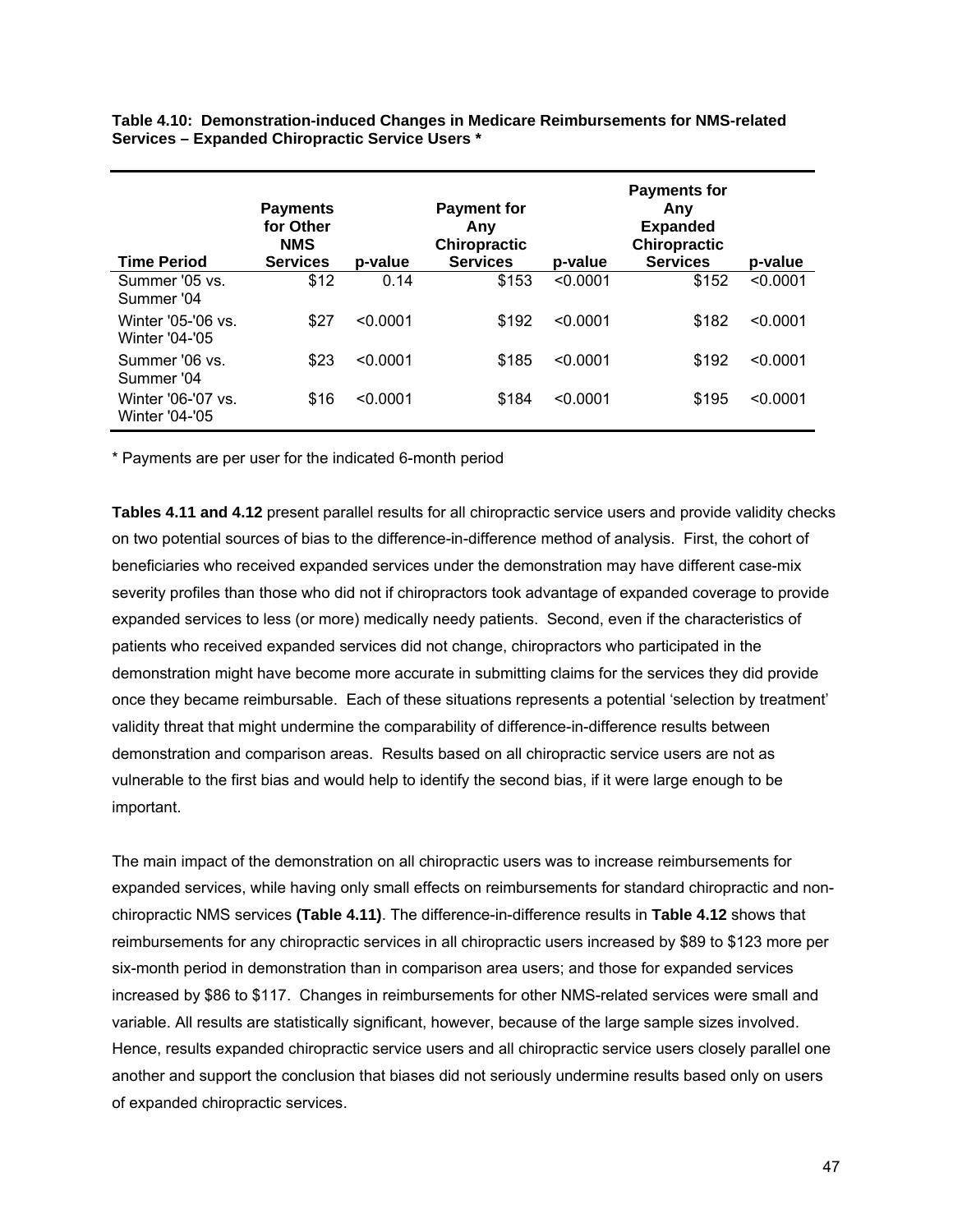| <b>Time Period</b>    | Number of<br>Chiropractic<br><b>Service Users</b>      | <b>Payments</b><br>for Standard<br>Services per | <b>Payments</b><br>for<br><b>Expanded</b><br>Services per<br><b>User</b> | <b>Payments</b><br>for Other<br><b>NMS</b><br>Services per<br><b>User</b> | <b>Total</b><br><b>Payments</b><br>for All NMS |  |  |
|-----------------------|--------------------------------------------------------|-------------------------------------------------|--------------------------------------------------------------------------|---------------------------------------------------------------------------|------------------------------------------------|--|--|
| Pre-Demo              | <b>Services</b><br>User<br><b>Demonstration Region</b> |                                                 |                                                                          |                                                                           |                                                |  |  |
| Summer '04            | 77,909                                                 | 195                                             | 0                                                                        | 237                                                                       | 432                                            |  |  |
| <b>Winter '04-'05</b> | 76,405                                                 | 160                                             | $\mathbf{0}$                                                             | 233                                                                       | 393                                            |  |  |
| <b>During Demo</b>    |                                                        |                                                 |                                                                          |                                                                           |                                                |  |  |
| Summer '05            | 82,924                                                 | 204                                             | 86                                                                       | 272                                                                       | 562                                            |  |  |
| Winter '05-'06        | 80,926                                                 | 181                                             | 106                                                                      | 252                                                                       | 540                                            |  |  |
| Summer '06            | 83,363                                                 | 205                                             | 117                                                                      | 276                                                                       | 598                                            |  |  |
| Winter '05-'06        | 83,977                                                 | 184                                             | 110                                                                      | 276                                                                       | 560                                            |  |  |
|                       | <b>Matched Comparison Regions</b>                      |                                                 |                                                                          |                                                                           |                                                |  |  |
| Pre-Demo              |                                                        |                                                 |                                                                          |                                                                           |                                                |  |  |
| Summer '04            | 64844                                                  | 173                                             | 0                                                                        | 197                                                                       | 370                                            |  |  |
| <b>Winter '04-'05</b> | 64118                                                  | 143                                             | $\mathbf 0$                                                              | 190                                                                       | 333                                            |  |  |
| <b>During Demo</b>    |                                                        |                                                 |                                                                          |                                                                           |                                                |  |  |
| Summer '05            | 67846                                                  | 179                                             | 0                                                                        | 218                                                                       | 397                                            |  |  |
| Winter '05-'06        | 64981                                                  | 151                                             | 0                                                                        | 201                                                                       | 352                                            |  |  |
| Summer '06            | 65924                                                  | 177                                             | 0                                                                        | 213                                                                       | 390                                            |  |  |
| <b>Winter '06-'07</b> | 65269                                                  | 148                                             | 0                                                                        | 249                                                                       | 397                                            |  |  |

**Table 4.11: Medicare Reimbursements per Six-Month Period - All Chiropractic Service Users \*** 

\* Payments are per user during the indicated 6-month period.

# **Table 4.12: Demonstration-induced Effects on Reimbursements for NMS-related Services - All Chiropractic Service Users \***

|                                   | <b>Payments</b><br>for<br>Other<br><b>NMS</b> |          | <b>Payments</b><br>for<br>Any<br>Chiropractic |          | <b>Payments for</b><br>Anv<br><b>Expanded</b><br>Chiropractic |          |
|-----------------------------------|-----------------------------------------------|----------|-----------------------------------------------|----------|---------------------------------------------------------------|----------|
| <b>Time Period</b>                | <b>Services</b>                               | p-value  | <b>Services</b>                               | p-value  | <b>Service</b>                                                | p-value  |
| Summer '05 vs. Summer '04         | 15                                            | < 0.0001 | 89                                            | < 0.0001 | 86                                                            | < 0.0001 |
| Winter '05-'06 vs. Winter '04-'05 | 10                                            | < 0.0001 | 118                                           | < 0.0001 | 106                                                           | < 0.0001 |
| Summer '06 vs. Summer '04         | 22                                            | < 0.0001 | 123                                           | < 0.0001 | 117                                                           | < 0.0001 |
| Winter '06-'07 vs. Winter '04-'05 | -16                                           | < 0.0001 | 119                                           | < 0.0001 | 110                                                           | < 0.0001 |

\* Payments are per user for the indicated 6-month period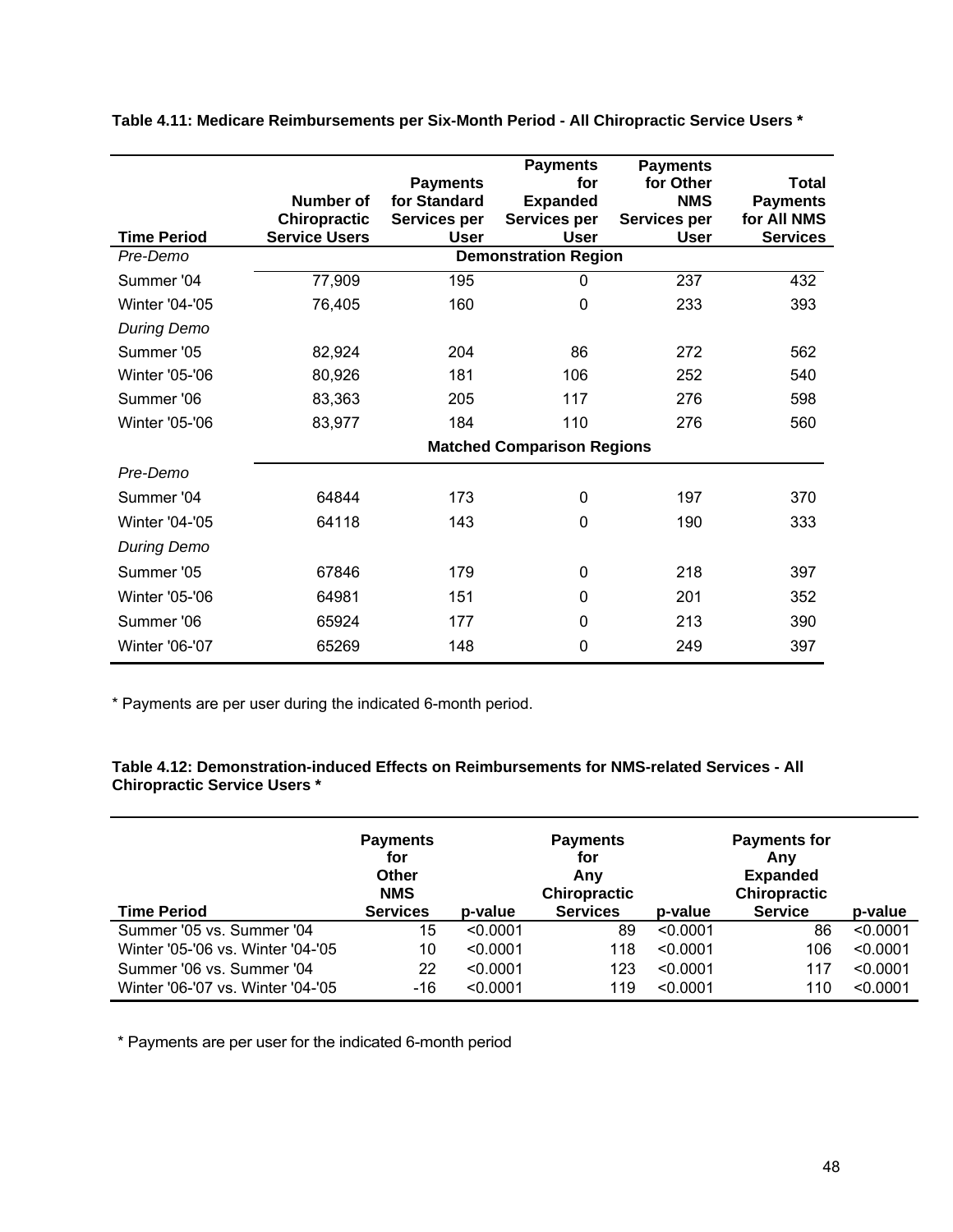## **Effects of the Demonstration on Total Medicare Expenditures for Chiropractic Services: Table 4.13**

shows the main effects of the demonstration on Medicare expenditures for chiropractic services in expanded chiropractic service users. Expenditures for all chiropractic services increased from about \$12 million per year before the demonstration to \$36.7 million in Year 1 and \$40.8 million in Year 2 of the demonstration for a net increase of \$26.5 million per year. Of this increase, about two-thirds (\$17.4 million) was due to the coverage of expanded services and one-third (\$9.1 million) was due to standard services received by the increased numbers of expanded service users. In comparison regions, expenditures for all chiropractic services increased by only 5 - 6 percent per year. These results do not include any possible cost offsets from the reduced use of non-chiropractic services including ambulatory services, hospitalizations, and medications.

| <b>Time Period</b> | <b>Expenditures for</b><br><b>Expanded</b><br><b>Chiropractic</b><br><b>Services</b><br>(millions \$) | <b>Expenditures for</b><br><b>Standard</b><br><b>Chiropractic</b><br><b>Services</b><br>(millions \$) | <b>Expenditures for</b><br><b>All Chiropractic</b><br><b>Services</b><br>(millions \$) |  |  |  |
|--------------------|-------------------------------------------------------------------------------------------------------|-------------------------------------------------------------------------------------------------------|----------------------------------------------------------------------------------------|--|--|--|
|                    | <b>Demonstration Regions</b>                                                                          |                                                                                                       |                                                                                        |  |  |  |
| Pre-Demo           |                                                                                                       |                                                                                                       |                                                                                        |  |  |  |
| Year               | \$0.0                                                                                                 | \$12.0                                                                                                | \$12.0                                                                                 |  |  |  |
| <b>During Demo</b> |                                                                                                       |                                                                                                       |                                                                                        |  |  |  |
| Year 1             | \$15.7                                                                                                | \$20.9                                                                                                | \$36.7                                                                                 |  |  |  |
| Year <sub>2</sub>  | \$19.1                                                                                                | \$21.7                                                                                                | \$40.8                                                                                 |  |  |  |
| Total              | \$34.8                                                                                                | \$42.7                                                                                                | \$77.5                                                                                 |  |  |  |
|                    | <b>Comparison Regions</b>                                                                             |                                                                                                       |                                                                                        |  |  |  |
| Pre-Demo           |                                                                                                       |                                                                                                       |                                                                                        |  |  |  |
| Year               | \$0.0                                                                                                 | \$10.0                                                                                                | \$10.0                                                                                 |  |  |  |
| During Demo        |                                                                                                       |                                                                                                       |                                                                                        |  |  |  |
| Year 1             | \$0.0                                                                                                 | \$10.8                                                                                                | \$10.8                                                                                 |  |  |  |
| Year 2             | \$0.0                                                                                                 | \$10.5                                                                                                | \$10.5                                                                                 |  |  |  |
| Total              | \$0.0                                                                                                 | \$21.3                                                                                                | \$21.3                                                                                 |  |  |  |
| <b>Difference</b>  | \$34.8                                                                                                | \$21.3                                                                                                | \$56.2                                                                                 |  |  |  |

**Table 4.13: Total Expenditures for Chiropractic Services in Demonstration and Comparison Regions - Expanded Chiropractic Services Users** 

4. Effects of the Demonstration on Expanded Service Users and Reimbursements in Urban/Rural and HPSA/non-HPSA Locations

More than two-thirds of expanded service users were treated by chiropractors in urban/non-HPSA areas before and during the demonstration (**Table 4.14).** Reimbursements per user for all chiropractic services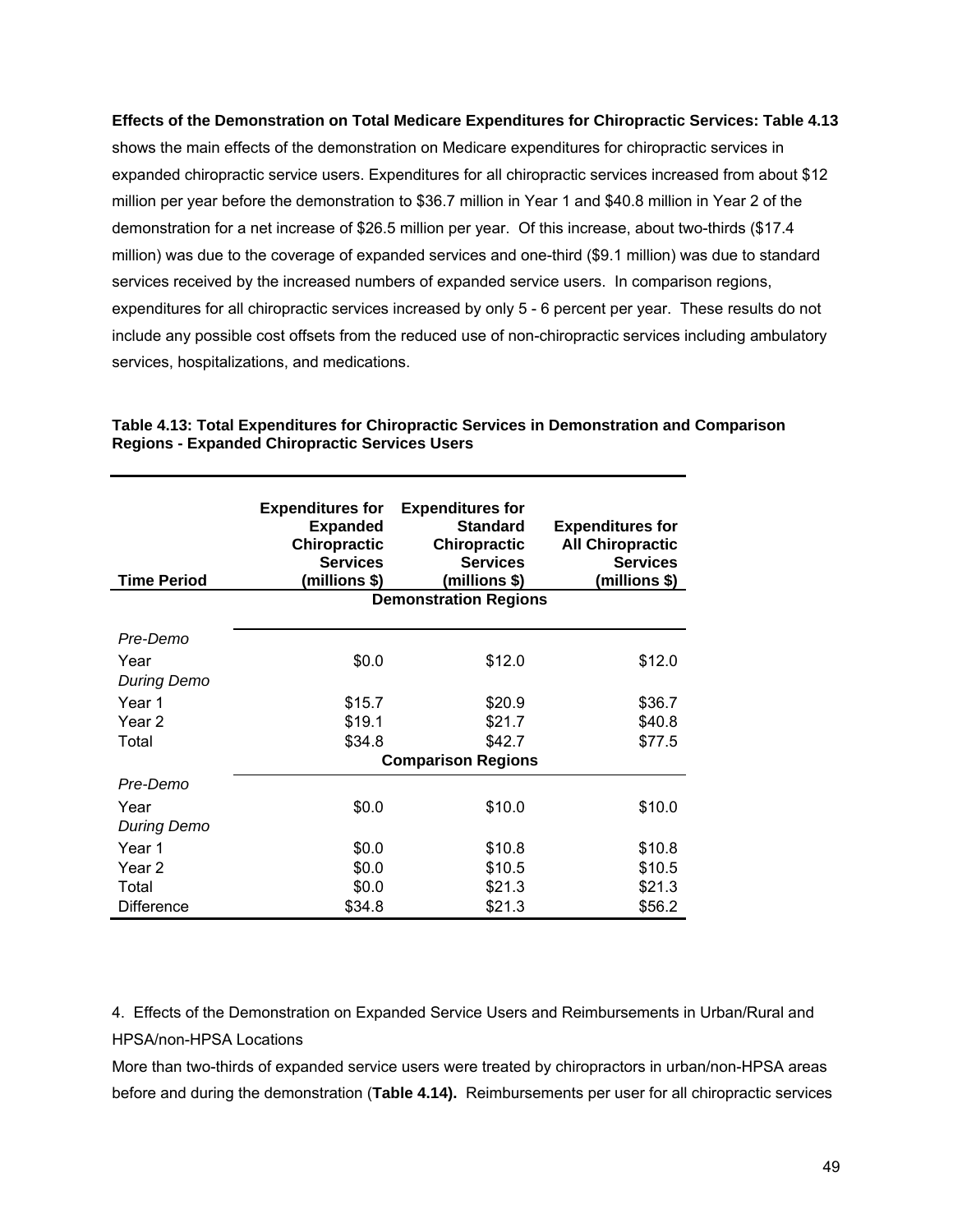before the demonstration and increases per user during it were highest in urban/non-HPSA areas, followed in descending order by rural/non-HPSA areas, rural/HPSA areas, and urban/HPSA areas. For example, reimbursements per expanded service user per six-month period, in the pre-demonstration period, ranged from \$199-\$229 in urban/non-HPSA areas, but were only \$142-\$159 in rural HPSA areas. Corresponding figures during the demonstration were \$421-\$459 and \$211-\$275, respectively. The greatest impacts of the demonstration, therefore, were in urban non-HPSA areas rather than in rural or HPSA areas.

| Time Period           |                              | # of Expanded<br><b>Chiropractic Service Users</b> |                              |                      |                              | Reimbursements (\$) for<br><b>All Services per User</b> |                              |                      |  |
|-----------------------|------------------------------|----------------------------------------------------|------------------------------|----------------------|------------------------------|---------------------------------------------------------|------------------------------|----------------------|--|
|                       | Urban<br>Non-<br><b>HPSA</b> | Urban<br><b>HPSA</b>                               | Rural<br>Non-<br><b>HPSA</b> | Rural<br><b>HPSA</b> | Urban<br>Non-<br><b>HPSA</b> | Urban<br><b>HPSA</b>                                    | Rural<br>Non-<br><b>HPSA</b> | Rural<br><b>HPSA</b> |  |
| Pre-Demo              |                              |                                                    |                              |                      |                              |                                                         |                              |                      |  |
| Summer '04            | 20,831                       | 168                                                | 7,108                        | 1,197                | \$229                        | \$165                                                   | \$211                        | \$159                |  |
| <b>Winter '04-'05</b> | 20,632                       | 181                                                | 6,581                        | 1,183                | \$199                        | \$155                                                   | \$179                        | \$142                |  |
| <b>During Demo</b>    |                              |                                                    |                              |                      |                              |                                                         |                              |                      |  |
| Summer '05            | 32,658                       | 356                                                | 12,142                       | 2,046                | \$421                        | \$192                                                   | \$314                        | \$245                |  |
| <b>Winter '05-'06</b> | 33,232                       | 334                                                | 11,947                       | 1,724                | \$440                        | \$175                                                   | \$285                        | \$242                |  |
| Summer '06            | 36,164                       | 369                                                | 12,653                       | 1,849                | \$459                        | \$180                                                   | \$321                        | \$275                |  |
| <b>Winter '06-'07</b> | 34,936                       | 320                                                | 12,278                       | 2,880                | \$440                        | \$195                                                   | \$229                        | \$211                |  |

**Table 4.14: Effects of the Demonstration on the Numbers of Expanded Chiropractic Service Users and Reimbursements Per User in Urban or Rural and HPSA or non-HPSA Locations\*** 

\*Reimbursements are per user for the indicated 6 month period.

### 5. Effects of the Demonstration on Reimbursements in Different Diagnostic Groups

The demonstration expanded Medicare coverage for chiropractic services from only manipulation of the spine to also include the treatment of clinical problems affecting the arms and legs (extremities) and the neurological system. Hence, diagnoses recorded by chiropractors in Medicare claims became more varied and complex. Important objectives of this evaluation are to examine the demonstration's effects on the diagnostic mix of patients treated and on services provided to each diagnostic group. **Table 4.15**  provides difference-in-difference results for users of expanded chiropractic service for the three largest diagnostic subgroups (spine only, spine plus extremities, and extremities only). Analyses were calculated as the demonstration was ongoing and cover only the 12 months before the demonstration and first 30 months during it. Together, these diagnostic groups include about 94 percent of expanded service users in both demonstration and comparison areas. However, there was some shifting in diagnostic mix during the demonstration. In the spinal-only subgroup, the proportion of expanded service users decreased by 6.4 percent to 9.8 percent in different 6-month periods compared in demonstration areas with comparison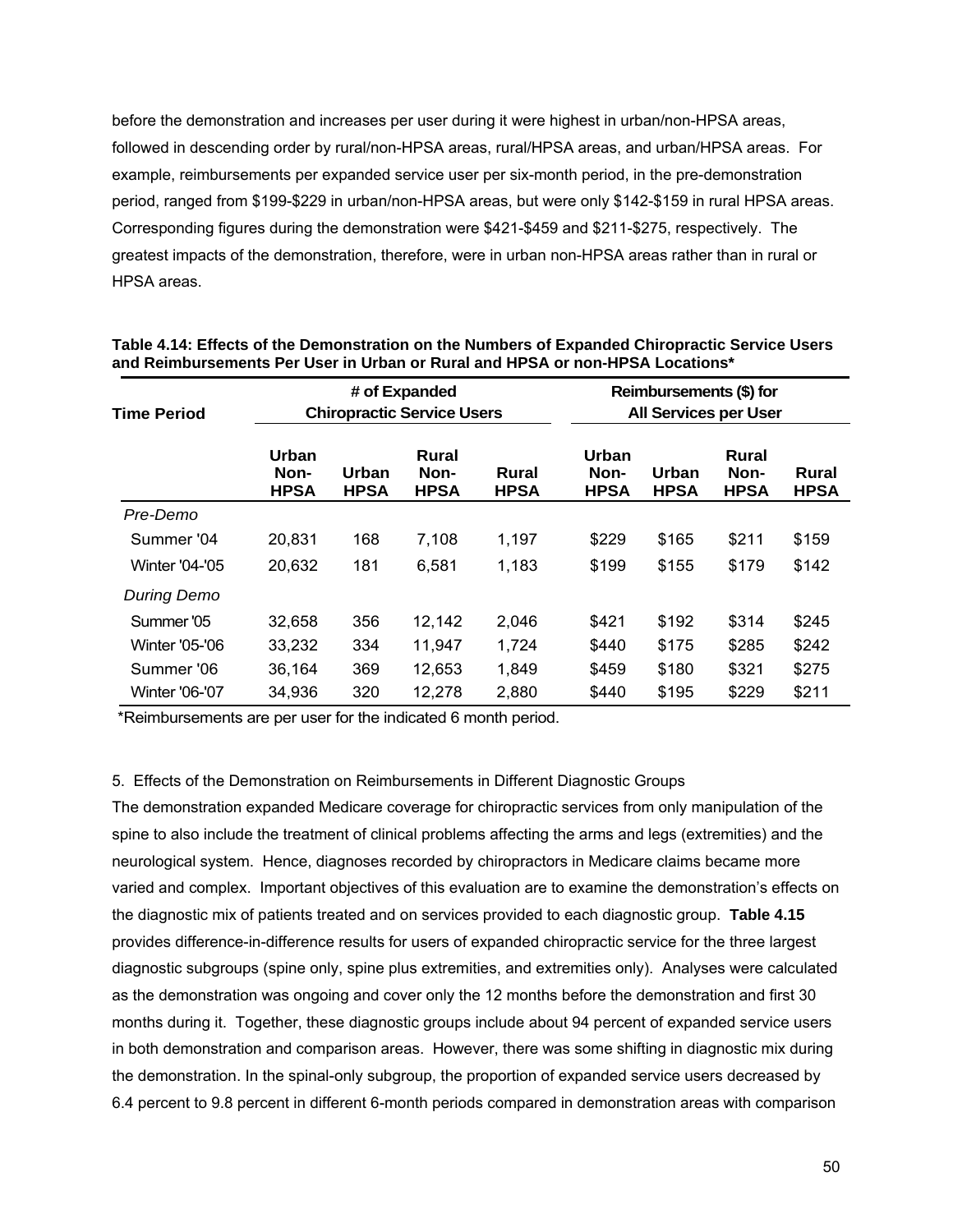areas. Offsetting this were increases in the spine plus extremity group and the extremities only group. Visits per user for any NMS service increased more in demonstration areas - modestly in the spinal only group (by 0.27 -0.61 visits per six-month period) and spinal plus extremity groups (by 0.27 - 0.89 visits) and more in the extremities only group (by 1.62 - 2.10 visits). Reimbursements per user per six-month period for all NMS services showed the same pattern with modest increases in the spinal-only group (range of \$119 to \$165 per user) and spinal plus extremity groups (range of \$143 to \$227 per user) and larger increases in the extremity only group (range of \$239 to \$382 per user). All results were statistically significant except for increases during the ramp-up of the demonstration for the number of expanded service users in the extremities-only group.

## **Table 4.15: Effects of the Demonstration on Reimbursements for NMS-related Services by Diagnostic Group**

|                                   | Diff-in-Diff<br>$%$ of<br><b>Expanded</b><br><b>Service</b> |          | Diff-in-<br><b>Diff</b><br><b>Number</b> |          | Diff-in-Diff<br>\$ for Any<br><b>NMS</b><br><b>Related</b> |          |
|-----------------------------------|-------------------------------------------------------------|----------|------------------------------------------|----------|------------------------------------------------------------|----------|
| <b>Time Period</b>                | <b>Users</b>                                                | p-value  | of Visits                                | p-value  | <b>Services</b>                                            | p-value  |
| Summer '05 vs. Summer '04         | $-7.1$                                                      | < 0.0001 | 0.31                                     | < 0.0001 | \$119                                                      | < 0.0001 |
| Winter '05-'06 vs. Winter '04-'05 | $-6.4$                                                      | < 0.0001 | 0.61                                     | < 0.0001 | \$165                                                      | < 0.0001 |
| Summer '06 vs. Summer '04         | $-9.8$                                                      | < 0.0001 | 0.27                                     | < 0.0001 | \$148                                                      | < 0.0001 |

#### **A. Expanded Chiropractic Service Users with Spinal-only Diagnosis\***

\*Payments and visits are per user for the indicated 6-month period.

Analysis for this table is based on a 30-month time period; the 12 months before the demonstration and the first 18 months during it.

### **B. Expanded Chiropractic Service Users with Spinal and Extremities Diagnoses\***

| <b>Time Period</b>                                                 | Diff-in-Diff<br>$%$ of<br><b>Expanded</b><br><b>Service</b><br>Users | p-value              | Diff-in-<br><b>Diff</b><br><b>Number</b><br>of Visits | p-value              | Diff-in-Diff<br>\$ for Any<br><b>NMS</b><br><b>Related</b><br><b>Services</b> | p-value              |
|--------------------------------------------------------------------|----------------------------------------------------------------------|----------------------|-------------------------------------------------------|----------------------|-------------------------------------------------------------------------------|----------------------|
| Summer '05 vs. Summer '04<br>Winter '05-'06 vs. Winter '04-<br>'05 | 4.4<br>4.5                                                           | < 0.0001<br>< 0.0001 | 0.27<br>0.89                                          | < 0.0001<br>< 0.0001 | \$143<br>\$200                                                                | < 0.0001<br>< 0.0001 |
| Summer '06 vs. Summer '04                                          | 5.2                                                                  | < 0.0001             | 0.83                                                  | < 0.0001             | \$227                                                                         | < 0.0001             |

\*Payments and visits are per user for the indicated 6-month period.

Analysis for this table is based on a 30-month time period; the 12 months before the demonstration and the first 18 months during it.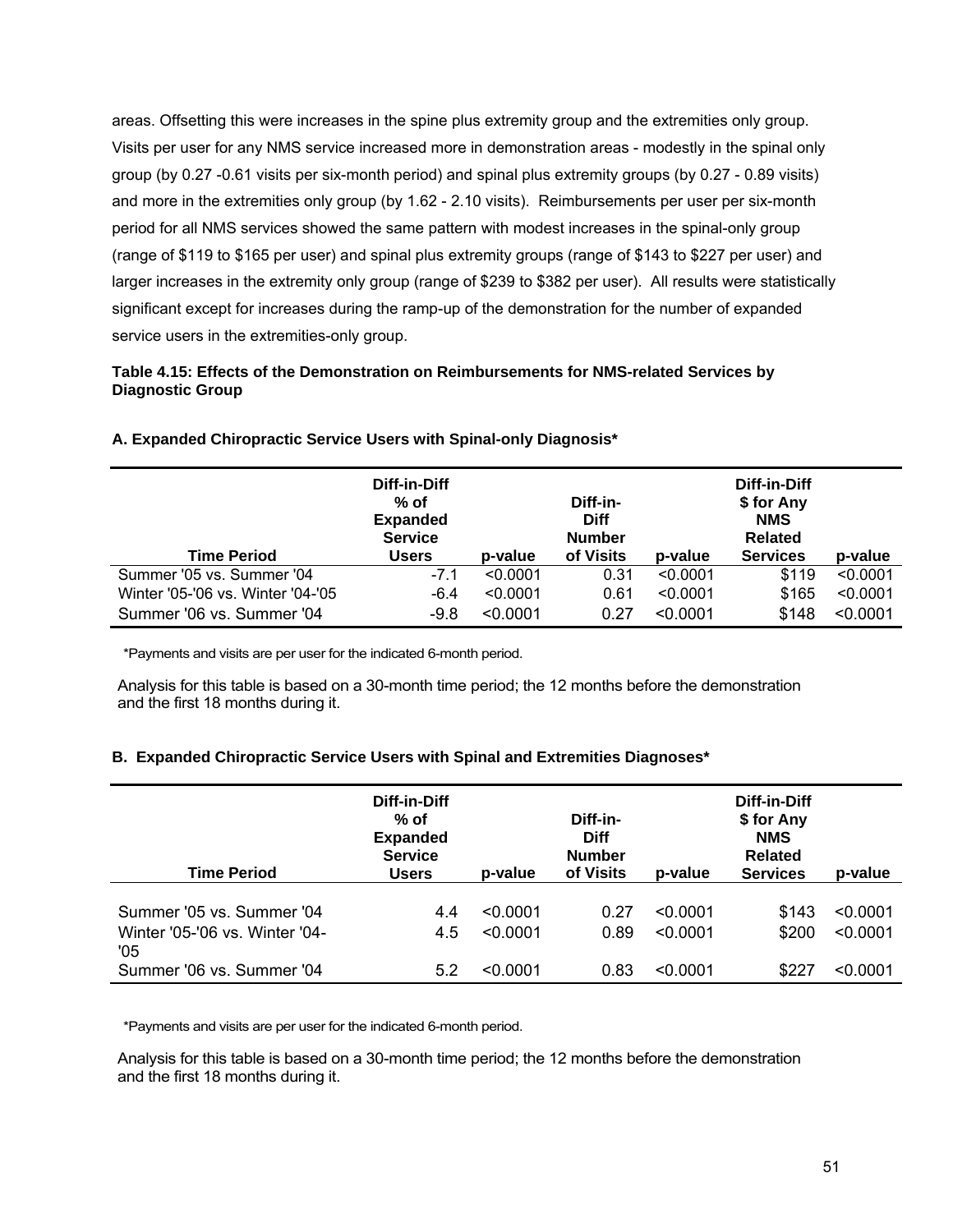## **C. Expanded Chiropractic Service Users with Extremities-only Diagnosis\***

|                                   | Diff-in-Diff<br>$%$ of<br><b>Expanded</b><br><b>Service</b> |          | Diff-in-<br><b>Diff</b><br><b>Number</b> |          | Diff-in-Diff<br>\$ for Any<br><b>NMS</b><br><b>Related</b> |          |
|-----------------------------------|-------------------------------------------------------------|----------|------------------------------------------|----------|------------------------------------------------------------|----------|
| <b>Time Period</b>                | <b>Users</b>                                                | p-value  | of Visits                                | p-value  | <b>Services</b>                                            | p-value  |
| Summer '05 vs. Summer '04         | 1.8                                                         | 0.14     | 1.62                                     | < 0.0001 | \$239                                                      | < 0.0001 |
| Winter '05-'06 vs. Winter '04-'05 | 0.6                                                         | < 0.0001 | 1.9                                      | < 0.0001 | \$323                                                      | < 0.0001 |
| Summer '06 vs. Summer '04         | 2.6                                                         | < 0.0001 | 2.1                                      | < 0.0001 | \$382                                                      | < 0.0001 |

\*Payments and visits are per user for the indicated 6-month period.

Analysis for this table is based on a 30-month time period; the 12 months before the demonstration and the first 18 months during it.

6. Denial Rates of Claims during the Demonstration

l

Examination of claims denial rates and their trends over the course of the demonstration provide important perspectives. The issue of denial rates is made complex by two factors. First, the demonstration required that chiropractors submit two claims for each service – one for standard services (i.e. spinal manipulation) and the other for expanded services covered under the demonstration using the demonstration's code number '45' and appropriate claims modifiers. Otherwise, claims for expanded services were denied. Second, as described previously under **Methods** and in **Table 4.3**, claims for expanded services were frequent in both demonstration and comparison regions before the demonstration began even though they were denied. In analyzing claims denials, therefore, it is very important to distinguish between bills submitted to obtain Medicare reimbursement and those submitted for other reasons.

In this report, denial rates were calculated in two ways: (1) using all claims submitted for expanded services during the period of the demonstration and (2) using only claims for expanded services containing the demonstration's '45' code. When chiropractors included '45' on expanded service claims, they clearly wanted to participate in the demonstration, and denial rates indicated how frequently other factors prevented them from being reimbursed. **Table 4.16** provides overall denial rates, overall and by demonstration area (state) for all expanded service claims; while **Table 4.17** is limited to claims with a '45' code. Overall, expanded service claims can be grouped into four categories: (1) paid claims with the '45'; (2) paid claims without the '45'; (3) denied claims with '45<sup>'[6](#page-74-0)</sup> and (4) denied claims without '45'. The denominators for the 'all claims' ratios are the totals for all expanded services, while the denominators for the '45' code ratios are the totals on '45' claims. Expanded service claims paid without containing the '45'

<span id="page-74-0"></span> $6$  Such claims could be denied for other reasons such as not medically necessary or not active treatment.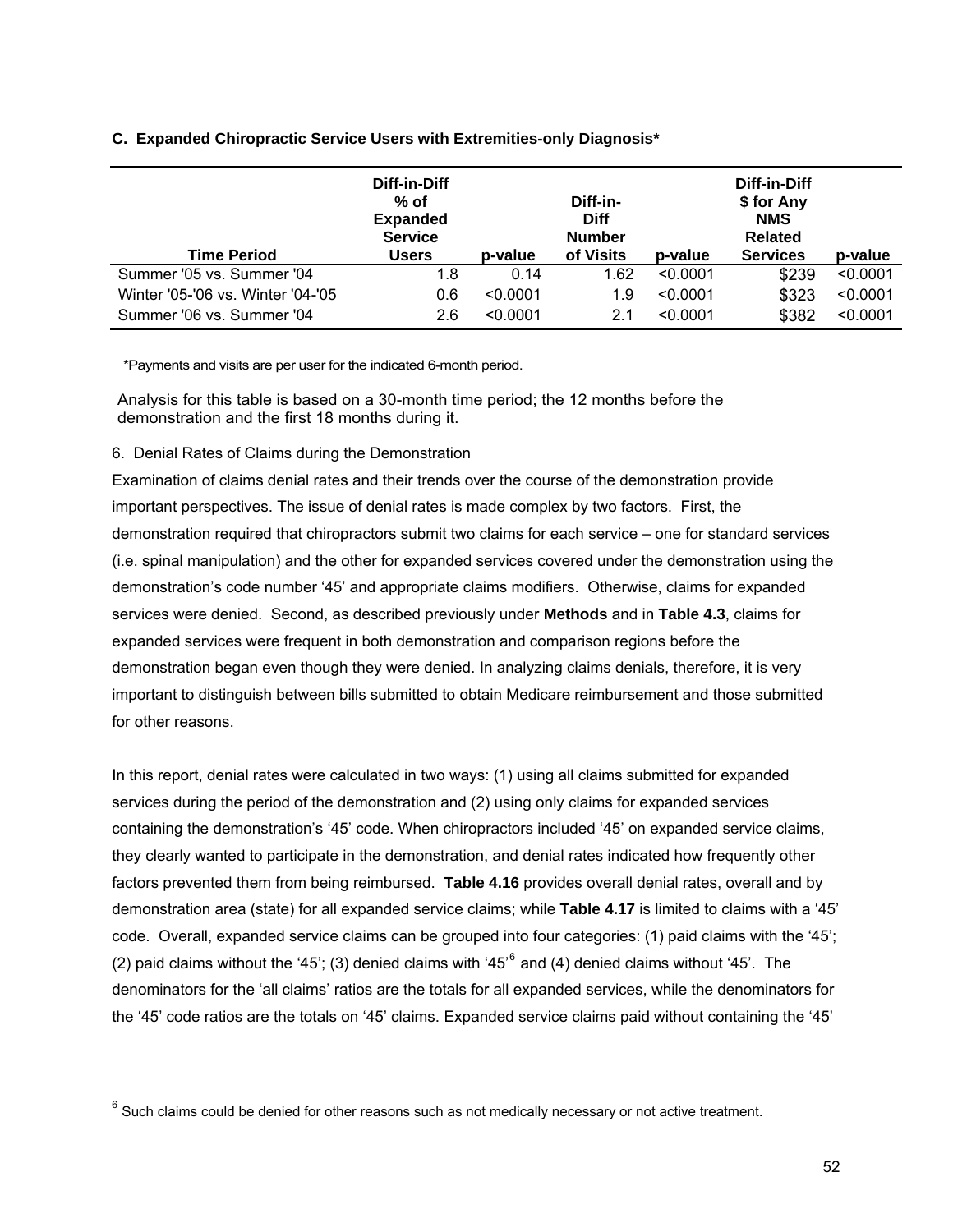indicator conflict with Medicare's regulations and requirements of the demonstration. This category was very small in demonstration areas during the demonstration and contained only 1,200 (0.17 percent) of the more than 580,000 expanded service claims. Because of this, all paid expanded service claims have been collapsed into one category for rate calculation purposes.

Denial rates for expanded service claims varied from state-to-state and also varied from the beginning to the end of the demonstration **(Table 4.16).** Prior to the demonstration, they were 100%. During the demonstration, Maine had the lowest denial rates early in the demonstration (35 percent) and also at its end (25 percent). Denial rates in other states ranged from 41 to 46 percent initially but decreased substantially as the demonstration progressed to 27 to 32 percent. Using expanded service claims with a code '45' **(Table 4.17),** denial rates ranged from 19 to 24 percent in all states except New Mexico in which it was 36 percent. Rates fell substantially in all states during the demonstration.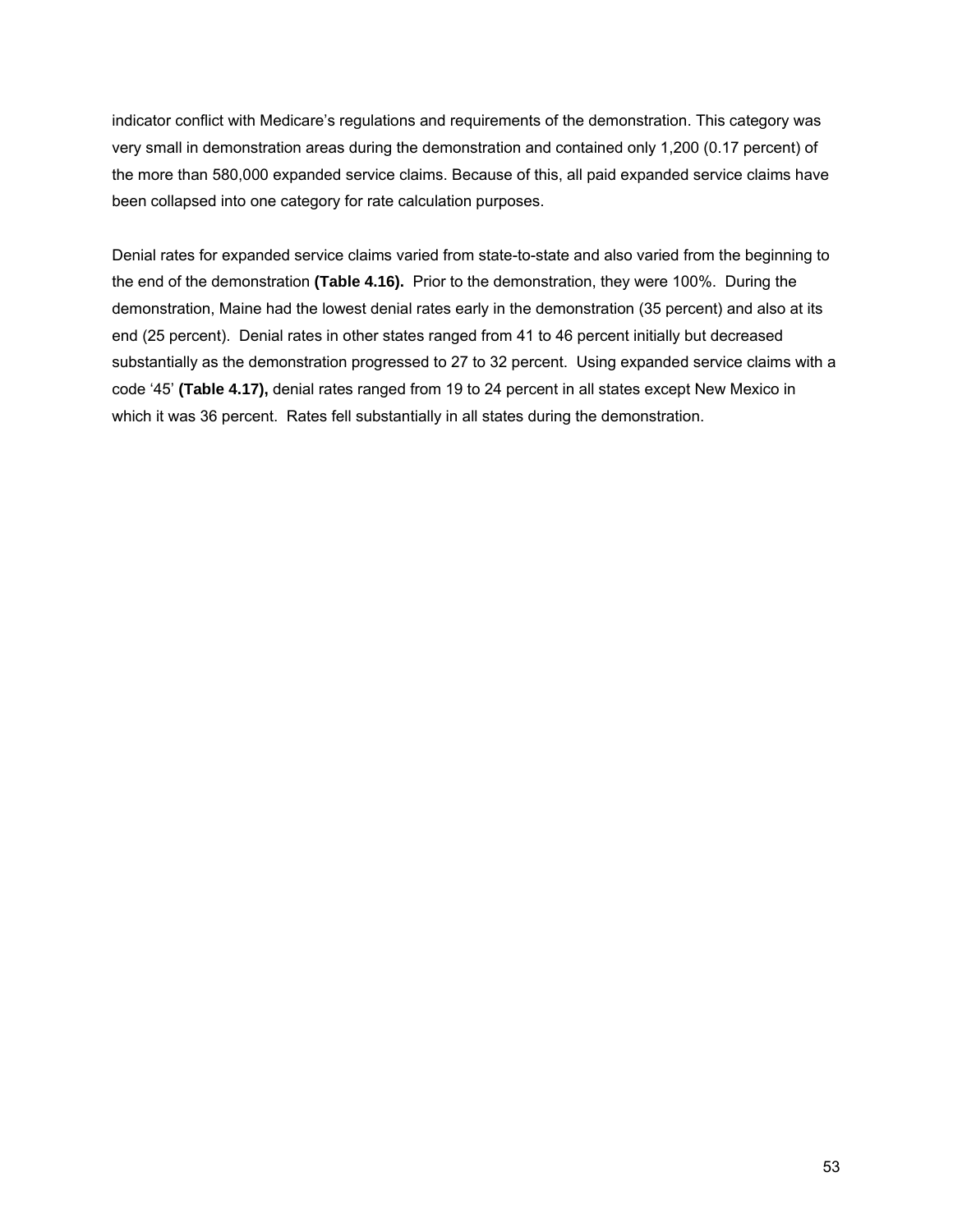|                    | <b>Percent of Claims Denied</b> |              |          |                 |      |                             |  |  |
|--------------------|---------------------------------|--------------|----------|-----------------|------|-----------------------------|--|--|
| <b>Time Period</b> | All<br>Demo<br><b>Areas</b>     | <b>Maine</b> | Virginia | <b>Illinois</b> | lowa | <b>New</b><br><b>Mexico</b> |  |  |
| Pre-Demo           |                                 |              |          |                 |      |                             |  |  |
| Summer '04         | 100                             | 100          | 100      | 100             | 100  | 100                         |  |  |
| Winter '04-'05     | 100                             | 100          | 100      | 100             | 100  | 100                         |  |  |
| <b>During Demo</b> |                                 |              |          |                 |      |                             |  |  |
| Summer '05         | 41.7                            | 34.8         | 40.7     | 42.1            | 46.0 | 45.4                        |  |  |
| Winter '05-'06     | 28.8                            | 24.1         | 28.9     | 29.2            | 29.8 | 30.0                        |  |  |
| Summer '06         | 31.0                            | 25.4         | 31.9     | 32.0            | 27.0 | 27.2                        |  |  |

**Table 4.16: Denial Rates for All Expanded Service Claims in Demonstration Areas\*** 

\*All claims for expanded coverage services were denied in the pre-demonstration period.

Analysis for this table is based on a 30-month time period; the 12 months before the demonstration and the first 18 months during it.

|                       | <b>Percent of Claims Denied</b> |              |          |                 |             |                             |  |  |
|-----------------------|---------------------------------|--------------|----------|-----------------|-------------|-----------------------------|--|--|
| <b>Time Period</b>    | All<br>Demo<br>Areas            | <b>Maine</b> | Virginia | <b>Illinois</b> | <b>lowa</b> | <b>New</b><br><b>Mexico</b> |  |  |
| Pre-Demo              |                                 |              |          |                 |             |                             |  |  |
| Summer '04            | 100                             | 100          | 100      | 100             | 100         | 100                         |  |  |
| <b>Winter '04-'05</b> | 100                             | 100          | 100      | 100             | 100         | 100                         |  |  |
| <b>During Demo</b>    |                                 |              |          |                 |             |                             |  |  |
| Summer '05            | 23.9                            | 20.0         | 23.6     | 23.3            | 19.0        | 35.9                        |  |  |
| Winter '05-'06        | 14.9                            | 9.3          | 13.6     | 15.0            | 11.8        | 21.4                        |  |  |
| Summer '06            | 17.8                            | 10.5         | 16.1     | 18.7            | 9.7         | 18.9                        |  |  |

## **Table 4.17: Claims Denial Rates for Expanded Services with the Demonstration Code "45" in Demonstration Areas** \*

\*All claims for expanded coverage services were denied in the pre-demonstration period.

Analysis for this table is based on a 30-month time period; the 12 months before the demonstration and the first 18 months during it.

The distinction between denial rates using expanded service claims with code '45' and those for all expanded services is an important one. Based on all submitted chiropractic claims, denial rates for expanded services started high (averaging 41.6 percent across all demonstration areas) and declined over time (averaging 31 percent for the last six months of the demonstration). This decline probably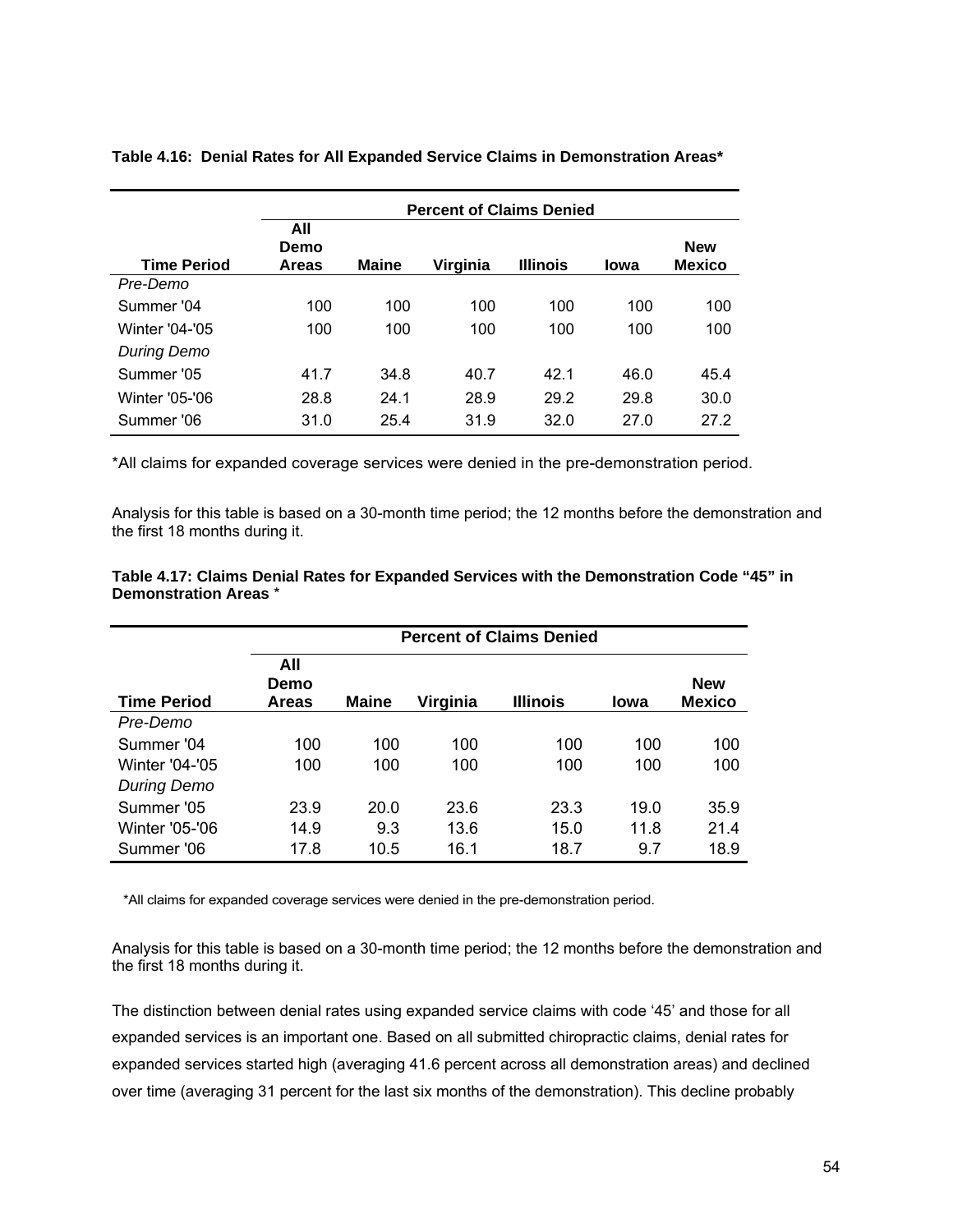reflected the chiropractors' learning curve and increasing adherence to the demonstration's reimbursement procedures. Overall denial rates for the demonstration areas based on expanded service claims with '45' codes started at 23.9 percent and declined over time to 14.9 or 17.8 percent in different six-month periods. Clearly, the absence of the code '45' on the claim was a major reason submitted expanded services were not reimbursed.

## **D. Summary and Discussion**

**Goals of the Analysis:** This analysis examined the effects of the demonstration on the utilization of chiropractic services and on Medicare reimbursements in beneficiaries with one or more NMS diagnoses involving the spine, extremities, or neurological system. Its primary focus was on patterns of use and reimbursements for expanded chiropractic services. Attention was also given, however, to examining effects on standard chiropractic and Medicare Part B non-chiropractic services overall and in diagnostic subgroups and in particular geographic areas identified by their urban or rural and HPSA or non-HPSA designations. Finally, patterns of claims' denial rates were examined.

**Design Features:** The demonstration included four geographic areas: the whole states of Maine and New Mexico, and selected counties in Illinois, Iowa, and Virginia. Each demonstration county was matched to two comparison counties on key utilization variables and on the Medicare Part B carrier. The evaluation included all beneficiaries in demonstration and comparison areas who had an NMS-related diagnosis appearing on a Medicare Part B claim during a given six-month period. In selecting the sample, all claims for fee-for-service beneficiaries during the year before the demonstration (April 1, 2004 through March 31, 2005) and the demonstration period (April 1, 2005 through March 31, 2007) were examined. In the analysis, "user" was defined as a beneficiary who had at least one visit during a 6 month period for the particular type of service being examined: standard chiropractic, expanded chiropractic, or other (non-chiropractic) NMS service; a "visit" was defined as any claim for a service on a given day for a principal NMS diagnosis; and "reimbursement" was the sum of paid claims. Difference-indifference analysis was applied to determine the effects of the demonstration adjusting for patterns of care in comparison counties and pre-demonstration time periods for the same 6-month period in summer or winter.

**Main Results:** About 10 percent of beneficiaries with NMS diagnoses used chiropractic services. The most important impacts of the demonstration were to increase users of expanded services by 69 percent **(Table 4.5)** and to increase visits for expanded services by an average of 60 percent over the course of the demonstration **(Table 4.6).** Medicare reimbursements per user for expanded chiropractic services increased by an average of \$180 per six-month period **(Table 4.10),** and Medicare expenditures for all expanded chiropractic services increased by \$34.8 million in demonstration counties **(Table 4.13)**. No cost offsets were found in reimbursements for other (non-chiropractic) NMS-related ambulatory services.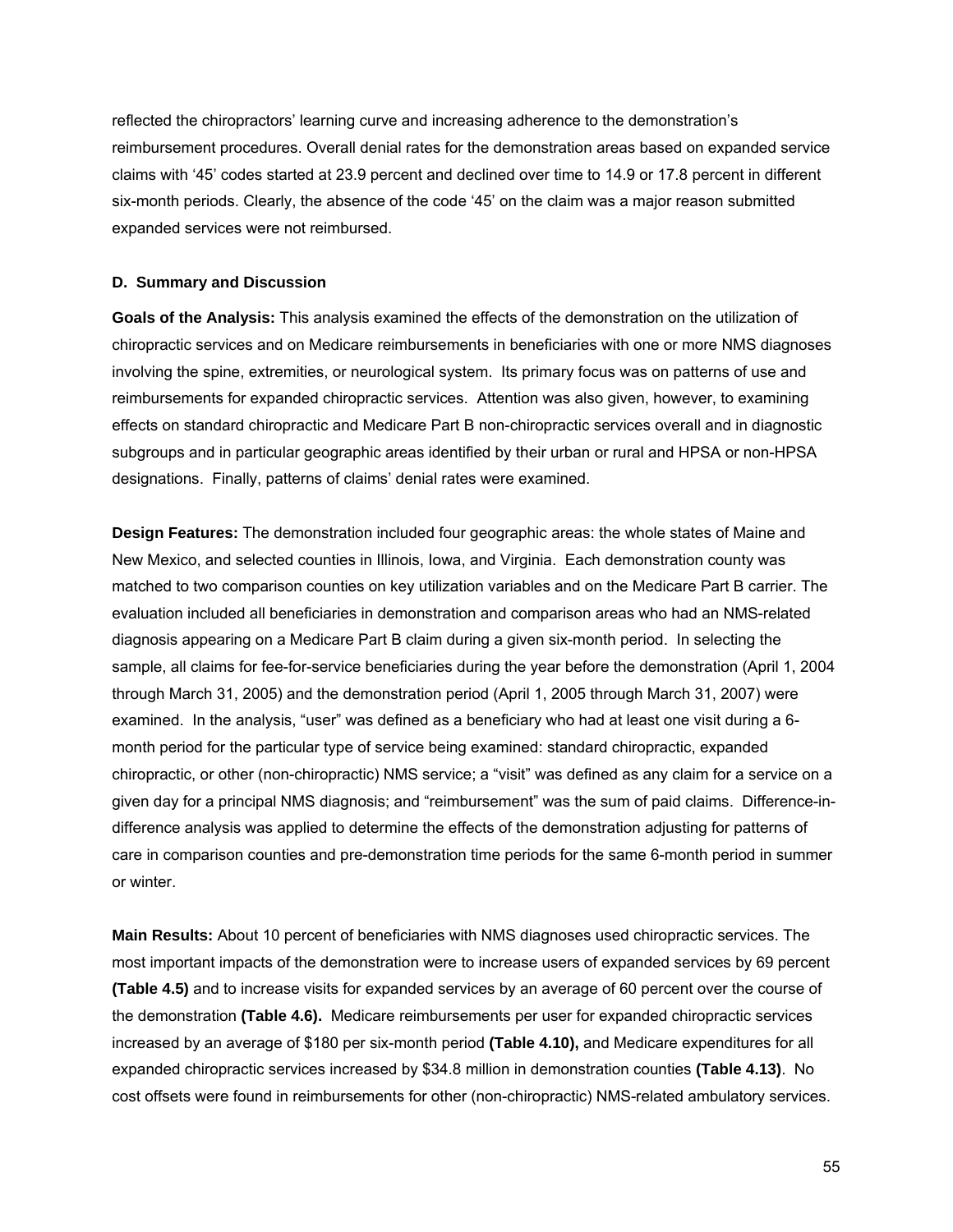Possible offsets in the use and costs of hospitalizations or other Part A services are examined in Chapter V of this report.

Reimbursements per expanded chiropractic service user for all NMS-related services more than doubled in urban/non-HPSA areas followed in descending order by rural/non-HPSA, rural/HPSA, and urban/HPSA areas.

**Effects in Diagnostic Subgroups:** The demonstration extended coverage to a broad range of NMS diagnoses. The most important changes in diagnostic mix were increases of users with diagnoses affecting both the spine and extremities and corresponding decreases in the "spinal only" group. Reimbursements per user varied more than two-fold among diagnostic groups and were highest in the extremity only and neurological groups.

**Claims Denial Rates:** Claims denial rates differed considerably by whether they were based on all expanded service claims or only claims having a demonstration code '45' on them. Overall, denial rates fell from 42 percent to 31 percent over the course of the demonstration; while denial rates based on code '45' claims fell from 24 to 18 percent. Patterns of denials varied considerably by state. The decrease in denial rates over time probably reflects learning curves by both chiropractors and Medicare carriers.

**Seasonality of Chiropractic Services:** Higher chiropractor visit rates and costs were found in the summer months (April-September). These findings may reflect increased physical activity and injuries during summer months or easier access to chiropractic services.

**Strengths of the Analysis:** The analysis provides a thorough assessment of the effects of the demonstration on the use and costs of Medicare-covered services. Strengths include the large number of beneficiaries available for study, a sound analytic comparison design, use of sophisticated matching techniques to select comparison counties, the inclusion of pre-demonstration claims to examine and adjust for differences between demonstration and comparison areas, and the use of a rigorous statistical approach of difference-in-differences analysis to adjust for residual differences in baseline periods, changes over time, and seasonal variations in the use of chiropractic services.

**Limitations of the Analysis:** One limitation is that the analysis relies solely on Medicare claims data to calculate effects of expanded coverage of chiropractic services during the demonstration. Utilization of expanded chiropractic services will be underestimated to the extent that claims are denied by Medicare, that they are covered by other insurers, or are paid by the patient out-of-pocket. The main focus of the evaluation on Medicare payments for expanded chiropractic coverage will not be affected, however. A second limitation is that analyses are based on only two years of follow-up and, then, only on Part B claims. Potential cost offsets from avoided hospitalizations resulting from the increased use of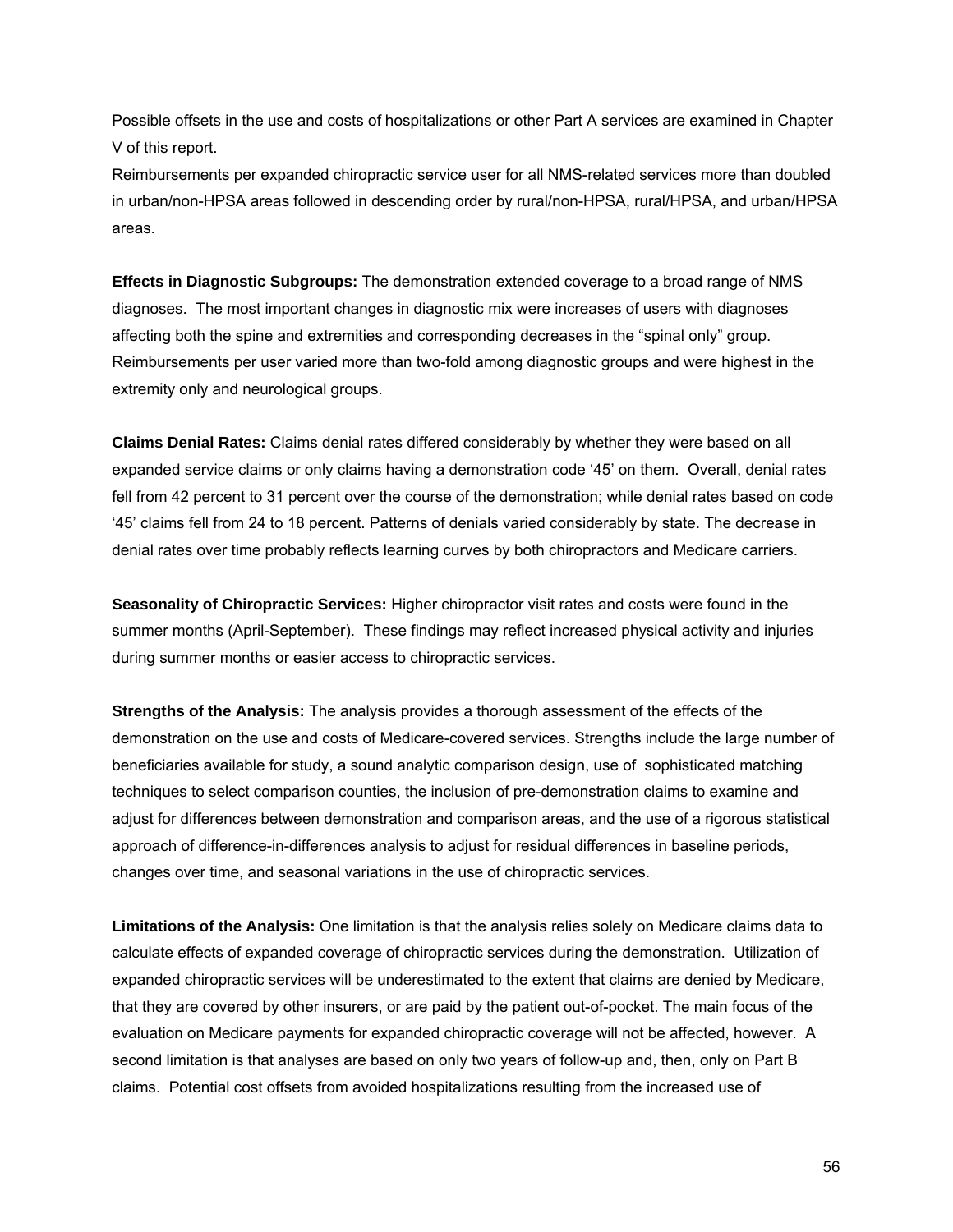chiropractic services may become evident only over longer periods of follow-up and then only by including Part A Medicare claims. A third limitation is that Part D data were not available to examine the impact of expanded chiropractic services on the use and costs of pain medications. Finally, 'code creep' may have affected the diagnostic subgroup analysis. This would occur, for example, if chiropractors responded to the demonstration by recording additional diagnoses for their patients that would not have been noted otherwise. Such 'code creep' could exaggerate the complexity of patients and lead to underestimation of Part B costs in diagnostic subgroup analyses and overestimation of cost savings in case-mix adjusted multivariate analyses. An analysis of "code creep" would require detailed examination of changes in diagnostic codes over time, and was beyond the scope of the analysis.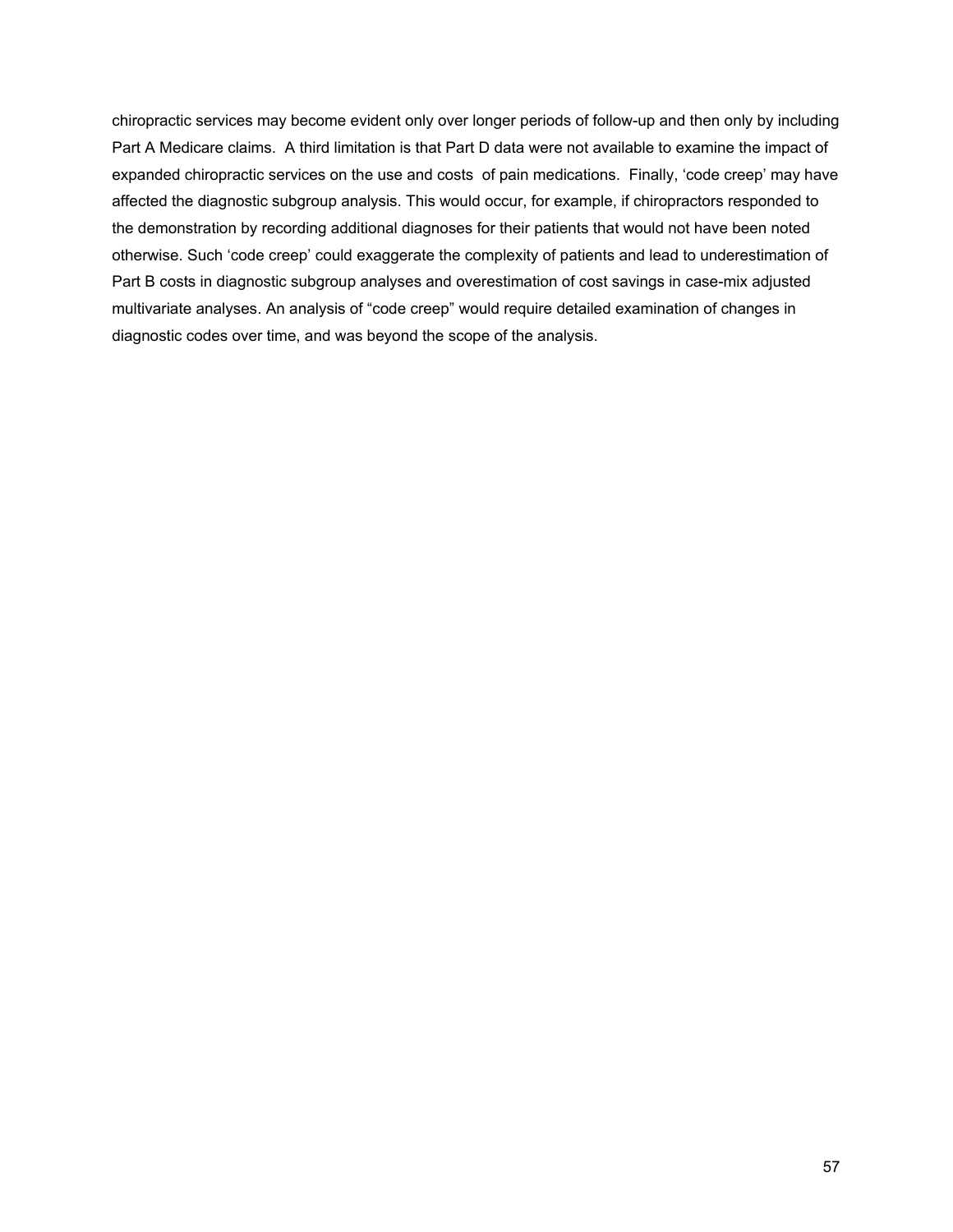### **V. ANALYSIS OF BUDGET NEUTRALITY OF THE DEMONSTRATION**

#### **A. Objectives**

This analysis examines the effects of expanded coverage for chiropractic services under the demonstration on Medicare payments for the treatment of neuromusculoskeletal (NMS) diagnoses. It compares payments in the demonstration areas to matched comparison areas during the year before the demonstration and the two years of the demonstration from April 1, 2005 through March 31, 2007. The focus is on two populations: (1) all beneficiaries with NMS diagnoses and (2) the subgroup of beneficiaries who received chiropractic services. Medicare payments of interest include both institutional and non-institutional services. The former includes hospitalizations and admissions to skilled nursing or rehabilitation facilities; while the latter includes both chiropractic services and ambulatory services by other types of providers. The analysis examines overall effects of the demonstration on Medicare payments and also examines effects in each demonstration area, rural and urban areas, health provider shortage areas (HPSA) and non-shortage areas and in different diagnostic subgroups of beneficiaries. Finally, demonstration findings are projected to effects on national Medicare payments if expanded coverage for chiropractic services were extended to all Medicare beneficiaries.

## **B. Background**

The demonstration of expanded coverage for chiropractic services was required by Section 651 of the Medicare Prescription Drug, Improvement, and Modernization Act of 2003 (MMA) (Public Law 108-173). This statute required the Secretary of Health and Human Services to ensure that aggregate payments made under the demonstration did not exceed the amount that would have been paid by Medicare in its absence. CMS subsequently indicated in the *Federal Register* (Volume 70, Number 18, January 28, 2005), that it would assess budget neutrality by determining the changes in Medicare payments based on a pre-post comparison and the rate of change for specific diagnoses that are treated by chiropractors and physicians in the demonstration sites and control sites. CMS specifically stated that it would not limit the analysis to chiropractor claims alone because it was concerned that expanded coverage for chiropractor services might also affect other Medicare costs. To assure budget neutrality, CMS is required to recoup from chiropractors any net increase in Medicare payments that are attributable to the demonstration.

#### **C. Methods**

**Overview:** This analysis of the budget neutrality includes fee-for-service beneficiaries who received Medicare-covered services for principal neuromusculoskeletal (NMS) diagnoses from providers in the demonstration areas during the two-year demonstration period. It calculates the impacts of the demonstration on residents who received care within the demonstration areas and, then, uses national data on in-migration for health care to estimate the effects of "border crossers" (individuals who lived outside the demonstration areas but came within it to receive treatment). The analytical model compares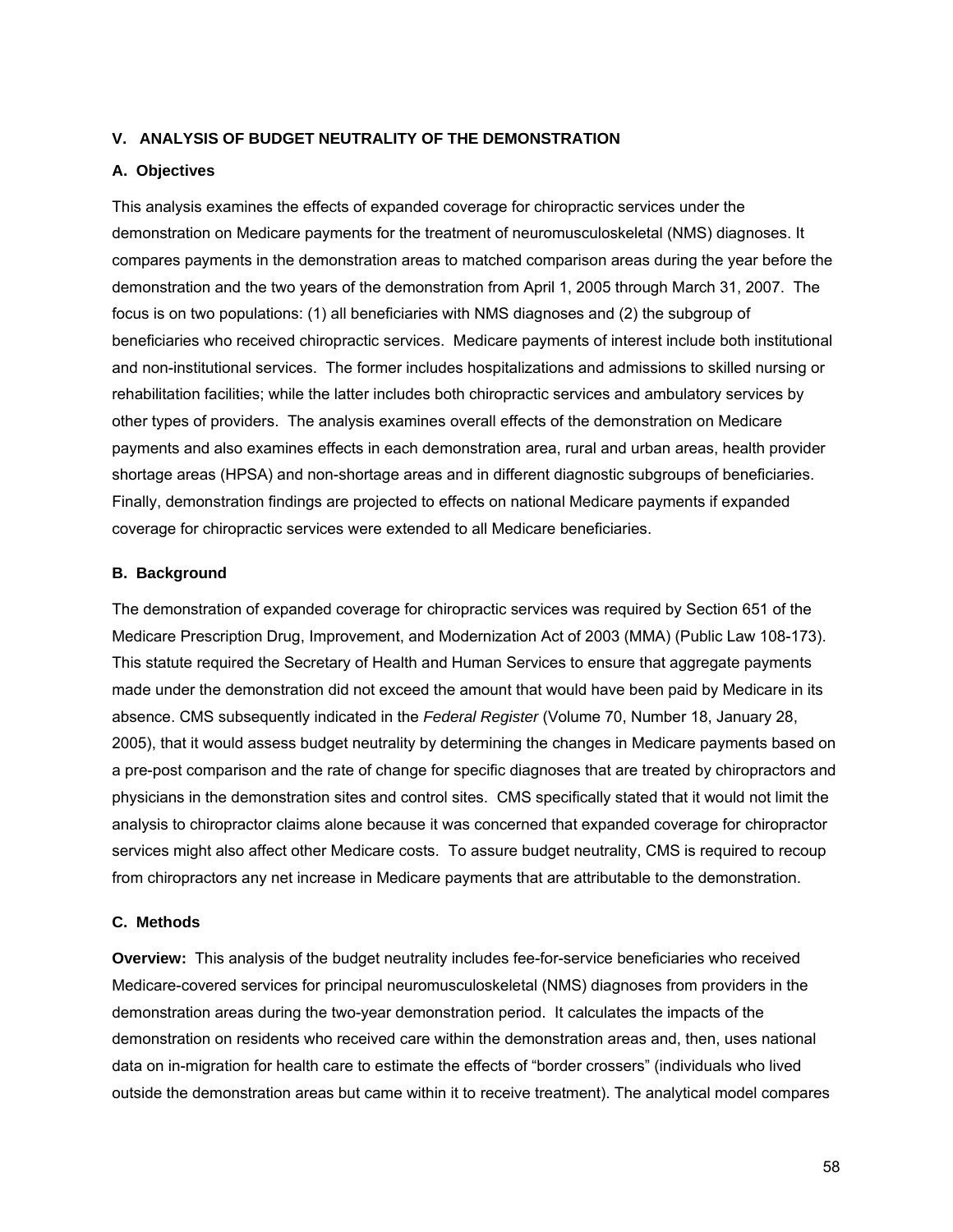payments in matched cohorts of beneficiaries who received services in demonstration areas to matched comparison areas. The total cost of the demonstration, therefore, is the product of differences in payments per user and the number of beneficiaries treated in the demonstration areas. Analyses were performed for two distinct populations: (1) all beneficiaries who received any type of service for a principal NMS diagnosis during the demonstration period, whether or not they received chiropractic services; and (2) the subgroup of beneficiaries who received chiropractic services for the treatment of their NMS diagnoses. The all NMS user analysis includes all beneficiaries with NMS diagnoses, and the chiropractic user analysis is limited to those who received chiropractic services. The former reflects an 'intent-to-treat' approach, while the latter is focused on beneficiaries who are most likely to be affected by expanded coverage under the demonstration. The latter approach is less vulnerable to external influences, but may be susceptible to selection effects. The NMS diagnostic codes covered under the demonstration appear in **Appendix B**.

**Time Period of the Analysis:** The analysis included the year preceding the demonstration (4/1/04 through 3/31/05) and the two years of the demonstration (4/1/05 through 3/31/07). To ensure that latesubmitted claims were included, final data requests were fulfilled at least 12 months after the demonstration ended, when datasets are typically at least 99% complete.

**Population Studied:** The study population includes all fee-for-service Medicare beneficiaries, aged 65 or above or under age 65 with a disability, who were residents of a demonstration area and had at least one Medicare claim from a provider within the demonstration area for a principal NMS diagnosis during the two-year demonstration period. The comparison sample includes similar beneficiaries from matched comparison counties. Beneficiaries who crossed state or county borders to receive NMS services are not included in the analysis directly, but are accounted for as described below.

**Border Crossers:** The analysis assumes that border-crossing is bidirectional and equal in magnitude between demonstration counties and bordering counties or states. This assumption is based on estimates for Medicare beneficiaries in a 2004 tabulation from CMS' Office of the Actuary that showed net outflows of beneficiaries for medical services in all demonstration states. Though immigration might be encouraged by the financial incentives provided by the demonstration in beneficiaries seeking chiropractic services, the impact of these incentives will be limited by the fact that most beneficiaries have Medicare supplemental insurance policies that are likely to cover expanded chiropractic services and that most were not aware of the demonstration. These factors mitigate any concerns that expanded chiropractic coverage will have differentially attracted beneficiaries into the demonstration areas for treatment. See **Appendix G** for additional discussion of border crossers.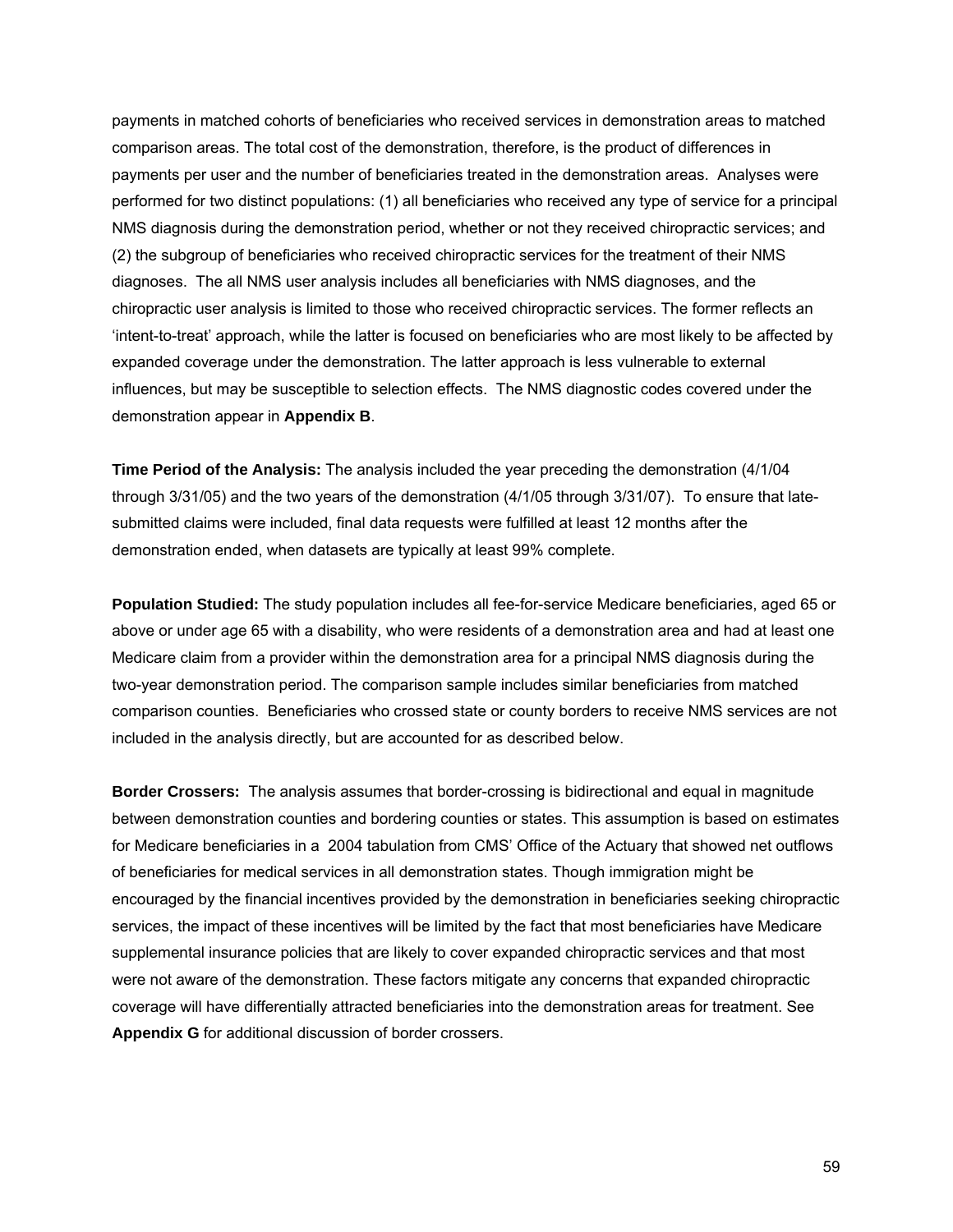**Analytic Approach:** Claims for NMS services were summarized for each beneficiary in each model year: the pre-demonstration year and the two years of the demonstration. First, descriptive analyses were performed to assess Medicare reimbursements for all beneficiaries with NMS diagnoses including those who received chiropractic services. In each year, a beneficiary was assigned a cost of \$0 if there were no claims. Following this descriptive analysis, regression analyses were performed to assess demonstration effects, in aggregate and adjusted for patient characteristics and regional differences.

As the first part of the descriptive analyses, the direct effect of the demonstration was calculated as the cost of expanded chiropractic services. This cost was simply the Medicare payments for expanded chiropractic services to chiropractors in demonstration areas during the demonstration period. Since there was no coverage for such services prior to the demonstration, Medicare payments for these services prior to or outside of demonstration areas were automatically zero.

The total impact of the demonstration was based on all Medicare payments, not just those for expanded chiropractic services. Payments were classified by type of service into institutional services (mainly Part A and including hospital inpatient, skilled nursing facility (SNF) and home health agency files) or noninstitutional (mainly Part B and including outpatient, physician, and durable medical equipment files). Analyses examined payments by file type, NMS diagnosis category (spine only, spine and extremities, extremities only, and with neurological co-morbidity), state, urban/rural status, and HPSA/non-HPSA status.<sup>[7](#page-82-0)</sup> The last two analyses were based on urban/rural and HPSA variables assigned at the county level.

Hierarchical linear modeling (HLM) was performed to derive estimates of demonstration effects. This technique is used in situations where one effect is nested inside another. In this study, beneficiaries were nested within groups of counties. The HLM technique takes account of this structure and the resulting correlation among units within the same group (i.e. beneficiaries within the same group of counties). These analyses used key independent variables including age (<65, 65-74, 75-84, 85 or greater), gender, race, urban or rural area, HPSA or non-HPSA area, and adjusted for the clustering of outcomes within the triplet composed of each demonstration county and its two matched comparison counties. Time periods were the year before the demonstration, the two demonstration years, and the interaction between demonstration status and time period. Regressions were performed on total reimbursements and also on subtotals for institutional and non-institutional services.

-

<span id="page-82-0"></span><sup>&</sup>lt;sup>7</sup> Health Professions Shortage Areas (HPSAs) are determined by the Health Services Resource Administration (HRSA) Bureau of Health Professions (http://bhpr.hrsa.gov/shortage/).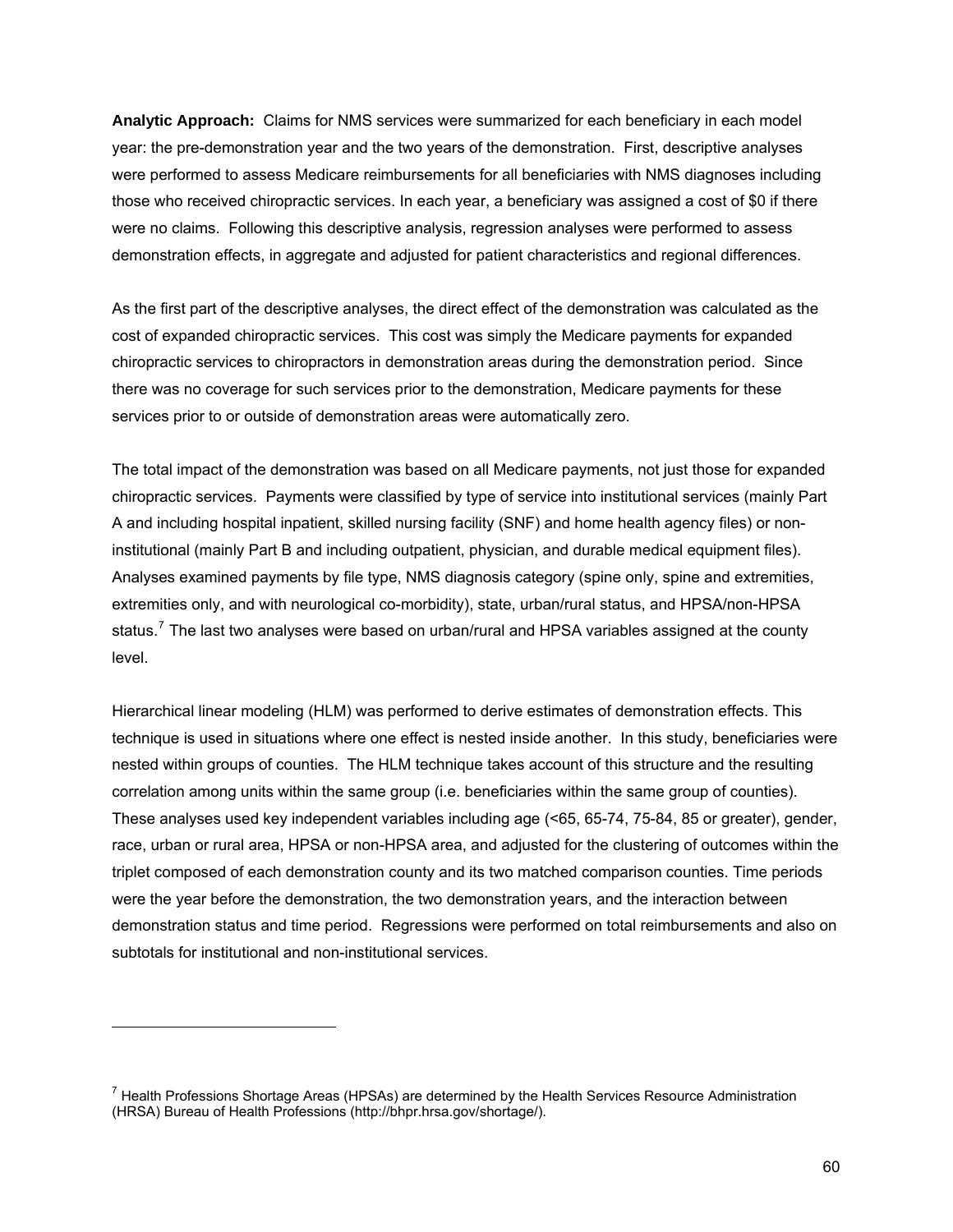**Regression Models:** Annual institutional, non-institutional, and total Medicare reimbursements for each beneficiary with an NMS diagnosis were calculated for each year studied. Then, pre-post demonstration effects were estimated using HLM with beneficiaries nested within triplets of counties (demonstration county and two comparison counties) and three years of data (pre-demonstration year and two demonstration years). The model included individual and county level covariates and time variables (t = post 1 and post 2, with the pre-demonstration time period as the reference category) to adjust for yearly trends. In the models, coefficients for the time variables capture general increases in Medicare reimbursements beyond the demonstration, and interactions between the demonstration indicator and time variables reflect the demonstration effect per beneficiary during each post-year.

The dependent variables in the analytical model are annual Medicare payments during the pre-demo year  $(y<sub>ore</sub>)$  and the two-year demonstration period  $(y<sub>1</sub>$  and  $y<sub>2</sub>)$  for claims with a principal NMS diagnosis for beneficiaries who resided in a demonstration or comparison area. The main outcomes are total Medicare payments for NMS services. To achieve a more complete understanding of cost differences, subtotals were calculated separately for institutional and non-institutional services.

The general form of the model is:

$$
y_{i,t} = a_0 + b_1 w_1 + \ldots + b_m w_m + c_1 x_1 + \ldots + c_n x_n + d_1 t_1 + d_2 t_2 + g_1 \cdot x_1 \cdot t_1 + g_2 \cdot x_1 \cdot t_2 + e_{i,t},
$$

where i denotes the Medicare beneficiary, the w<sub>i</sub>'s are beneficiary characteristics; x<sub>i</sub>'s are characteristics of the county in which the beneficiary resides (including  $x_1$  which indicates participation in the demonstration); t<sub>i</sub> are the time period (year) indicators; and the model contains interactions between demonstration status (x<sub>1</sub>) with time period indicators (t<sub>1</sub> and t<sub>2</sub>). The e<sub>it</sub> term represents the individual random error for each beneficiary, i, in each time period t. The hierarchical nature of the model comes from use of the technique of generalized least squares (GLS) to generate unbiased parameter estimates. The letters a, b, c, d, and g denote fixed coefficients estimated by the model. The key coefficients in the model are the interaction terms,  $g_1$  and  $g_2$ . These coefficients provide estimates of the differential change in cost per demonstration NMS diagnosed Medicare beneficiary (or chiropractic user) in each year during the demonstration period, after controlling for other factors. The  $g_1$ and  $g_2$  coefficients then are the estimated "adjusted pre-post difference-in-difference effects of the demonstration" in years 1 and 2, respectively, in dollars per beneficiary per year, as described in the *Federal Register*.

With respect to budget neutrality, the sign, magnitude, and standard error of the  $g_1$  and  $g_2$  coefficients (for the interaction terms) in the all NMS user analysis are all of interest. They represent the estimated direction, size, and accuracy of the demonstration effect per year for each beneficiary. If the sum of these coefficients is significantly negative, then the budget neutrality conclusion is that demonstration has reduced costs to Medicare, and budget neutrality calculations require no recoup of funds. If  $g_1$  plus  $g_2$  is not significantly different from zero, based on a 95% level of significance, then the analysis would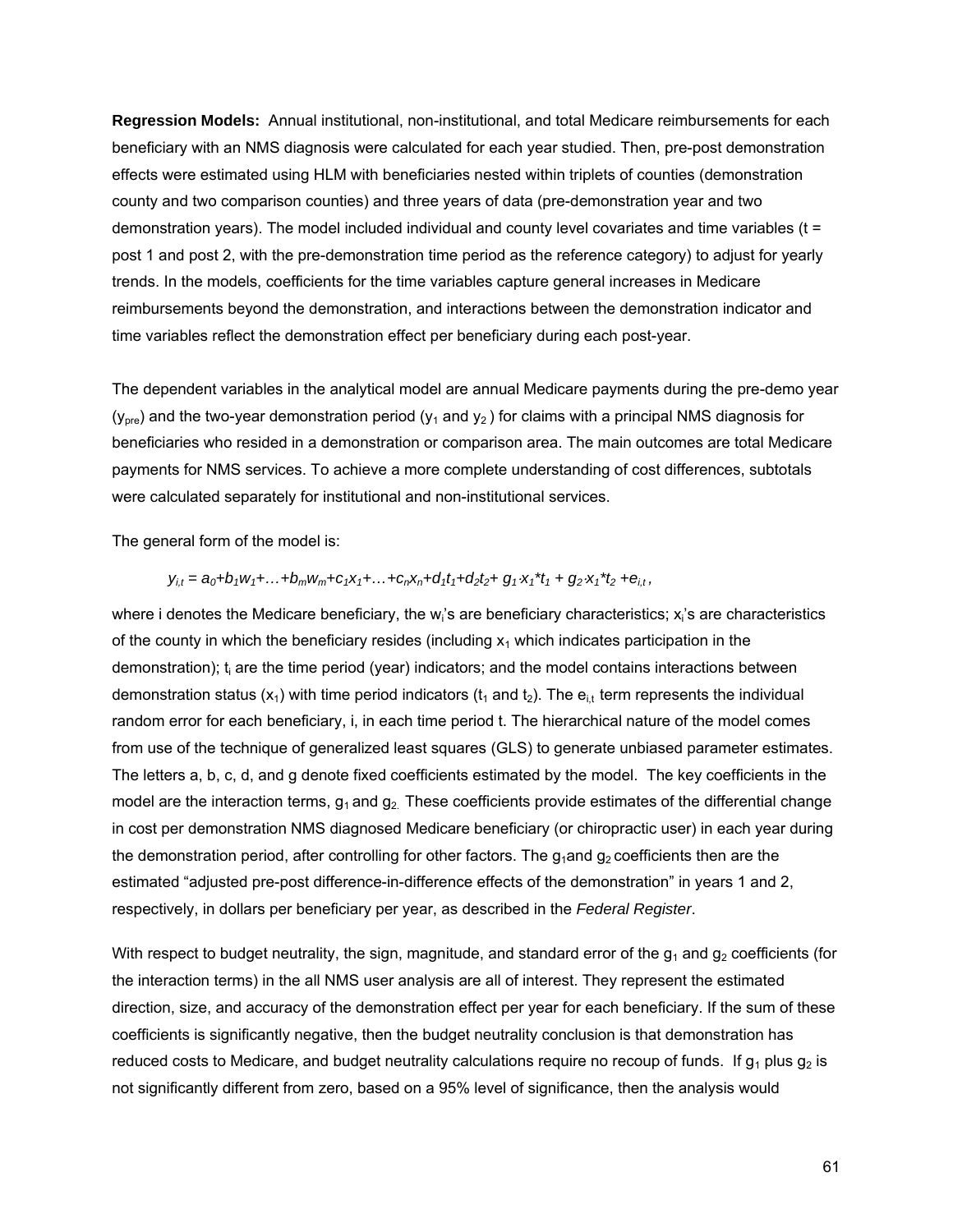conclude that the demonstration had no significant impact on Medicare costs and no recoup is indicated. If  $q_1$  plus  $q_2$  is significantly positive, however, the analysis would conclude that the demonstration increased Medicare costs. In this case the demonstration effect must be calculated, as the basis for recouping of funds. Furthermore, if the sum of  $g_1$  plus  $g_2$  is statistically significant, then the total impact of the demonstration on the Medicare budget would be estimated as  $(g_1+g_2)$ -n<sub>target</sub>, where n<sub>target</sub> is the number of beneficiaries in the target population.

**All NMS versus Chiropractic User Analysis:** Conceptually, the potential effects of the demonstration fall into several categories. First, expanded coverage allows chiropractors to bill Medicare for allowed services that previously were not delivered, were delivered by other qualified providers, or were delivered by chiropractors but paid by supplemental insurers or "out-of-pocket" by beneficiaries. These are the direct effects of the demonstration on costs. Second, expanded coverage may increase the likelihood that beneficiaries with NMS diagnoses will seek and receive care from chiropractors during the demonstration. Third, the provision of expanded services by chiropractors may substitute for or, alternatively, stimulate additional services by providers other than chiropractors. Fourth, expanded coverage may affect the amount and type of already covered chiropractic services received by a user. The regression analyses give the overall effects of the demonstration on Medicare payments. Subtracting these direct effects from the total costs gives the indirect effects of the demonstration. For the demonstration to be budget neutral, its indirect effects would have to be cost saving (negative) and sufficiently large in magnitude to offset the direct effect on costs.

Both analytic approaches – the **all NMS user analysis** and the **chiropractic user analysis** – account for Medicare payments to chiropractors for expanded coverage of chiropractic services under the demonstration. Both approaches also account for Medicare payments for all NMS-related services received by beneficiaries during the demonstration. The "all NMS" analysis includes all beneficiaries with NMS diagnoses and accounts for changes in the proportion that sees chiropractors at all. Both approaches use the same hierarchical linear model with the same covariates and adjustments for clustering within county. In the chiropractic user analysis, the estimate of demonstration effects per user will be larger than that per beneficiary with NMS. However, if the demonstration were the only major factor influencing Medicare costs, then the two models' estimates of total demonstration effect (derived by multiplying the cost difference per beneficiary times the number of beneficiaries) would have the same mean and differ only by how much each is affected by external factors, selection issues, and other validity threats.

**Alternatives to Per-Person Weighting:** Both analytic approaches to calculating demonstration effects on Medicare payments, to this point, are based on per-person effects and population sizes. Using this per person approach, larger population centers, and especially Chicago, heavily weight the results. As a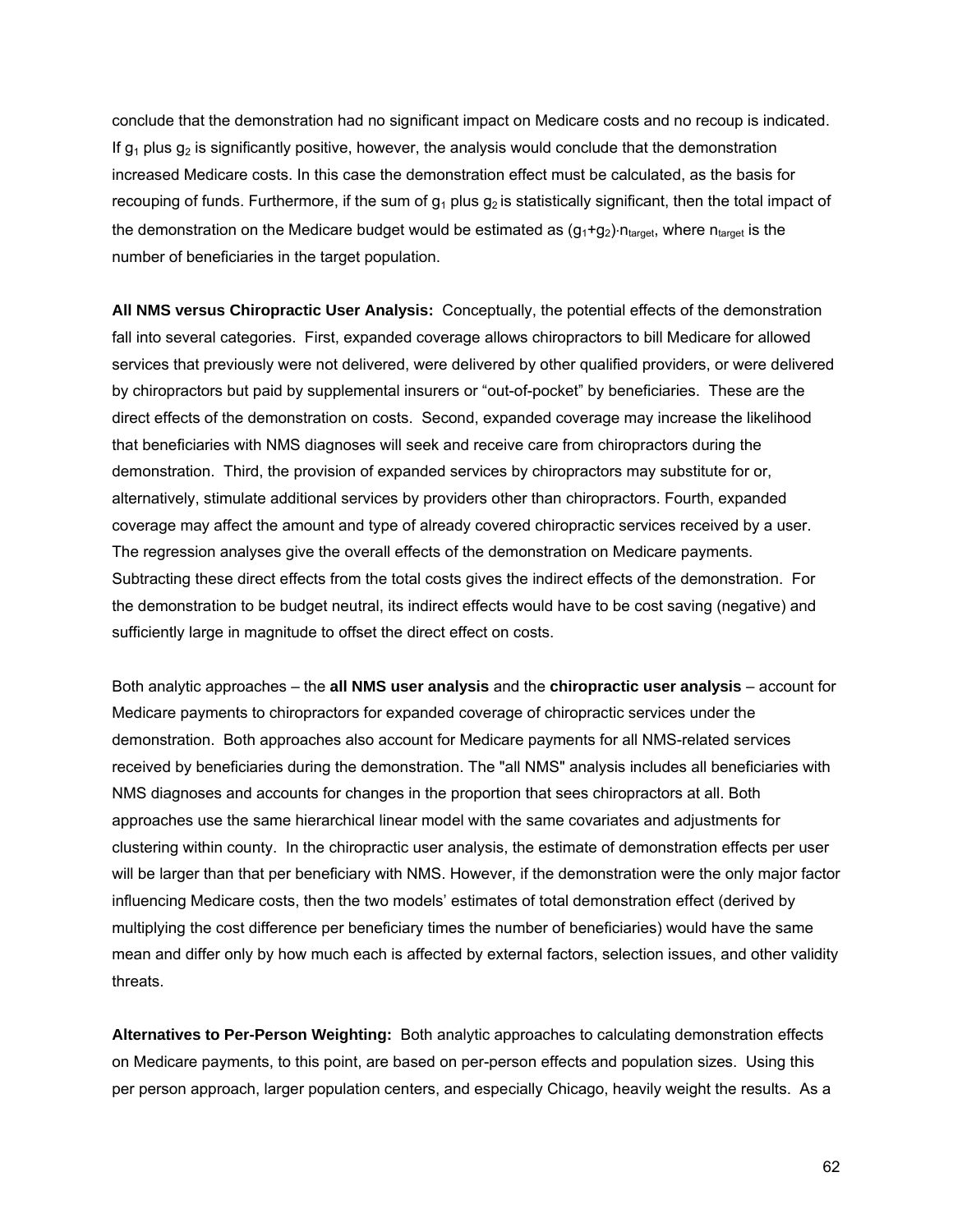sensitivity analysis, two alternative weighting schemes were examined **Appendix H**). These were equal weighting for each county that participated in the demonstration and trimmed weights for high population counties. These alternative weights were not used to address the direct effects of the demonstration. They do, however, provide useful additional approaches to estimating indirect effects of the demonstration through possible substitution (or offsets) of services provided by chiropractors in place of services that would have been provided by other physicians, and potential additional services provided by other physicians that were stimulated by the expanded benefits for chiropractors.

**National Projections:** National cost projections are based on the incremental costs of the demonstration per fee-for-service beneficiary in demonstration areas projected nationally to all Medicare beneficiaries. Projections apply to beneficiaries enrolled in Medicare Advantage under the assumption that cost increases would be passed on to Medicare Advantage plans. The 2005 Area Resource File (2005 ARF) indicates that there were 1,788,187 Medicare beneficiaries in the counties covered by the chiropractic demonstration. The national number of Medicare beneficiaries during the same time period was 22.3 times as large (i.e. 39,875,305). A simple national projection was estimated by multiplying the demonstration effect by this factor. To produce a more accurate estimate, however, demonstration counties were stratified into four categories, based on their urban/rural status and HPSA/non-HPSA classifications, and a weighted national cost projection was calculated.

### **D. Results**

**Direct Costs of Expanded Chiropractic Services:** Expanded chiropractic services were not reimbursed by Medicare in either demonstration or comparison areas during the pre-demonstration period. In demonstration areas, payments increased to \$15.7 million in the first year of the demonstration and to \$19.1 million in the second year, for a total increase in Medicare payments of \$34.8 million, while remaining at zero in the comparison areas.

**All NMS User Analysis:** The overall demonstration effect was to increase Medicare payments by \$114 million **(Table 5.1).** This amount was obtained by multiplying the average per NMS beneficiary effect of \$109 by the 1,049,963 beneficiaries with treatments for NMS diagnoses. The results indicate that the demonstration was associated with higher institutional costs (largely inpatient care) as well as substantial increases in non-institutional (largely ambulatory care) costs.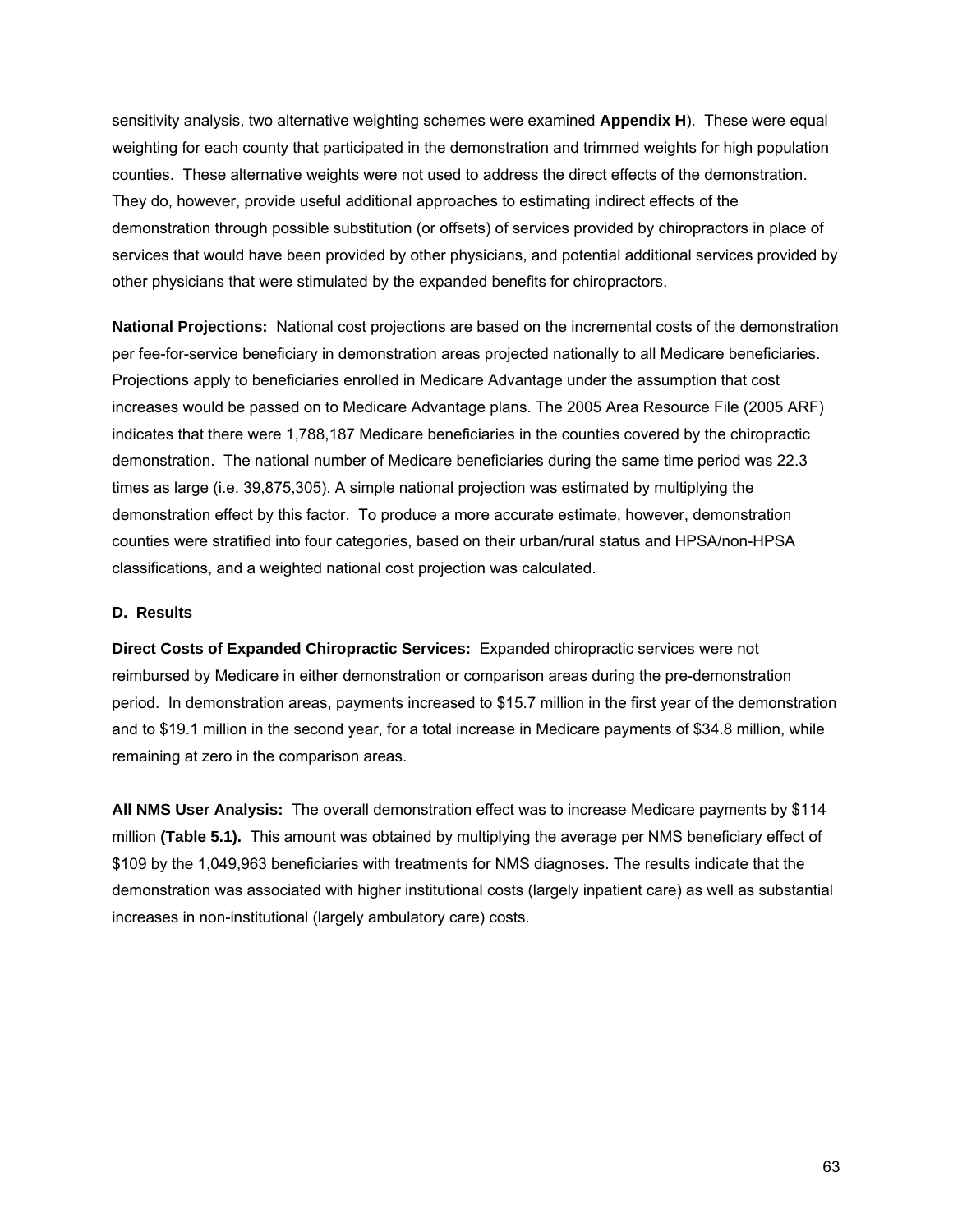|                                         | <b>Baselin</b><br>е<br>Paymen<br>ts Per | <b>Effect in</b><br>Year 1 | <b>Effect in</b><br>Year 2 | Total<br><b>Effect</b><br>per<br><b>Person</b> | Total<br><b>Effect in</b><br><b>Million</b><br>$($)$ |
|-----------------------------------------|-----------------------------------------|----------------------------|----------------------------|------------------------------------------------|------------------------------------------------------|
| <b>Type of Service</b>                  | Person                                  | (SE)                       | (SE)                       | (SE)                                           | (SE)                                                 |
| Institutional                           | \$470                                   | $$32**$<br>$($ \$5)        | $$21**$<br>$($ \$5)        | \$52**<br>(\$9)                                | \$55**<br>(\$10)                                     |
| Non-institutional                       | \$577                                   | $$10**$<br>$(\$3)$         | $$47**$<br>(\$3)           | \$56**<br>(\$4)                                | \$59**<br>$($ \$5)                                   |
| All Medicare<br><b>Covered Services</b> | \$1,047                                 | \$42**<br>(\$7)            | \$67**<br>$(\$7)$          | \$109**<br>(\$11)                              | $$114**$<br>(\$12)                                   |

**Table 5.1: Demonstration Effects for All Beneficiaries with NMS Diagnoses** 

Positive numbers indicate higher costs associated with the demonstration. Standard errors (SE) are in parentheses. Separate effects in Year 1 and Year 2 are per beneficiary with an NMS diagnosis. Components may not add exactly to totals due to rounding. Statistical significance is indicated by:  $*(p<0.05)$  and  $**$  (p<0.01).

**Demonstration Effects by Diagnostic Subgroup:** The effects varied considerably among diagnostic subgroups of beneficiaries **(Table 5.2)**. Nearly half (44%) of beneficiaries were treated for diagnoses involving both the spine and extremities; followed by diagnoses of the extremities (31%), diagnoses including the neurological system (16%), and diagnosis limited to the spine (8%). The latter was surprisingly low given the fact that traditional Medicare reimbursements for chiropractic services cover only manipulation of the spine. Per-person increments in Medicare payments ranged from \$45 for beneficiaries with only a spine diagnosis to \$140 for those with a neurological problem and \$156 for those with problems of both the spine and extremities. Total demonstration effects on payments varied from approximately \$4 million for beneficiaries with problems limited to the spine to \$72 million for those with both spine and extremity diagnoses.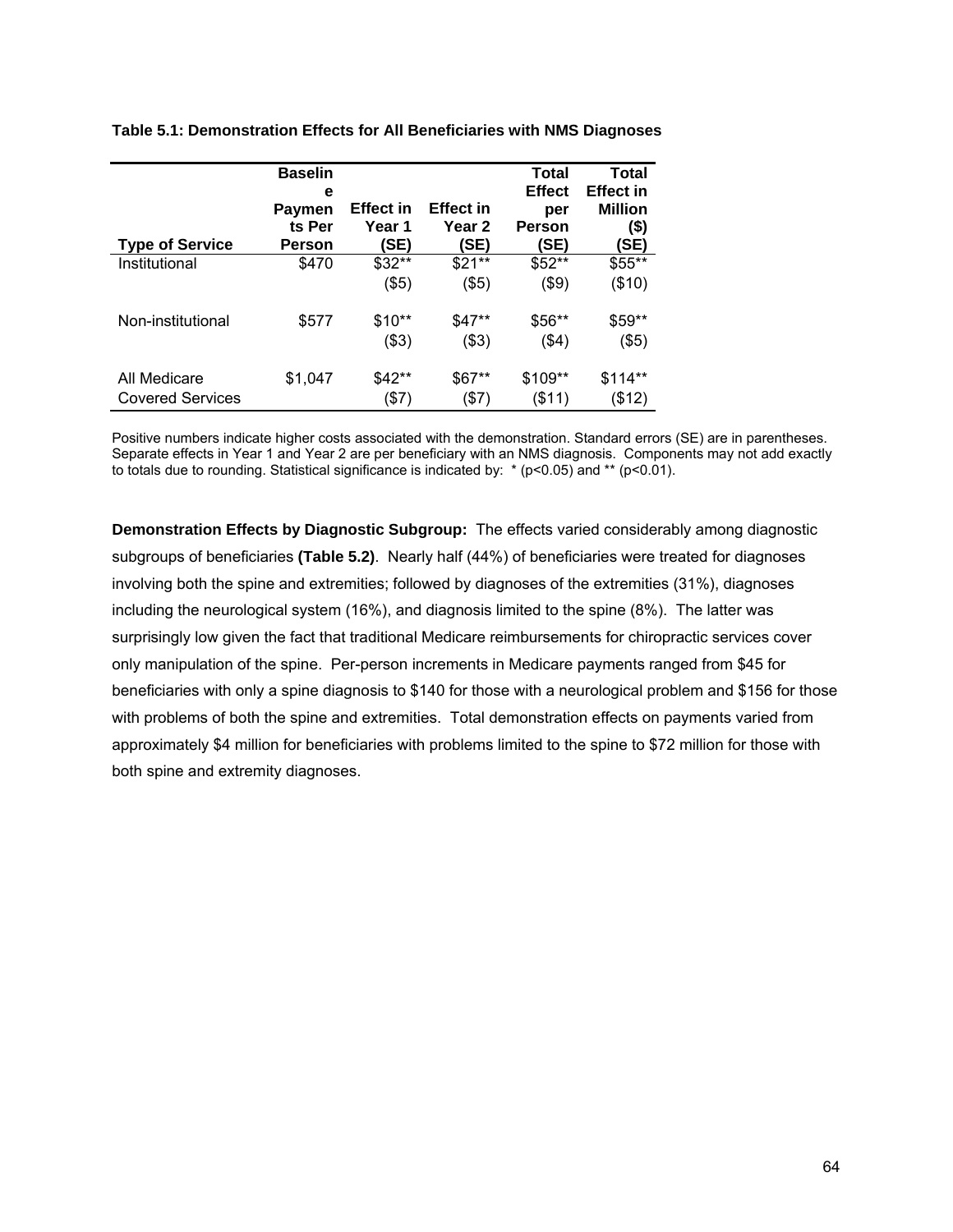|                          |                      |                    |                    | <b>Total</b>  |                  |
|--------------------------|----------------------|--------------------|--------------------|---------------|------------------|
|                          |                      | Per Person         | <b>Per Person</b>  | <b>Effect</b> | Total            |
|                          |                      | <b>Effect Year</b> | <b>Effect Year</b> | per           | <b>Effect in</b> |
|                          | <b>NMS</b>           | 1                  | 2                  | <b>Person</b> | Million (\$)     |
| <b>Diagnosis Group</b>   | <b>Beneficiaries</b> | (SE)               | (SE)               | (SE)          | (SE)             |
|                          | 88,254               | $$20**$            | $$25**$            | $$45**$       | $$4**$           |
| Spine Only               |                      |                    |                    |               |                  |
|                          |                      | (\$8)              | (\$8)              | (\$14)        | ( \$1)           |
| <b>Extremities Only</b>  | 326,024              | $$21*$             | $$41**$            | \$63**        | \$20**           |
|                          |                      | ( \$9)             | $($ \$9)           | (\$15)        | (\$5)            |
|                          |                      |                    |                    |               |                  |
| Spine and Extremities    | 464,299              | \$60**             | $$96**$            | \$156**       | $$72**$          |
|                          |                      | (\$10)             | (\$10)             | (\$18)        | (\$8)            |
|                          |                      |                    |                    |               |                  |
| Including a Neurological | 171,386              | \$64**             | \$76**             | $$140**$      | \$24**           |
| Component                |                      | (\$22)             | (\$22)             | (\$38)        | $(\$7)$          |
| All NMS Beneficiaries    | 1,049,963            | \$42**             | $$67**$            | \$109**       | $$114**$         |
|                          |                      | (57)               | (\$7)              | (\$11)        | (\$12)           |

**Table 5.2: Breakdown of Demonstration Effects by Diagnostic Group in the All NMS Analysis** 

Positive numbers indicate higher costs associated with the demonstration. Standard errors (SE) are in parentheses. Separate effects in Year 1 and Year 2 are per beneficiary with an NMS diagnosis. Components may not add exactly to totals due to rounding. Statistical significance is indicated by: \*  $(p<0.05)$  and \*\*  $(p<0.01)$ .

**Demonstration Effects by Type of Market Area: Table 5.3** shows results by type of market area defined by the combination of HPSA status and urban or rural location. Effects varied greatly by these characteristics. The nearly 80% of beneficiaries who were treated in urban non-HPSA counties (specifically, Illinois) had by far the largest demonstration effect with an increase of \$149 per beneficiary. Also of interest is that the per-beneficiary effect in urban non-HPSA market areas nearly doubled in the second year of the demonstration as compared with its first year. Demonstration effects per beneficiary were small and not statistically significant in urban HPSA counties and rural non-HPSA counties, but showed significant, negative effects in rural HPSA counties (-\$133, p<.01), indicating cost savings. All the negative effect in rural HPSA counties was is Year 1 of the demonstration.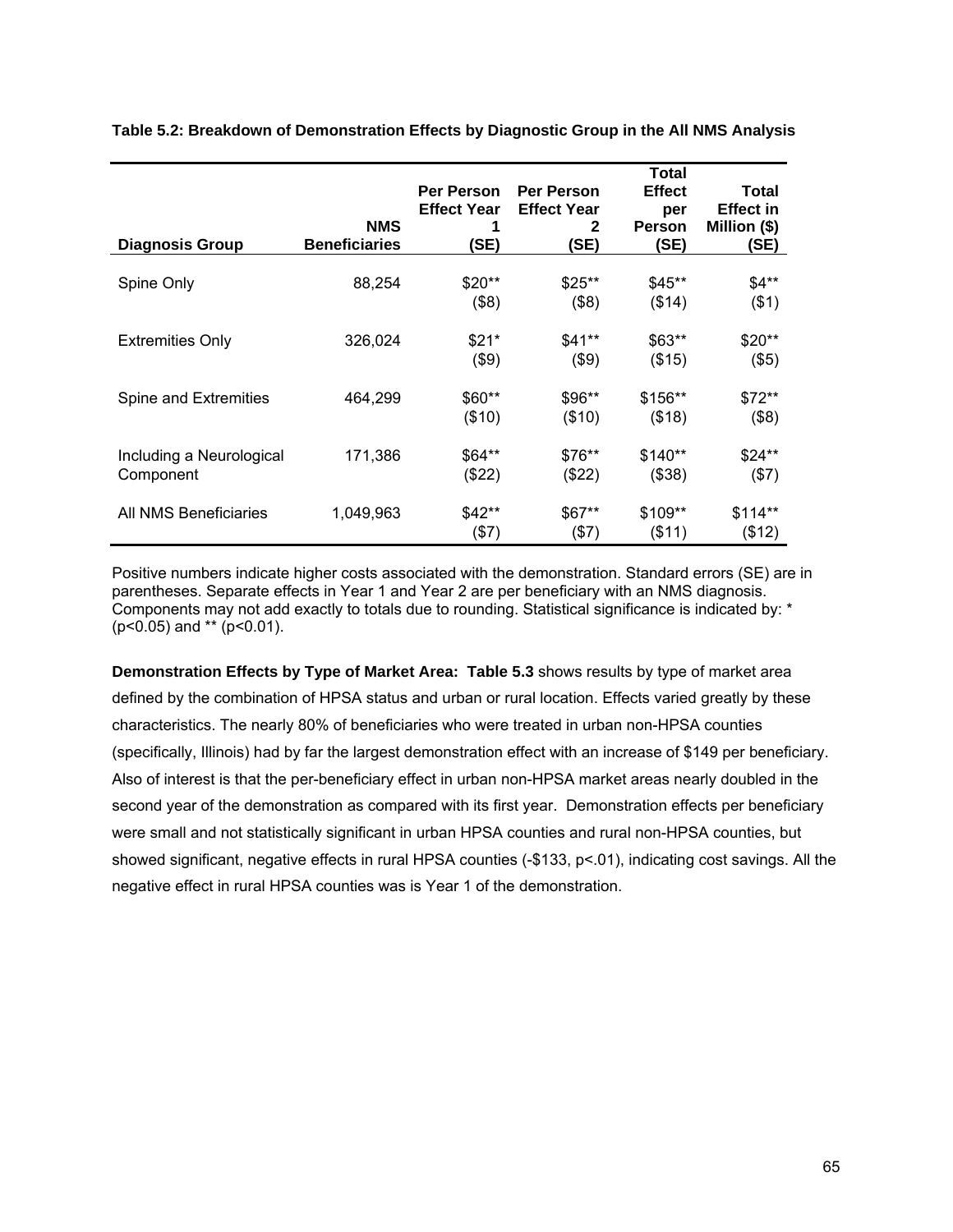|                       |                      |                  |                   | Total<br><b>Effect</b> | Total<br><b>Effect in</b> |
|-----------------------|----------------------|------------------|-------------------|------------------------|---------------------------|
|                       |                      | <b>Effect in</b> | <b>Effect in</b>  | per                    | <b>Million</b>            |
|                       | <b>NMS</b>           | Year 1           | Year <sub>2</sub> | Person                 | $($ \$)                   |
| <b>Market Area</b>    | <b>Beneficiaries</b> | (SE)             | (SE)              | <b>SE)</b>             | (SE)                      |
| Urban Non-HPSA        | 779,620              | \$55**           | $$94**$           | \$149**                | \$116**                   |
|                       |                      | (\$8)            | (\$8)             | (\$14)                 | ( \$11)                   |
| Urban HPSA            | 8,979                | \$32             | (\$46)            | (\$13)                 | \$0.10                    |
|                       |                      |                  |                   |                        |                           |
|                       |                      | (\$50)           | (\$50)            | (\$87)                 | ( \$1)                    |
| <b>Rural Non-HPSA</b> | 220,534              | \$22             | $($ \$5)          | \$17                   | \$4                       |
|                       |                      | (\$13)           | ( \$13)           | (\$23)                 | $($ \$5)                  |
| <b>Rural HPSA</b>     | 40,830               | -\$142**         | \$9               | $-$133**$              | $-$ \$5*                  |
|                       |                      |                  |                   |                        |                           |
|                       |                      | (\$28)           | (\$28)            | (\$49)                 | (\$2)                     |
| All NMS               | 1,049,963            | \$42**           | \$67**            | \$109**                | \$114**                   |
| <b>Beneficiaries</b>  |                      | $($ \$7)         | $($ \$7)          | $($ \$11)              | (\$12)                    |

**Table 5.3: Breakdown of Demonstration Effects by Market Area in the All NMS Analysis** 

Positive numbers indicate higher costs associated with the demonstration. Standard errors (SE) are in parentheses. Separate effects in Year 1 and Year 2 are per beneficiary with an NMS diagnosis. Components may not add exactly to totals due to rounding. Statistical significance is indicated by: \* (p<0.05) and \*\* (p<0.01).

**Demonstration Effects by State:** The overall demonstration effect was significantly positive (i.e., increase in costs) due to the large per person effect in Illinois (\$213, p<.01), coupled with the large number of Illinois beneficiaries. Per-person effects were negative in the other four states, with the results being statistically significant in all except Scott County, IA **(Table 5.4).** Chicago and its immediate suburbs were responsible for the overall effect of Illinois as shown in **Table 5.5.** The positive net impact of the demonstration (i.e., increase in costs) was completely due to the \$240 per beneficiary effect of Chicago (t = 13.7, p < 01); while the effect of the other demonstration counties was a negative \$31 (t =  $2.1, p < .05$ ).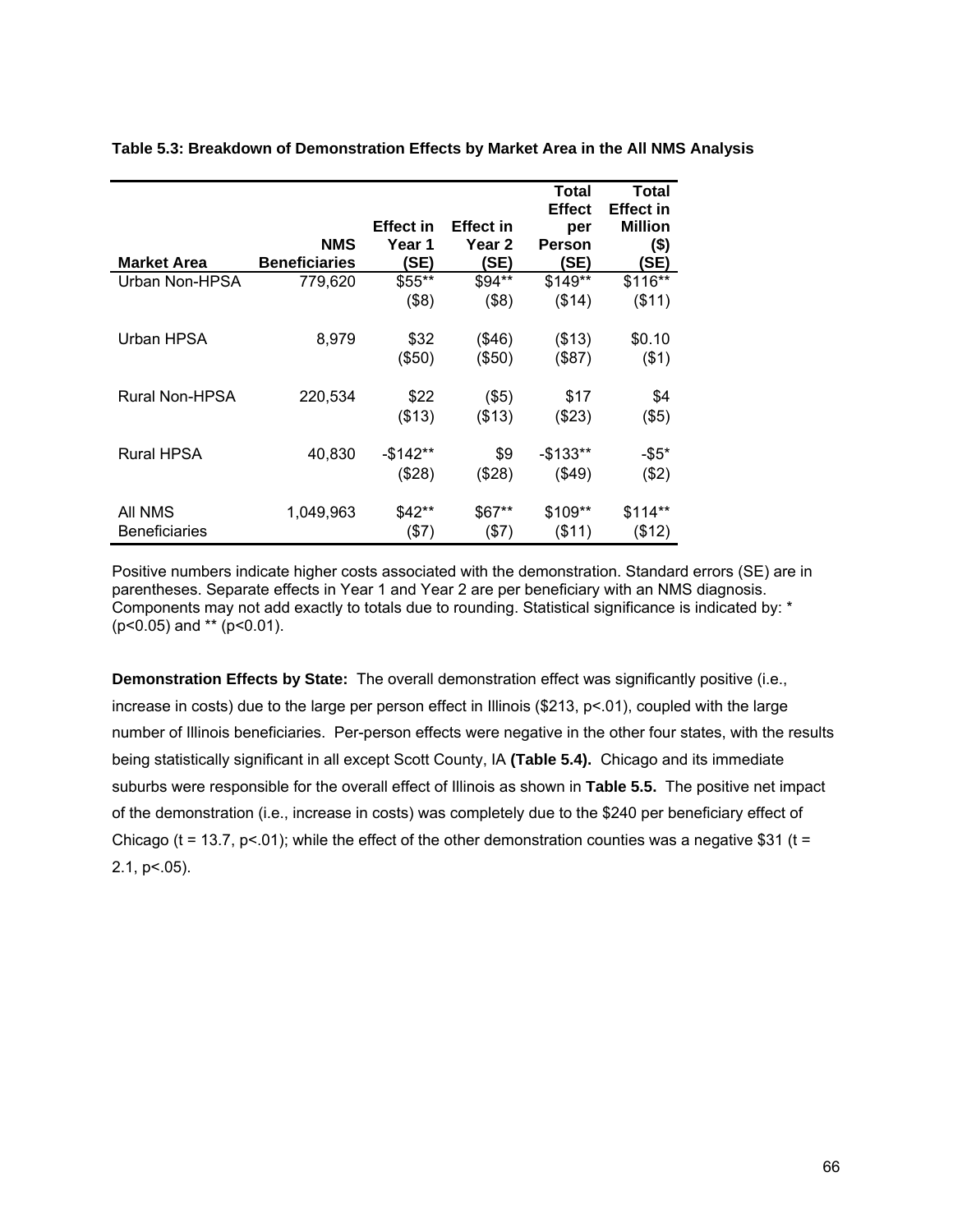|                      | <b>Number of NMS</b><br><b>Beneficiaries</b> |                  |                  | <b>Total</b><br><b>Effect</b> | Total<br><b>Effect in</b> |
|----------------------|----------------------------------------------|------------------|------------------|-------------------------------|---------------------------|
|                      | Served in                                    | <b>Effect in</b> | <b>Effect in</b> | per                           | <b>Million</b>            |
|                      | <b>Demonstration</b>                         | Year 1           | Year 2           | <b>Person</b>                 | $($ \$)                   |
| <b>State</b>         | <b>Regions</b>                               | <b>SE)</b>       | (SE)             | (SE)                          | (SE)                      |
| <b>Illinois</b>      | 681,063                                      | \$73**           | \$140**          | \$213**                       | \$145**                   |
|                      |                                              | ( \$8)           | ( \$8)           | (\$15)                        | (\$10)                    |
| lowa                 | 14,952                                       | (\$56)           | -\$92*           | (\$148)                       | (\$2)                     |
|                      |                                              | (\$46)           | (\$46)           | (\$79)                        | $($ \$1)                  |
|                      | 139,237                                      | $($ \$5)         | $-$104**$        | $-$109**$                     | $-$15*$                   |
| Maine                |                                              | (\$23)           | (\$23)           | (\$40)                        | $($ \$6)                  |
|                      | 130,592                                      | $-$119**$        | \$9              | $-$110**$                     | $-$14**$                  |
| <b>New Mexico</b>    |                                              | (\$16)           | ( \$16)          | (\$27)                        | ( \$4)                    |
|                      | 84,119                                       | \$52**           | $-$130**$        | $-$ \$78*                     | -\$7*                     |
| Virginia             |                                              | (\$19)           | (\$19)           | (\$33)                        | (\$3)                     |
| All NMS              | 1,049,963                                    | $$42**$          | \$67**           | \$109**                       | $$114**$                  |
| <b>Beneficiaries</b> |                                              | (57)             | (57)             | ( \$11)                       | (\$12)                    |

**Table 5.4: Breakdown of Demonstration Effects by State in the All NMS Analysis** 

Positive numbers indicate higher costs associated with the demonstration. Standard errors (SE) are in parentheses. Separate effects in Year 1 and Year 2 are per beneficiary with an NMS diagnosis. Components may not add exactly to totals due to rounding. Statistical significance is indicated by: \* (p<0.05) and \*\* (p<0.01).

| <b>Type of Service</b>     | <b>NMS</b><br><b>Beneficiaries</b> | <b>Effect in</b><br>Year 1<br>(SE) | <b>Effect in</b><br>Year 2<br>(SE) | <b>Total</b><br><b>Effect</b><br>per<br>Person<br>(SE) | Total<br><b>Effect in</b><br><b>Million</b><br>(\$)<br><b>SE)</b> |
|----------------------------|------------------------------------|------------------------------------|------------------------------------|--------------------------------------------------------|-------------------------------------------------------------------|
| Chicago and<br>Suburbs     | 534.431                            | \$80**                             | \$160**                            | \$240**                                                | \$128**                                                           |
|                            |                                    | (\$10)                             | (\$10)                             | (\$17)                                                 | $(\$9)$                                                           |
| Remainder of               | 515,532                            | (\$2)                              | $-$ \$29**                         | $-$ \$31*                                              | $-$ \$16*                                                         |
| <b>Demonstration Areas</b> |                                    | (\$8)                              | (\$8)                              | (\$15)                                                 | (57)                                                              |
| All NMS                    | 1,049,963                          | $$42**$                            | $$67**$                            | \$109**                                                | $$114**$                                                          |
| <b>Beneficiaries</b>       |                                    | $($ \$7)                           | $($ \$7)                           | (\$11)                                                 | (\$12)                                                            |

### **Table 5.5: Breakdown of Demonstration Effects between the Chicago Area and All Other Demonstration Areas in the All NMS Analysis**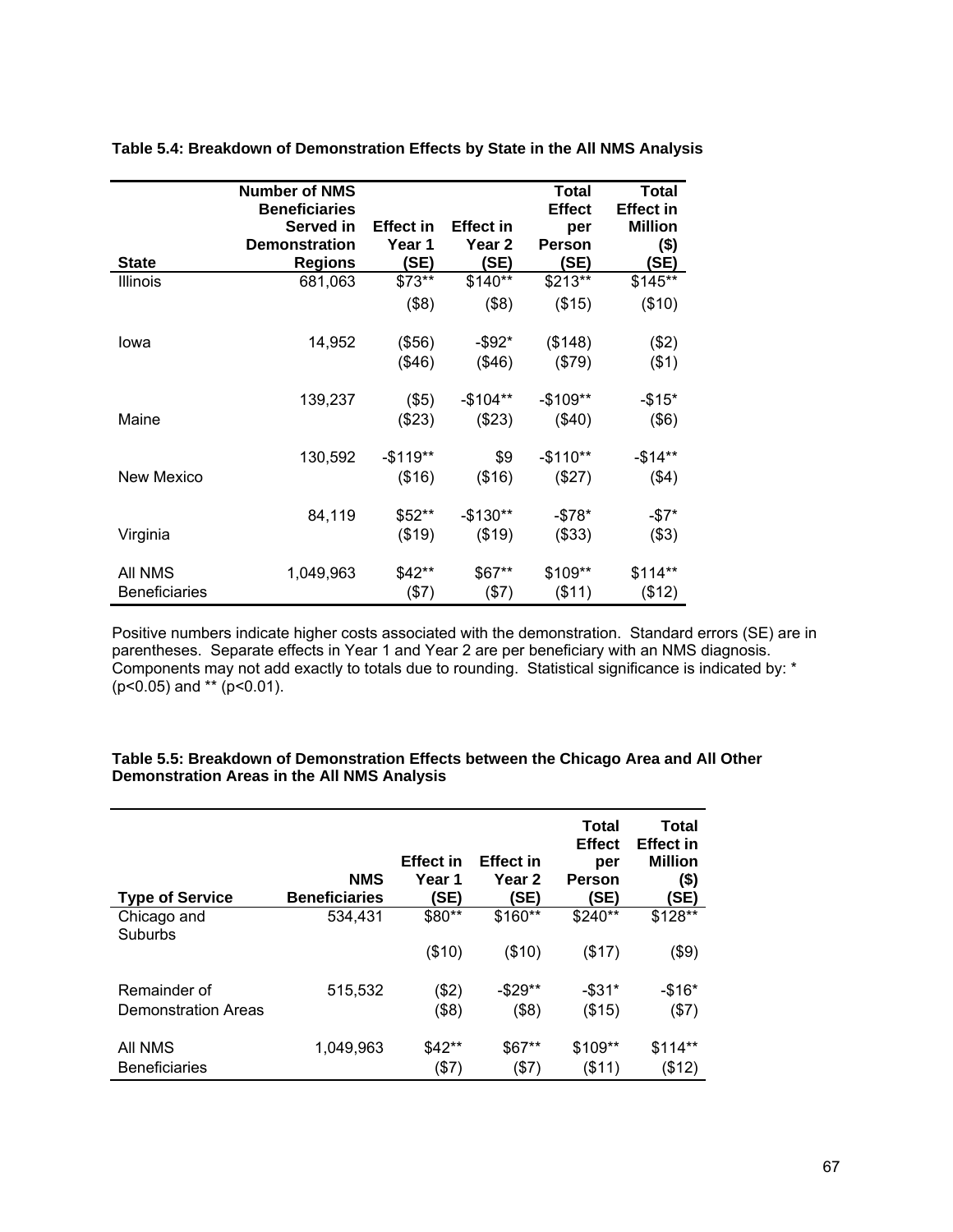Positive numbers indicate higher costs associated with the demonstration. Standard errors (SE) are in parentheses. Separate effects in Year 1 and Year 2 are per beneficiary with an NMS diagnosis.

| <b>Type of Service</b> | <b>Per Person</b><br><b>Payments</b><br>during the<br>Pre-Demo<br>Year | <b>Effect</b><br>per<br>User in<br>Year 1<br>(SE) | <b>Effect</b><br>per<br>User in<br>Year 2<br>(SE) | <b>Total</b><br><b>Effect</b><br>per<br><b>User</b><br>(SE) | Total<br><b>Effect in</b><br><b>Million</b><br>$($ \$)<br>(SE) |
|------------------------|------------------------------------------------------------------------|---------------------------------------------------|---------------------------------------------------|-------------------------------------------------------------|----------------------------------------------------------------|
| Institutional          | \$364.86                                                               | \$17                                              | \$18                                              | \$35                                                        | \$5                                                            |
|                        |                                                                        | (\$12)                                            | (\$12)                                            | (\$21)                                                      | ( \$3)                                                         |
| Non-institutional      | \$764.61                                                               | $$117**$                                          | \$170**                                           | \$287**                                                     | \$45**                                                         |
|                        |                                                                        | (\$7)                                             | (\$7)                                             | (\$12)                                                      | ( \$2)                                                         |
| All Medicare           | \$1,129.48                                                             | \$134**                                           | \$188**                                           | \$322**                                                     | \$50**                                                         |
| Covered                |                                                                        | (\$16)                                            | (\$16)                                            | (\$27)                                                      | ( \$4)                                                         |

| Table 5.6: Breakdown of Demonstration Effects by Type of Service in the Chiropractic User |  |
|-------------------------------------------------------------------------------------------|--|
| Analysis                                                                                  |  |

Positive numbers indicate higher costs associated with the demonstration. Standard errors are in parentheses. Separate effects in Year 1 and Year 2 are per user of expanded chiropractic services. Components may not add exactly to totals due to rounding. Statistical significance is indicated by: \* (p<0.05) and \*\* (p<0.01).

**Chiropractic User Analysis:** This analysis focuses on the subgroup of 155,086 beneficiaries with NMS diagnoses in the demonstration areas who received chiropractic services. Results parallel those presented previously in the All NMS Analysis. The total impact of the demonstration was \$322 per chiropractic user (**Table 5.6**), as compared with \$109 per person in the analysis of all beneficiaries with NMS diagnoses (**Table 5.1**). This amount included \$287 per person (89%) for non-institutional services and \$35 (11%) for institutional services. The demonstration's total impact was \$50 million compared to \$114 million in the All NMS Analysis. Of this \$50 million, \$45 million was for non-institutional services including the \$34.8 million for the direct costs of expanded chiropractic services.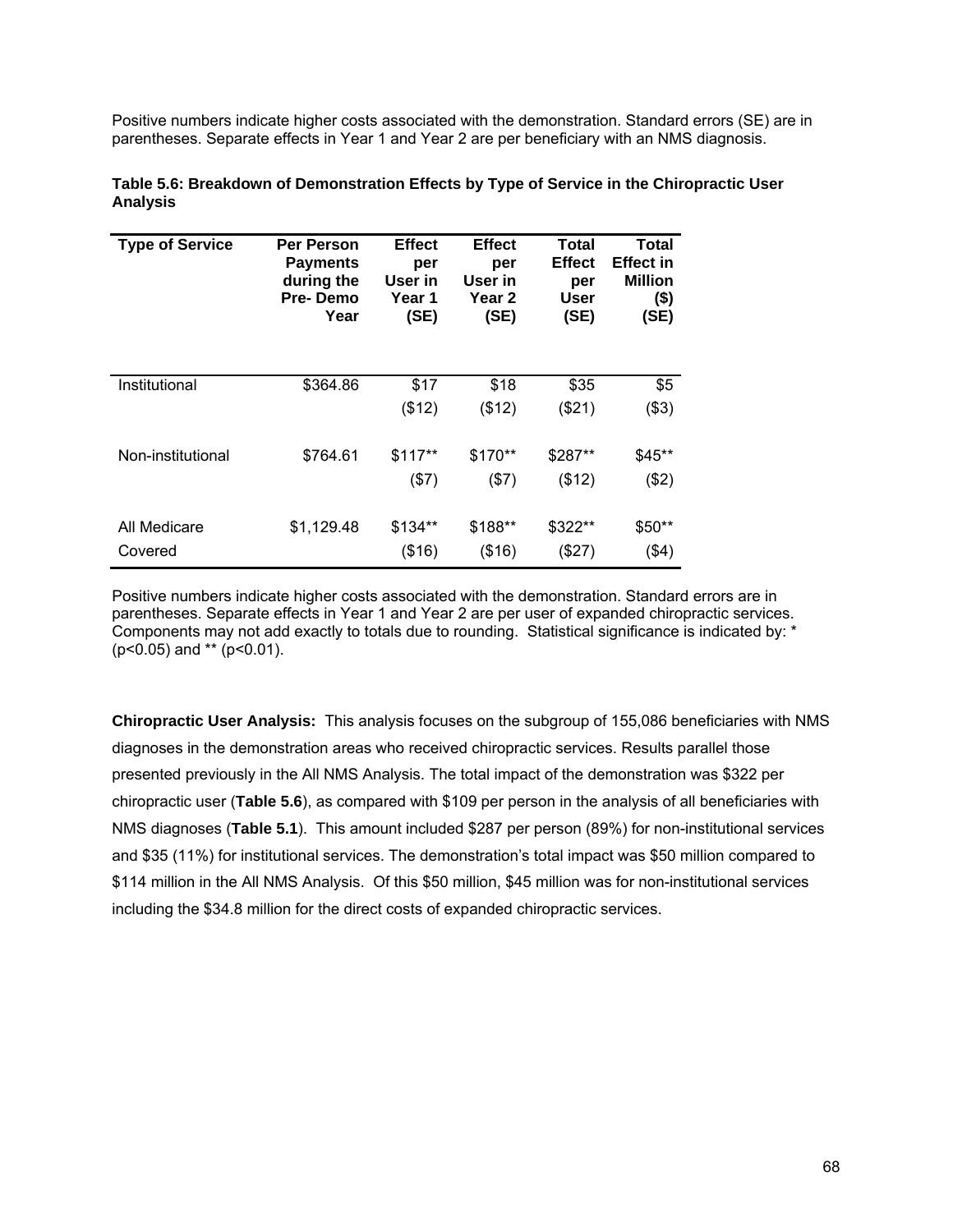| <b>Per Person</b><br><b>Payments</b><br>during the<br><b>Pre-Demo</b><br>Year | <b>Effect</b><br>per<br>User in<br>Year 1 | <b>Effect</b><br>per<br>User in<br>Year 2 | Total<br><b>Effect</b><br>per<br><b>User</b> | <b>Total</b><br><b>Effect in</b><br><b>Million</b><br>$($ \$)<br>(SE) |
|-------------------------------------------------------------------------------|-------------------------------------------|-------------------------------------------|----------------------------------------------|-----------------------------------------------------------------------|
| \$364.86                                                                      | \$17                                      | \$18                                      | \$35                                         | \$5                                                                   |
| \$764.61                                                                      | $$117**$                                  | \$170**                                   | \$287**                                      | (\$3)<br>$$45**$                                                      |
|                                                                               | (57)                                      | (57)                                      | (\$12)                                       | (\$2)                                                                 |
| \$1,129.48                                                                    | (\$16)                                    | (\$16)                                    | (\$27)                                       | $$50**$<br>(\$4)                                                      |
|                                                                               |                                           | (SE)<br>(\$12)<br>\$134**                 | (SE)<br>(\$12)<br>\$188**                    | (SE)<br>(\$21)<br>\$322**                                             |

**Table 5.6: Breakdown of Demonstration Effects by Type of Service in the Chiropractic User Analysis** 

Positive numbers indicate higher costs associated with the demonstration. Standard errors are in parentheses. Separate effects in Year 1 and Year 2 are per user of expanded chiropractic services. Components may not add exactly to totals due to rounding. Statistical significance is indicated by: \* (p<0.05) and \*\* (p<0.01).

**Demonstration Effects by Diagnosis:** Chiropractic users have a very different diagnostic breakdown than all NMS users that includes higher proportions of beneficiaries with diagnoses involving the spine and extremities (61% vs. 44%) and spine alone (17% vs. 8%); slightly higher proportions with a neurological diagnosis (21% vs. 16%); and lower proportions with diagnoses of extremities only (1% vs. 31%) **(Table 5.7).** Two-thirds of the total cost increase was accounted for by the spine plus extremities group both because it included 61% of the total population and because of the relatively high per person cost of \$355 per user. The second largest increase in total cost was in beneficiaries being treated for a neurological diagnosis. Especially important with respect to the comparison of the demonstration's effects in chiropractic users and all beneficiaries with NMS diagnoses is the much higher frequency of the treatments for extremities-only problems in the all NMS group (31% vs. 1% in the chiropractic user population).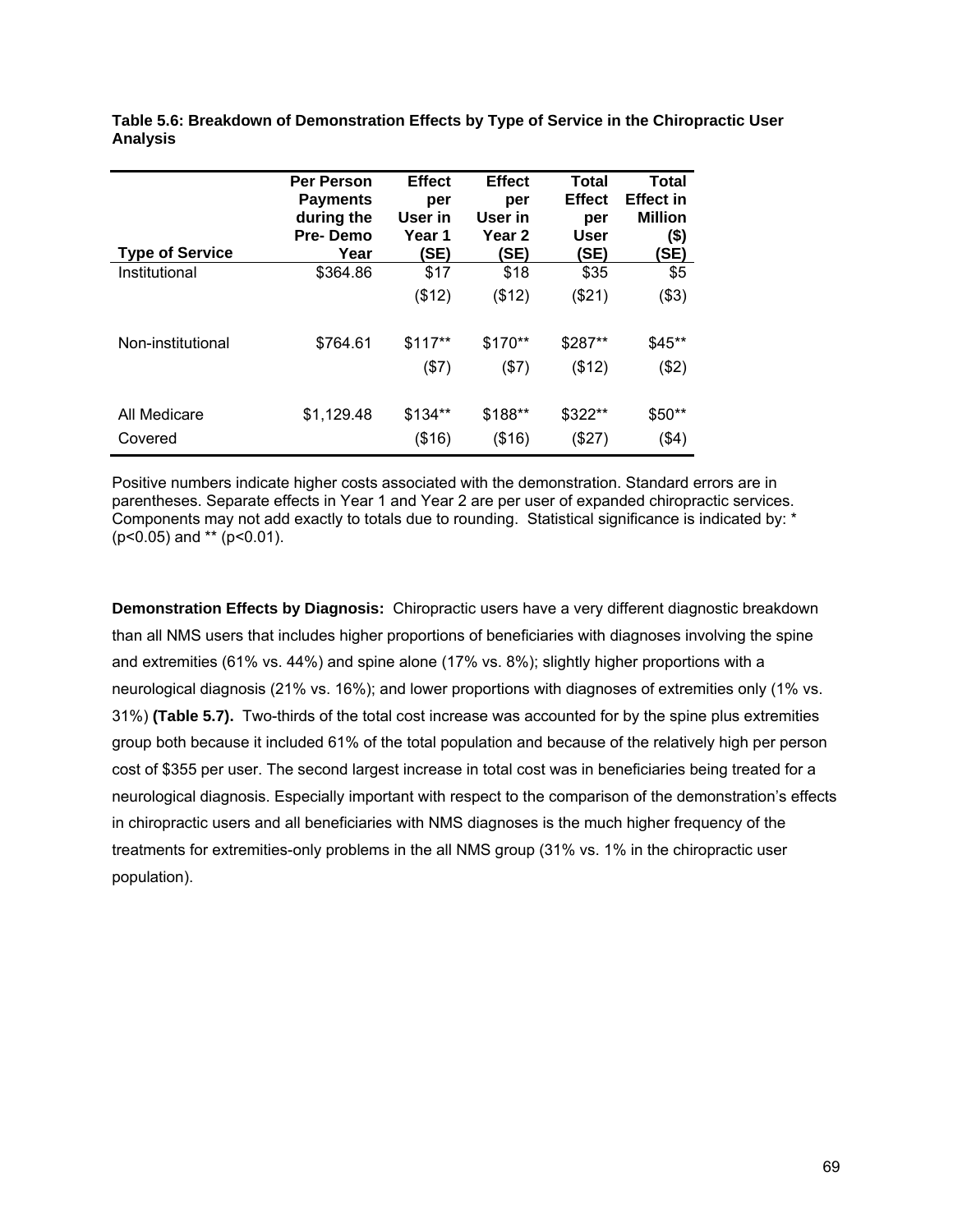|                               | <b>Chiropractic</b> | <b>Effect</b><br>per<br>User in<br>Year 1 | <b>Effect</b><br>per<br>User in<br>Year <sub>2</sub> | Total<br><b>Effect</b><br>per<br><b>User</b> | <b>Total</b><br><b>Effect in</b><br><b>Million \$</b> |
|-------------------------------|---------------------|-------------------------------------------|------------------------------------------------------|----------------------------------------------|-------------------------------------------------------|
| <b>Type of Service</b>        | <b>Users</b>        | (SE)                                      | (SE)                                                 | (SE)                                         | (SE)                                                  |
| Spine Only                    | 26,166              | \$65**                                    | $$75**$                                              | $$142**$                                     | $$4**$                                                |
|                               |                     | $($ \$9)                                  | $($ \$9)                                             | (\$16)                                       | (\$0.40)                                              |
| <b>Extremities Only</b>       | 1,712               | \$83                                      | $$255*$                                              | \$339                                        | \$0.60                                                |
|                               |                     | (\$125)                                   | (\$125)                                              | (\$216)                                      | (\$0.40)                                              |
| Spine and Extremities         | 95,174              | \$152**                                   | \$203**                                              | \$355**                                      | \$34**                                                |
|                               |                     | $(\$20)$                                  | (\$20)                                               | (\$35)                                       | $($ \$3)                                              |
| Including a                   | 32,034              | \$134*                                    | \$223**                                              | \$357**                                      | $$11**$                                               |
| <b>Neurological Component</b> |                     | (\$55)                                    | (\$55)                                               | (\$95)                                       | (\$3)                                                 |
| All Chiropractic Users        | 155,086             | $$134**$<br>(\$16)                        | \$188**<br>(\$16)                                    | \$322**<br>(\$27)                            | $$50**$<br>$($ \$4)                                   |

**Table 5.7: Breakdown of the Demonstration Effects by Diagnosis Group in the Chiropractic User Analysis** 

Positive numbers indicate higher costs associated with the demonstration. Standard errors are in parentheses. Separate effects in Year 1 and Year 2 are per user of expanded chiropractic services. Components may not add exactly to totals due to rounding.. Statistical significance is indicated by: \*  $(p<0.05)$  and \*\*  $(p<0.01)$ .

**Demonstration Effects by Type of Market Area:** In chiropractic users, the largest per- person effects were found in urban non-HPSA and rural non-HPSA areas **(Table 5.8)**. These results are not substantially different from all NMS analysis (**Table 5.3)**. The effects in urban and rural HPSA areas were small and not statistically significant.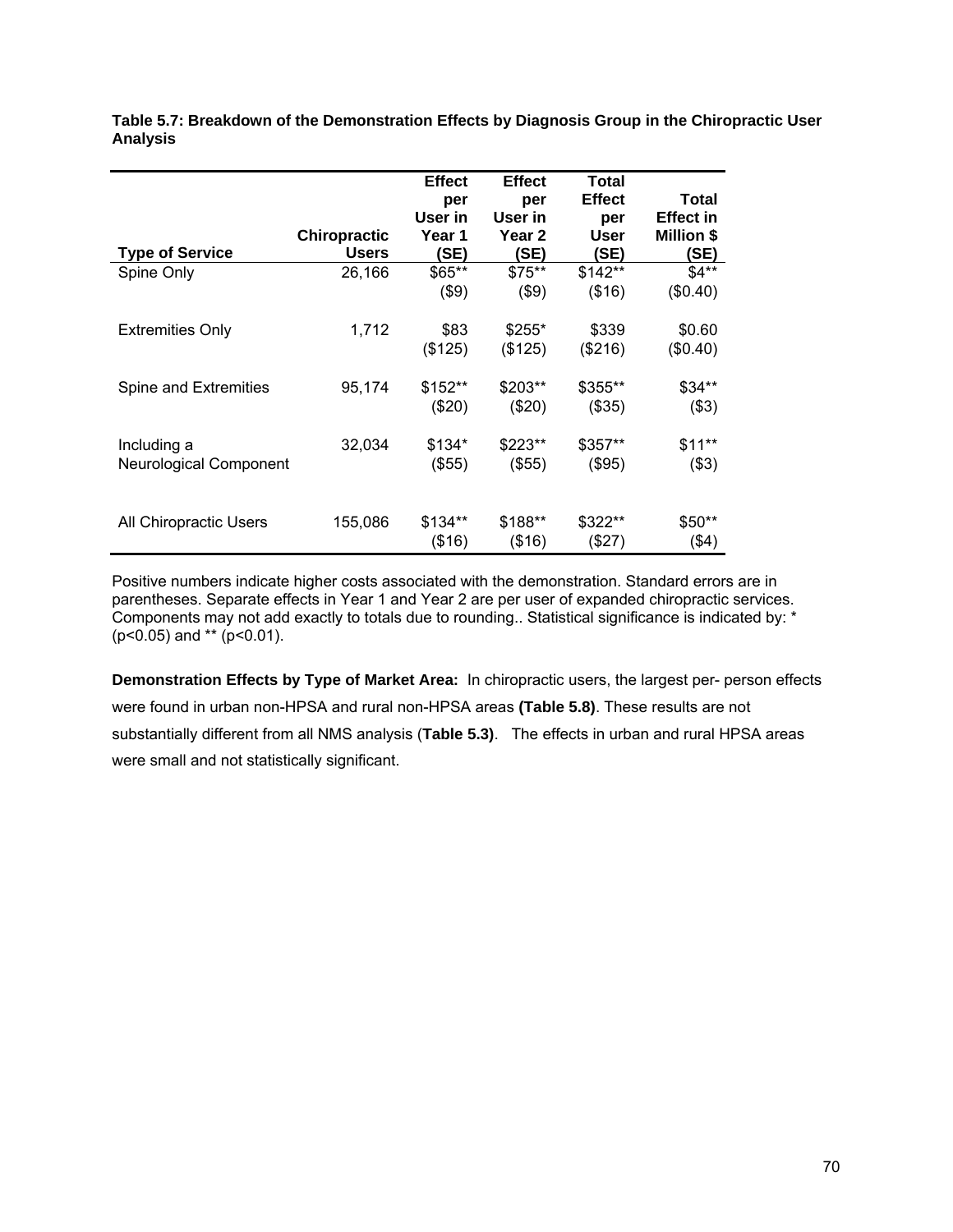| <b>Market Area</b>     | <b>Chiropractic</b><br><b>Users</b><br><b>Served</b> | <b>Effect per</b><br>User in<br>Year 1<br><b>(SE)</b> | <b>Effect per</b><br>User in<br>Year <sub>2</sub><br>(SE) | Total<br><b>Effect per</b><br><b>User</b><br>(SE) | Total<br><b>Effect in</b><br><b>Million \$</b><br>(SE) |
|------------------------|------------------------------------------------------|-------------------------------------------------------|-----------------------------------------------------------|---------------------------------------------------|--------------------------------------------------------|
| Urban Non-HPSA         | 104,797                                              | \$166**                                               | \$238**                                                   | \$404**                                           | $$42**$                                                |
|                        |                                                      | (\$20)                                                | (\$20)                                                    | (\$34)                                            | (\$4)                                                  |
| Urban HPSA             | 1,293                                                | -\$78                                                 | -\$19                                                     | -\$97                                             | \$0.1                                                  |
|                        |                                                      | (\$112)                                               | (\$112)                                                   | (\$195)                                           | (\$0.3)                                                |
| <b>Rural Non-HPSA</b>  | 41,437                                               | \$79**                                                | \$170**                                                   | \$249**                                           | \$10**                                                 |
|                        |                                                      | (\$29)                                                | (\$29)                                                    | (\$49)                                            | (\$2)                                                  |
| <b>Rural HPSA</b>      | 7,559                                                | -\$45                                                 | \$60                                                      | \$16                                              | \$0.1                                                  |
|                        |                                                      | (\$70)                                                | (\$70)                                                    | (\$122)                                           | $($ \$1)                                               |
| All Chiropractic Users | 155,086                                              | \$134**                                               | \$188**                                                   | \$322**                                           | \$50**                                                 |
|                        |                                                      | (\$16)                                                | (\$16)                                                    | (\$27)                                            | $($ \$4)                                               |

**Table 5.8: Breakdown of Demonstration Effects by Type of Market Area in the Chiropractic User Analysis** 

Positive numbers indicate higher costs associated with the demonstration. Standard errors are in parentheses. Separate effects in Year 1 and Year 2 are per user of expanded chiropractic services. Components may not add exactly to totals due to rounding. Standard errors are in parentheses. Statistical significance is indicated by: \* (p<0.05) and \*\* (p<0.01).

**Demonstration Effects by State:** The analyses of chiropractic users presented in **Tables 5.9 and 5.10** confirm results of the all NMS analysis and show that Illinois accounts for \$49 million of the total \$50 million increase in Medicare payments and that Chicago and its suburbs alone accounts for 40% of all chiropractic users and 78% of the increase in costs.Costs per chiropractic user increased by \$485 in Illinois and by \$632 in Chicago and its suburbs. Small increases in per person and total costs were found in Maine and Virginia, and small decreases occurred in Iowa and New Mexico, but these changes were not statistically significant. Differences between Illinois and the Chicago area and other demonstration areas were not as dramatic in chiropractic users as they were in all NMS users. For example, **Table 5.10** shows a statistically significant positive effect in demonstration areas outside of Chicago in chiropractic users; while **Table 5.5** shows a small but statistically significant negative effect in all NMS users. This result probably reflects the fact that care for chiropractic users is directly impacted by expanded coverage of chiropractic services, while the effects are diluted in all NMS users because only a small fraction (about 10 percent) of them receive chiropractic services.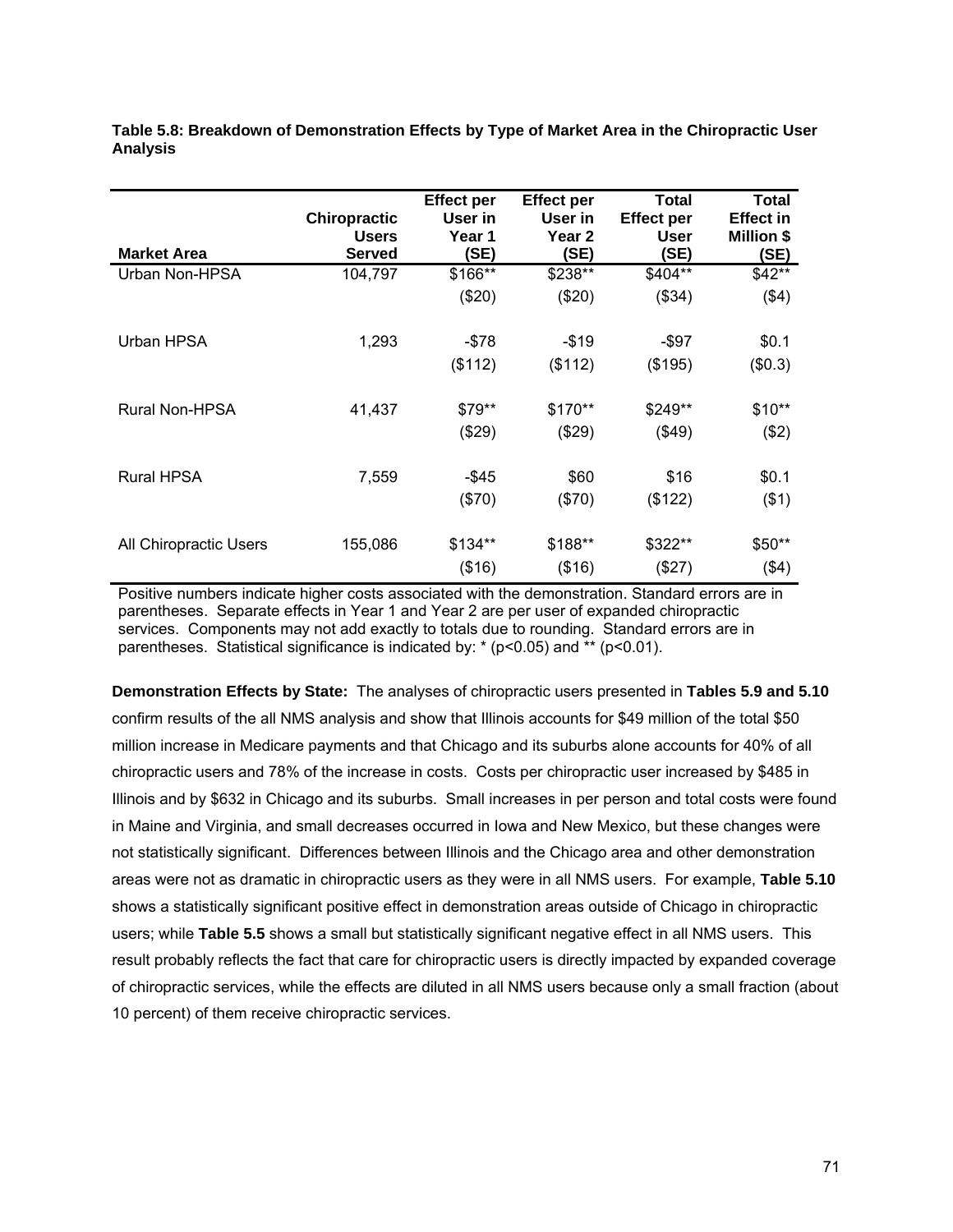|                  |                     |                  |                   | <b>Total</b>  | <b>Total</b>   |
|------------------|---------------------|------------------|-------------------|---------------|----------------|
|                  |                     |                  |                   | <b>Effect</b> | Effect in      |
|                  |                     | <b>Effect in</b> | <b>Effect in</b>  | per           | <b>Million</b> |
|                  | <b>Chiropractic</b> | Year 1           | Year <sub>2</sub> | <b>Person</b> | $($ \$)        |
| <b>State</b>     | <b>Users</b>        | (SE)             | (SE)              | <b>(SE)</b>   | (SE)           |
| <b>Illinois</b>  | 101,793             | \$201**          | \$283**           | \$485**       | \$49**         |
|                  |                     | (\$19)           | (\$19)            | (\$33)        | (\$3)          |
| lowa             | 6,211               | (\$63)           | (\$115)           | (\$178)       | $($ \$1)       |
|                  |                     | (\$112)          | (\$112)           | (\$195)       | ( \$1)         |
| Maine            | 18,916              | \$40             | $($ \$5)          | \$35          | \$1            |
|                  |                     | (\$61)           | $($ \$61)         | (\$105)       | (\$2)          |
| New Mexico       | 21,754              | (\$78)           | \$19              | (\$59)        | ( \$1)         |
|                  |                     | (\$43)           | $($ \$43)         | (\$74)        | (\$2)          |
| Virginia         | 6,412               | $$131**$         | \$5               | \$136         | \$1            |
|                  |                     | (\$61)           | $($ \$61)         | (\$106)       | ( \$1)         |
| All Chiropractic | 155,086             | \$134**          | \$188**           | \$322**       | $$50**$        |
| Users            |                     | (\$16)           | (\$16)            | (\$27)        | $($ \$4)       |

**Table 5.9: Breakdown of Demonstration Effects by State in the Chiropractic User Analysis** 

Positive numbers indicate higher costs associated with the demonstration. Standard errors are in parentheses. Separate effects in Year 1 and Year 2 are per user of expanded chiropractic services. Components may not add exactly to totals due to rounding. Standard errors are in parentheses. Statistical significance is indicated by:  $*(p<0.05)$  and  $**$  (p<0.01).

**Summary of Findings and Additional Considerations:** The overall effect of the demonstration was to increase Medicare costs by \$114 million in the analysis of all NMS users and by \$50 million in the analysis limited to users of chiropractic services. **Table 5.11** provides a breakdown of these total costs by type of service. The costs of expanded chiropractic services were \$34.8 million in both analyses; while increases in costs for other types of medical services varied widely from \$79.2 million in the all NMS analysis to \$15.2 million in the chiropractic user analysis. The increased costs for other types of medical services reflect both institutional costs (e.g. hospitalizations or admissions to skilled nursing facilities) and non-institutional costs (e.g. for ambulatory care by medical physicians or other types of providers). These costs may be effects of the demonstration or may be unrelated to it. Since they are derived from difference-in-difference analyses, they do control for effects that occurred in both demonstration and matched comparison areas, e.g. inflation in Medicare rates.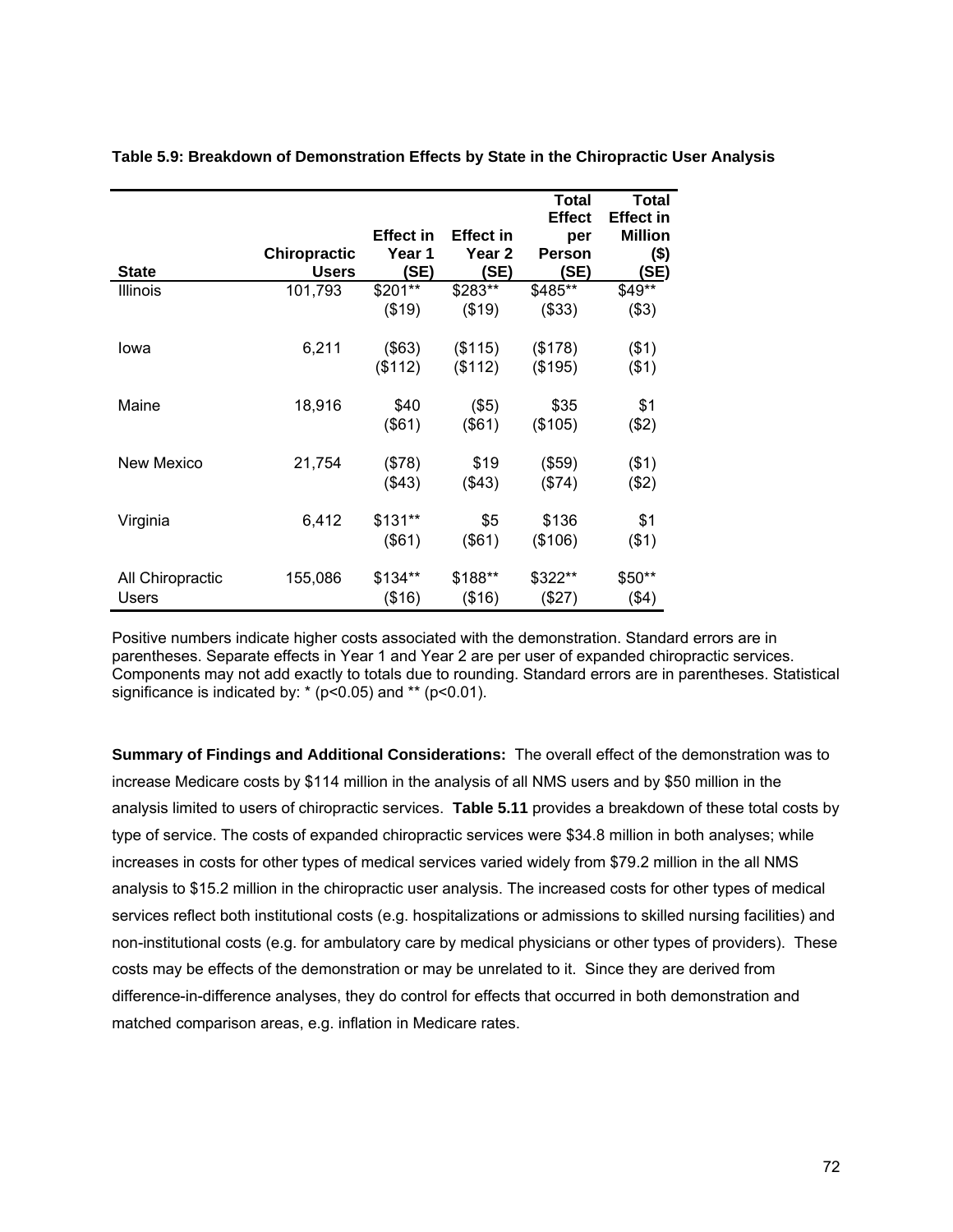**Table 5.10: Breakdown of Demonstration Effects between the Chicago Area and other Demonstration Areas in the Chiropractic User Analysis** 

| Region              | <b>Chiropractic</b><br><b>Users</b> | <b>Effect in</b><br>Year 1<br>(SE) | <b>Effect in</b><br>Year 2<br>(SE) | Total<br><b>Effect</b><br>per<br>Person<br>(SE) | <b>Total</b><br><b>Effect in</b><br><b>Million</b><br>(\$)<br>(SE) |
|---------------------|-------------------------------------|------------------------------------|------------------------------------|-------------------------------------------------|--------------------------------------------------------------------|
| Chicago and         | 61,396                              | \$247**                            | \$385**                            | \$632**                                         | \$39**                                                             |
| Suburbs             |                                     | (\$27)                             | (\$27)                             | (\$46)                                          | (\$3)                                                              |
| Remainder of        | 93,690                              | $$73**$                            | $$65**$                            | \$138**                                         | $$13**$                                                            |
| Demonstration Areas |                                     | (\$19)                             | (\$19)                             | (\$33)                                          | (\$3)                                                              |
| All Chiropractic    | 155,086                             | \$134**                            | \$188**                            | \$322**                                         | \$50**                                                             |
| <b>Users</b>        |                                     | (\$16)                             | (\$16)                             | \$27)                                           | $($ \$4)                                                           |

Positive numbers indicate higher costs associated with the demonstration. Standard errors are in parentheses. Separate effects in Year 1 and Year 2 are per user of expanded chiropractic services. Components may not add exactly to totals due to rounding. Standard errors are in parentheses. Statistical significance is indicated by:  $*(p<0.05)$  and  $**$  (p<0.01).

### **Table 5.11: Demonstration Effects on Medicare Costs Overall and by Type of Service (in Millions of Dollars)**

|                                      | <b>Total Cost Difference</b> | <b>Direct Costs</b><br>of Expanded<br><b>Chiropractic</b><br><b>Services</b> | <b>Costs Due</b><br>to Other<br><b>Types of</b><br><b>Services</b> |
|--------------------------------------|------------------------------|------------------------------------------------------------------------------|--------------------------------------------------------------------|
| All NMS Analysis                     | \$114.0                      | \$34.8                                                                       | \$79.2                                                             |
| <b>Chiropractic User</b><br>Analysis | \$50.0                       | \$34.8                                                                       | \$15.2                                                             |

Notation: NMS denotes neuromusculoskeletal

The results in **Table 5.11** are based on analyses that count each person in demonstration or comparison areas equally. The results based on alternative weighting schemes are shown in **Appendix H**. These alternatives examined variability in the effects of the demonstration among counties that represent market effects beyond those controlled in the original matching of demonstration to comparison counties. They showed that, although the results varied widely by county, the mean budget impact on the use of other types of medical services by chiropractic users was quite similar to the \$15.2 million cost shown above using per person weighting of results. These results increase confidence in the validity of results shown above for the per-person analysis of chiropractic users.

**Projected Costs of Extending Expanded Coverage for Chiropractic Services to All Medicare Beneficiaries:** The cost of a national rollout of Medicare coverage for expanded chiropractic services will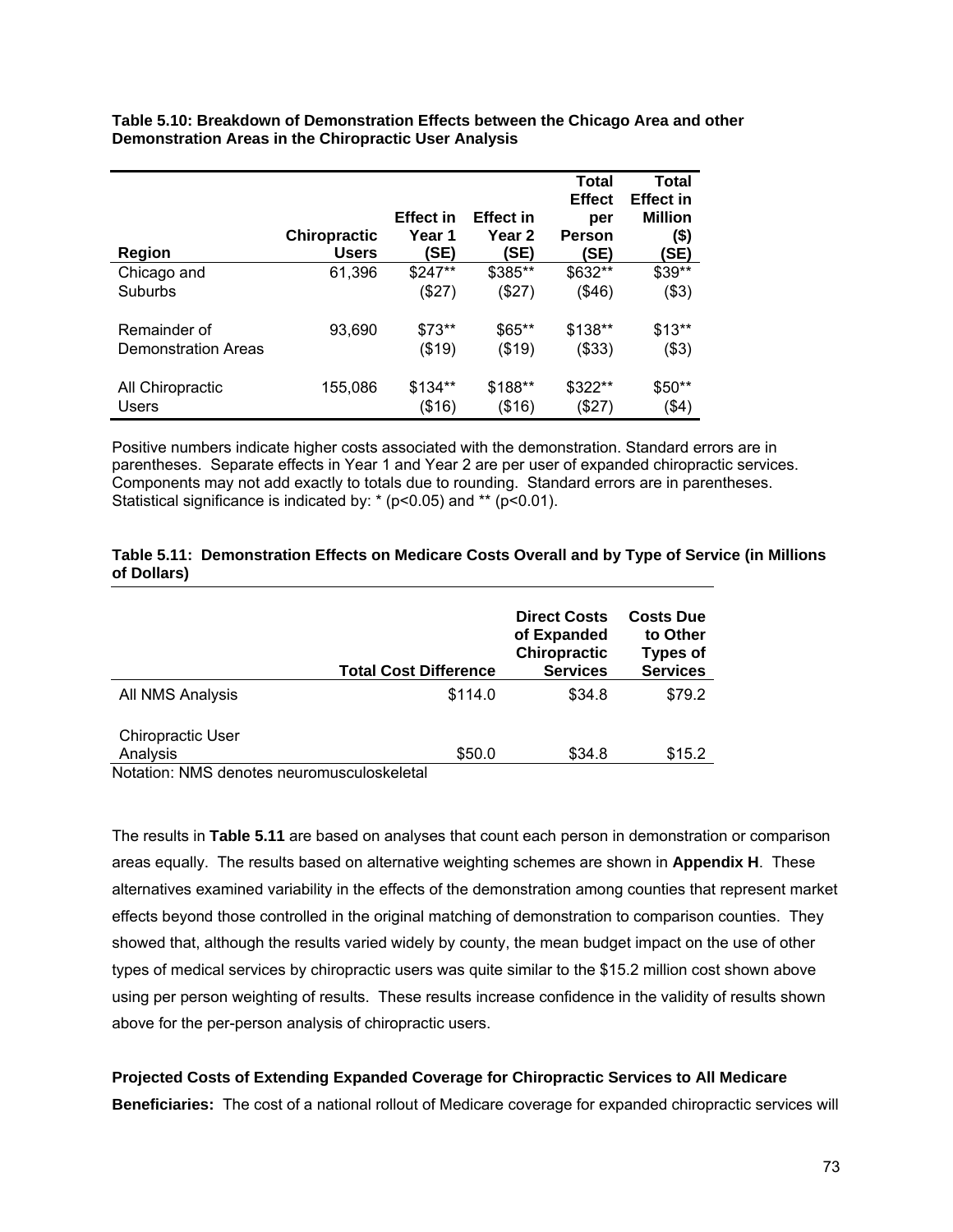vary according to whether it applies to all beneficiaries with NMS diagnoses or only chiropractic users and also by whether it includes all Medicare payments or only those for chiropractic services. Based on the ratio of national to demonstration area population sizes, the estimated annual costs for a national rollout would be \$1.27 billion based on demonstration effects in all NMS users, \$556 million based on chiropractic users only, and \$468 million in the direct cost for chiropractic services. **Tables 5.12 and 5.13** summarize national cost estimates. Weights are provided by the ratios of the national number of Medicare beneficiaries to numbers in each type of market area within demonstration areas. This weighted analysis gives a national annual cost estimate of \$1.15 billion (SE \$0.106 billion) based on all NMS users and \$582 million (SE \$49 million) based on chiropractic users only.

| <b>Market Area</b> | Annual<br><b>Estimated</b><br><b>Effect in</b><br><b>Million \$</b><br><b>SE)</b> | <b>Medicare</b><br><b>Beneficiaries</b><br>in Demo<br><b>Areas</b> | <b>Medicare</b><br><b>Beneficiaries</b><br><b>Nationally</b> | <b>Market</b><br>Area<br>Weights | <b>Estimated</b><br>Annual<br><b>Costs for</b><br><b>National</b><br>Coverage<br>in Million<br>$$$ (SE) |
|--------------------|-----------------------------------------------------------------------------------|--------------------------------------------------------------------|--------------------------------------------------------------|----------------------------------|---------------------------------------------------------------------------------------------------------|
| Urban Non-HPSA     | \$58**<br>$($ \$5)                                                                | \$1,346,884                                                        | \$26,728,316                                                 | \$20                             | $$1,155**$<br>(\$106)                                                                                   |
| Urban HPSA         | \$0.10<br>(\$0.40)                                                                | 18,869                                                             | 450,287                                                      | 23.9                             | $($ \$1)<br>$($ \$9)                                                                                    |
| Rural Non-HPSA     | \$2<br>( \$3)                                                                     | 354,907                                                            | 11,139,005                                                   | 31.4                             | \$60<br>(\$79)                                                                                          |
| <b>Rural HPSA</b>  | $-53**$<br>$($ \$1)                                                               | 67,527                                                             | 1,554,697                                                    | 23                               | $-$ \$62**<br>(\$23)                                                                                    |
| All Beneficiaries  | $$57**$<br>(\$6)                                                                  | 1,788,187                                                          | 39,872,305                                                   | NA.                              | $$1,151**$<br>(\$135)                                                                                   |

#### **Table 5.12: National Estimate of Medicare Costs by Market Area in the All NMS Analysis**

Positive numbers indicate higher costs associated with the demonstration. Standard errors are in parentheses. Components may not add exactly to totals due to rounding. Standard errors are in parentheses. Statistical significance is indicated by: \* (p<0.05) and \*\* (p<0.01).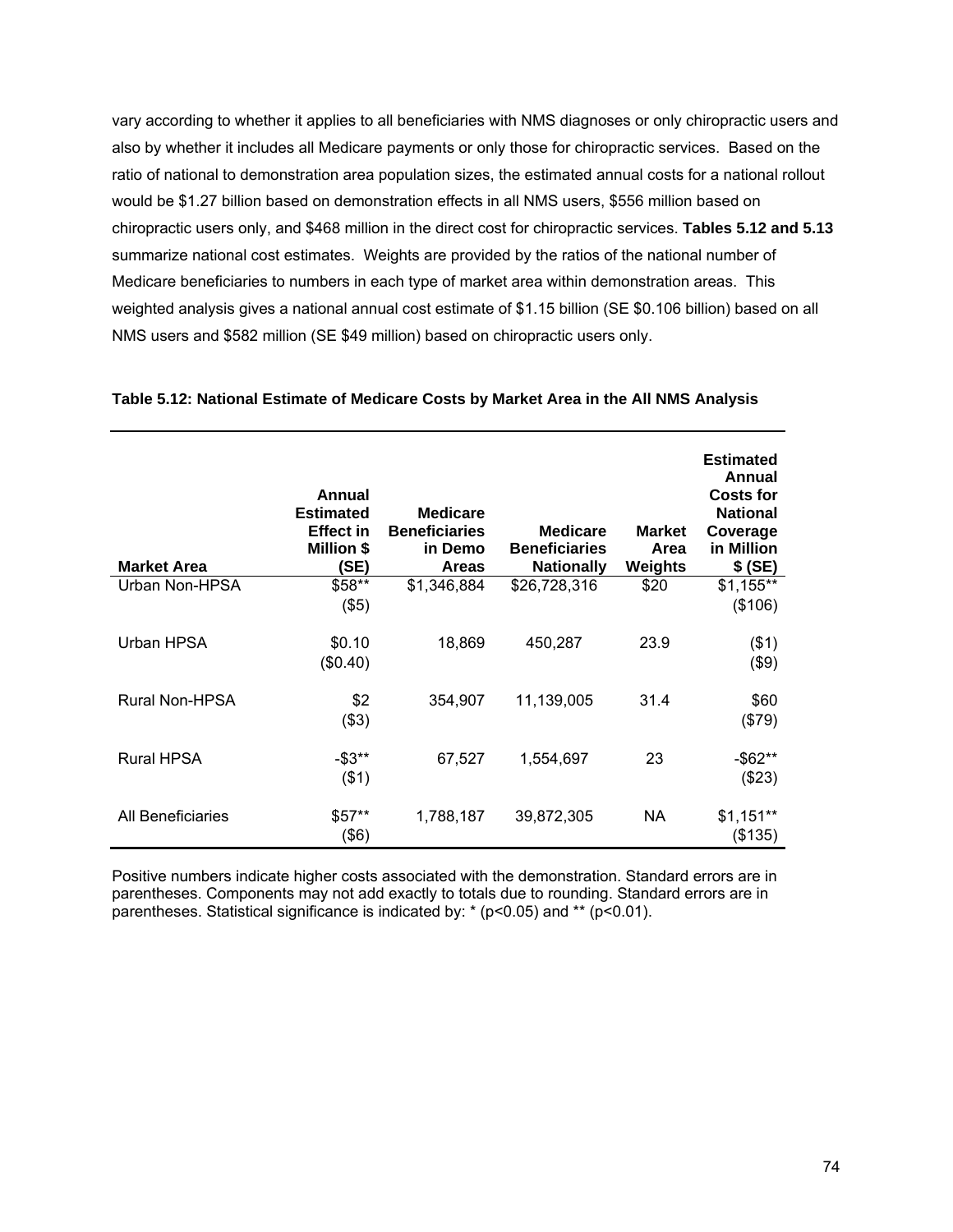| <b>Market Area</b>    | Annual<br><b>Estimated</b><br>Effects in<br><b>Millions \$</b><br>(SE) | <b>Medicare</b><br><b>Beneficiaries</b><br>within Demo<br><b>Areas</b> | <b>Medicare</b><br><b>Beneficiaries</b><br><b>Nationally</b> | <b>Market</b><br>Area<br>Weights | <b>Estimated</b><br>Annual<br><b>Costs for</b><br><b>National</b><br>Coverage<br>in Millions<br>(SE) |
|-----------------------|------------------------------------------------------------------------|------------------------------------------------------------------------|--------------------------------------------------------------|----------------------------------|------------------------------------------------------------------------------------------------------|
| Urban Non-HPSA        | $$21**$<br>(\$2)                                                       | \$1,346,884                                                            | \$26,728,316                                                 | \$20                             | \$420**<br>(\$35)                                                                                    |
| Urban HPSA            | \$0.1<br>(\$0.1)                                                       | \$18,869                                                               | \$450,287                                                    | \$24                             | $($ \$1)<br>(\$3)                                                                                    |
| <b>Rural Non-HPSA</b> | $$5**$<br>$($ \$1)                                                     | \$354,907                                                              | \$11,139,005                                                 | \$31                             | \$162**<br>(\$32)                                                                                    |
| <b>Rural HPSA</b>     | \$0.1<br>(\$0.5)                                                       | \$67,527                                                               | \$1,554,697                                                  | \$23                             | \$1<br>( \$11)                                                                                       |
| All Beneficiaries     | $$25**$<br>(\$2)                                                       | \$1,788,187                                                            | \$39,872,305                                                 | NA                               | \$582**<br>(\$49)                                                                                    |

**Table 5.13: National Estimate of Medicare Costs by Market Area in the Chiropractic User Analysis** 

Positive numbers indicate higher costs associated with the demonstration. Standard errors are in parentheses. Standard errors are in parentheses. Components may not add exactly to totals due to rounding. Standard errors are in parentheses. Statistical significance is indicated by: \* (p<0.05) and \*\*  $(p<0.01)$ .

### **E. Discussion**

**Strengths and Weaknesses of the Analysis**: The All NMS user and Chiropractic user analyses each provides a useful perspective, and each also has potential advantages and disadvantages. The analysis of all NMS users provides a broader view by including all beneficiaries with the diagnoses that were targeted by the demonstration and are or could be candidates for chiropractic services. Also, it is wellsuited to account for unintended consequences of the demonstration, such as the effects of increasing competition between chiropractors and physicians of other disciplines who treat these diagnoses. The all NMS user analysis also guards better against threats to validity caused by differences in the characteristics of chiropractic users between demonstration and matched comparison areas.

Despite these advantages, the all NMS user analysis also has practical limitations. First, it does not control well for the effects of external events and attributes all differences in utilization and costs of services to the chiropractic demonstration. Second, beneficiaries with NMS diagnoses are a heterogeneous group only some of whom are likely to be (or become) chiropractic service users. Third, the heterogeneity of the group also increases the likelihood of changes in the use of health care services that are unlikely to be affected by chiropractors (e.g. SNF, home health services) and, hence, be falsely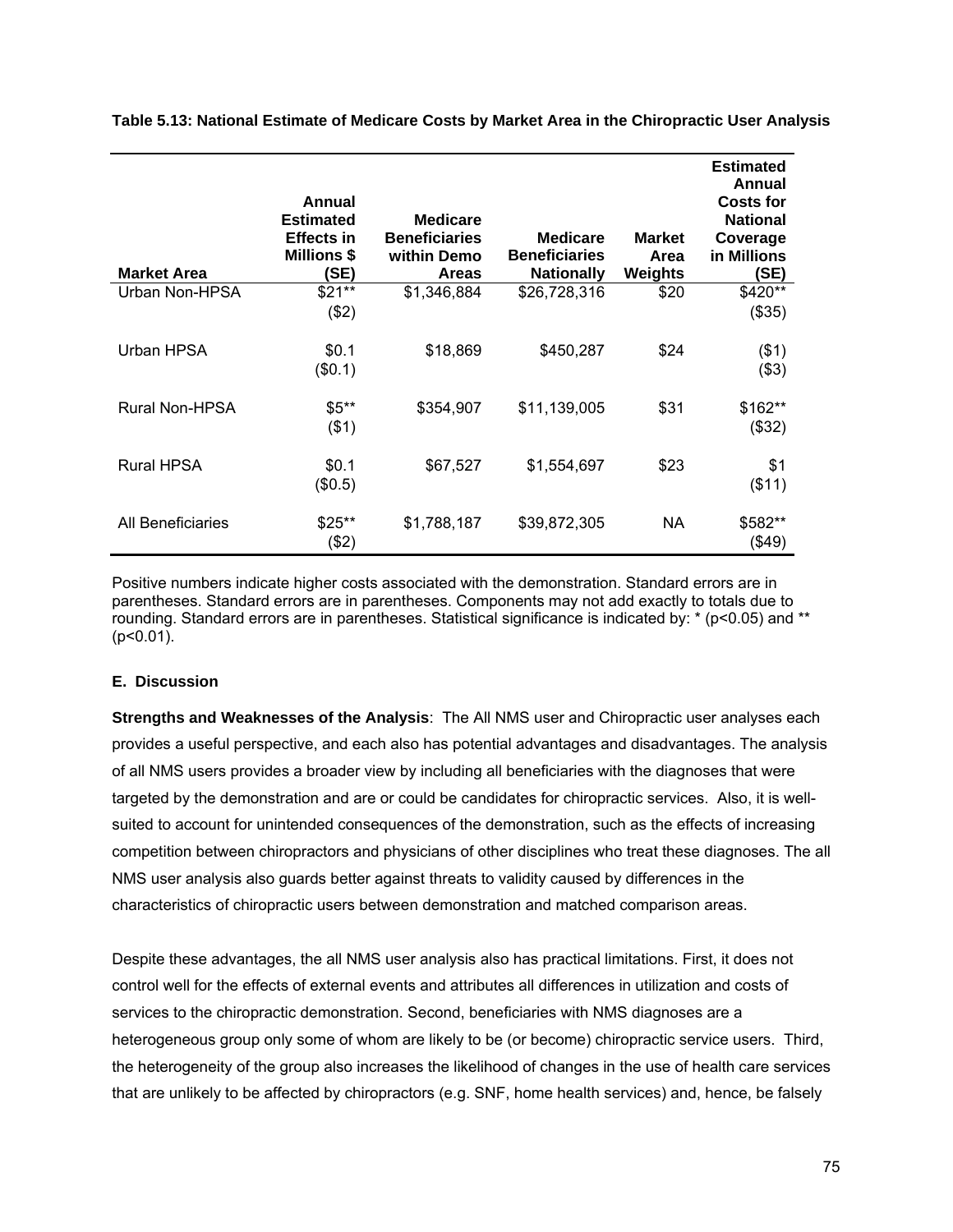attributed to the demonstration. Fourth, the diagnostic mix of all NMS beneficiaries was very different than that of chiropractic users. For example, 31% of the NMS population had diagnoses involving only the extremities compared with only 1% of chiropractic service users. Finally, the geographic distribution of NMS beneficiaries differed from that of chiropractic users. For example, Chicago and its suburbs make up over 50% of all NMS beneficiaries but fewer than 40% of chiropractic users.

Analyses based on chiropractic users also have advantages and disadvantages. First, chiropractic users were more likely to have been directly affected by expanded coverage under the demonstration -- in the types and frequencies of services received and in reduced out-of-pocket costs for these services. Second, cost offsets for the increased use of chiropractic services from resulting reduced use of other types of ambulatory services or reduced hospitalizations were, at least, theoretically possible effects. Third, the focus on chiropractic users limits the potential effects of external events unrelated to the demonstration that may impact beneficiaries with broader spectrums of NMS diagnoses and types of treatment. Analysis based on chiropractic users, however, might miss indirect effects of the demonstration on services provided by other types of physicians in reaction to expanded coverage for chiropractors (i.e. provider efforts to retain levels of business). Finally, selection effects may have occurred in chiropractic users in demonstration areas that were difficult to adjust for and resulted in imperfect matching with those in comparison areas. Though demonstration and comparison areas were matched on important county-level characteristics, matching at the patient level was limited to diagnosis.

In summary, the all NMS user and chiropractic user analysis each has strengths and limitations. The former avoids selection effects by including all beneficiaries who might have been impacted by the demonstration, but also includes many who were not. The chiropractic user analysis, on the other hand, misses potential unintended consequences of the demonstration and any indirect impacts on non-users of chiropractic services. On balance, the chiropractic user analysis appears to be more directly connected to the effects of the demonstration.

## **F. Conclusions**

This analysis of budget neutrality responded to Congress' requirement under Section 651 of the Medicare Prescription Drug, Improvement, and Modernization Act of 2003 (MMA) (Public Law 108-173) that this demonstration of expanded coverage for chiropractic services not increase aggregate Medicare payments and that CMS be required to recoup from chiropractors any net increases that are attributable to the demonstration. Both the all NMS user and chiropractic user analyses conclude that the demonstration increased Medicare payments for expanded chiropractic services by \$34.8 million. The all NMS analysis found that the demonstration's total effect was 3.3 times this direct increase in costs for expanded chiropractic services (\$114.0 vs. \$34.8 million); while the chiropractic user analysis found it was 1.4 times this amount (\$50.0 vs. \$34.8 million). In the all NMS user analysis, more than half of the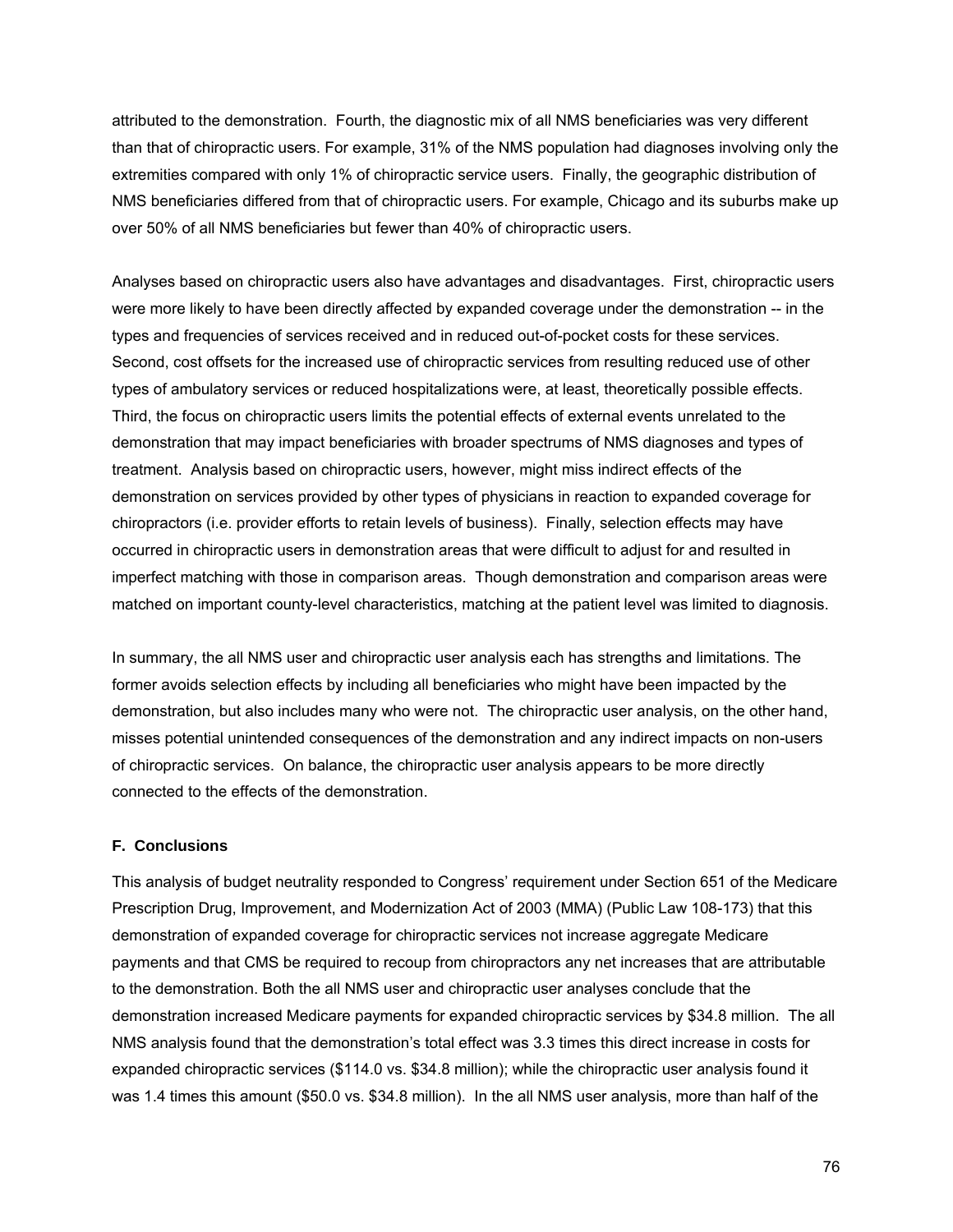total increase in costs was in beneficiaries who were never treated by a chiropractor. Most costs increases attributable to the demonstration were in Illinois and, especially, in the Chicago metropolitan area. In other areas, either small increases or decreases were found.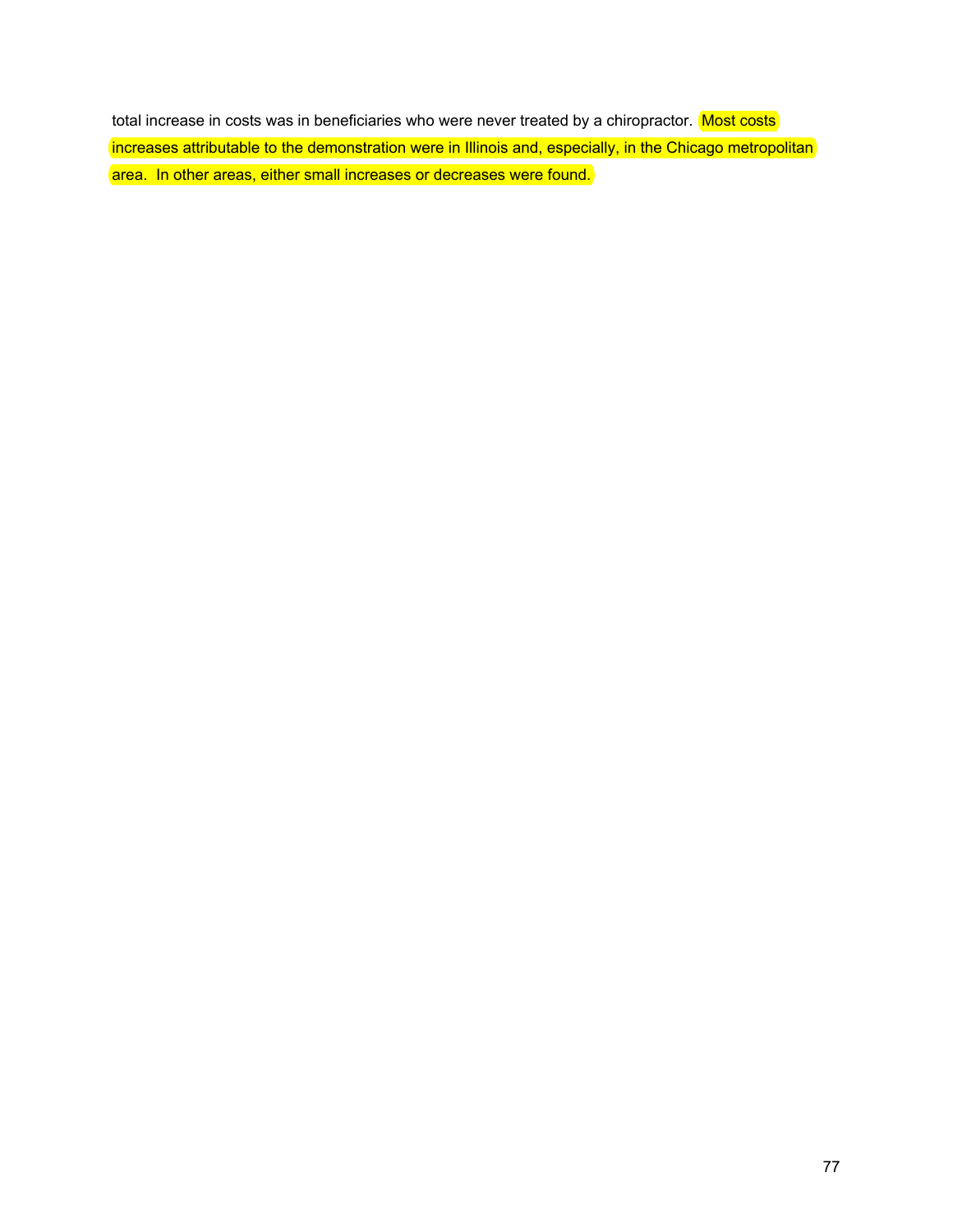## **REFERENCES**

Assendelft W, Morton S, Yu E, Suttorp M, Shekelle P. Spinal manipulative therapy for low back pain: A meta-analysis of effectiveness relative to other therapies. *Ann Intern Med* 2003;138(11):871-881.

Bigos S, Bowyer O, Braen G, Brwon K, Deyo R, Haldeman S, et al. Acute lower back problems in adults. Clinical Practice Guidelines No. 14. Rockville, MD:1994. AHCPR publication no. 95-0642.

Cherkin DC, Deyo RA, Battie M, Street J, Barlow W. A comparison of physical therapy, chiropractic manipulation, and provision of an educational booklet for the treatment of patients with low back pain. *NEngJMed.* 1998;339:1021-9.

Gatterman ML ed. Foundations of Chiropractic: Subluxation. St. Louis:Mosby;1995

Kaptchuk TJ, Eisenberg DM. Chiropractic origins, controversies, and contributions. *Arch Intern Med.* 1998;158:2215-24.

Meeker WC, Haldeman S. Chiropractic: A profession at the Crossroads of Mainstream and Alternative Medicine. *Ann Intern Med*. 2002;136:216-227.

National Board of Chiropractic Examiners (NBCE). Job Analysis of Chiropractic. 2005. <http://www.nbce.org/publication/job-analysis.html>. Accessed 29 Apr 2010.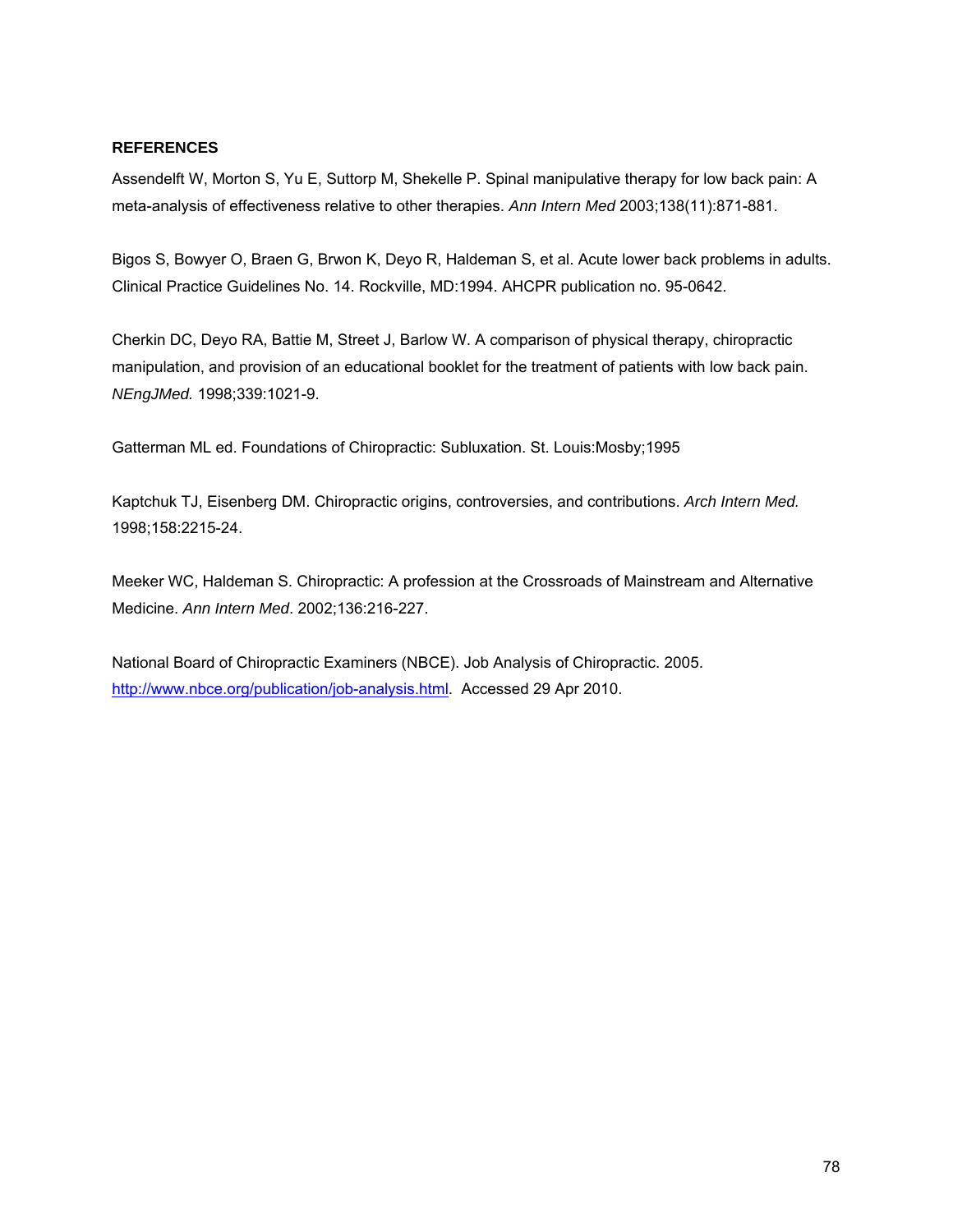## **APPENDICES**

- Appendix A. Federal Register Description of the Demonstration
- Appendix B: Expanded Coverage of Chiropractic Services: Diagnostic and Procedure Codes
- Appendix C: Interview Guides for Chiropractic Associations, Practicing Chiropractors, and Medicare Part B Carriers: Initial and Follow-up Interviews
- Appendix D: Dates and Locations of Interviews Conducted During Implementation of the Demonstration
- Appendix E: Survey of Medicare Beneficiaries Who Are Using Chiropractic Services
- Appendix F: Demonstration and Matched Comparison Counties
- Appendix G. Technical Note on Border Crossing
- Appendix H. Effects of the Demonstration on Medicare Costs Using Alternatives to Per-Person Weighting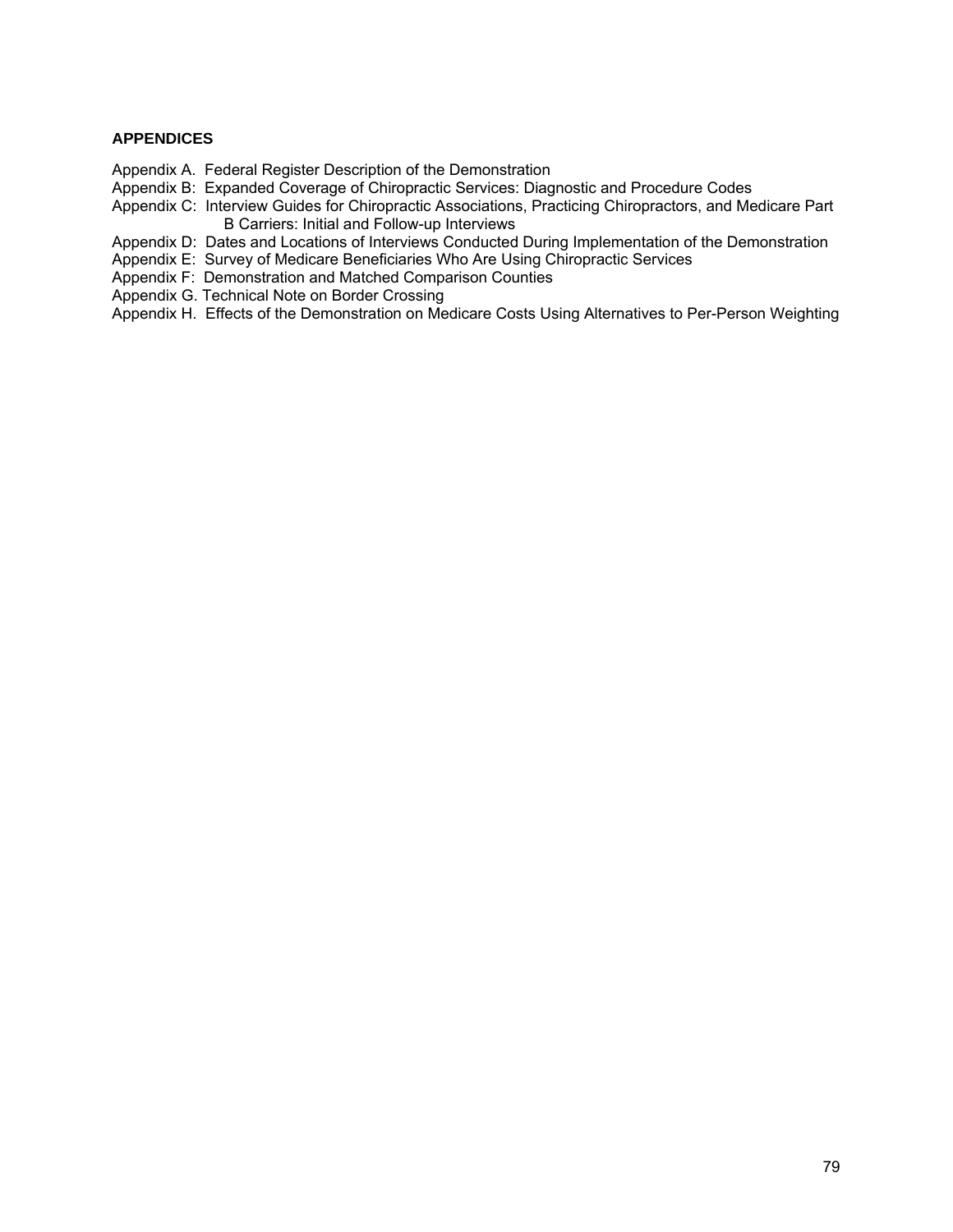#### **Appendix A. Federal Register Description of the Demonstration**

[Federal Register: January 28, 2005 (Volume 70, Number 18)] [Notices] [Page 4130-4132] From the Federal Register Online via GPO Access [wais.access.gpo.gov] [DOCID:fr28ja05-84]

-----------------------------------------------------------------------

DEPARTMENT OF HEALTH AND HUMAN SERVICES Centers for Medicare & Medicaid Services [CMS-5037-N]

Medicare Program; Demonstration of Coverage of Chiropractic Services Under Medicare

AGENCY: Centers for Medicare & Medicaid Services (CMS), HHS.

ACTION: Notice.

-----------------------------------------------------------------------

SUMMARY: This notice announces the implementation of a demonstration mandated under Section 651 of the Medicare Prescription Drug, Improvement, and Modernization Act of 2003 (MMA) (Pub. L. 108- 173), which will expand coverage of chiropractic services under Medicare beyond the current coverage for manipulation to correct a neuromusculoskeletal condition. Chiropractors will be permitted to bill Medicare for diagnostic and other services that a chiropractor is legally authorized to perform by the State or jurisdiction in which such treatment is provided. The demonstration will be conducted in four sites, two urban and two rural; one site in each area type must be a health professional shortage area (HPSA).

 Any chiropractor that provides services in these geographic areas will be able to participate in the demonstration. Any beneficiary enrolled under Medicare Part B, and served by chiropractors practicing in these sites would be eligible to receive services. Physician approval would not be required for these services. The statute requires that the demonstration be budget neutral. We anticipate that the demonstration will begin in April 2005 and operate for two years.

ADDRESSES:

 1. By Mail: Written inquiries regarding this demonstration must be submitted by mail to the following address:

[[Page 4131]]

Centers for Medicare & Medicaid Services, Attn: Sidney Trieger, Division of Health Promotion and Disease Prevention Demonstrations, Office of Research, Development, and Information, Centers for Medicare & Medicaid Services, S3-02-01, 7500 Security Boulevard, Baltimore, Maryland 21244-1850.

 Please allow sufficient time for mailed information to be received in a timely manner in the event of delivery delays.

 2. E-mail: Inquiries may be sent to the following e-mail address: [MMA\\_section\\_651@cms.hhs.gov](mailto:MMA_section_651@cms.hhs.gov).

FOR FURTHER INFORMATION CONTACT: Julie Jones, (410) 786-3039 or Sidney Trieger, (410) 786- 6613.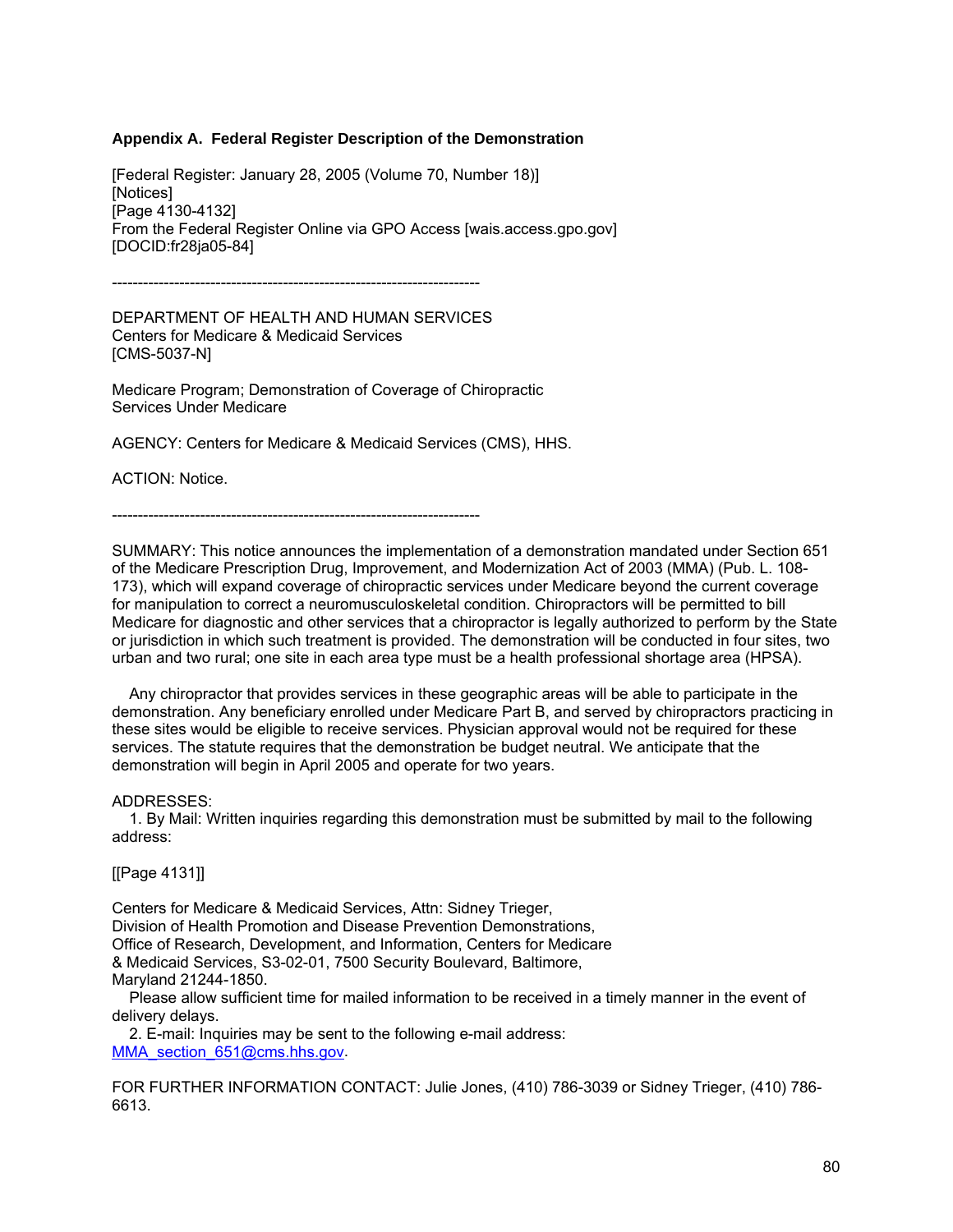### SUPPLEMENTARY INFORMATION:

#### I. Background

 Section 651 of the Medicare Prescription Drug, Improvement and Modernization Act of 2003 (MMA) (Pub. L. 108-173) provides for a two-year demonstration to evaluate the feasibility and advisability of covering chiropractic services under Medicare. These services extend beyond the current coverage for manipulation to correct neuromusculoskeletal conditions typical among eligible beneficiaries, and would cover diagnostic and other services that a chiropractor is legally authorized to perform by the State or jurisdiction in which the treatment is provided. Physician approval would not be required for these services. The demonstration must be budget neutral and will be conducted in four sites, two rural and two urban; one site of each area type must be a health professional shortage area (HPSA).

 Current Medicare coverage for chiropractic care is limited to manual manipulation of the spine to correct a subluxation, which chiropractors define as a malfunction of the spine. The three currently covered CPT codes are 98940 (manipulative treatment, 1-2 regions of the spine), 98941 (manipulative treatment, 3-4 regions of the spine), and 98942 (manipulative treatment, 5 regions of the spine).

 Treatment must be provided for an active subluxation and not for prevention or maintenance. Treatment of the subluxation must be related to a neuromusculoskeletal condition where there is a reasonable expectation of recovery or functional improvement. Chiropractors are required to document the patient's complaint and establish a treatment plan, which includes the expected duration and frequency of treatment, specific goals and measures of effectiveness. This information must be maintained in the medical record and made available to Medicare upon request. Patients do not need a medical physician referral for treatment by a chiropractor under fee-for-service; some Medicare Advantage (MA) plans may require an enrollee to obtain a referral before seeing a chiropractor. In addition, some MA plans do not have chiropractors in their networks and allow osteopaths to provide manipulative services.

#### II. Provisions of the Notice

#### A. Covered Services

 To determine which services will be covered, we conducted a literature review of the evidence of the effectiveness of chiropractor services. We held discussions with the American Chiropractic Association (ACA) and also reviewed the current coverage of chiropractor services with the Department of Defense and the Veterans Administration. In addition, we convened an Open Door Forum in November 2004 to invite comments on our proposed design for the demonstration. Based on these discussions, the evidence for effectiveness of chiropractic care, and current Medicare policy, the following guidelines for the demonstration were developed:

- 1. Services must be related to active treatment, not maintenance or prevention. This follows current Medicare coverage for similar services, such as physical therapy. Medicare does not authorize payment for maintenance therapies for other providers. We will require that all claims under the demonstration will have the active therapy (AT) modifier.
- 2. The demonstration will expand the services chiropractors are allowed to provide in the demonstration only to treatment of neuromusculoskeletal conditions, but not to other conditions. We have found no literature that provides conclusive evidence that chiropractic services are effective for treatment of other diagnoses.
- 3. Under the demonstration chiropractors can provide plain x-rays, electromyography (EMG) tests and nerve conduction studies; order magnetic resonance imaging (MRI) scans and computed tomography (CT) scans; as well as order or provide laboratory tests (where the applicable State practice act permits chiropractors to provide these services). These diagnostic services are related to the diagnosis and treatment of neuromusculoskeletal conditions. No limits will be imposed on chiropractors for providing diagnostic services, unless limits exist for other providers delivering these services.
- 4. The demonstration will cover CPT code 98943 for extraspinal manipulation, as it is a recognized procedure for treating neuromusculoskeletal conditions. It will also expand coverage to include other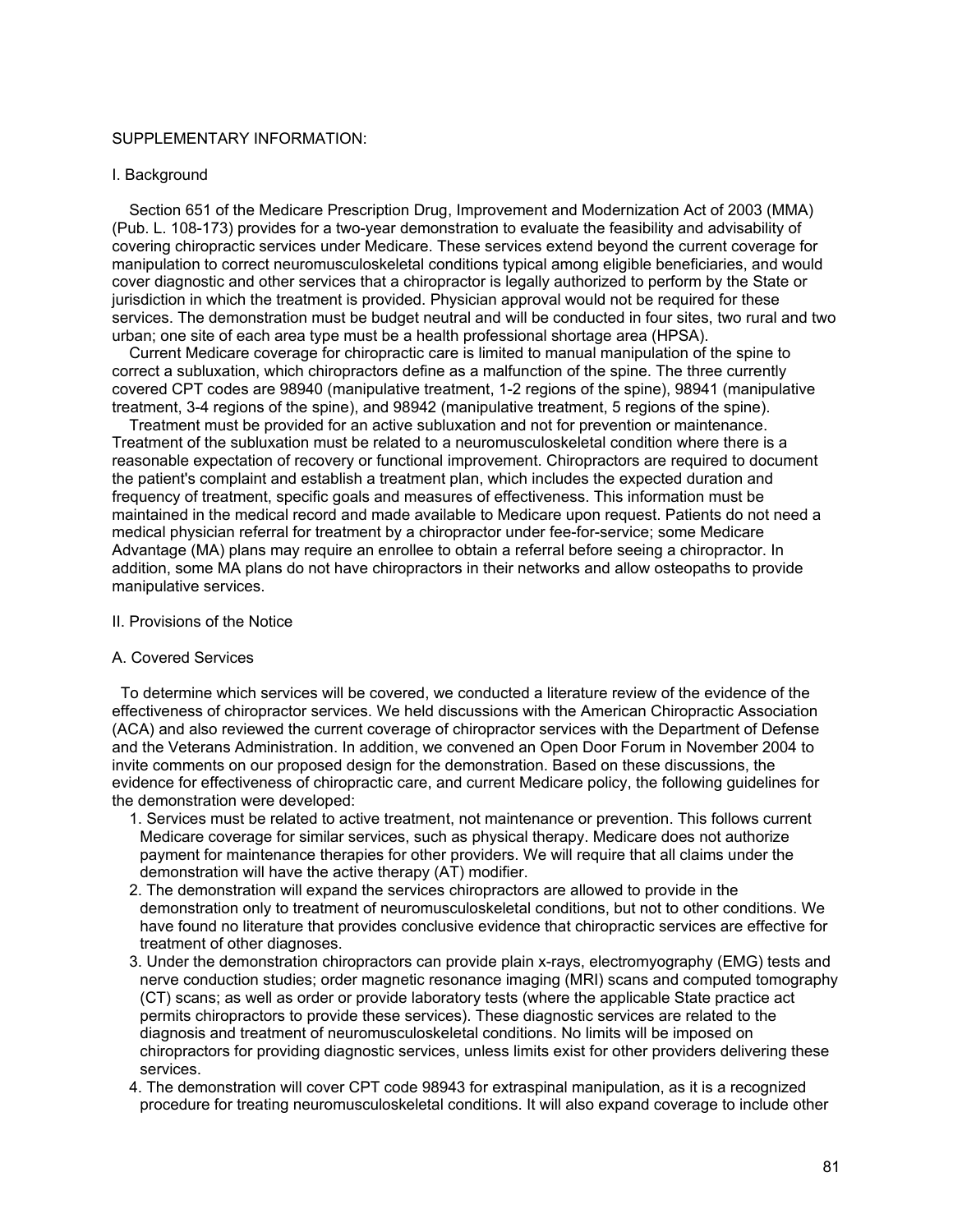services chiropractors are legally allowed to provide and Medicare currently covers. These procedures include electrotherapy, ultrasound, transcutaneous electrical nerve stimulation (TENS) therapy, and other services that are medically necessary for the treatment of neuromusculoskeletal conditions. Chiropractors delivering these services will be subject to the same payment policies as other Medicare clinicians currently delivering these services. These requirements can be found in the Medicare Benefit Policy Manual 100-2 in Chapter 15, Sections 220 and 230 and the Medicare Claims Processing Manual 100-4 in Chapter 4, Section 20 and other manual sections. For example, physical and occupational therapy services must be identified through the use of modifiers GP and GO respectively. Chiropractors will also be allowed to make referrals for these therapy services.

 5. Chiropractors would also be reimbursed for evaluation and management (E&M) services delivered for neuromusculoskeletal conditions.

 Under the demonstration, chiropractors would be allowed to bill Medicare for treatment in addition to an E&M visit on the same day the first time they assess a patient, and thereafter only when they assess a patient for a new, separate problem not currently being treated. The current E&M CPT codes will apply.

 We will require chiropractors to submit claims for demonstration services separately from claims for currently covered services (CPT codes 98940, 98941, and 98942). Chiropractors will have to add demonstration code 45 to all demonstration claims in order to be reimbursed for demonstration services.

#### B. Managed Care Plans

 The legislation requires that the same demonstration benefits be offered under MA plans as for Medicare fee for service beneficiaries. Because participation of managed care plans is voluntary, we cannot require plans to participate in the demonstration. We therefore plan to approach MA plans in the demonstration site areas to determine if they would offer demonstration services to beneficiaries, but we will not change the MA plan rates since the demonstration is required to be budget neutral.

#### C. Payment Rates

The payment rates for demonstration services will be the same as under the physician fee schedule.

#### D. Budget Neutrality

 The statute requires the Secretary to ensure that the aggregate payments made under the Medicare program do not exceed the amount that would have been paid under the Medicare program in the absence of this demonstration.

 Ensuring budget neutrality requires that the Secretary develop a strategy for recouping funds should the demonstration result in costs higher than would occur in the absence of the demonstration. We will first determine over the two-year demonstration whether the demonstration was budget neutral. If the demonstration is not budget neutral, we plan to meet the legislative requirements by making adjustments in the national chiropractor fee schedule to recover the costs of the demonstration in excess of the amount estimated to yield budget neutrality. We will assess budget neutrality by determining the change in costs based on a pre-post comparison of costs and the rate of change for specific diagnoses that are treated by chiropractors and physicians in the demonstration sites and control sites. We will not limit our analysis to reviewing only chiropractor claims because the costs of the expanded chiropractor services may have an impact on other Medicare costs.

 A CMS evaluation contractor will conduct the analysis of claims and budget neutrality. Since it will take approximately two years to complete the claims analysis, we anticipate that any necessary reduction will be made in the 2010 and 2011 fee schedules. If we determine that the adjustment for budget neutrality would be greater than two percent of the chiropractor fee schedule, we will implement the adjustment over a two-year period. However, if the adjustment is less than two percent of the chiropractor fee schedule, we will implement the adjustment over a one-year period. We will include the detailed analysis of budget neutrality and the proposed offset in the 2009 Federal Register publication of the physician fee schedule.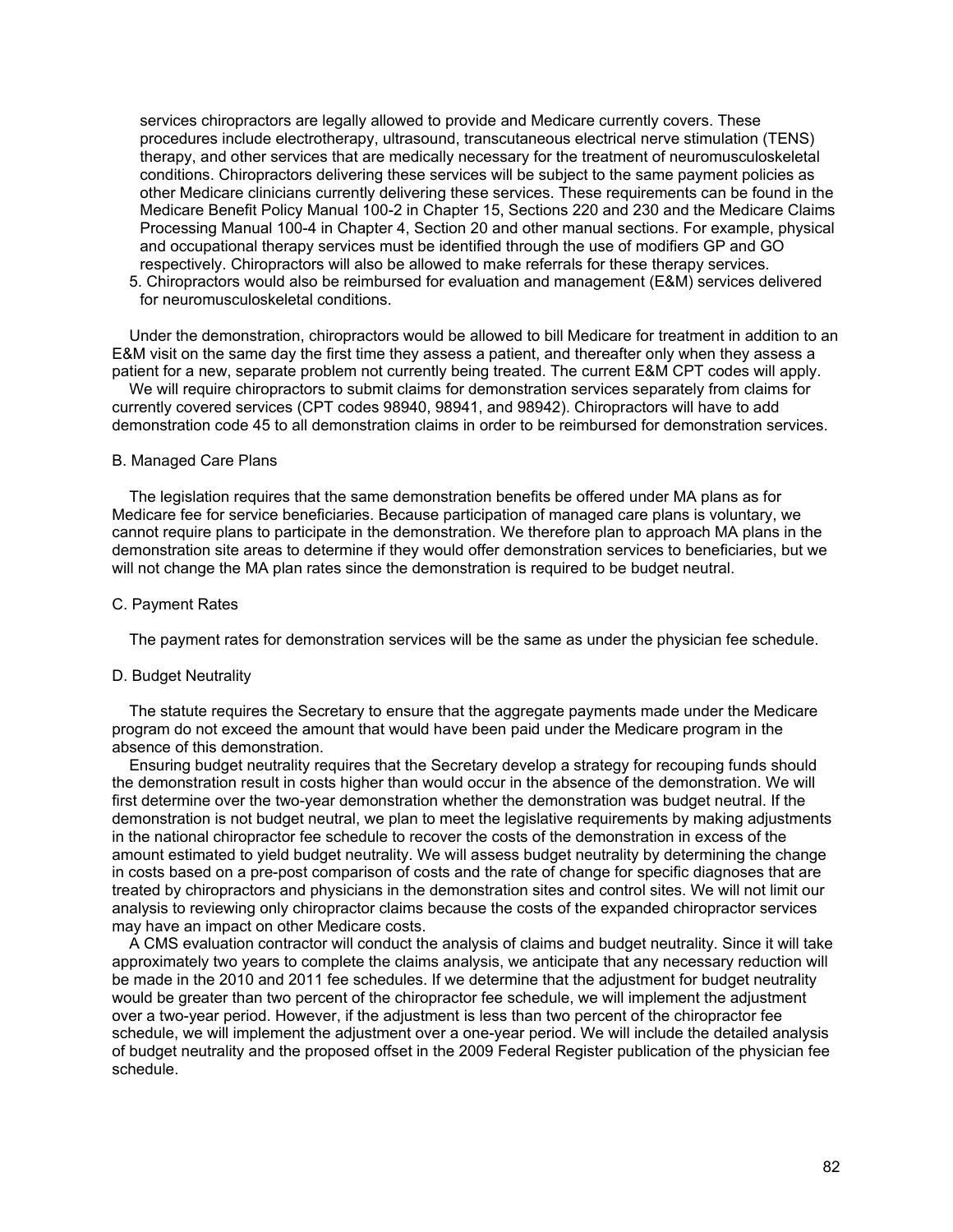We invite comments regarding the appropriate methodology for determining budget neutrality. Written materials may be submitted by mail or e-mail to the addresses listed in the ADDRESSES section of this notice.

#### E. Site Selection

 The statute requires that this demonstration be conducted in four sites--two rural and two urban; one site in each type of area must be a health professional shortage area (HPSA). We have selected: 26 northern counties in Illinois which includes Cook, Dekalb, DuPage, Grundy, Kane, Kendall, McHenry, Will, Boone, Bureau, Carroll, Henry, JoDaviess, Kankakee, Lake, LaSalle, Lee, Marshall, Mercer, Ogle, Putnam, Rock Island, Stark, Stephenson, Whiteside, and Winnebago, and Scott county in Iowa (urban);

 17 central HPSA counties in Richmond, Charlottesville, Lynchburg, and Danville MSAs in Virginia (urban HPSA)--the Virginia counties include Pittsylvania, Campbell, Appomattox, Nelson, Buckingham, Fluvanna, Louisa, Caroline, Hanover, New Kent, Henrico, Richmond City, Goochland, Cumberland, Powhatan, Amelia and Danville City;

New Mexico (rural HPSA); and

Maine (rural).

 We first grouped States by Medicare carriers, because we determined it was important that control and experimental sites should have the same carriers (since some carriers impose limits on chiropractor claims they approve). We then determined appropriate sites based on the following criteria:

Exclude States with restrictive practice regulations.

 Exclude States that will not have transitioned to the MCS system in time for the demonstration. Exclude States that are ranked in the top or bottom 5 values for two or more of the following six statistics:

--Medicare per capita claims costs

--Medicare per capita chiropractic costs

--Per user (patient) chiropractic costs based on carrier data

--Chiropractic service users as a percentage of Part B beneficiaries

--Chiropractors per 10,000 State population

--Chiropractors per 1,000 Part B beneficiaries

 Exclude States among those remaining that are served by a unique carrier and, thus, would lack a potential comparison site.

 Each carrier group was assessed to determine its ability to support treatment and comparison groups for one or more types of sites.

 Data was then used to estimate the number of beneficiaries residing in Urban/Rural and HPSA/non HPSA areas and determine which of the remaining States could support a demonstration site or sites.

 Few States had enough beneficiaries residing in HPSAs to be considered for one of the HPSA demonstration sites.

III. Collection of Information Requirements

 This document does not impose information collection and record-keeping requirements. Consequently, it does not need to be reviewed by the Office of Management and Budget under the authority of the Paperwork Reduction Act of 1995.

 Authority: Section 651 of the Medicare Prescription Drug Improvement and Modernization Act of 2003 (Pub. L. 108-173).

(Catalog of Federal Domestic Assistance Program No. 93.778 and No. 93.774, Medicare--Supplementary Medical Insurance Program)

Dated: December 17, 2004. Mark B. McClellan,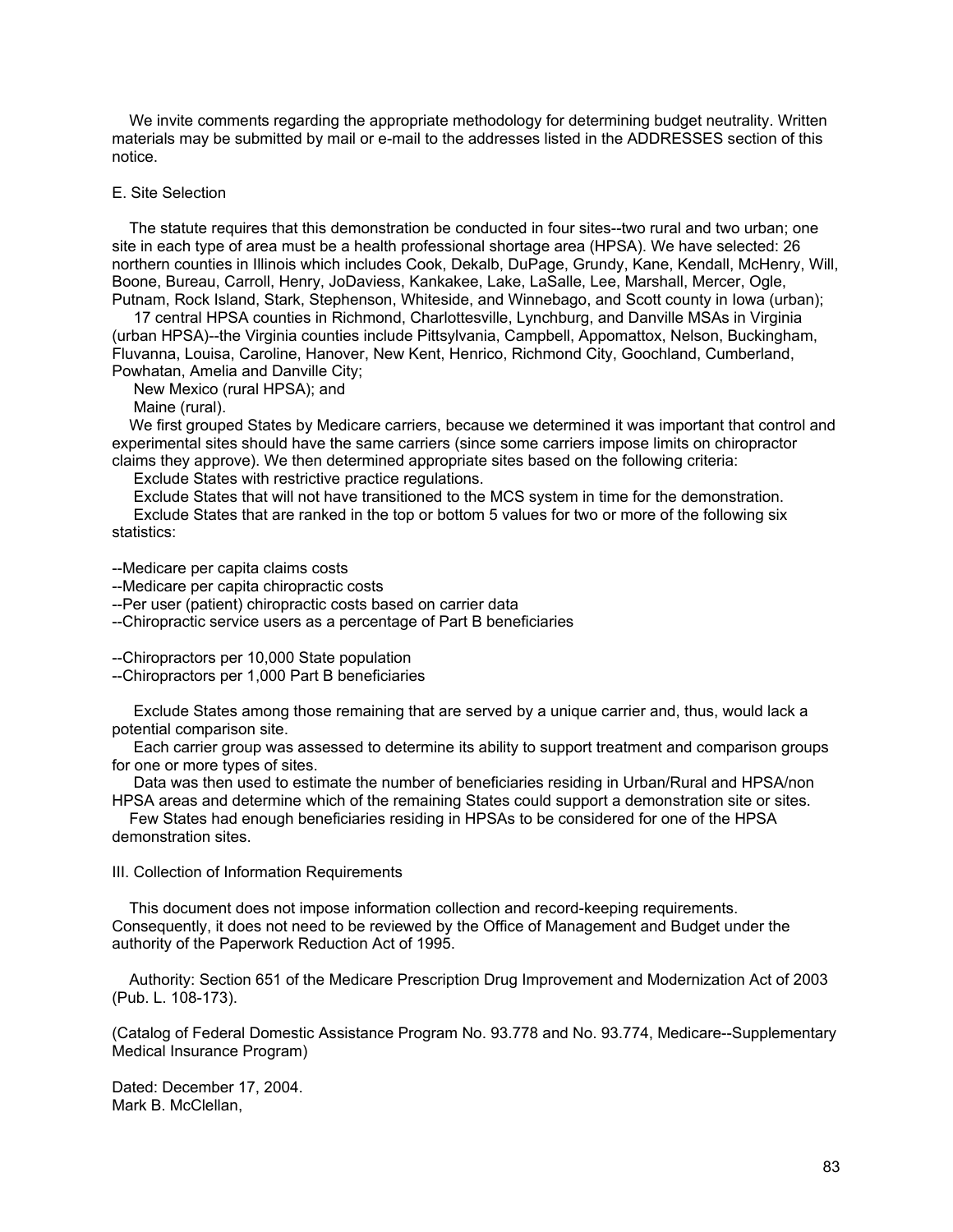| Code | <b>Description</b>            | <b>Specific codes</b><br>within the range        |
|------|-------------------------------|--------------------------------------------------|
| 307  | Special symptoms              | 307.81                                           |
| 138  | Late effects of poliomyelitis |                                                  |
| 340  | Multiple sclerosis            |                                                  |
|      |                               | 346.00-.01,                                      |
|      |                               | 346.10-.11,<br>346.80-<br>346.90-                |
| 346  | Migraine                      | 346.20-.21,<br>.81,<br>.91                       |
| 350  | Trigeminal neuralgia          | 350.1, 350.2                                     |
| 352  | disorder cranial nerve        | 352.4                                            |
|      |                               | 353.0, 353.1,                                    |
|      | disorder, nerve root and      | 353.2, 353.4,                                    |
| 353  | plexus                        | 353.6                                            |
|      | Mononeuritis, upper limb and  | 354.0, 354.1, 354.2, 354.3,                      |
|      | multiple                      | 354.4, 354.8, 354.9                              |
| 354  |                               |                                                  |
|      |                               | 355.0, 355.1, 355.2, 355.3, 355.4, 355.5,        |
| 355  | Mononeuritis, lower limb      | 355.6, 355.71, 355.79, 355.8, 355.9              |
|      | Neuropathy, hereditary and    | 356.1, 356.4,                                    |
| 356  | idiopathic                    | 356.8, 356.9                                     |
| 358  | disorders myoneural           | 358.00, 358.01                                   |
|      |                               | 715.0x, 715.1x, 715.2x,                          |
| 715  | Arthritis, osteoarthritis*    | 715.3x, 715.8x, 715.9x                           |
|      |                               | 716.1x, 716.2x, 716.3x, 716.4x, 716.5x,          |
| 716  | Arthropathies, NEC/NOS*       | 716.6x, 716.8x, 716.9x                           |
|      |                               | 717.0-3, 717.40-43, 717.49, 717.5-7, 717.81-     |
| 717  | derangement, knee internal    | 84, 717.85, 717.89, 717.9                        |
|      |                               | 718.0x, 718.1x, 718.6x,                          |
| 718  | derangement, other joint*     | 718.8x, 718.9x, 718.48                           |
|      |                               | 719.0x, 719.1x, 719.2x, 719.3x, 719.4x,          |
| 719  | disorder, joint NEC/NOS*      | 719.5x, 719.6x, 719.7, 719.8x, 719.9x            |
|      | Spondylitis, ankylosing and   |                                                  |
|      | other inflammatory            | 720.0, 720.1, 720.2, 720.81,                     |
| 720  | spondylopathies               | 720.89, 720.9                                    |
|      | Spondylosis and allied        | 721.0, 721.1, 721.2, 721.3, 721.41, 721.42,      |
| 721  | disorders                     | 721.5, 721.6, 721.7, 721.8, 721.90, 721.91       |
|      |                               | 722.0, 722.10-.11, 722.2, 722.30-.32, 722.39-.4, |
|      |                               | 722.51-.52, 722.6, 722.70-.73,                   |
| 722  | disorder, intervertebral disc | 722.81-.83, 722.91-.93                           |
|      |                               | 723.0, 723.1, 723.2, 723.3, 723.4, 723.5,        |
| 723  | disorder cervical spine       | 723.6, 723.7, 723.8, 723.9                       |
|      |                               | 724.00-02, 724.1-6, 724.70, 724.71,              |
| 724  | disorders, back NEC/NOS       | 724.79, 724.8, 724.9                             |
|      |                               |                                                  |
| 725  | Polymyalgia rheumatica        | 726 0 726 10 12 10 726 2 726 20 22 20            |

726 and allied syndromes

# **Diagnostic Codes (ICD-9)**

 enthesopathies, peripheral 726.0, 726.10-.12, .19, 726.2, 726.30-.32, .39, 726.4, .5, 726.60-.65, .69, 726.70-.73,.79, 726.8, .90, .91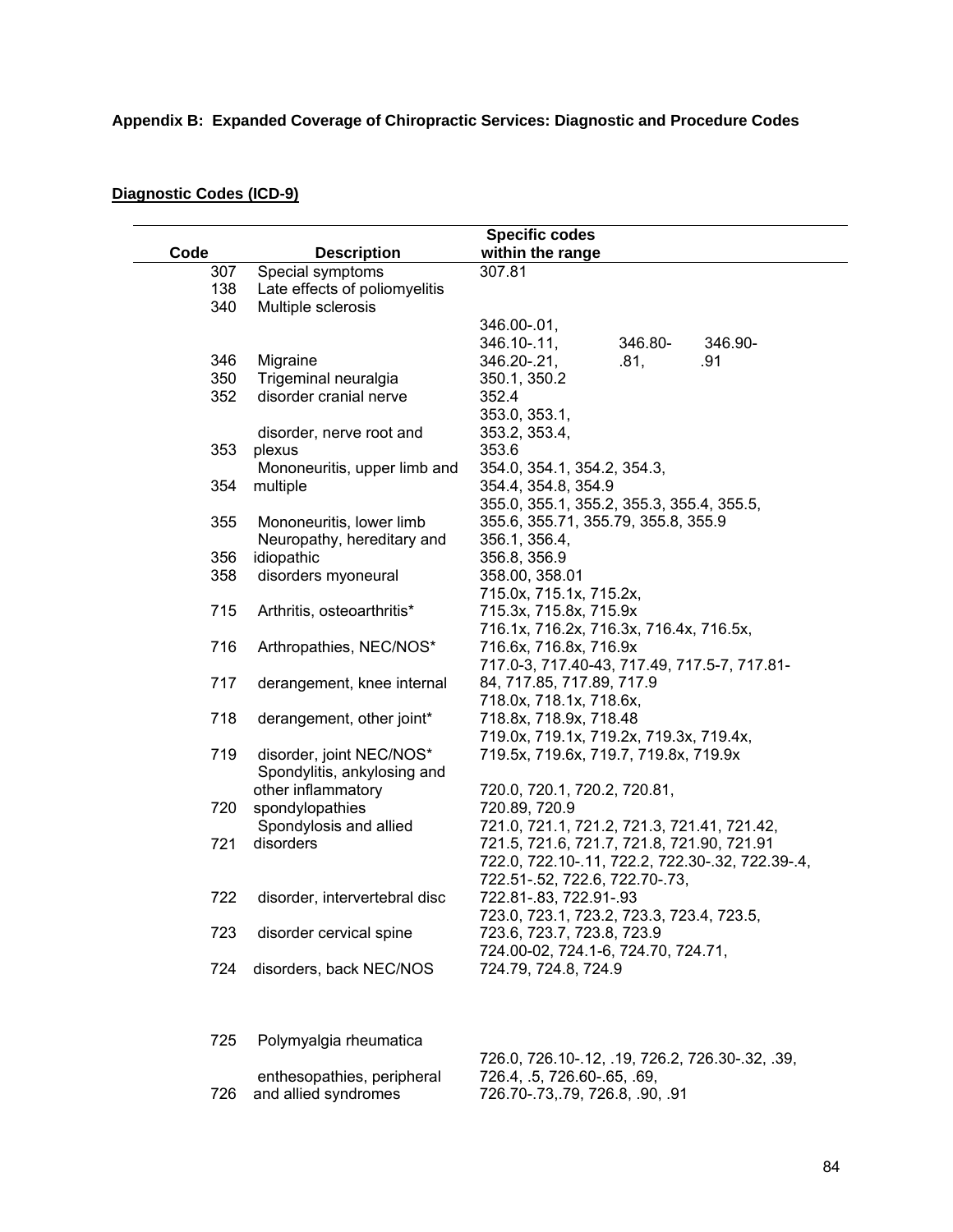| 727 | disorders, synovium tendon<br>and bursa                | 727.50-.51, 727<br>727.60-.69, 727                  |
|-----|--------------------------------------------------------|-----------------------------------------------------|
| 728 | disorders, muscle, ligament<br>and fascia              | 728.10-.12, 728<br>728.81, 728.83<br>728.87, 728.89 |
| 729 | Other disorders of soft<br>tissues                     | 729.0-.2, 729.5<br>729.8-.9                         |
|     | Other disorders of bone and                            |                                                     |
| 733 | cartilage                                              | 733.6, 733.92<br>735.0, 735.1, 7                    |
| 735 | deformity, toe acquired                                | 735.5, 735.8, 7                                     |
|     |                                                        | 736.00-.07, 736                                     |
|     |                                                        | 736.39, 736.41                                      |
| 736 | Deformity, limbs acquired                              | .70-.76, 736.79<br>737.0, 737.10,                   |
|     |                                                        | 737.29, 737.30                                      |
| 737 | Curvature spine                                        | 737.40-43, 737                                      |
| 738 | deformity, acquired                                    | 738.2-9                                             |
| 739 | Lesions, nonallopathic NEC                             | 739.0-9                                             |
|     | Congenital musculoskeletal                             | 754.1, 754.2, 7<br>754.60-62, 754                   |
| 754 | deformities                                            | 754.70, 754.71                                      |
|     | Other congenital                                       | 756.10-15, 756                                      |
| 756 | musculoskeletal abnormalities                          | 756.4, 756.82,                                      |
|     | Sprains and strains of                                 |                                                     |
| 840 | shoulder and upper arm<br>Sprains and strains of elbow | 840.1-9                                             |
| 841 | and forearm                                            | 841.0-.3,                                           |
|     |                                                        | 842.00-02,                                          |
|     | Sprains and strains of wrist                           | 842.09-13,                                          |
| 842 | and hand                                               | 842.19                                              |
| 843 | Sprains and strains of hip<br>and thigh                | 843.0, 843.1,<br>843.8, 843.9                       |
|     | Sprains and strains of knee                            | 844.0-844.3,                                        |
| 844 | and leg                                                | 844.8, 844.9                                        |
|     |                                                        | 845.00-03,                                          |
|     | Sprains and strains of ankle                           | 845.09-13,                                          |
| 845 | and foot<br>Sprains and strains of the                 | 845.19<br>846.0-3, 846.8,                           |
| 846 | sacroiliac region                                      | 846.9                                               |
|     | Sprains and strains of back                            |                                                     |
| 847 | <b>NEC/NOS</b>                                         | 847.0-4, 847.9                                      |
|     | Sprains and strains, ill-                              | 848.3, 848.40-4                                     |
| 848 | defined, NEC<br>Late effects, musculoskeletal          | 848.8, 848.9                                        |
|     | and connective tissues                                 |                                                     |
| 905 | injuries                                               | $905.1 - 9$                                         |
|     | Late effects, injuries to the                          | 907.0, 907.1-5,                                     |
| 907 | nervous system                                         | 907.9                                               |
|     |                                                        | 922.1, 922.31,<br>922.32, 922.33                    |
| 922 | Contusion, trunk                                       | 922.8                                               |
|     |                                                        | 923.00-03, 923                                      |
| 923 | Contusion, upper limb                                  | 923.8, 923.9                                        |

727.00-.06, 727.09,.1, .2, .3, 727.40-.43, 727.49, 727.50-.51, 727.59, 727.60-.69, 727.81-.83, 727.89-.9 728.10-.12, 728.2, .3, .4, .5, .6, 728.71, 728.79, 28.83, 728.85, 28.89, 728.9 729.5, 735.0, 735.1, 735.2, 735.4, 735.5, 735.8, 735.9 736.00-.07, 736.09-.1, 736.20-.22, 736.29-.32, 736.39, 736.41-.42, 736.6, .70-.76, 736.79, 736.81, 736.89 737.0, 737.10, 737.11, 737.12, 737.19, 737.20-22, 37.30-34, 8, 737.8, 737.9 754.1, 754.2, 754.40-44, 754.50-53, 754.59,  $2,754.69,$ 54.71, 754.79 756.10-15, 756.17, 756.19, 756.2, 756.3, 756.4, 756.82, 756.83, 756.89 842.00-02, 842.09-13,  $3.1,$  $3.9<sub>3</sub>$  $.3,$  $4.9<sup>2</sup>$  $^{\prime\prime},$ 845.09-13,  $846.8,$ 8.40-42, 848.49, 8.9  $7.1 - 5,$  $2.31.$  $22.33,$ 923.00-03, 923.09-11, 923.20-21, 923.3, 923.8, 923.9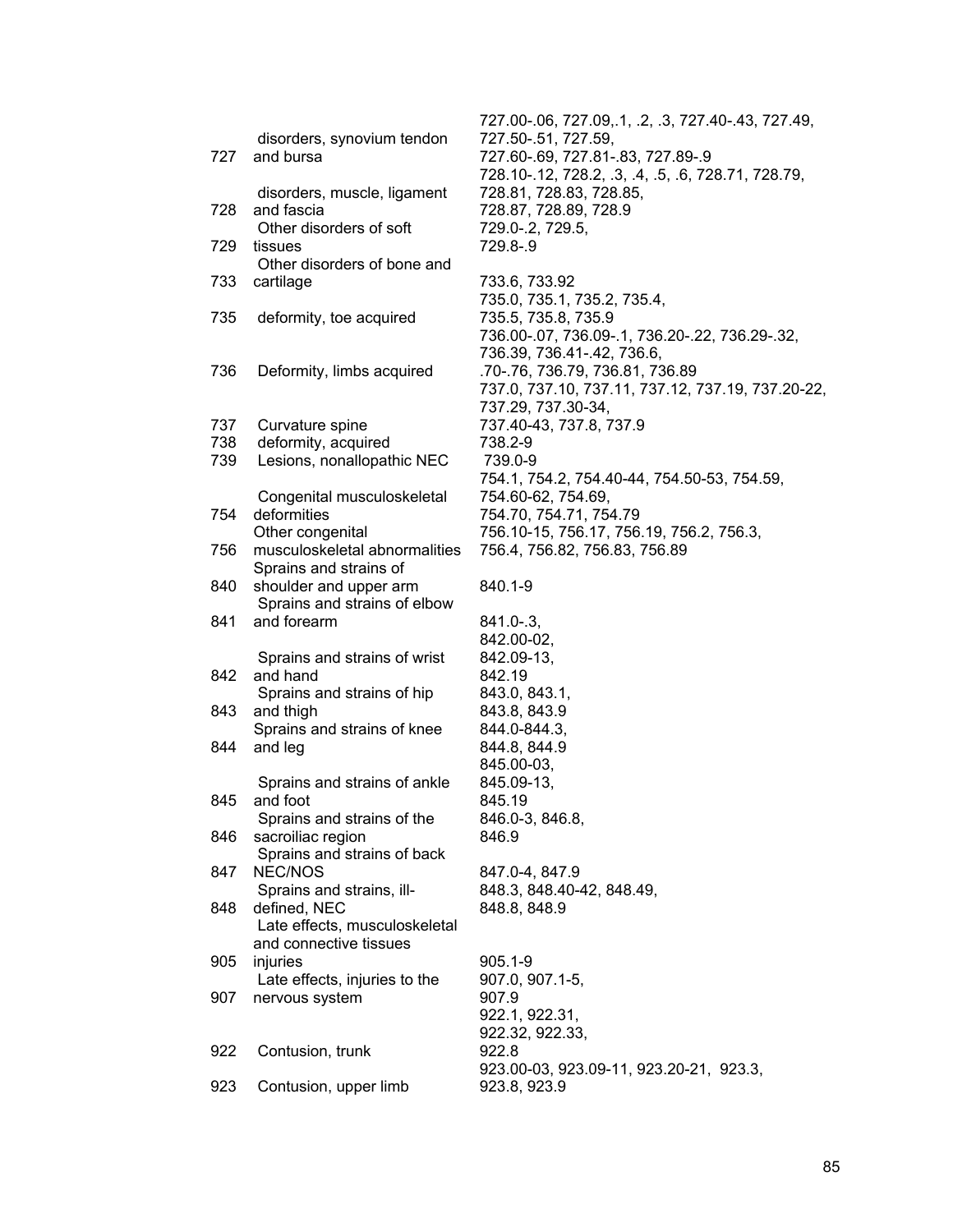|     |                                                   | 924.00, 924.01, 924.10-11, 924.20-21, |
|-----|---------------------------------------------------|---------------------------------------|
| 924 | Contusion, lower limb                             | 924.3-5, 924.8, 924.9                 |
|     | Injury, peripheral nerve(s) of                    |                                       |
| 955 | shoulder girdle and upper limb                    | $955.0 - 9$                           |
|     | Injury, peripheral nerve(s) of                    | 956.0-5, 956.8,                       |
| 956 | pelvic girdle and lower limb<br>Certain traumatic | 956.9                                 |
| 958 | complications<br>Symptoms involving head          | 958.6                                 |
| 784 | and neck                                          | 784.0                                 |

 $\mathcal{L} = \frac{1}{2} \sum_{i=1}^{n} \frac{1}{2} \sum_{j=1}^{n} \frac{1}{2} \sum_{j=1}^{n} \frac{1}{2} \sum_{j=1}^{n} \frac{1}{2} \sum_{j=1}^{n} \frac{1}{2} \sum_{j=1}^{n} \frac{1}{2} \sum_{j=1}^{n} \frac{1}{2} \sum_{j=1}^{n} \frac{1}{2} \sum_{j=1}^{n} \frac{1}{2} \sum_{j=1}^{n} \frac{1}{2} \sum_{j=1}^{n} \frac{1}{2} \sum_{j=1}^{n} \frac{1}{2} \sum$ 

**\* = "x" specifies anatomic site, and any value would be appropriate** 

#### **Procedure Codes (CPT/HCPCS):**

#### **Chiropractic manipulation codes**

98943 extraspinal manipulation

#### **Evaluation and Management Codes**

- 99201 New patient 10 minutes
- 99202 New patient 20 minutes
- 99203 New patient 30 minutes
- 99204 New patient 45 minutes
- 99205 New patient 60 minutes
- 99211 Established patient 5 minutes
- 99212 Established patient 10 minutes
- 99213 Established patient 15 minutes
- 99214 Established patient 25 minutes
- 99215 Established patient 40 minutes

#### **Test Codes**

- 95831 Muscle testing, manual w/ report; extremity or trunk
- 95832 Hand, with or without comparison with normal side
- 95833 Total evaluation of body, excluding hands
- 95834 Total evaluation of body, including hands
- 95851 Range of motion measurements and report; each extremity or each trunk section
- 95852 Hand, with or without comparison with normal side
- 95857 Tensilon test for myasthenia gravis
- 95858 With electromyographic recording
- 95860 Needle electromyography; one extremity with or without related paraspinal areas
- 95861 Two extremities with or without related paraspinal areas
- 95863 Three extremities with or without related paraspinal areas
- 95864 Four extremities with or without related paraspinal areas
- 95867 Cranial nerve supplied muscles, unilateral
- 95868 Cranial nerve supplied muscles, bilateral
- 95900 Nerve conduction, amplitude and latency/velocity study, each nerve; motor, without F-wave study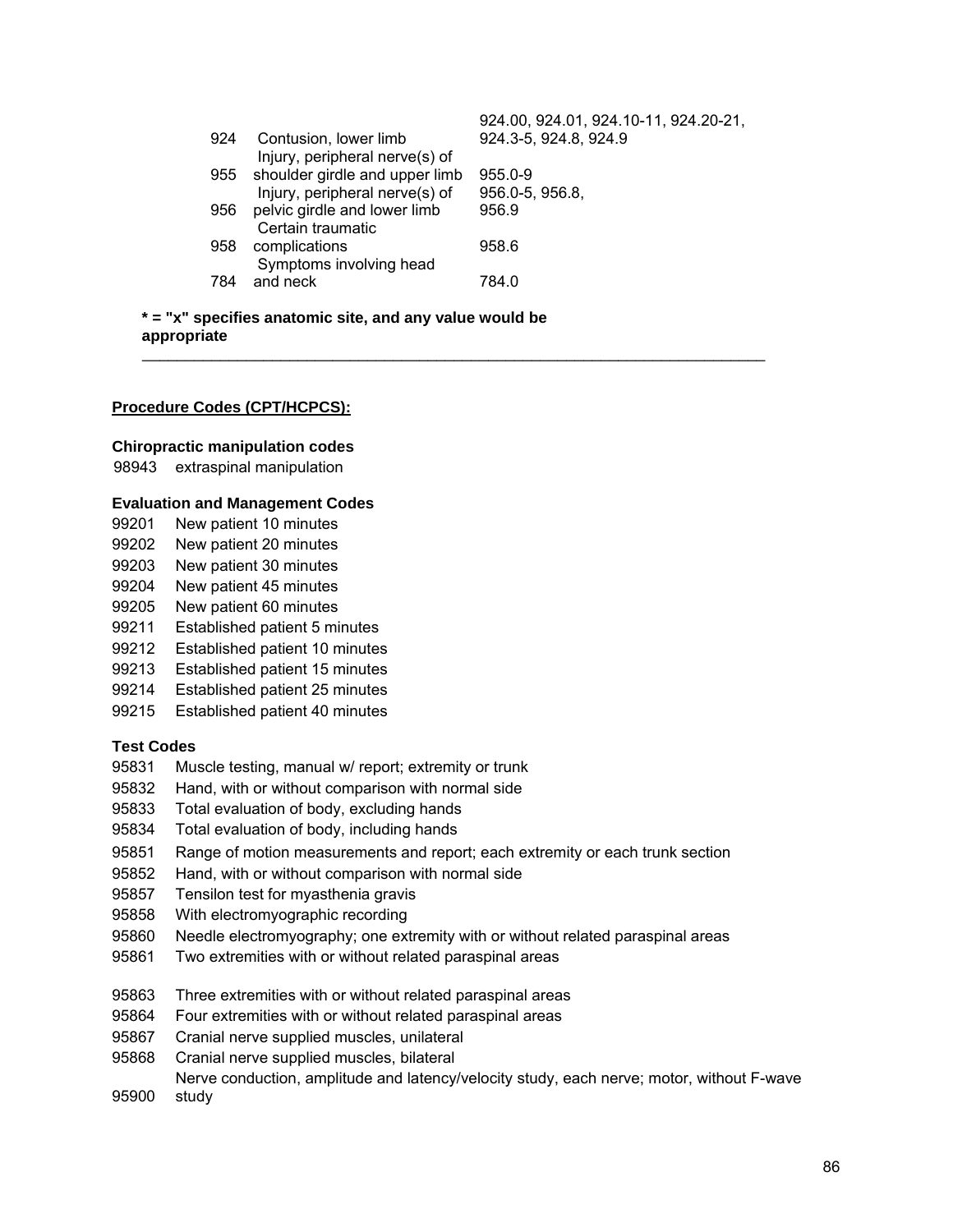95903 Motor, with F-wave study

95904 Sensory

#### **Therapy codes**

- 64550 Application of surface (transcutaneous) neurostimulator
- 97012 traction, mechanical
- 97018 parafin bath
- 97020 Microwave
- 97024 Diathermy
- 97026 Infrared
- 97028 Ultraviolet
- 97032 electrical stimulation, constant attendance
- 97034 contrast baths
- 97035 Ultrasound
- 97039 unlisted modality
- 97110 therapeutic exercise
- 97112 neuromuscular reducation
- 97113 aquatic therapy with exercise
- 97116 gait training
- 97124 Massage
- 97139 unlisted therapeutic procedure
- 97140 Manual therapy techniques
- 97150 therapeutic procedures, group
- 97504 orthotic fitting and training
- 97530 Therapeutic activities--dynamic activities to improve functional performance
- 97703 check out for orthotics and prosthetic use
- 97750 physical performance test or measurement, with written report
- 97799 unlisted physical medicine/rehabilitation service
- G0283 unattended electrical stimulation for other than wound care

#### **X rays**

- 72010 x-ray spine entire
- 72020 x-ray spine, 1 view
- 72040 x-ray spine cervical 2-3 views
- 72050 x-ray, spine cervical 4+ views
- 72052 x-ray spine cervical complete,
- 72069 x-ray spine standing for thoracolumbar
- 72070 x-ray spine thoracic 2 views
- 72072 x-ray spine thoracic 3 views
- 72074 x-ray, spine thoracic 4+ views
- 72080 x-ray spine thoracolumbar 2 views
- 72090 x-ray spine thoracolumbar supine and standing
- 72100 x-ray spine lumbosacral 2-3 views
- 72110 x-ray spine lumbosacral 4+ views
- 72114 x-ray spine lumbosacral complete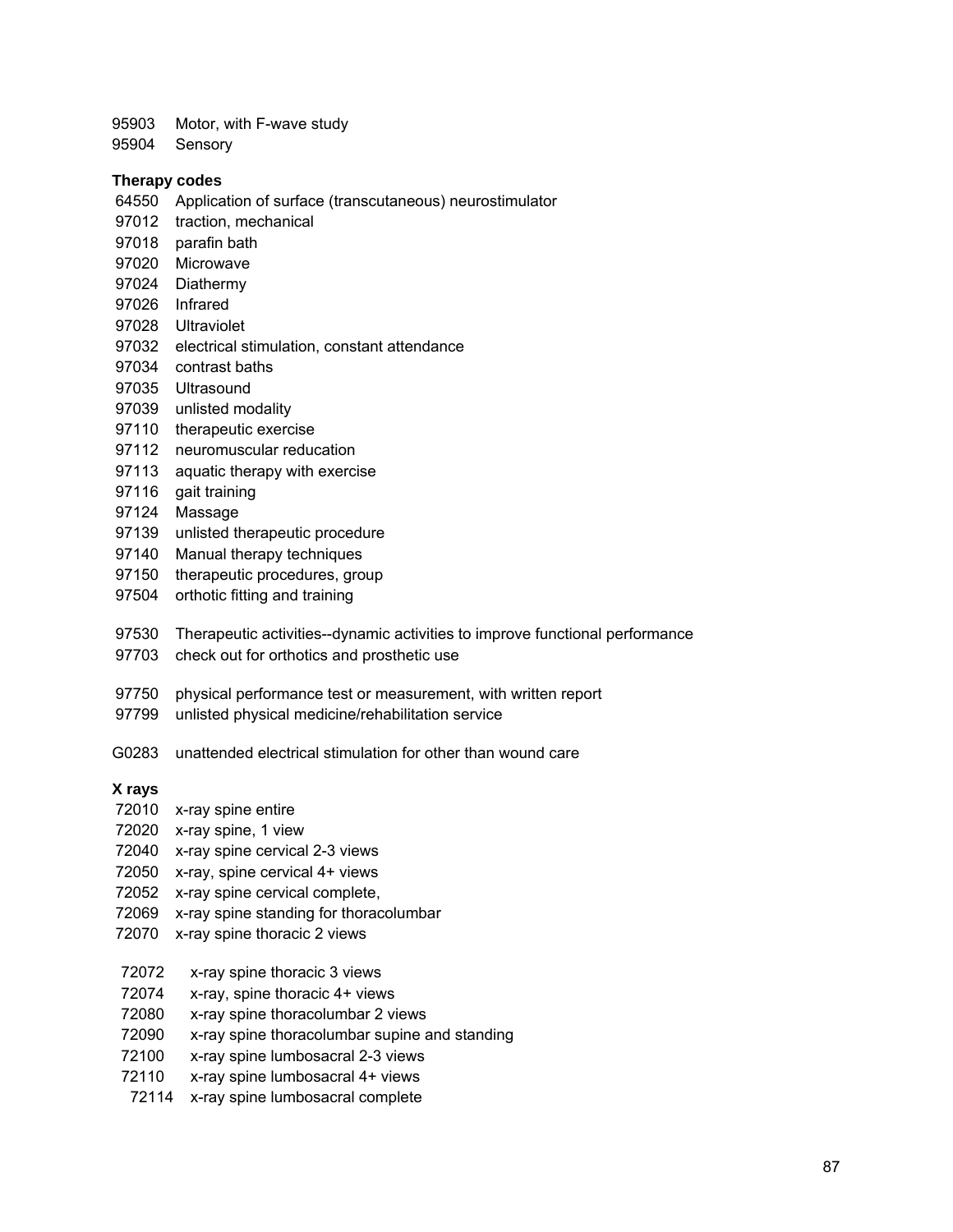| 72120 | x-ray spine lumbosacral bending only     |
|-------|------------------------------------------|
| 72170 | x-ray pelvis, 1-2 views                  |
| 72190 | x-ray pelvis complete                    |
| 72200 | x-ray sacroiliac joints, up to 3 views   |
| 72202 | x-sacroiliac joints 3+ views             |
| 72220 | x-ray sacrum and coccyx 2+ views         |
| 73000 | x-ray clavicle complete                  |
| 73010 | x-ray scapula compete                    |
| 73020 | x-ray shoulder 1 view                    |
| 73030 | x-ray shoulder 2+ views                  |
| 73050 | x-ray acromioclavicular joint, bilateral |
| 73060 | x-ray humerus, 2+ views                  |
| 73070 | x-ray elbow 2 views                      |
| 73080 | x-ray elbow 3+ views                     |
| 73090 | x-ray forearm 2 views                    |
| 73100 | x-ray wrist, 2 views                     |
| 73110 | x-ray wrist, 3+ views                    |
| 73120 | x-ray hand 2 views                       |
| 73130 | x-ray hand 3+ views                      |
| 73140 | x-ray finger(s) 2+ views                 |
| 73500 | x-ray hip unilateral 1 view              |
| 73510 | x-ray hip unilateral 2+ views            |
| 73520 | x-ray hip bilateral 2+ views             |
| 73550 | x-ray femur 2 views                      |
| 73560 | x-ray knee 1-2 views                     |
| 73562 | x-ray knee 3 views                       |
| 73564 | x-ray knee 4+ views                      |
| 73565 | x-ray bilateral knees standing           |
| 73590 | x-ray tibia fibula 2 views               |
| 73600 | x-ray ankle 2 views                      |
| 73610 | x-ray ankle 3+ views                     |
| 73620 | x-ray foot, two views                    |
| 73630 | x-ray foot, 3+ views                     |
| 73650 | x-ray heel 2+ views                      |
| 73660 | x-ray toe--2 or more views               |
| 71100 | xray ribs, unilateral; 2 views           |
| 71110 | x-ray ribs, bilateral 3 views            |
| 71120 | x-ray sternum, 2+ views                  |
| 71130 | x-ray, sternum+sc joint                  |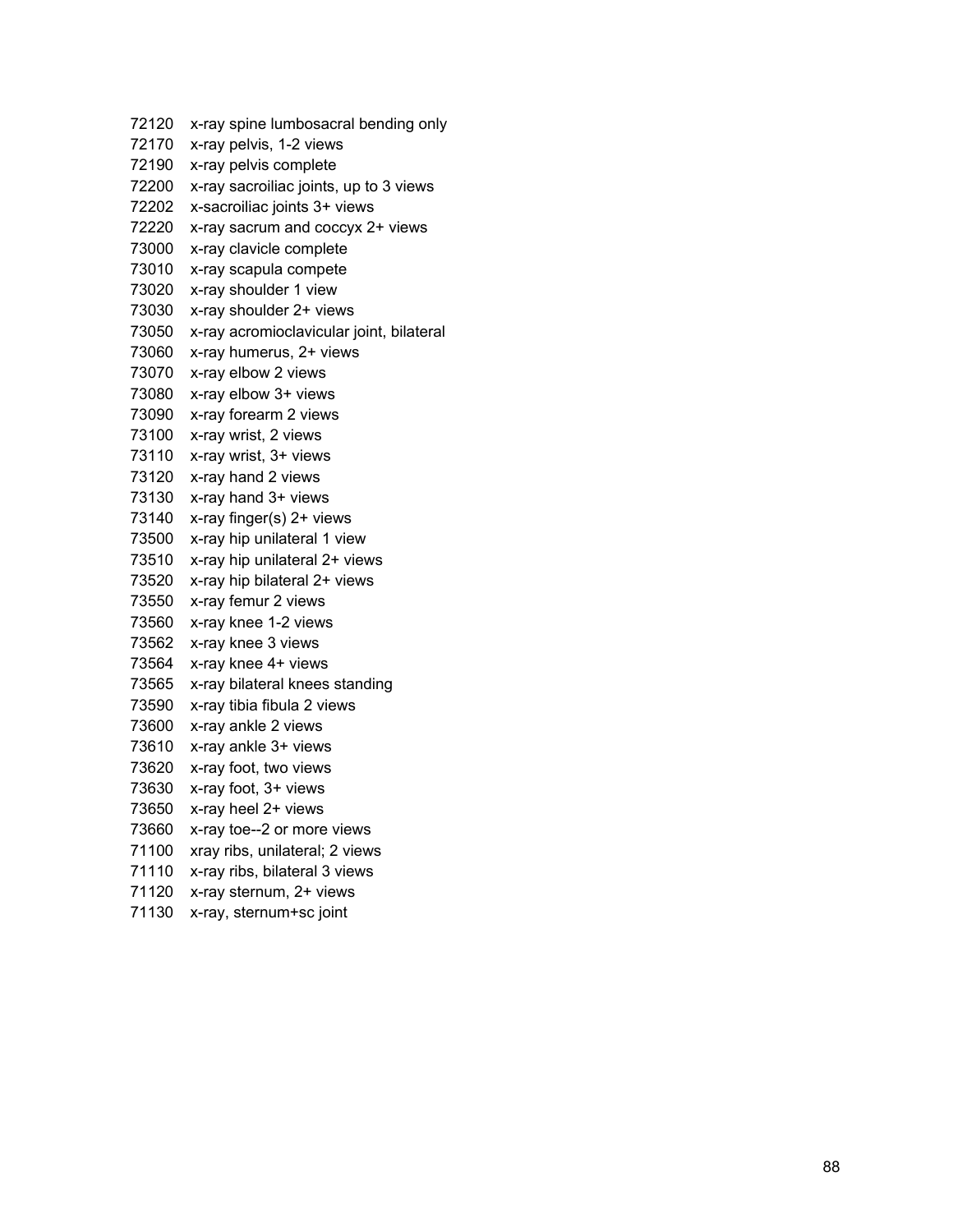# **Appendix C: Interview Guides for Chiropractic Associations, Practicing Chiropractors, and Medicare Part B Carriers: Initial and Follow-up Interviews**

## **I. Initial Interviews**

## **Interview Guide for Chiropractic Associations**

### **A) Goals of the Demonstration**

- What are the main goals of the Demonstration for chiropractors, for patients, for CMS, for the ACA? How likely is it that these goals will be realized?
- What are their strengths and weaknesses? What midstream changes would be beneficial?

### **B) Implementation of the Demonstration**

- What has gone well?
	- Probes:

 Diagnoses included Services covered Billing procedures "Incident to" requirements Chiropractor receptivity Participation rates

- What aspects of the implementation were problematic?
	- Probes:

 Diagnoses included Services covered Billing procedures "Incident to" requirements Chiropractor receptivity Participation rates

- What more could have been done to avoid/mitigate problems?
	- by CMS
	- by the carrier
	- by chiropractors
	- by the Chiropractic Association?
- Impacts on practicepatient volume, income, spectrum of services provided

## **Start-up Period**

- When did you hear that had been selected as a Demo region?
- How was information about the Demo disseminated?
- How timely and complete was information?
- Where there adequate opportunities for feedback?
- In retrospect, what changes in implementation plans would have been most useful?

#### **Implementation Period**

- How were practicing chiropractors informed about the Demo?
- What roles were played by: a) carriers b) CMS c) ACA d) Chiropractic Association
- What ongoing role has the State Association played in the Demo educational activities, clearinghouse for complaints, interactions with CMS?
- What have been the reactions to the Demo by practicing chiropractors?
- How many have participated? Why?
- How many have chosen not to participate? Why not?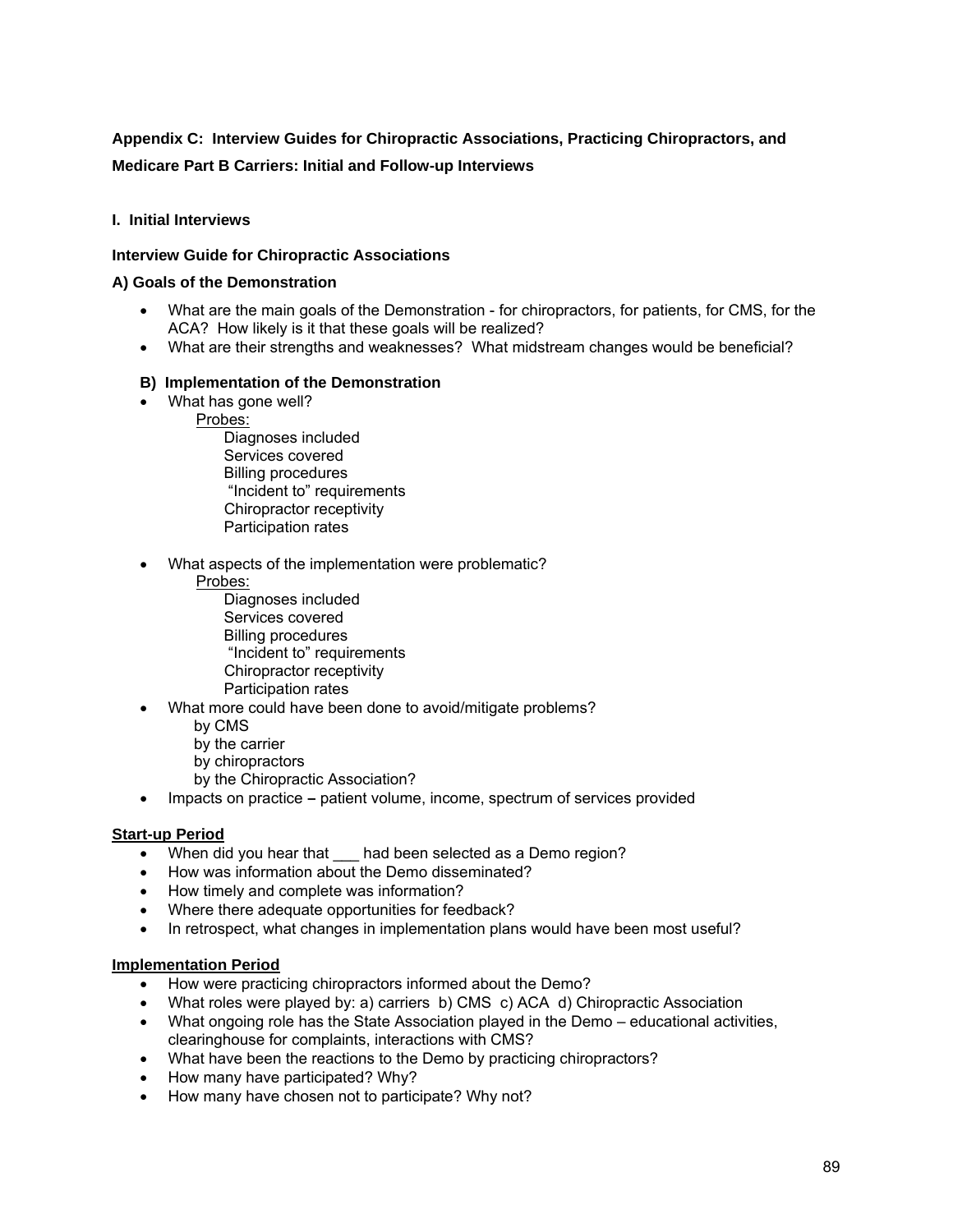## **Results of the Demonstration**

- What would be the most positive possible outcome(s)?
- What is (are) the most likely outcomes?

## **Questions for Practicing Chiropractors**

- How did you initially **learn about the Demo**? From whom? What info were you given?
- What was your reaction when you first learned about it?
- Are you **participating** in the Demo? If yes, why? If no, why not?
- What have been the **effects of the Demo** on your practice?
	- Probes:
		- Practice Patterns
		- Billing issues
		- Ability to attract new patients
		- Broadening the types (diagnoses/clinical problems) of patients
- What aspects of implementation have **gone well**?
	- Changes over time?
- What aspects of the implementation were **problematic**?
	- Probes:
		- Billing procedures "Incident to" requirements Impact on practice: patterns/service mixes; income; patient costs/ reactions/ knowledge
- **Participation rates/ reasons** for and for not participating
- Have you attended **educational sessions** aimed at helping you understand billing procedures? If so, by whom or what organization was (were) the session(s) given? How helpful was it (were they)? Have the vendors you use for billing also attended these educational meetings?
- Do you have an **electronic or manual billing** system?
- Have you **changed** your billing system because of the Demo?
- How effective has your Medicare carrier been in helping you with the Demo's billing procedures?
- Do you employ a **chiropractic assistant**? How have you handled billing for services performed by this person in the Demo?
- What changes would you like to see in **coverage for chiropractic services** beyond those provided by the Demo. What could CMS do, at this point, to **improve the Demo** from your point of view?

# **Questions for Carriers**

## **Involvement and Timing**

- At what stage were you informed of the changes you would need to make?
- What changes were required of you to implement the Demonstration?
- What instruction or guidance did you receive to make this easier?
- What went smoothly and what was problematic?
- What might have been done to facilitate the process?

## **Billing Issues**

- Please describe the billing process for the Demo and the issues that were particularly difficult to deal with.
- Why were the denial rates so high during the early months of the Demo?
- Did the chiropractors understand the billing process?
- What role did you have in educating them about the Demo and billing under it?
- What specific steps did you take and what resources did they require?
- Were you adequately reimbursed by Medicare for your efforts in implementing the Demo?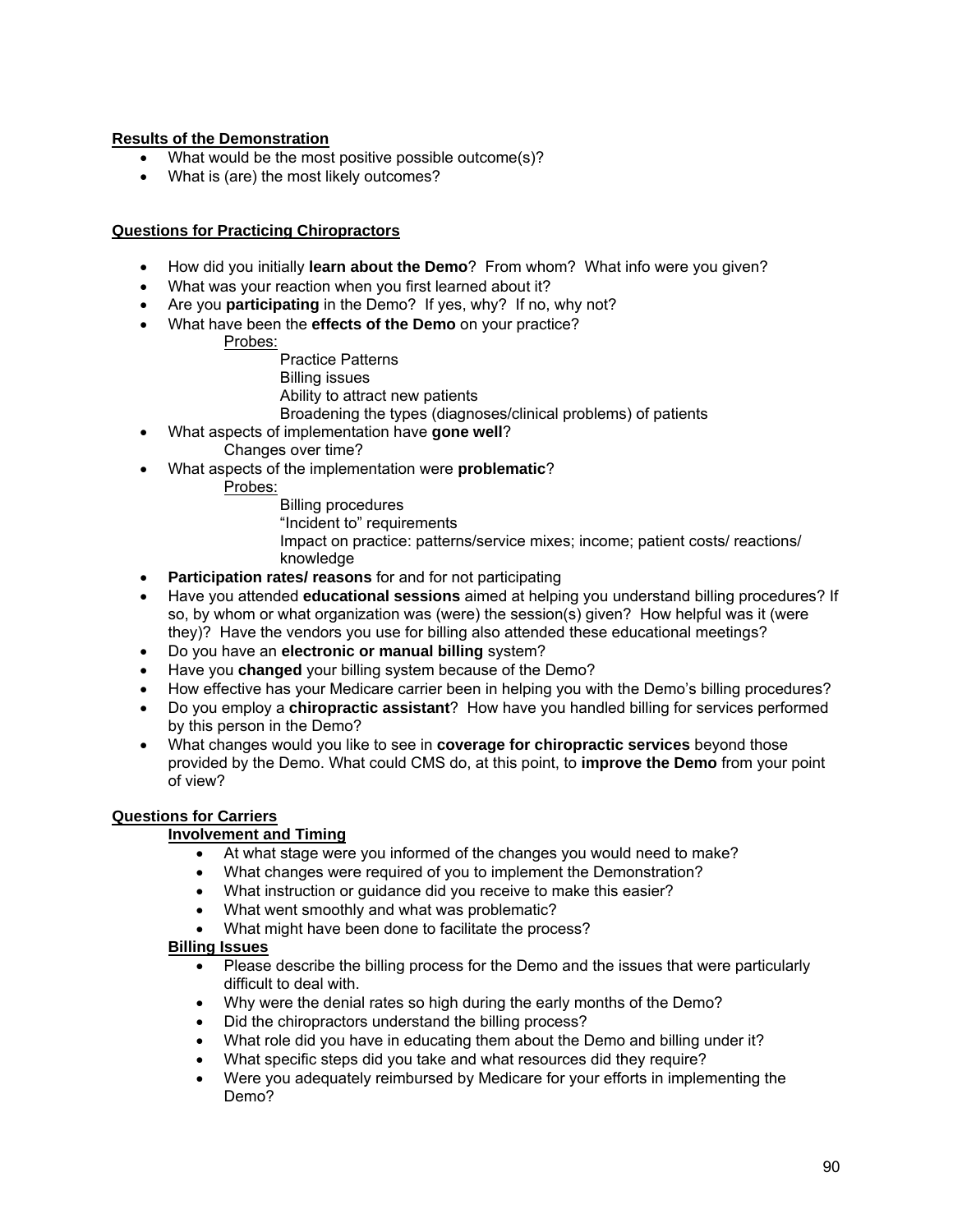- What changes have you seen over the course of the Demonstration in chiropractor billing practices and error rates?
- What accounts for them?
- What are the most frequent kinds of errors/problems you had at the beginning of the Demo?
- What have they been recently?

## **Participation Rates**

- Had you had much experience working with chiropractors before the Demonstration?
- What are chiropractor participation rates in the Demo now?
- How have they changed over time?
- What has affected these participation rates?
- Do chiropractors who are participating in the Demo seem to be a different group than chiropractors who are not participating but continue to bill Medicare for standard coverage services?

### **Lessons Learned**

- If the Demonstration could be started over, what changes would you like to see in the start-up process; in ongoing procedures?
- If the expanded coverage for chiropractor services is made system-wide, what changes will be needed to make this transition easy?

#### **Additional Questions for Carriers**

- 1. How are the numerators and denominators determined for the calculation of percent total bill in your reports to CMS? Is the numerator the number with a billed 45 service in a given month; an approved 45 bill in the month; a cumulative figure of chiropractors who have ever billed under the Demo; or something else? Is the denominator the number of chiropractors with UPIN numbers for Medicare billing or something different?
- 2. How frequently are claims rejected by screening procedures before being processed? What happens to these rejected bills?
- 3. When claims are rejected or denied, what information is given to the chiropractors that will help them to avoid similar errors in the future? Please provide examples for commonly occurring reasons for rejection or denial.
- 4. In terms of their frequencies, what have been reasons for denials and how have these changed over the course of the demonstration
- 5. Billing for E & M services What are your decision rules for accepting bills for E & M services on repeat visits? Is up-coding of E & M visits a problem? Please describe. How have you dealt with this?
- 6. One carrier indicated concerns in its 11 month report to CMS over frequent billings for "unattended electrical stimulation" and concern over high volumes of E&M services billed with modifier 25. Are other carriers similarly concerned? Please explain the reasons.
- 7. How have frequencies of billing for high cost procedures such as MRI and CT scans changed over the course of the demonstration? Do you have any concern that these procedures are being used excessively

#### **II. Follow-up Interviews**

## **Questions for CMS**

- Policy changes in conduct of the Demonstration in the last year
- Changes in procedures with respect to Carriers
- Any carrier issues that have arisen; specific to carrier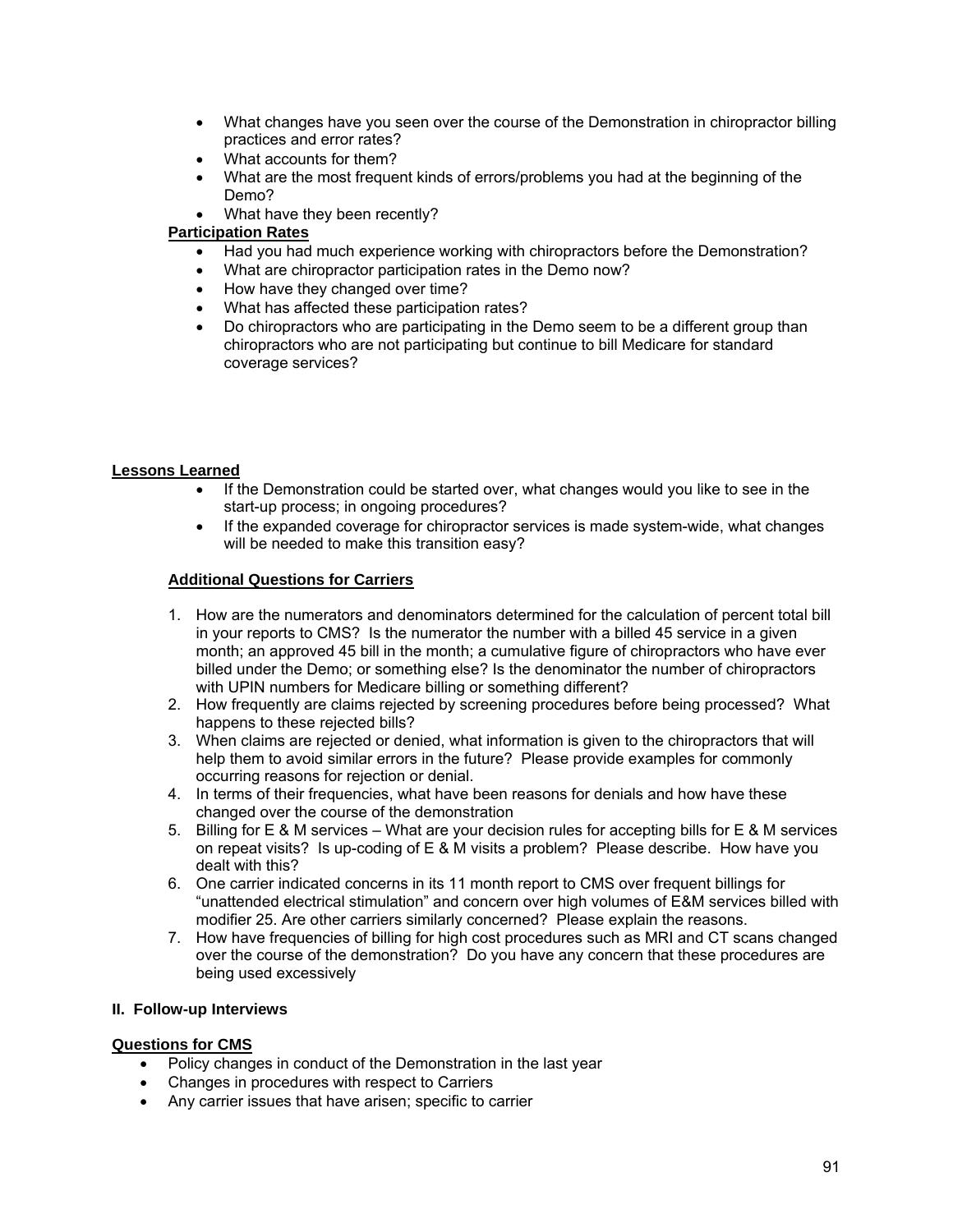- Changes in thinking about the "cost of the Demonstration to Medicare" and the calculation of budget neutrality
- Any other issues or concerns

## **Questions for ACA**

- Feedback from chiropractors and chiropractic associations about the Demonstration (what's going well, concerns, suggestions for improving it)
- Feedback on survey issues and ; interactions with chiropractic associations and with chiropractors
- Specific suggestions about the impending Report to Congress
- Any other issues or concerns

# **Questions for Carriers**

## **1. Billing Issues**

- Changes in bill denial rates and their patterns
- Changes in outreach to chiropractors and educational activities
- Customer service issues chiropractors, Medicare beneficiaries
- Costs of demo participation
- **2. Chiropractor Participation Rates** 
	- Any participation in Demonstration
	- Volume of services billed
	- Service mix billed

## **3. Policy Changes that Affect the Demonstration**

- By CMS
- By carrier
- **4. Any other issues or concerns**

## **Questions for Chiropractors and their Associations**

- **1. Billing for Services under Demonstration** 
	- Participation rates in Demonstration
	- Bill denial rates
	- Coding, clarifications, and returned bills
	- Customer service and support from carriers
	- Costs to practice for billings and vendor system support (e.g. double billing requirement for demo and non-demo services)

## **2. "Incident to' Issues**

- Changes in rules or new adaptations: billing patient, direct service, chiropractic assistants' roles
- **3. Effects on Practices** 
	- Practice volume
		- **•** Patient mix
		- Changes in patterns of care
		- Use of diagnostic tests
	- Use of treatment procedures
	- Net practice income

## **4. Roles and Relationships with:**

- CMS
- **•** Carriers
- ACA
- **5. Other issues or concerns?**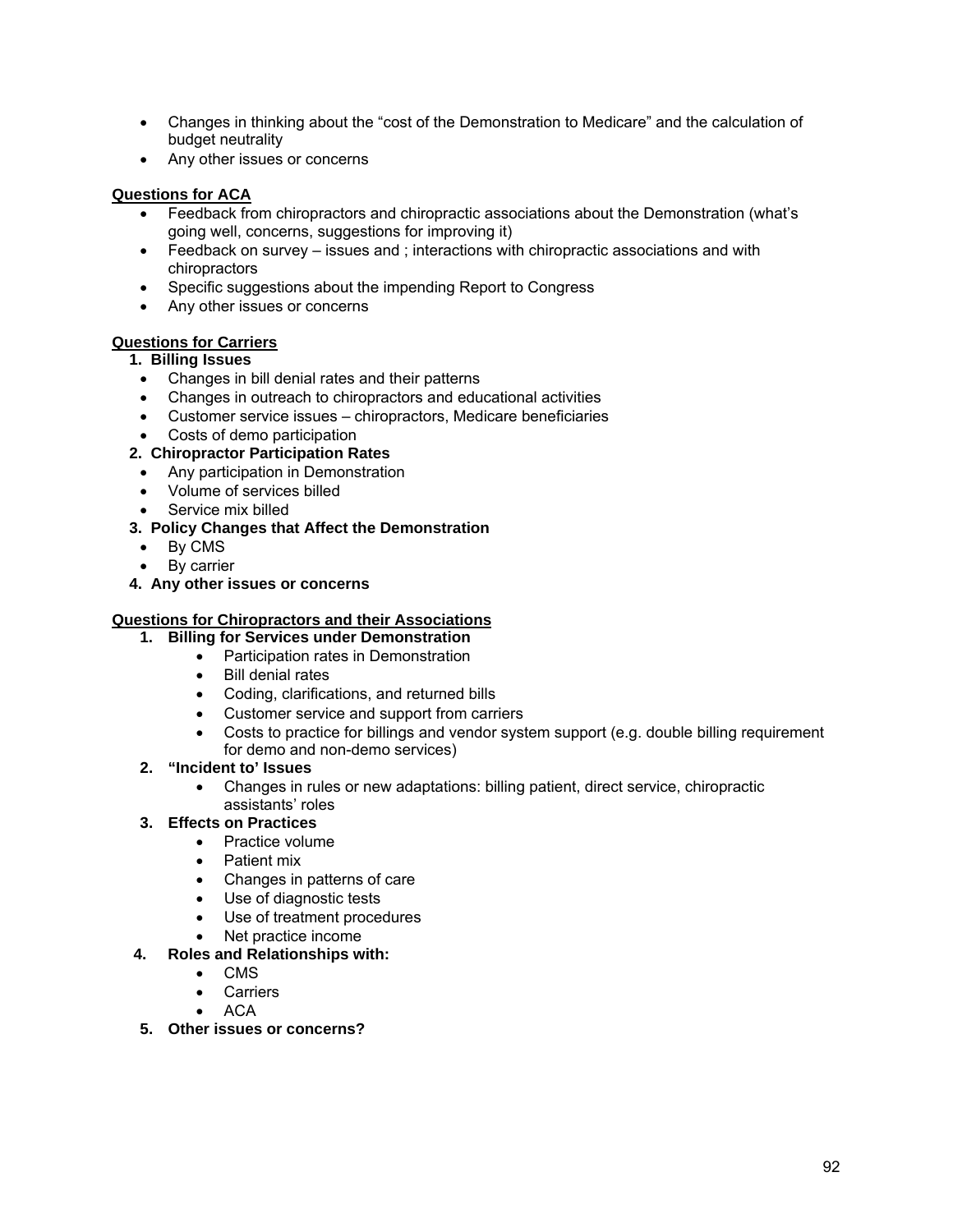# **Appendix D: Dates and Locations of Interviews Conducted During Implementation of the Demonstration**

|                                    | <b>Interviews</b> |                 |                   | <b>Participants</b> |
|------------------------------------|-------------------|-----------------|-------------------|---------------------|
| CMS - Division of Health           | 11/30/05          | Baltimore, MD   | Meeting           | $\overline{4}$      |
| <b>Promotion and Disease</b>       | 02/21/07          |                 | Conf Call         | $\overline{4}$      |
| <b>Prevention Demonstrations</b>   |                   |                 |                   |                     |
| American Chiropractic              | 11/30/05          | Arlington, VA   | Meeting           | 9                   |
| Association                        |                   |                 |                   |                     |
| <b>International Chiropractors</b> | 07/19/06          | Arlington, VA   | Telephone         | $\mathbf{1}$        |
| Association                        |                   |                 |                   |                     |
| <b>Part B Medicare Carriers</b>    |                   |                 |                   |                     |
| Maine carrier (NHIC)               | 02/17/06          |                 | Conf Call         | $\overline{4}$      |
|                                    | 04/04/07          |                 | Conf Call         | 5                   |
| New Mexico carrier (Pinnacle)      | 02/22/06          |                 | <b>Conf Calls</b> | $\overline{4}$      |
|                                    | 02/24/06          |                 | Meeting           | 3                   |
|                                    | 03/20/07          |                 | Conf Call         | $\overline{7}$      |
| Illinois Carrier (WPS)             | 03/17/06          |                 | Conf Call         | $\overline{15}$     |
|                                    | 03/24/07          |                 | Conf Call         | $\overline{7}$      |
| Scott County, Iowa Carrier         | 04/13/06          |                 | Conf Call         | $\overline{2}$      |
| (Noridian)                         | 03/19/07          |                 | Conf Call         | $\overline{4}$      |
| Central Virginia Carrier           | 03/22/06          |                 | Conf Call         | $6\phantom{1}$      |
| (Trailblazer)                      | 03/31/07          |                 | Conf Call         | 5                   |
| <b>Chiropractic Associations</b>   |                   |                 |                   |                     |
| Maine Chiropractic Assn            | 02/23/06          | Augusta, ME     | Meeting           | 5                   |
|                                    | 04/03/07          |                 | Conf Call         | 6                   |
| New Mexico Chiropractic            | 05/8-10/06        | Albuquerque, NM | Meeting           | 13                  |
| Assn. and Chiropractors            | 04/10/07          |                 | Conf Call         | 6                   |
| Illinois State Chiropractic        | 05/10/06          | National Univ.  | Meeting           | 8                   |
| Association and Chiropractors      |                   | Lombard, IL     |                   |                     |
|                                    | 04/10/07          |                 | Conf Call         | $\overline{7}$      |
| Prairie State Chiropractic         | 05/11/06          | Moline, IL      | Meeting           | $\boldsymbol{9}$    |
| Association                        |                   |                 |                   |                     |
| Iowa Chiropractic Assn.            | 05/12/06          | Davenport, IA   | Meeting           | 8                   |
|                                    | 03/27/07          |                 | Conf Call         | 6                   |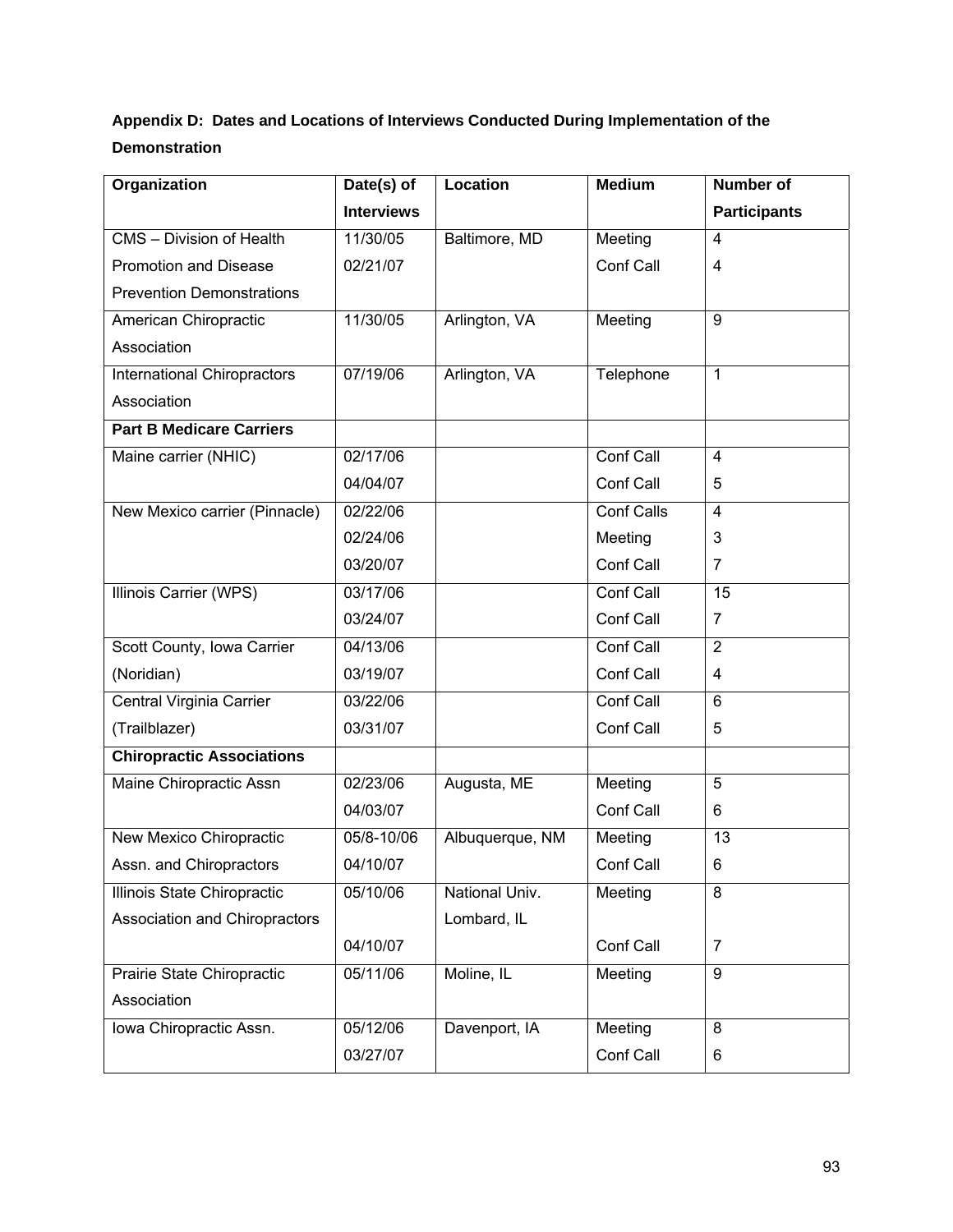| Central Virginia Chiropractic | 04/13/06 | Conf. Call |  |
|-------------------------------|----------|------------|--|
| Assn.                         | 03/27/07 | Conf Call  |  |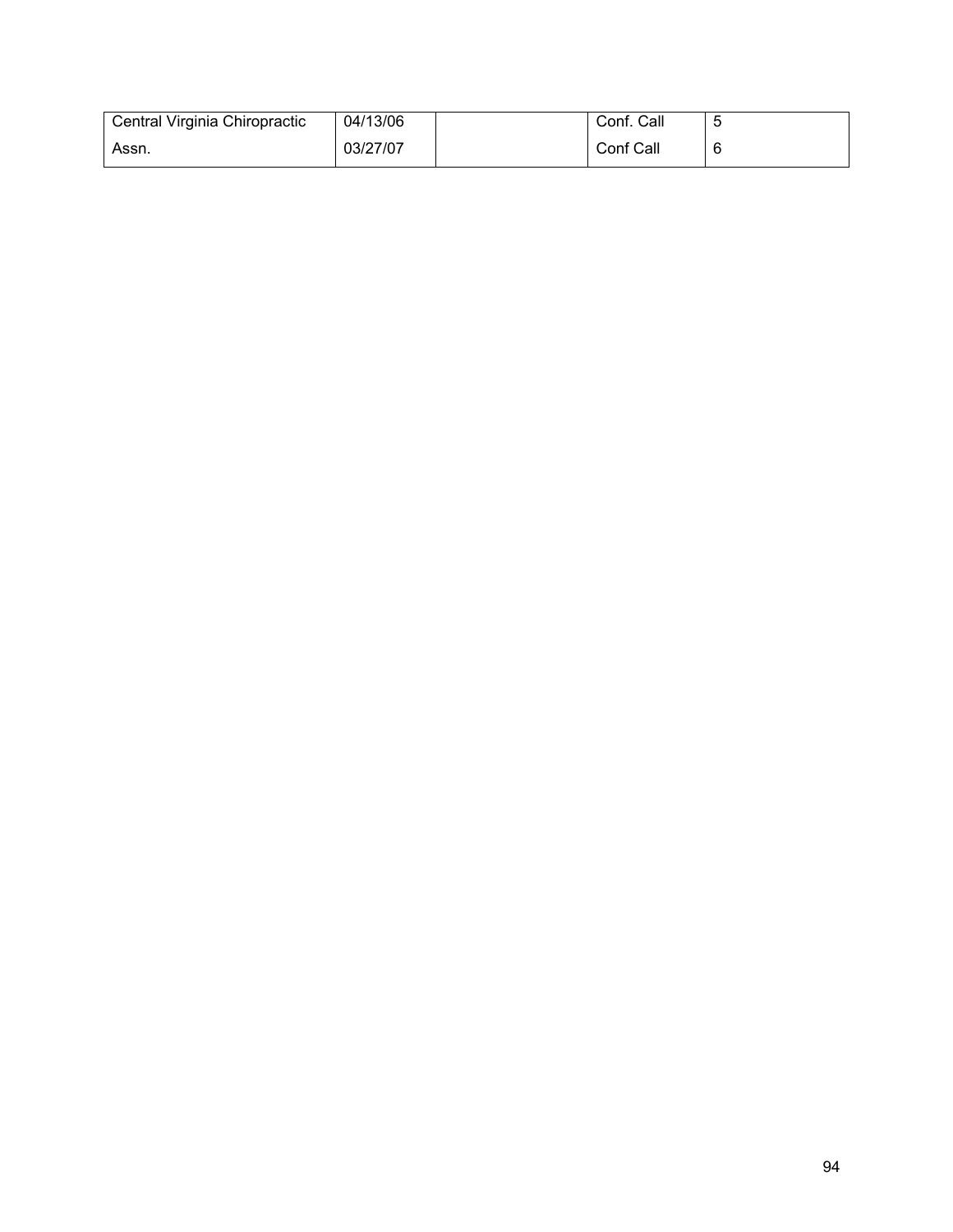## **Appendix E: Survey of Medicare Beneficiaries Who Are Using Chiropractic Services**

OMB #: 0938-0998 Expiration Date: 10/31/2009

**Medicare's Demonstration to Examine Expanded Insurance Coverage for Chiropractic Services** 

#### **Survey of Medicare Beneficiaries Who Are Using Chiropractic Services**

This survey aims to learn about your use of health care services from chiropractors and how these have helped you.

Please answer all questions as honestly and completely as you can by checking a box or filling in a response.

Your responses will be kept strictly confidential.

#### **Thank you very much for participating!**  *Conducted by:* **Centers for Public Health Research and Evaluation** *Conducted for:* **Brandeis University**

#### **January 2006**

According to the Paperwork Reduction Act of 1995, no persons are required to respond to a collection of information unless it displays a valid OMB control number. The valid OMB control number for this information collection is 0938-0998. The time required to complete this information collection is estimated to average 20 minutes per response, including the time to review instructions, search existing data resources, gather the data needed, and complete and review the information collection. If you have comments concerning the accuracy of the time estimate(s) or suggestions for improving this form, please write to: CMS, 7500 Security Boulevard, Attn: PRA Reports Clearance Officer, Mail Stop C4-26-05, Baltimore, Maryland 21244-1850.

#### **Survey of Users of Chiropractic Services Page 1**

#### **Section A: Health Problems or Symptoms Treated by a Chiropractor during the Past 12 Months**

A1. What types of problems or symptoms caused you to seek care from a chiropractor during the **past 12 months**? Please check all that apply and **circle your single worst problem**.

- \_\_ Pain
- \_\_ Stiffness
- Difficulty walking
- \_\_ Difficulty doing daily tasks
- \_\_ Loss of balance
- \_\_ Headache
- Other (Please specify):

A2. What part(s) of your body does your single worst problem involve (problem circled in # A1)? Please check all that apply.

- \_\_ Head
- \_\_ Neck
- \_\_Back
- \_\_ Shoulder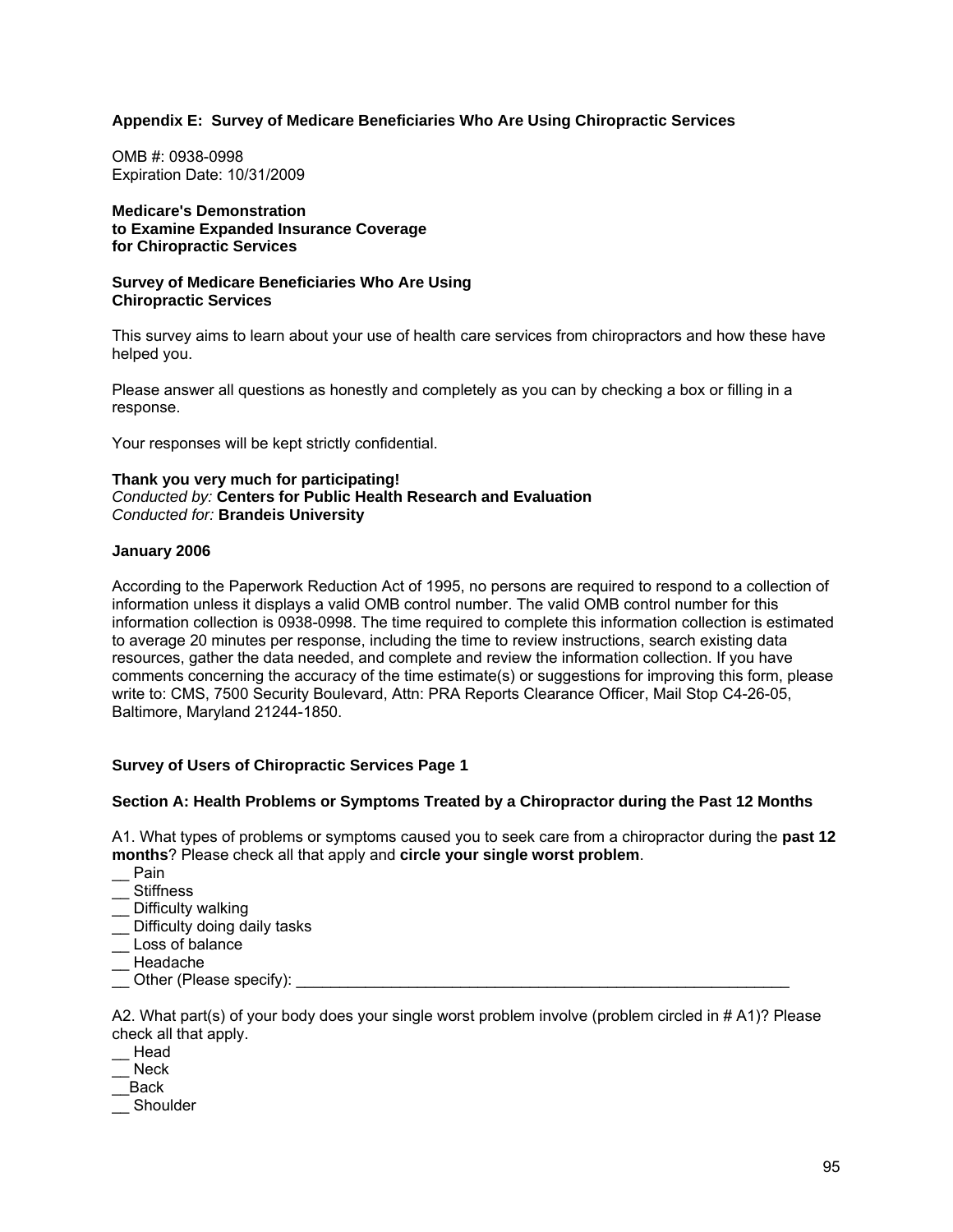\_\_ Arm \_\_Elbow \_\_ Wrist or hand \_\_Hip \_\_Upper leg (thigh) \_\_ Knee \_\_Ankle or foot

#### **Section B: Treatment of Your "Worst" Problem**

In this section, please focus only on the problem you indicated above was the worst problem or symptom for which you have received care from a chiropractor during the past 12 months

B1. Overall, how long had you had this problem?

\_\_Less than 2 months

 $2$  to 6 months

\_\_7 to 12 months

\_\_ More than 1 to 2 years

\_\_ More than 2 years

B2. Were you treated for this problem by another physician or other health professional before you went to a chiropractor?

\_\_ Yes

\_\_ No **Skip to B5.** 

## **Survey of Users of Chiropractic Services Page 2**

B3. What kind(s) of treatment did you receive from this physician or other health professionals? Do not include a referral to a chiropractor as an answer. Please check all that apply.

\_\_ Prescribed pills for pain

\_\_ Over-the-counter pills for pain

- \_\_ Injections for pain
- \_\_ Other types of prescribed pills
- Physical therapy

\_\_ Surgery

\_\_ Other (Please specify): \_\_\_\_\_\_\_\_\_\_\_\_\_\_\_\_\_\_\_\_\_\_\_\_\_\_\_\_\_\_\_\_\_\_\_\_\_\_\_\_\_\_\_\_\_\_\_\_\_\_\_\_\_\_\_\_\_

B4. How much did this (or these) treatment(s) from a physician or other health professional help to relieve your symptoms? Please circle only one number.

| No relief at all | Moderate Relief | <b>Complete Relief</b> |
|------------------|-----------------|------------------------|
|                  |                 |                        |

B5. How long ago did you **first seek care** for this problem from a **chiropractor?**

- Less than 2 months ago
- $\equiv$  2 to 6 months ago
- $\frac{3}{2}$  7 to 12 months ago
- \_\_ More than 1 to 2 years ago
- \_\_ More than 2 years ago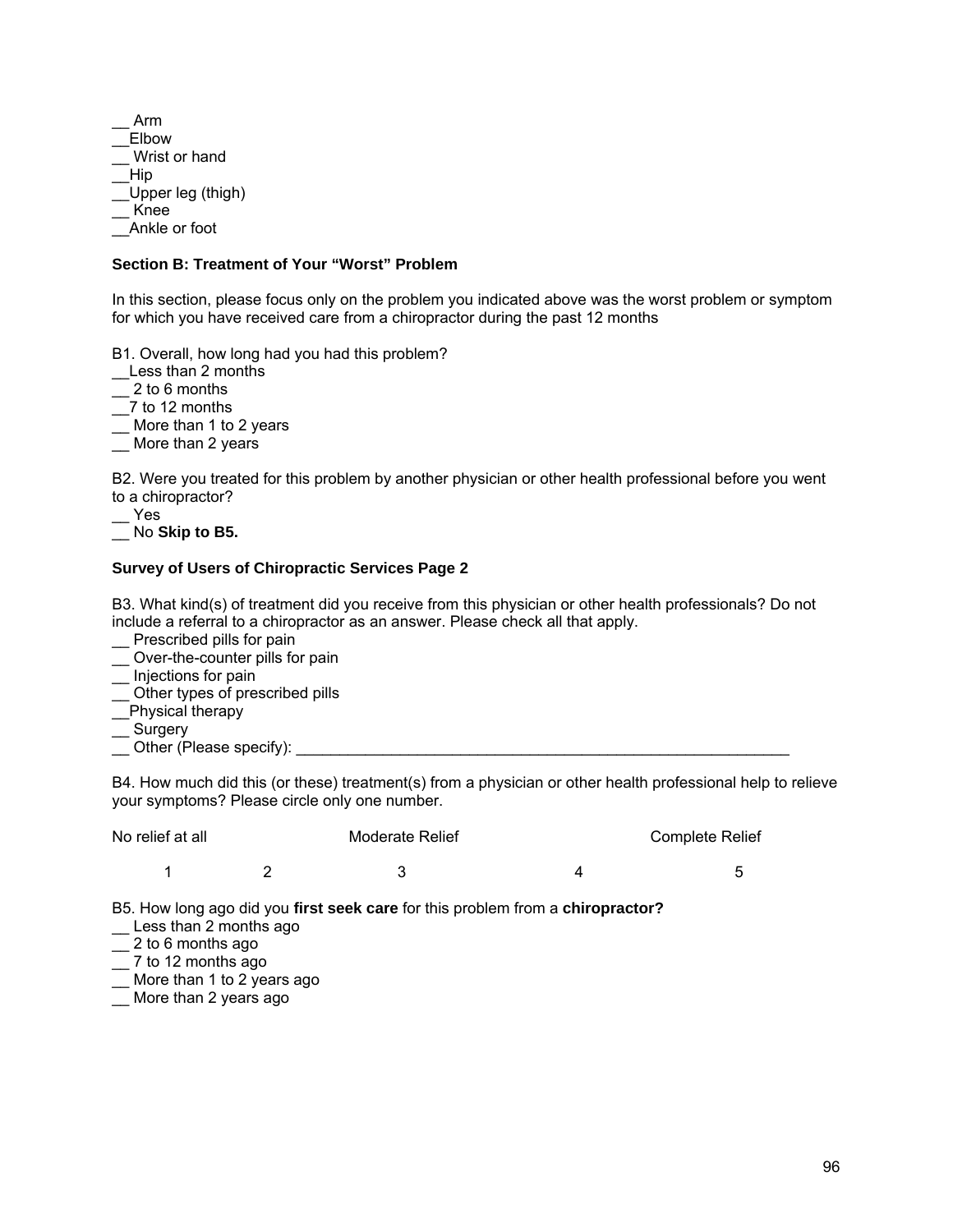B6. How severe were your symptoms when you first went to a chiropractor? Please circle only one number.

No symptoms Moderately severe symptoms Very severe symptoms 1 2 3 4 5

B7. At that time, how much did these symptoms interfere with your usual activities?

- \_\_ Not at all
- $\equiv$  A little bit
- \_\_Moderately
- Quite a bit
- $-$  Extremely

#### **Survey of Users of Chiropractic Services Page 3**

B8. What kinds of treatments have you received from the chiropractor during the **past 12 months**? Please check all that apply.

- **Manipulation**
- \_\_ Electrical stimulation
- **Traction**
- \_\_ Heat
- \_\_ Massage
- **Exercises**
- Other (Please specify):  $\Box$

B9. How much have the chiropractic treatments helped to relieve the symptoms from the "worst problem" you identified above?

| No relief | <b>Moderate Relief</b> | <b>Complete Relief</b> |
|-----------|------------------------|------------------------|
|           |                        |                        |

#### **If B9 = "Complete Relief," skip to B11.**

B10. How much do these symptoms interfere with your usual activities now?

- \_\_ Not at all
- $\overline{\phantom{a}}$  A little bit
- \_\_ Moderately
- \_\_ Quite a bit
- Extremely

B11. All together, how many visits have you made to the chiropractor during the **past 12 months**?

- $-$  1 visit
- $-$  2-3 visits
- $-4-6$  visits
- $\overline{2}$ 7-12 visits
- \_\_13 or more visits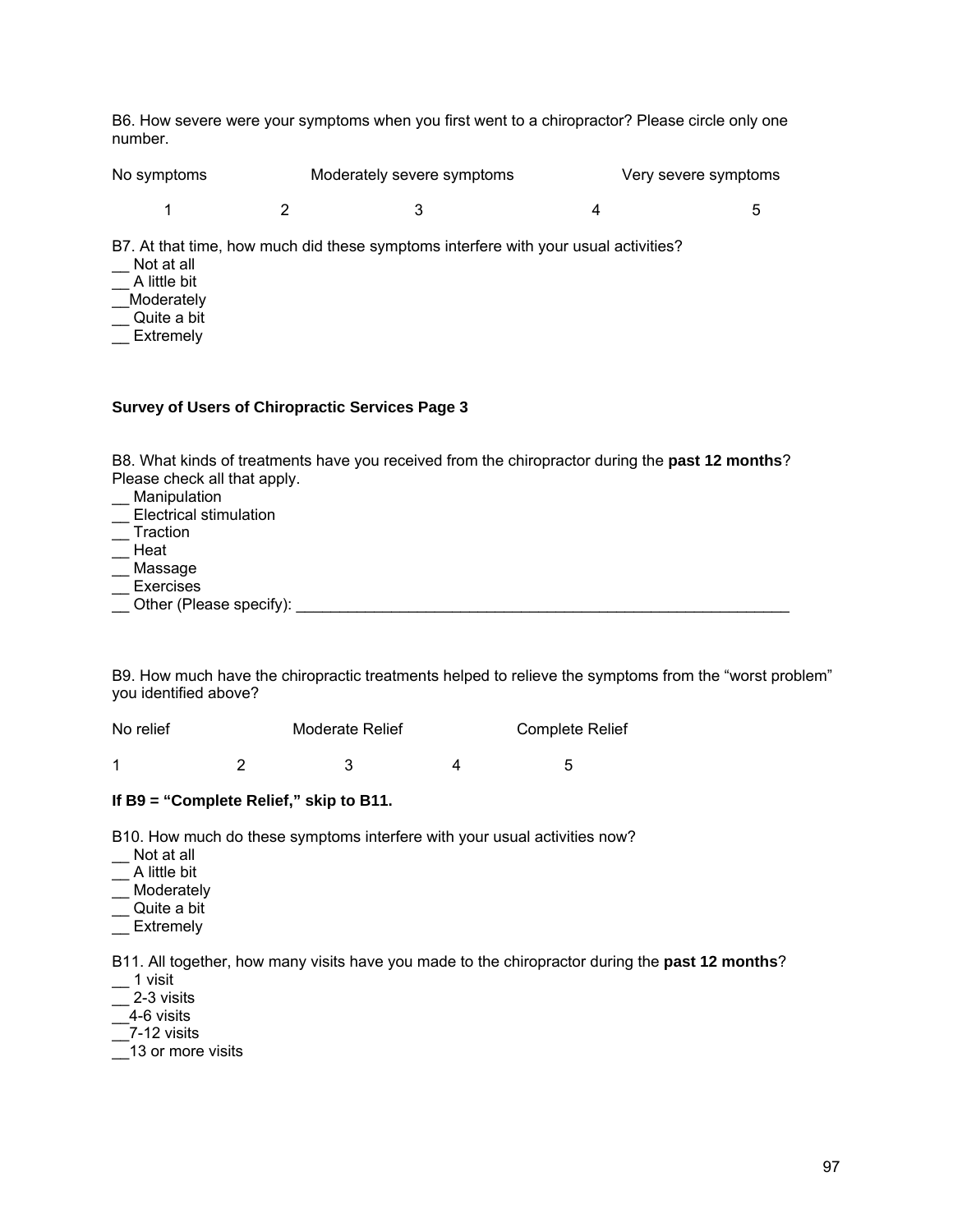B12. During the time you have been receiving treatments for your symptoms from your chiropractor, have you also continued to receive treatments **for this same problem** from other physicians or health professionals?

\_\_ Yes  $\overline{\phantom{0}}$  No

## **Survey of Users of Chiropractic Services Page 4**

#### **Section C: Satisfaction with Chiropractic Services**

- C1. Why did you choose to seek treatment from your chiropractor? Please check all that apply.
- \_\_ I have been treated by a chiropractor for problems in the past.
- \_\_ I was not getting relief of my problem from other physicians or health professionals.
- \_\_ My medical doctors referred me.
- \_\_ A friend or family members recommended that I seek care from a chiropractor.
- \_\_ The chiropractor was easier to get appointments with.
- \_\_ Care from chiropractors was less expensive.

\_\_\_\_\_\_\_\_\_\_\_\_\_\_\_\_\_\_\_\_\_\_\_\_\_\_\_\_\_\_\_\_\_\_\_\_\_\_

\_\_ Other (Please specify): \_\_\_\_\_\_\_\_\_\_\_\_\_\_\_\_\_\_\_

C2. On average, how long do you have to wait to get an appointment with your chiropractor? Next day

\_\_ Within one week

\_\_ Within one month

More than one month

C3. How often does your chiropractor listen carefully to you?

\_\_ Never

\_\_Sometimes

\_\_ Usually

\_\_Always

C4. How often does your chiropractor spend enough time with you in the office?

- \_\_ Never
- \_\_ Sometimes
- \_\_ Usually
- \_\_ Always

C5. Please rate the quality of services you have received from your chiropractor. Using any number from 0 to 10, where 0 is worst possible services and 10 is the best services, how would you rate the services you have received from your chiropractor?

| Worst |  |  |  |                        |  | Best |
|-------|--|--|--|------------------------|--|------|
|       |  |  |  | 0 1 2 3 4 5 6 7 8 9 10 |  |      |

**Survey of Users of Chiropractic Services Page 5**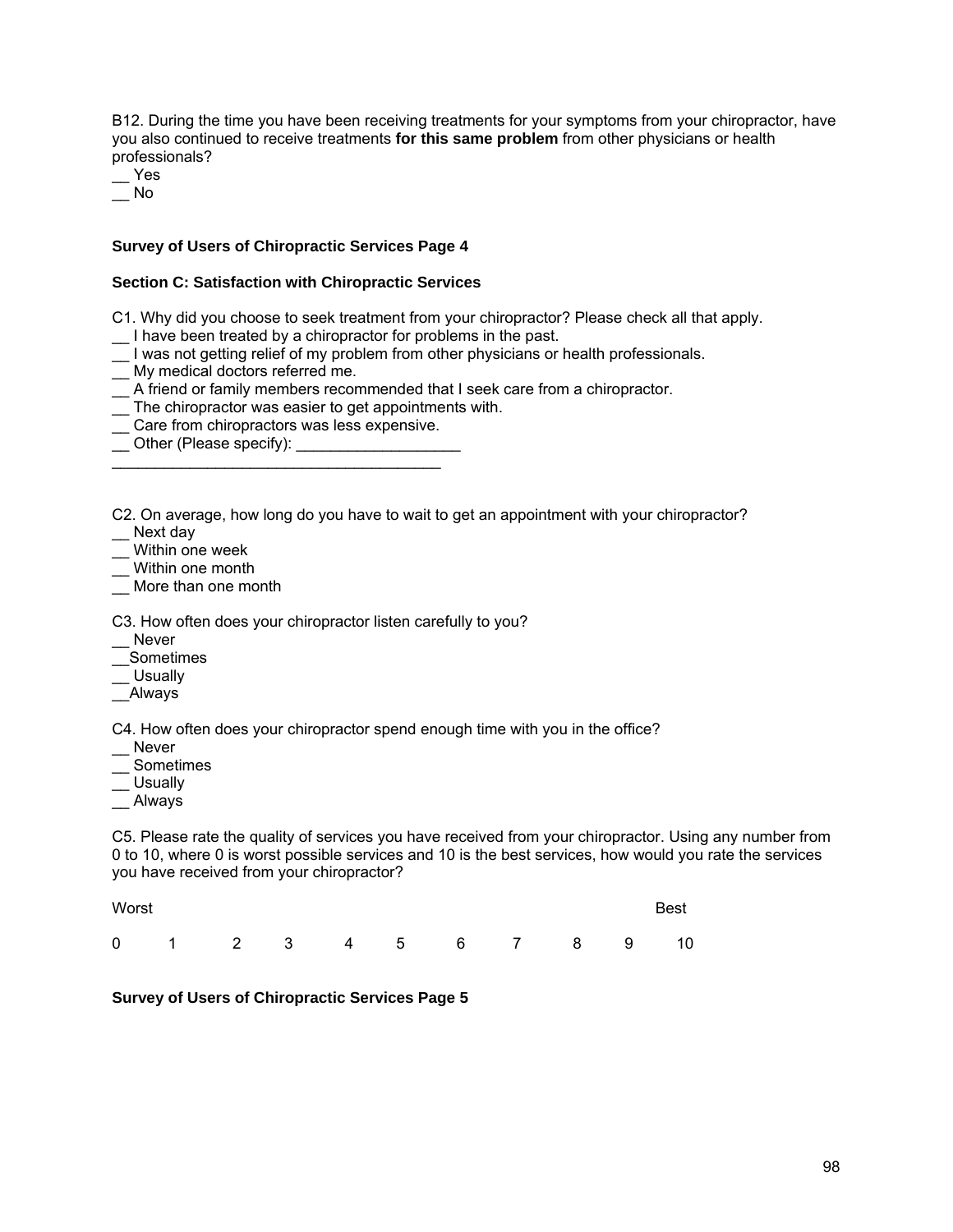## **Section D: Your General Health and Daily Activities**

D1. In general, would you say your health is:

- **Excellent**
- \_\_ Very good
- $\overline{\phantom{0}}$  Good
- $E$  Fair
- \_\_ Poor

D2. Do you have any other medical problems that have required treatment by physicians or other health professionals during the past 12 months? Please check all problems for which you have received treatment.

- \_\_ Hypertension (high blood pressure)
- \_\_ Heart attack or myocardial infarction
- \_\_Congestive heart failure
- \_\_ Other heart conditions
- \_\_ Asthma or other lung problem
- \_\_ Diabetes
- \_\_ Stomach ulcer or bowel disease
- \_\_ Arthritis
- \_\_ Stroke
- \_\_ Cancer
- $\overline{\phantom{a}}$  Depression
- \_\_ Stress or anxiety
- $\overline{\phantom{a}}$  Other (Please specify):

### **Section E: Health Insurance and Out-of-Pocket Expenses**

E1. Do you currently have other kinds of insurance in addition to Medicare?

- \_\_ Yes
- $\overline{\phantom{0}}$  No

If No, **Skip to E2.** 

If Yes: Please check the kinds of insurance you have.

- \_\_ The Veterans Administration (VA)
- \_\_ Private insurance
- \_\_ Blue Cross Blue Shield
- \_\_ Medicaid
- \_\_ Other (Please specify): \_\_\_\_\_\_\_\_\_\_\_\_\_\_\_\_\_\_\_\_\_\_\_\_\_\_\_\_\_\_\_\_\_\_\_\_\_\_\_\_\_\_\_\_\_\_\_\_\_\_\_\_\_\_\_

## **Survey of Users of Chiropractic Services Page 6**

B. Which of these insurance policies pay for the services you have received from a chiropractor? Please check all that apply.

- \_\_ Medicare
- \_\_ The Veterans Administration (VA)
- \_\_ Private insurance
- \_\_ Blue Cross Blue Shield
- \_\_ Medicaid
- \_\_ Other (Please specify): \_\_\_\_\_\_\_\_\_\_\_\_\_\_\_\_\_\_\_\_\_\_\_\_\_\_\_\_\_\_\_\_\_\_\_\_\_\_\_\_\_\_\_\_\_\_\_\_\_\_\_\_\_\_\_\_\_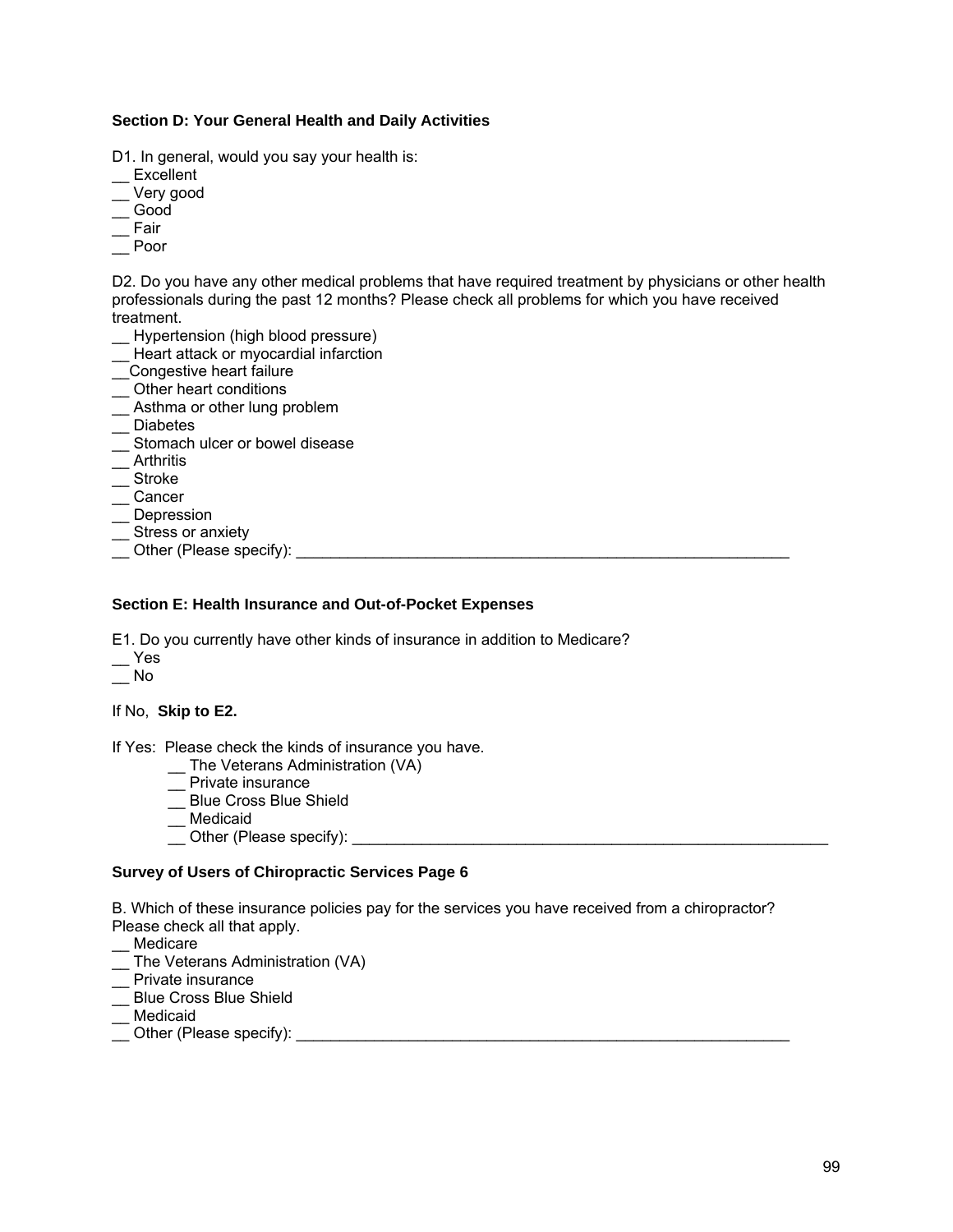E2. How long ago did you **first** receive treatment by a chiropractor for any medical problem?

- \_\_ Within the last 12 months
- \_\_ 1 to 2 years ago
- $\frac{1}{2}$  2 to 5 years ago
- \_\_ More than 5 years ago

E3. For the chiropractic services you received in the past 12 months, how important was insurance coverage to your decision?

- \_\_ Not at all important
- $\equiv$  A little important
- \_\_ Moderately important
- \_\_ Very important
- **Extremely important**

E4. During the past 12 months, what was your average out-of-pocket cost for a visit to a chiropractor?

Average amount paid for one chiropractic visit .  $\$ E5. Before you received this survey, were you aware that Medicare had increased insurance coverage for chiropractic services in your area?

\_\_ Yes

 $\overline{\phantom{0}}$  No

If No, **Skip to F1.** 

- A. How did you learn about it?
- \_\_ Newspaper
- $-$  TV
- \_\_ Mailed ads
- \_\_ From friends
- \_ From my chiropractor
- \_\_ From my medical physician
- \_\_ Updated Medicare benefits booklet
- \_\_ Other (Please specify): \_\_\_\_\_\_\_\_\_\_\_\_\_\_\_\_\_\_\_

#### $\mathcal{L}_\text{max}$  , and the set of the set of the set of the set of the set of the set of the set of the set of the set of the set of the set of the set of the set of the set of the set of the set of the set of the set of the **Survey of Users of Chiropractic Services Page 7**

B. For what chiropractic services has increased insurance coverage been especially important to you? Please check all services that are important to you.

- \_\_ Treatment for problems or diagnoses that were not covered before
- $\overline{\phantom{a}}$  X-rays
- \_\_ MRI or "CT" (cat) scans
- \_\_ Manipulation
- \_\_ Electrical stimulation
- \_\_ Traction
- \_\_ Heat treatments
- Massage
- \_\_ Blood tests
- $\equiv$  Other (Please specify):
- \_\_ Not sure what services are covered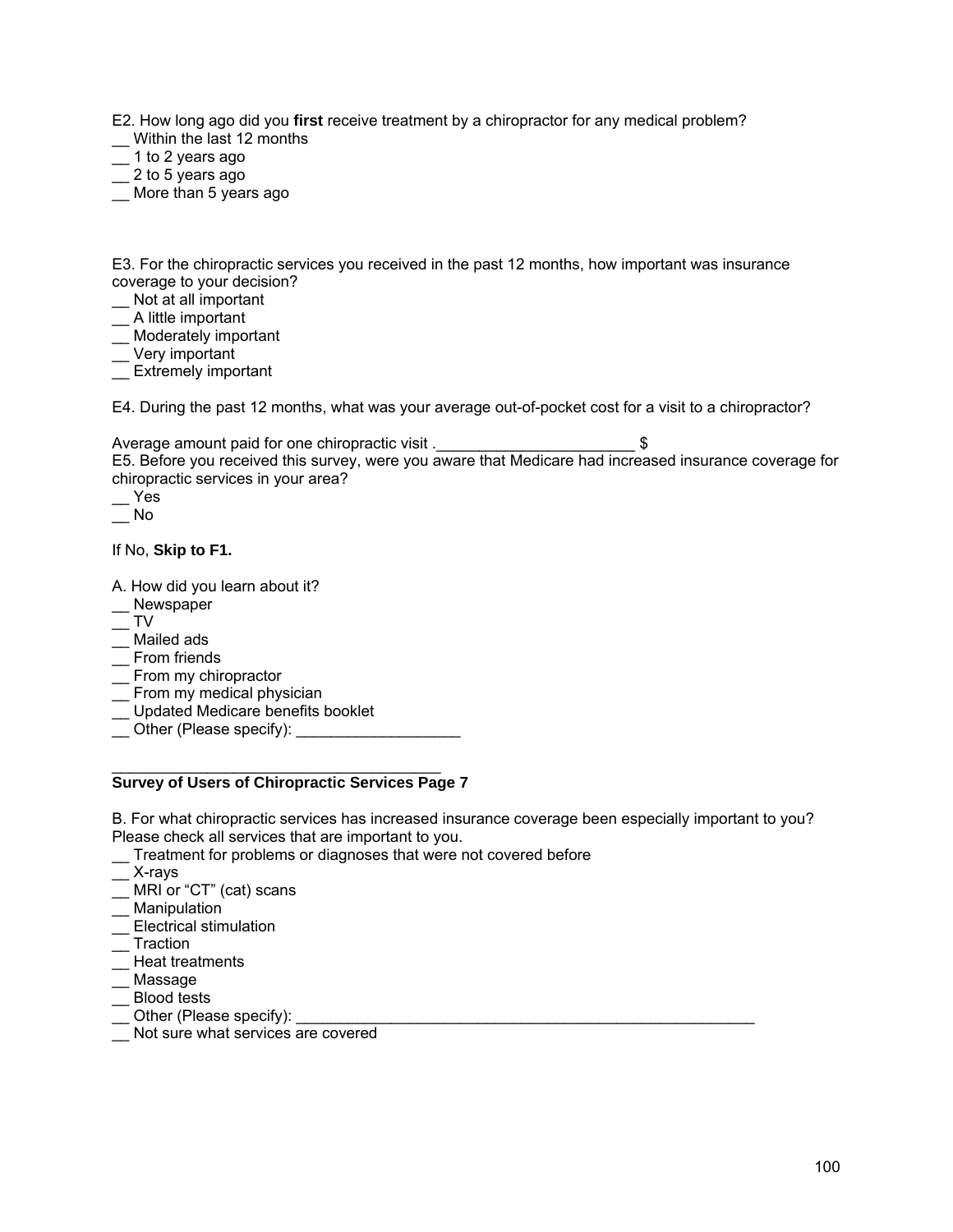## **Section F: Personal Characteristics**

- F1. Are you male or female? \_\_ Male \_\_ Female
- F2. Are you of Hispanic or Spanish family background? \_\_ Yes \_\_ No
- F3. How would you describe your race? Please check all that apply.
- \_\_ American Indian or Alaska Native
- $\equiv$  Asian
- Black or African American
- \_\_ Hispanic or Latino
- Native Hawaiian or other Pacific Islander
- $^-$  White
- F4. What is your current marital status?
- \_\_ Married or living with someone as if you were married
- \_\_ Divorced
- \_\_<br>\_\_Separated
- \_\_ Widowed
- \_\_ Never married

F5. With whom do you live?

- Live alone
- \_\_ Live with another/others

### **Survey of Users of Chiropractic Services Page 8**

F6. What is the highest grade or level of school that you have completed?

- \_ 8th grade or less
- \_\_ Some high school, but did not graduate
- \_\_ High school graduate or GED
- Some college or 2 year degree
- \_\_ 4-year college graduate
- \_\_ More than a 4-year college degree

#### **Thank you for participating in our study!**

**Please place this survey in the self-addressed, stamped envelope provided and drop in a mail box.**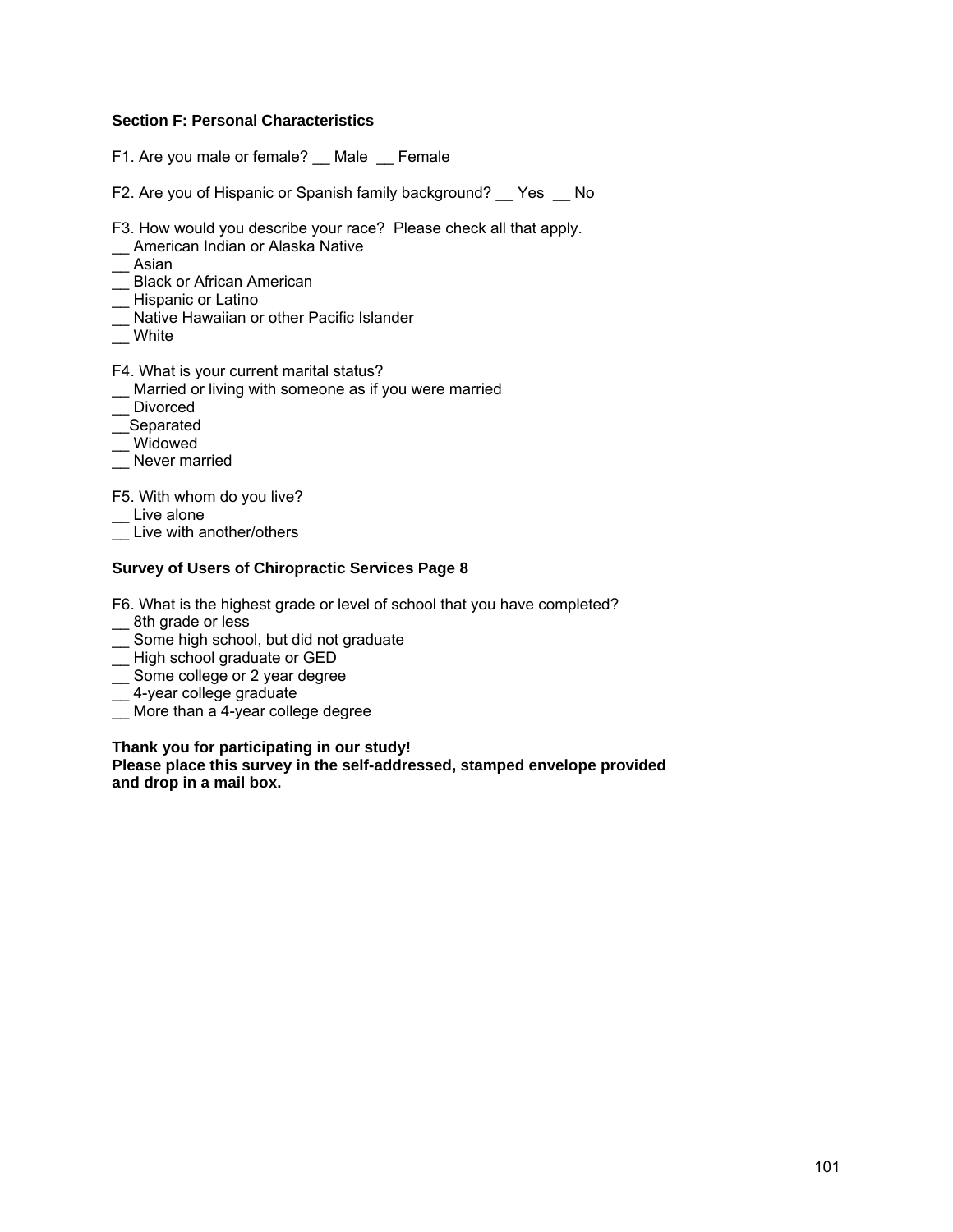| <b>Market Area</b> | <b>Demonstratio</b> | <b>Demonstration</b> | <b>Matched</b> | <b>Matched</b>       |
|--------------------|---------------------|----------------------|----------------|----------------------|
|                    | n State             | County               | <b>State</b>   | County               |
| <b>Rural HPSA</b>  | IL.                 | CARROLL              | MI             | PRESQUE ISLE         |
|                    | <b>NM</b>           | <b>CATRON</b>        | <b>AR</b>      | <b>NEWTON</b>        |
|                    | <b>NM</b>           | <b>CHAVES</b>        | AR             | <b>CROSS</b>         |
|                    | <b>NM</b>           | <b>CIBOLA</b>        | LA             | <b>ACADIA</b>        |
|                    | <b>NM</b>           | DE BACA              | AR             | <b>PRAIRIE</b>       |
|                    | <b>NM</b>           | <b>EDDY</b>          | OK             | <b>NOWATA</b>        |
|                    | <b>NM</b>           | <b>GUADALUPE</b>     | OK             | <b>OKFUSKEE</b>      |
|                    | <b>NM</b>           | <b>HARDING</b>       | AR             | <b>MARION</b>        |
|                    | <b>NM</b>           | <b>HIDALGO</b>       | AR             | <b>CLEVELAND</b>     |
|                    | <b>NM</b>           | <b>MCKINLEY</b>      | OK             | <b>ATOKA</b>         |
|                    | <b>NM</b>           | <b>MORA</b>          | AR             | <b>SCOTT</b>         |
|                    | <b>NM</b>           | <b>QUAY</b>          | AR             | <b>MONTGOMERY</b>    |
|                    | <b>NM</b>           | <b>SAN JUAN</b>      | AR             | <b>SAINT FRANCIS</b> |
|                    | <b>NM</b>           | <b>SIERRA</b>        | AR             | <b>SEARCY</b>        |
|                    | <b>NM</b>           | <b>SOCORRO</b>       | OK             | <b>HUGHES</b>        |
|                    | <b>NM</b>           | <b>UNION</b>         | OK             | <b>COTTON</b>        |
|                    | VA                  | <b>APPOMATTOX</b>    | <b>TX</b>      | <b>MARION</b>        |
|                    | VA                  | <b>BUCKINGHAM</b>    | VA             | <b>BRUNSWICK</b>     |
|                    | VA                  | <b>FLUVANNA</b>      | <b>TX</b>      | <b>LIPSCOMB</b>      |
|                    | VA                  | <b>NELSON</b>        | VA             | <b>SCOTT</b>         |
| Rural Non-HSPA     | IL                  | <b>BUREAU</b>        | MN             | <b>CHIPPEWA</b>      |
|                    | IL.                 | <b>JO DAVIESS</b>    | WI             | <b>WAUPACA</b>       |
|                    | IL                  | <b>KANKAKEE</b>      | MI             | <b>CALHOUN</b>       |
|                    | IL                  | <b>LA SALLE</b>      | WI             | <b>MANITOWOC</b>     |
|                    | IL                  | <b>LEE</b>           | WI             | <b>BUFFALO</b>       |
|                    | IL                  | <b>OGLE</b>          | MN             | <b>DOUGLAS</b>       |
|                    | IL                  | <b>PUTNAM</b>        | MN             | <b>NOBLES</b>        |
|                    | IL                  | <b>STEPHENSON</b>    | MN             | <b>WATONWAN</b>      |
|                    | IL.                 | <b>WHITESIDE</b>     | WI             | <b>ONEIDA</b>        |
|                    | ME                  | ANDROSCOGGIN         | <b>NH</b>      | <b>BELKNAP</b>       |
|                    | ME                  | <b>AROOSTOOK</b>     | МA             | <b>BERKSHIRE</b>     |
|                    | ME                  | <b>FRANKLIN</b>      | VT             | <b>RUTLAND</b>       |
|                    | <b>ME</b>           | <b>HANCOCK</b>       | <b>NH</b>      | <b>SULLIVAN</b>      |
|                    | ME                  | <b>KENNEBEC</b>      | VT             | <b>WASHINGTON</b>    |
|                    | ME                  | <b>KNOX</b>          | NΗ             | <b>CHESHIRE</b>      |
|                    | ME                  | <b>LINCOLN</b>       | VT             | <b>BENNINGTON</b>    |
|                    | ME                  | <b>OXFORD</b>        | VT             | <b>WINDHAM</b>       |
|                    | ME                  | PENOBSCOT            | VT             | <b>GRAND ISLE</b>    |
|                    | ME                  | <b>PISCATAQUIS</b>   | <b>NH</b>      | <b>GRAFTON</b>       |
|                    | ME                  | <b>SOMERSET</b>      | VT             | <b>CALEDONIA</b>     |
|                    | ME                  | <b>WALDO</b>         | VT             | <b>ORLEANS</b>       |
|                    | ME                  | <b>WASHINGTON</b>    | VT             | <b>WINDSOR</b>       |
|                    | <b>NM</b>           | <b>COLFAX</b>        | OK             | <b>BEAVER</b>        |
|                    | <b>NM</b>           | <b>CURRY</b>         | OK             | <b>MAYES</b>         |
|                    | <b>NM</b>           | <b>DONA ANA</b>      | <b>AR</b>      | <b>JEFFERSON</b>     |
|                    | <b>NM</b>           | <b>GRANT</b>         | OK             | <b>MURRAY</b>        |

# **Appendix F: Demonstration and Matched Comparison Counties**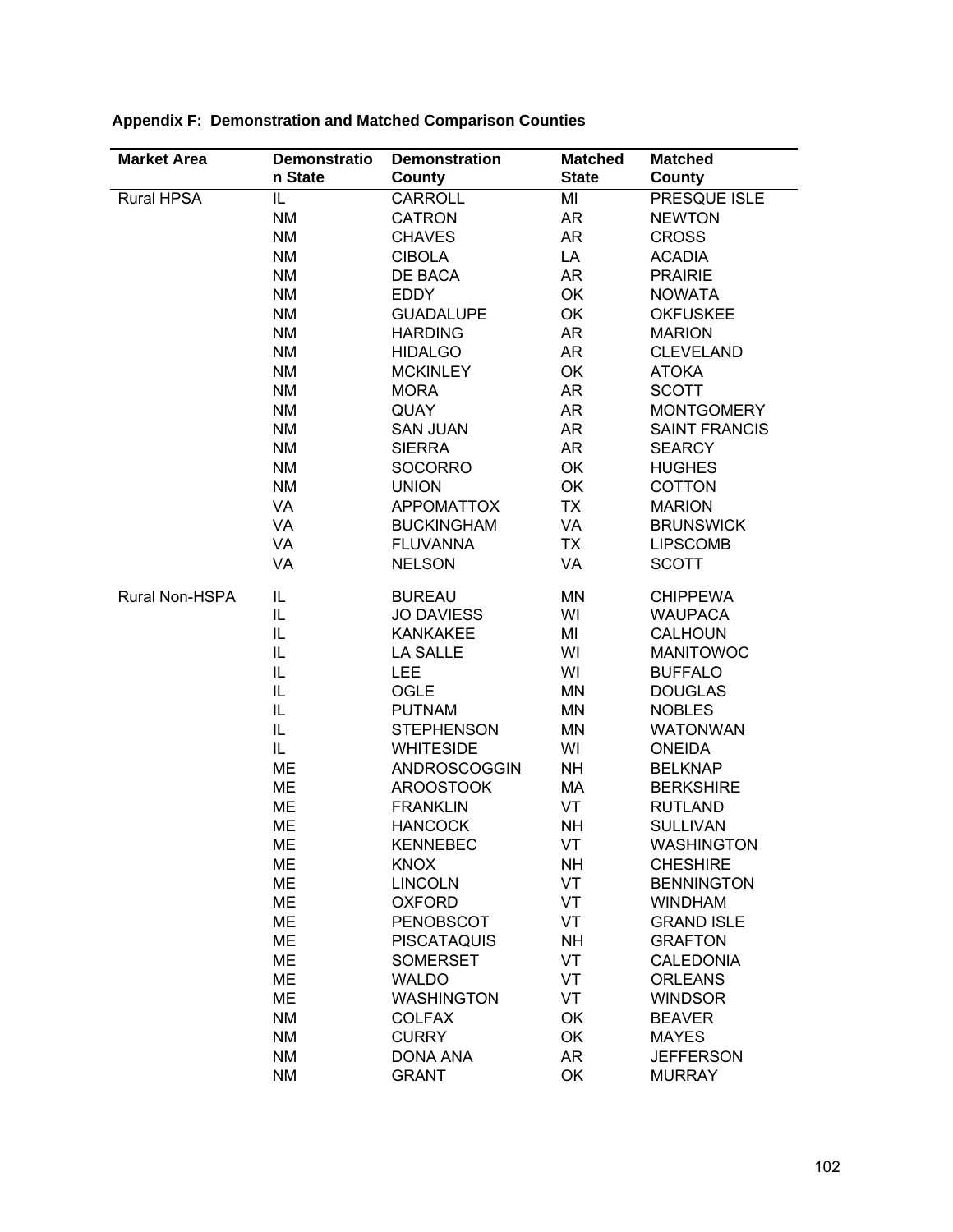| <b>Market Area</b> | <b>Demonstratio</b> | <b>Demonstration</b>                 | <b>Matched</b>  | <b>Matched</b>                              |
|--------------------|---------------------|--------------------------------------|-----------------|---------------------------------------------|
|                    | n State             | County                               | <b>State</b>    | County                                      |
|                    | <b>NM</b>           | <b>LEA</b>                           | LA              | <b>LAFOURCHE</b>                            |
|                    | <b>NM</b>           | <b>LINCOLN</b>                       | OK              | <b>DELAWARE</b>                             |
|                    | <b>NM</b>           | <b>LOS ALAMOS</b>                    | OK              | <b>BECKHAM</b>                              |
|                    | <b>NM</b>           | <b>LUNA</b>                          | AR              | <b>CLAY</b>                                 |
|                    | <b>NM</b>           | <b>OTERO</b>                         | AR              | <b>POPE</b>                                 |
|                    | <b>NM</b>           | <b>RIO ARRIBA</b>                    | AR              | <b>LEE</b>                                  |
|                    | <b>NM</b>           | <b>ROOSEVELT</b>                     | OK              | <b>BLAINE</b>                               |
|                    | <b>NM</b>           | <b>SAN MIGUEL</b>                    | OK              | <b>ADAIR</b>                                |
|                    | <b>NM</b>           | <b>SANTA FE</b>                      | OK              | <b>PAYNE</b>                                |
|                    | <b>NM</b>           | <b>TAOS</b>                          | OK              | <b>CHEROKEE</b>                             |
|                    | VA                  | <b>CAMPBELL</b>                      | <b>TX</b>       | <b>HOUSTON</b>                              |
|                    | VA<br>VA            | <b>DANVILLE CITY</b><br>PITTSYLVANIA | VA<br><b>TX</b> | <b>MARTINSVILLE CITY</b><br><b>MCLENNAN</b> |
|                    |                     |                                      |                 |                                             |
| Urban HPSA         | IL.                 | <b>STARK</b>                         | IL.             | <b>MACOUPIN</b>                             |
|                    | <b>NM</b>           | <b>TORRANCE</b><br><b>VALENCIA</b>   | LA              | <b>EAST FELICIANA</b>                       |
|                    | <b>NM</b><br>VA     | <b>AMELIA</b>                        | LA<br><b>TX</b> | <b>SAINT CHARLES</b><br><b>SAN JACINTO</b>  |
|                    | VA                  | <b>CAROLINE</b>                      | <b>TX</b>       | <b>SAN PATRICIO</b>                         |
|                    | VA                  | <b>NEW KENT</b>                      | <b>TX</b>       | <b>BASTROP</b>                              |
|                    |                     |                                      |                 |                                             |
| Urban Non-HPSA     | IA                  | <b>SCOTT</b>                         | IA              | <b>DALLAS</b>                               |
|                    | IL                  | <b>BOONE</b>                         | WI              | <b>PIERCE</b>                               |
|                    | IL                  | <b>COOK</b>                          | WI              | <b>MILWAUKEE</b>                            |
|                    | IL                  | DE KALB                              | WI              | <b>OZAUKEE</b>                              |
|                    | IL                  | DU PAGE                              | MN              | <b>ANOKA</b>                                |
|                    | IL                  | <b>GRUNDY</b>                        | WI              | <b>BROWN</b>                                |
|                    | IL                  | <b>HENRY</b>                         | IL              | <b>JERSEY</b>                               |
|                    | IL                  | <b>KANE</b>                          | WI              | <b>DANE</b>                                 |
|                    | IL<br>IL            | <b>KENDALL</b><br>LAKE               | MN<br><b>MN</b> | <b>SHERBURNE</b><br><b>HENNEPIN</b>         |
|                    | IL                  | <b>MARSHALL</b>                      | MI              | CASS                                        |
|                    | IL                  | <b>MCHENRY</b>                       | <b>MN</b>       | <b>WRIGHT</b>                               |
|                    | IL                  | <b>MERCER</b>                        | WI              | <b>KEWAUNEE</b>                             |
|                    | IL                  | <b>ROCK ISLAND</b>                   | IL              | <b>MONROE</b>                               |
|                    | IL                  | <b>WILL</b>                          | MI              | <b>OAKLAND</b>                              |
|                    | IL                  | <b>WINNEBEGO</b>                     | IL              | <b>PEORIA</b>                               |
|                    | <b>ME</b>           | <b>CUMBERLAND</b>                    | MA              | <b>PLYMOUTH</b>                             |
|                    | <b>ME</b>           | SAGADAHOC                            | MA              | <b>BRISTOL</b>                              |
|                    | ME                  | <b>YORK</b>                          | МA              | <b>HAMPSHIRE</b>                            |
|                    | <b>NM</b>           | <b>BERNALILLO</b>                    | AR              | <b>PULASKI</b>                              |
|                    | <b>NM</b>           | SANDOVAL                             | AR              | <b>CRITTENDEN</b>                           |
|                    | VA                  | <b>GOOCHLAND</b>                     | <b>VA</b>       | <b>YORK</b>                                 |
|                    | VA                  | <b>HENRICO</b>                       | VA              | <b>GLOUCESTER</b>                           |
|                    | VA                  | <b>LOUISA</b>                        | <b>TX</b>       | <b>NUECES</b>                               |
|                    | VA                  | <b>POWHATAN</b>                      | <b>TX</b>       | <b>WILLIAMSON</b>                           |
|                    | VA                  | <b>RICHMOND CITY</b>                 | VA              | SUFFOLK CITY                                |

**Appendix F: Demonstration and Matched Comparison Counties (Continued)**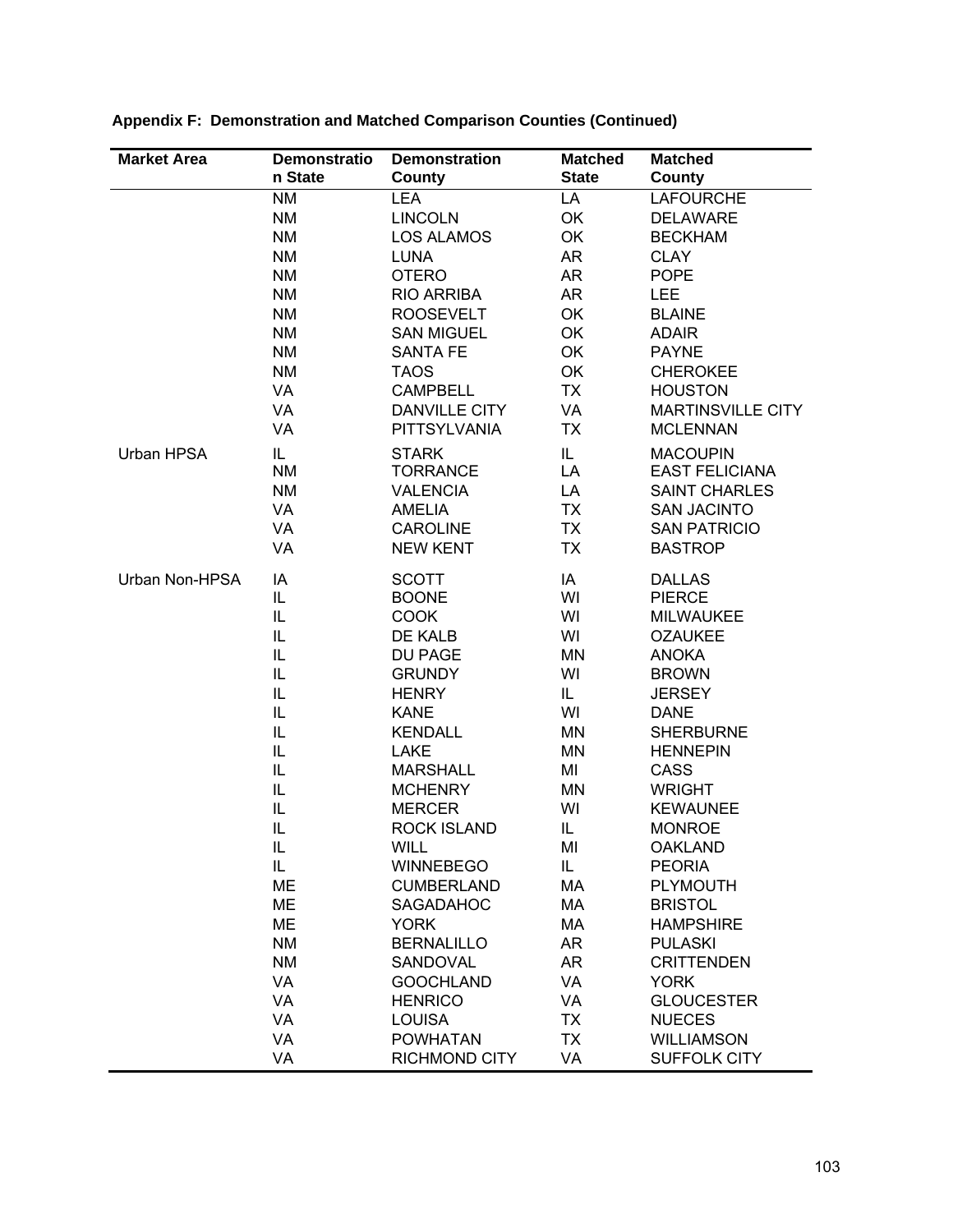#### **Appendix G: Technical Note on Border Crossing**

The analysis assumes that individuals who cross borders to receive health care services are representative of all beneficiaries with NMS diagnoses and that border-crossing is bidirectional and equal in magnitude. Net migration was estimated using a 2004 report from CMS' Office of the Actuary that examined state-specific health expenditures based on state of provider and state of beneficiary residence. These results provide the important perspective of net crossing for large areas (e.g., states or large groups of adjacent counties). **Table G.1** shows an abridged version of results for the demonstration states. While these data concern all medical services for Medicare beneficiaries, they should be representative, since NMS-diagnosed beneficiaries represent over 55% of all beneficiaries in the demonstration states. The table shows values of 100% or greater for each demonstration state indicating net outflow of beneficiaries for medical services. Hence, results in this report are conservative in assuming zero net border-crossing for beneficiaries in demonstration states.

In the case of the subgroup of NMS-beneficiaries who receive chiropractic services, a net positive inflow into demonstration areas might be expected due to the financial incentives provided by expanded coverage and resultant reductions of out-of pocket costs for beneficiaries. The impact of such incentives, however, is likely to be limited by several factors. First, most beneficiaries already have Medicare supplemental insurance.<sup>[8](#page-126-0)</sup> The survey of beneficiaries reported in Chapter III of this project report found that about 70% of Medicare beneficiaries who were chiropractic users reported private insurance coverage for chiropractic services; and more comprehensive policies are likely to cover expanded chiropractic services. Second, out-of-area beneficiaries may not have heard of the expanded chiropractic coverage or, even if they had, would have to travel further and change their chiropractic providers to take advantage of it. Third, the defined population of chiropractic service users included both beneficiaries who used only services that are traditionally reimbursed by Medicare and those who used expanded chiropractic services. Together, these factors mitigate potential concerns that expanded chiropractic coverage attracted beneficiaries into the demonstration areas for treatment.

l

<span id="page-126-0"></span><sup>8</sup> Centers for Medicare & Medicaid Services. Current trends in MCBS, 2002. http://www.cms.hhs.gov/mcbs/downloads/HHC2003chapter2.pdf. Accessed 25 Feb 2009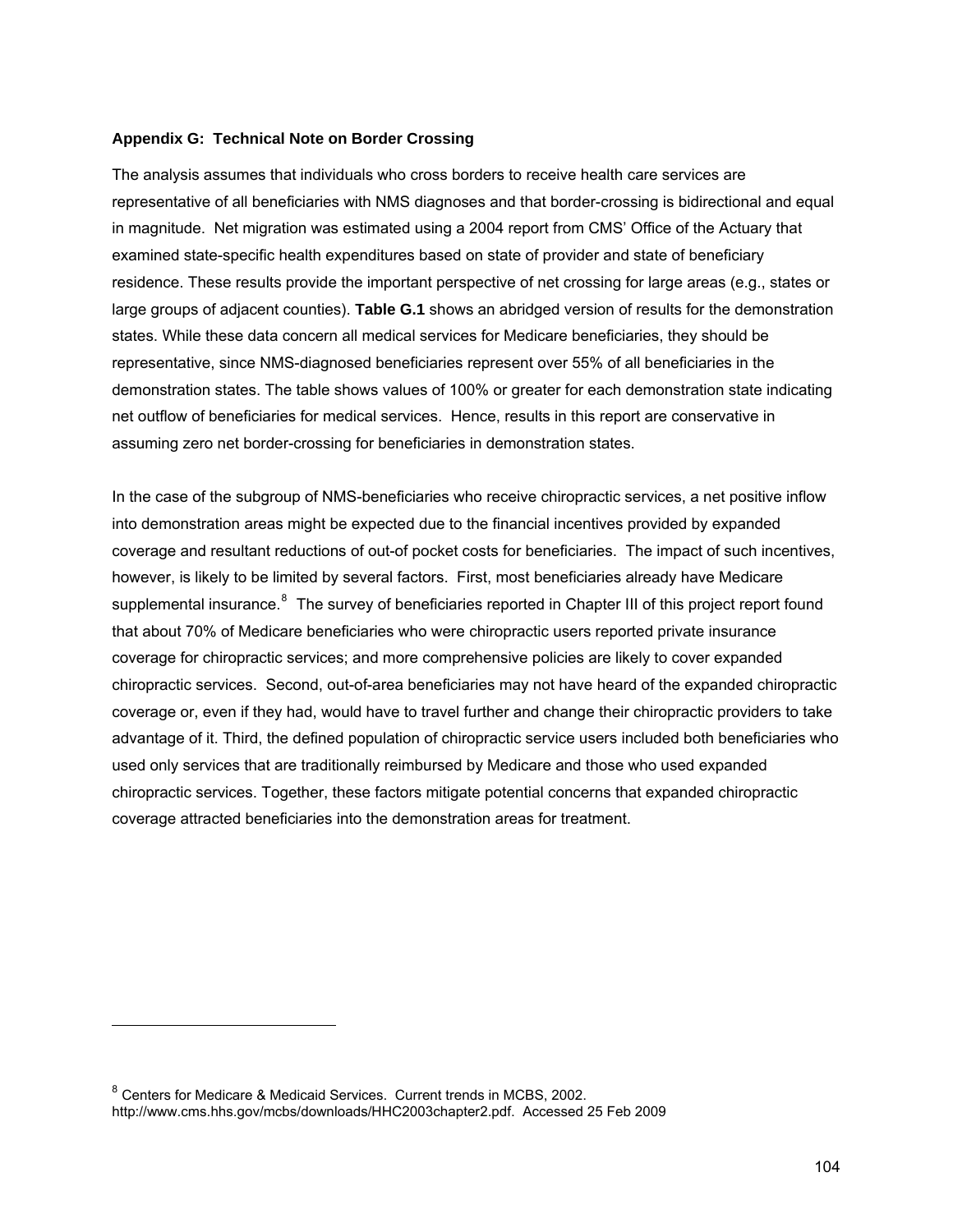**Table G.1. Net Flow Ratios of Medicare Personal Health Care Expenditures to Residents of Each Demo State by Type of Service, Region, and State of Residence: Calendar Year 2004\*** 

|                      |       |          | Physician & | Other        |
|----------------------|-------|----------|-------------|--------------|
| Region and State of  |       | Hospital | Clinical    | Professional |
| Residence            | Total | Care     | Services    | Services     |
| Maine                | 103%  | 103%     | 105%        | 101%         |
| Illinois             | 105%  | 106%     | 105%        | 103%         |
| lowa                 | 106%  | 107%     | 106%        | 103%         |
| Virginia             | 102%  | 103%     | 102%        | 103%         |
| New Mexico           | 109%  | 111%     | 110%        | 103%         |
| Average, demo states | 105%  | 106%     | 106%        | 103%         |
| <b>United States</b> | 100%  | 100%     | 100%        | 100%         |

SOURCE: Centers for Medicare & Medicaid Services, Office of the Actuary, National Health Statistics Group.

\*Expenditures by State of residence divided by expenditures by state of provider. Ratios greater than 100% mean that residents consume more health care than the state produces; ratios less than 100% mean that the state produces more health care than its residents consume. Additional hospital-based service expenditures of this type are included with hospital services.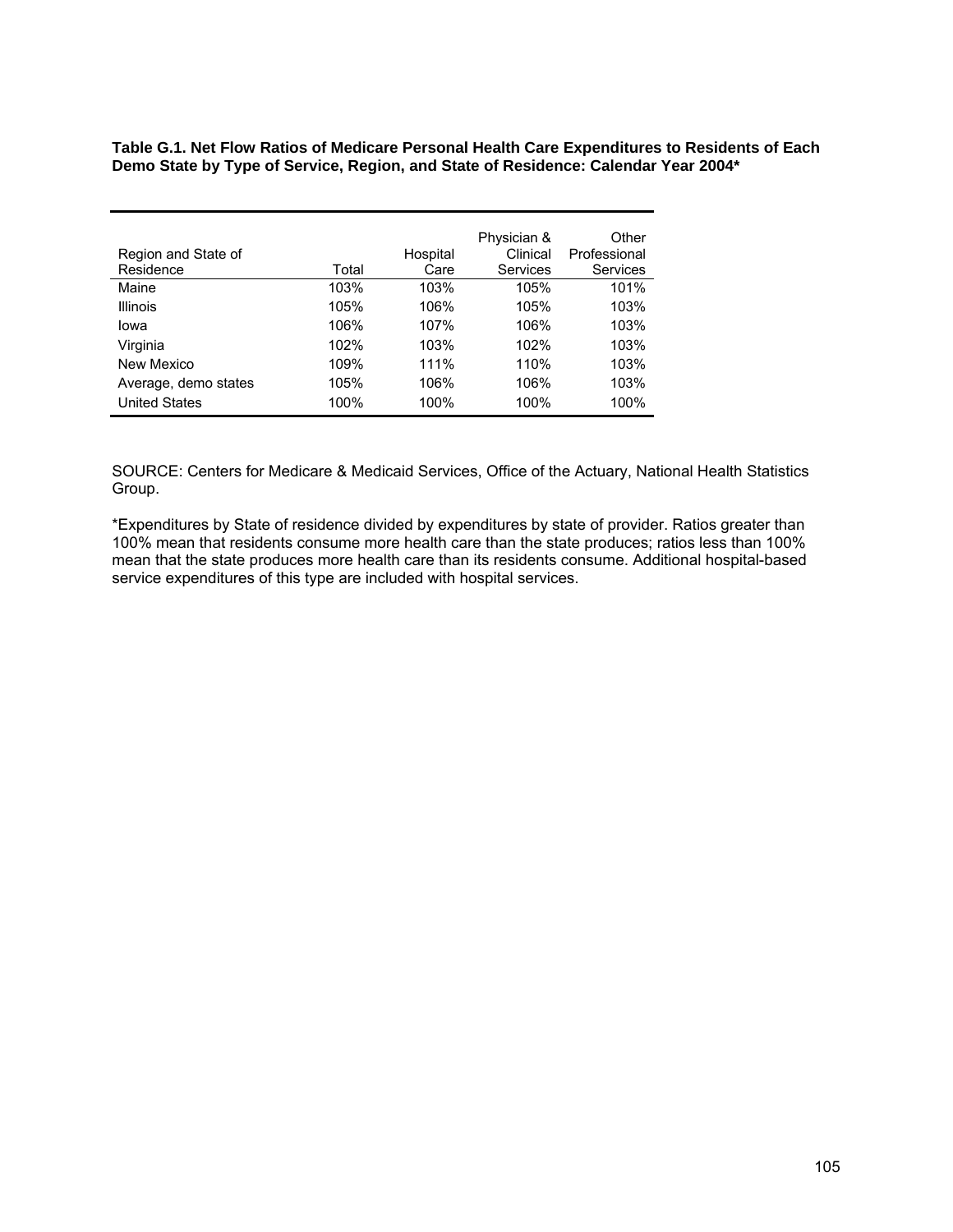# **Appendix H: Effects of the Demonstration on Medicare Costs Using Alternatives to Per-Person Weighting**

The main estimates of the demonstration's effects on Medicare payments were based on per-person effects and population sizes. Using this approach, larger population centers, and especially Chicago, heavily weight the results. In this appendix, alternative weighting schemes are examined, including equal weighting for each county and trimmed weights for high population counties. This appendix does not address the direct Medicare payments paid to chiropractors for expanded services under the demonstration. Rather, it addresses indirect costs related to possible substitution (or offsets) of services provided by chiropractors in place of services that would have been provided by other physicians, and potential additional services provided by other physicians that were stimulated by the expanded benefits for chiropractors.

A total of 92 counties in the five demonstration areas participated in the demonstration. **Figure H1**  displays demonstration effects per beneficiary for 90 of these 92 counties. Solid bars refer to chiropractic service users, and cross-hatched bars refer to all NMS users. Two counties with outlier averages at extreme ends of the distribution were omitted to allow for a legible display of detail. The bars for all NMS users show a fairly symmetrical distribution of counties with positive or negative effects on costs per beneficiary with the mode showing a small decrease in total Medicare costs per beneficiary. Data for chiropractic users show more consistent increases in costs. Even among chiropractic users, however, a substantial proportion of counties (34 of 90) showed net negative effects on costs during the demonstration.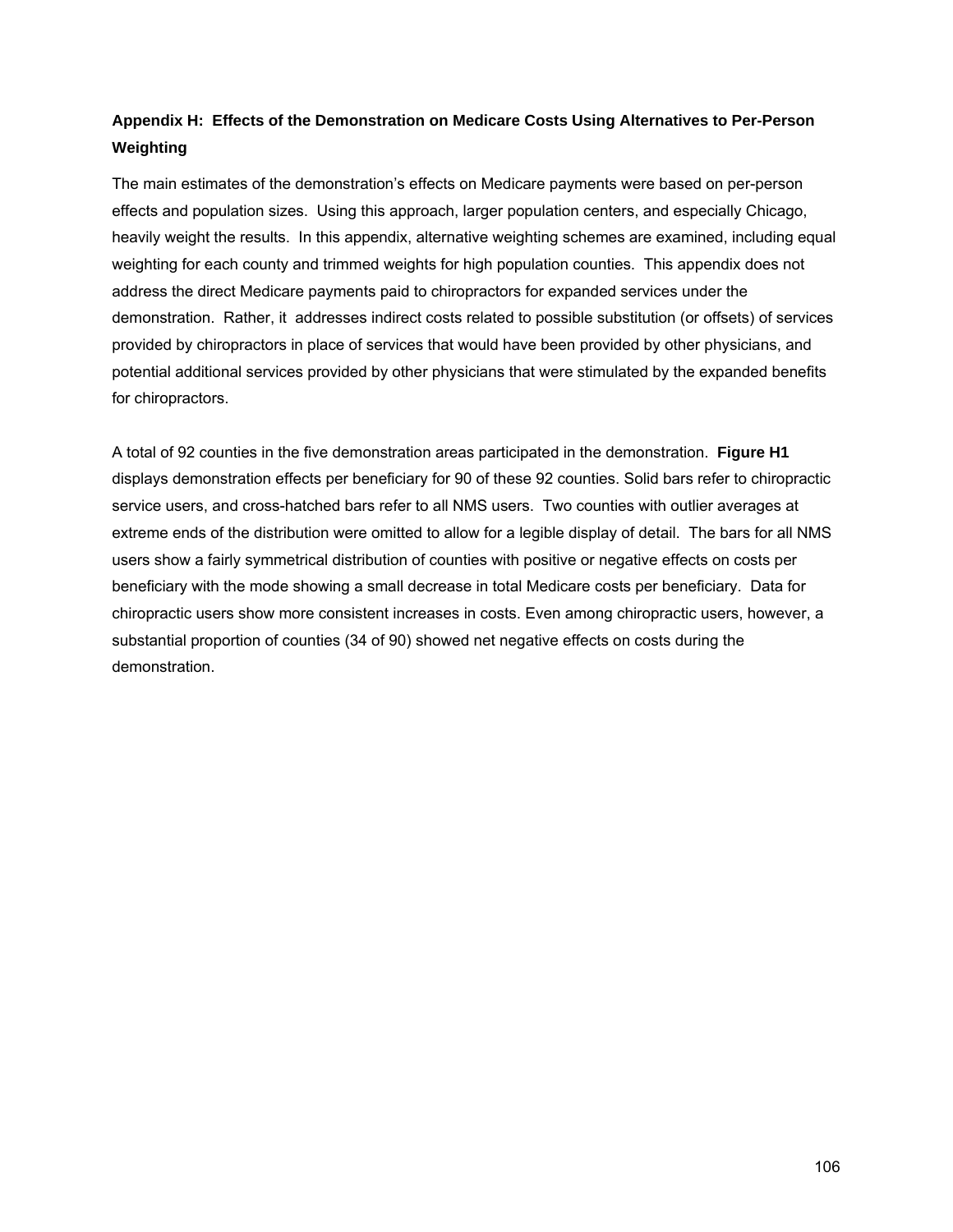



**Change in Medicare cost per beneficiary**

**\*** The horizontal axis is the net cost per person with an NMS diagnosis aggregated over 2 years. Results are aggregated into categories with a width of \$50 per person. The vertical axis is the number of demonstration counties in that category.

Three different weighting schemes for county level analyses of the demonstration's effects on costs are shown in **Table H1**: weights by population size (i.e.) equal weight per beneficiary; equal weight per beneficiary with trimming for high population counties; and equal weights per county. These weighting schemes lead to striking differences in cost estimates in the **all NMS** analysis from \$79.2 million if counties are weighted by population size to \$14.7 million if they are equally weighted. Differences for the **chiropractic user** analysis vary much less, from \$15.2 million to \$12.1 million. This contrast suggests that the additional costs in the All NMS Analysis were due to extreme results in a few highly populated counties and may not be representative of the true effects of expanded chiropractic benefits. The tight clustering of effects in the chiropractic analysis, on the other hand, suggests a more reliable estimate of true effects.